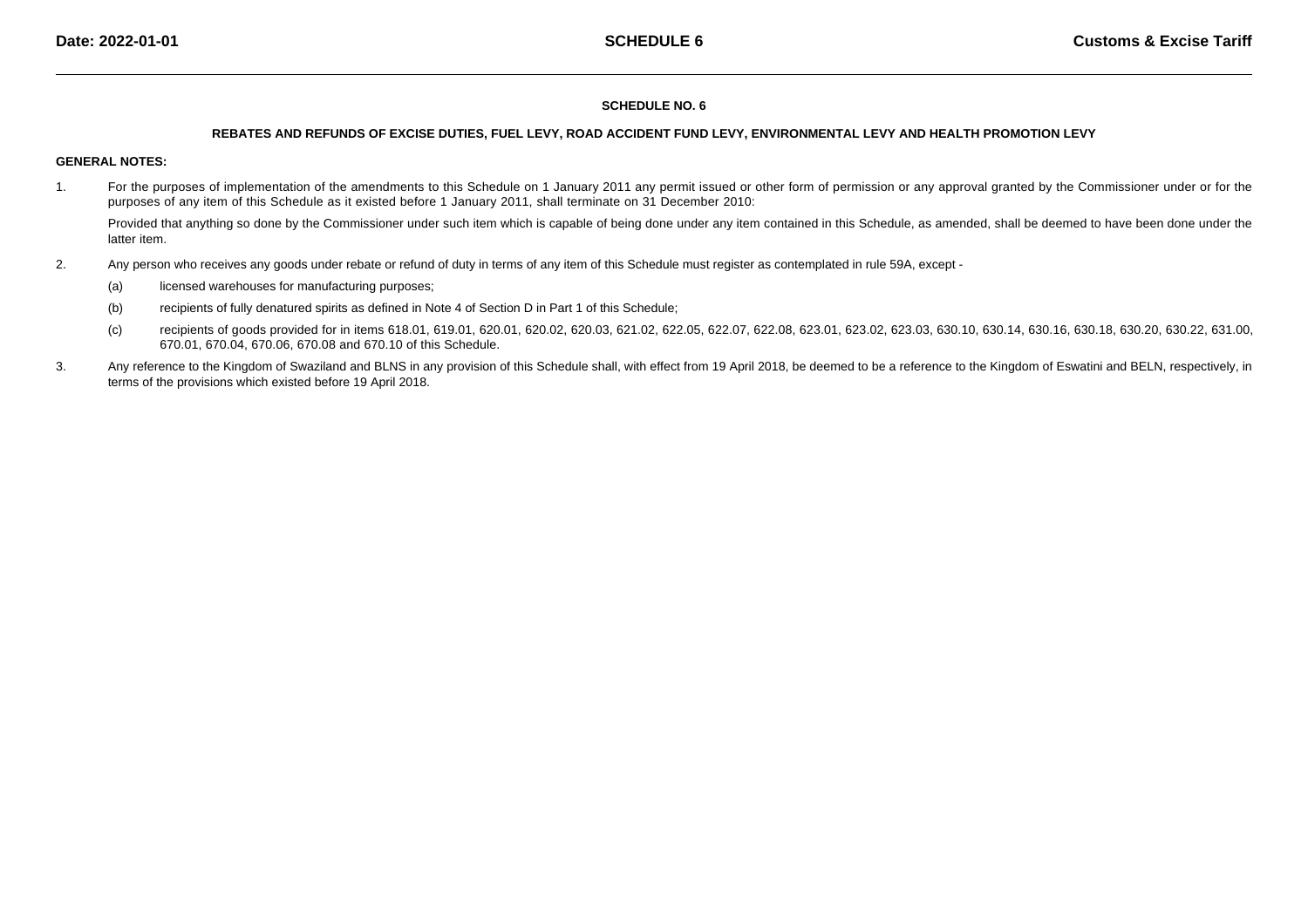#### **PART 1**

# **REBATES AND REFUNDS OF SPECIFIC EXCISE DUTIES**

# **NOTES:**

- 1.The excisable goods specified in this Part may, subject to the provisions of section 75 and the rules thereto, be entered under rebate of the excise duty specified in Section A of Part 2 of Schedule No. 1 in respect of such goods at the time of entry for home consumption thereof, to the extent stated in this Part, or a refund of the duty paid thereon under any item in Section A of Part 2 of Schedule No. 1, to the extent stated in this Part, shall be paid in respect of such goods on compliance with the provisions of the item in this Part in which such goods are specified and of any notes applicable in respect of such item.
- 2.Unless the context otherwise indicates, Notes A and H of the General Notes to Schedule No. 1 shall *mutatis mutandis* apply to this Part.
- 3.The expression "Full duty" shall, for the purposes of this Part, relate to a rebate or refund, to the extent stated, of the excise duty specified in Section A of Part 2 of Schedule No. 1 and payable or paid in respect of any goods including any suspended duty, in operation in respect of such goods.
- 4.Any refund of duty specified in this Part in respect of any goods, shall be subject to any rebate of duty allowed in respect of such goods.
- 5.No refund of duty shall be due under this Part if the goods specified in any item therein are used for a purpose not specified in such item or prior to use for a purpose or compliance with a condition so specified.
- 6.Wherever the tariff item under which any goods are classified in Section A of Part 2 of Schedule No. 1 is quoted in any item in this Part in which such goods are specified, the goods so specified in such item in this Part shall be deemed to include only such goods classifiable under such item.
- 7.Except where the Commissioner authorises on good cause shown, payment of a refund of duty granted in terms of any item of this Part to any other person on complying with such conditions as the Commissioner may reasonably impose in each case, such refund shall be paid only to:
	- (a)the manufacturer of the goods or the person who paid the duty thereon on entry for home consumption;
	- (b)the licensed distributor in accordance with the provisions of section 64F, the rules to section 64F and item 623.19; or
	- (c)a user as contemplated in Part 3 of this Schedule.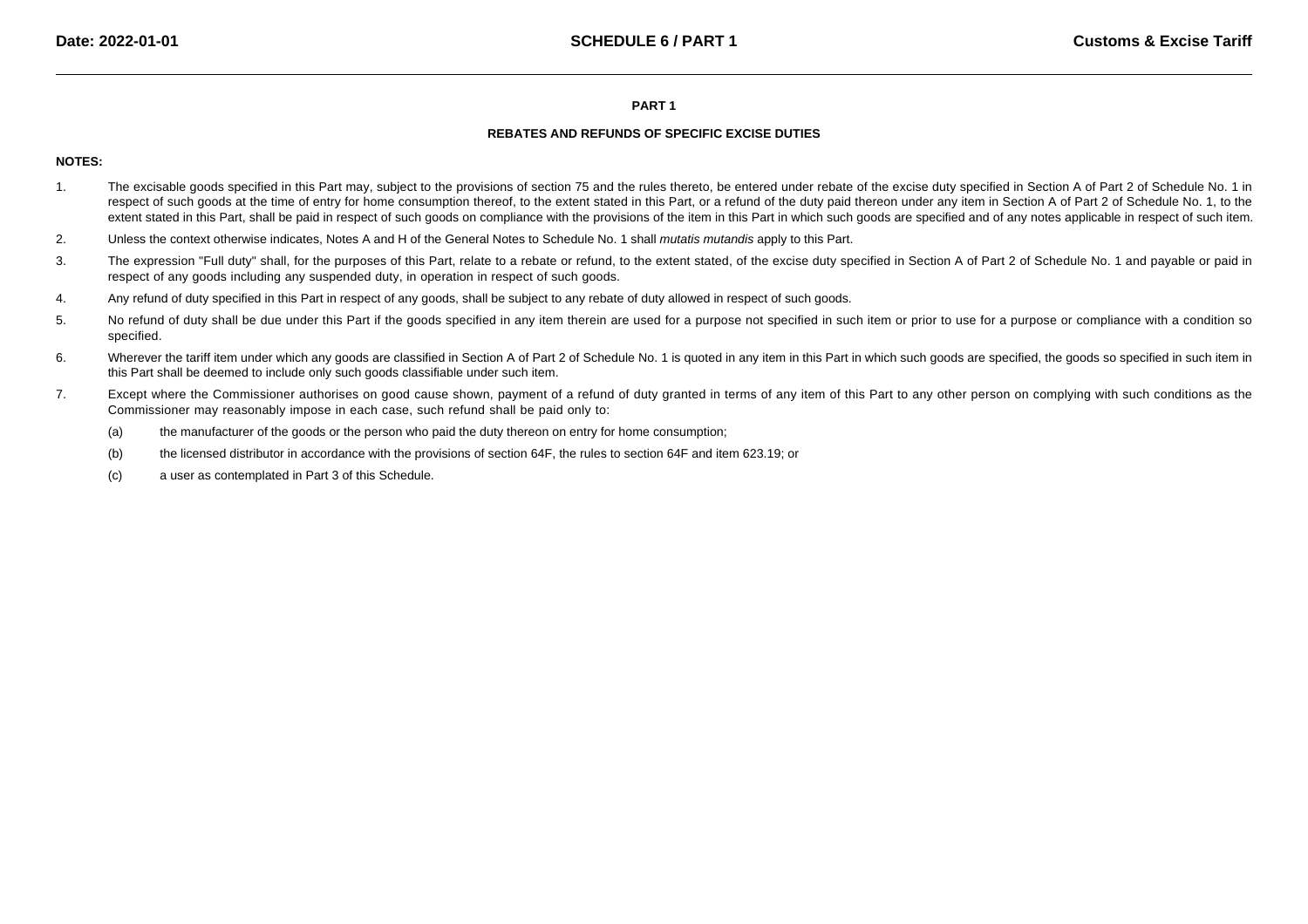## **SECTION A**

# **NOTES:**

- 1Item 618.01 applies to the excisable goods specified therein, supplied for use by the diplomatic and other foreign representatives mentioned in rebate item 406.02, 406.03 or 406.05 of Schedule No. 4, subject to the requirements of those rebate items and the provisions of Notes 1 to 7 to the rebate item 406.00
- 2 Item 618.02 applies to the excisable goods specified therein, exported from any customs and excise warehouse (including supply stores for foreign-going ships or aircraft). 2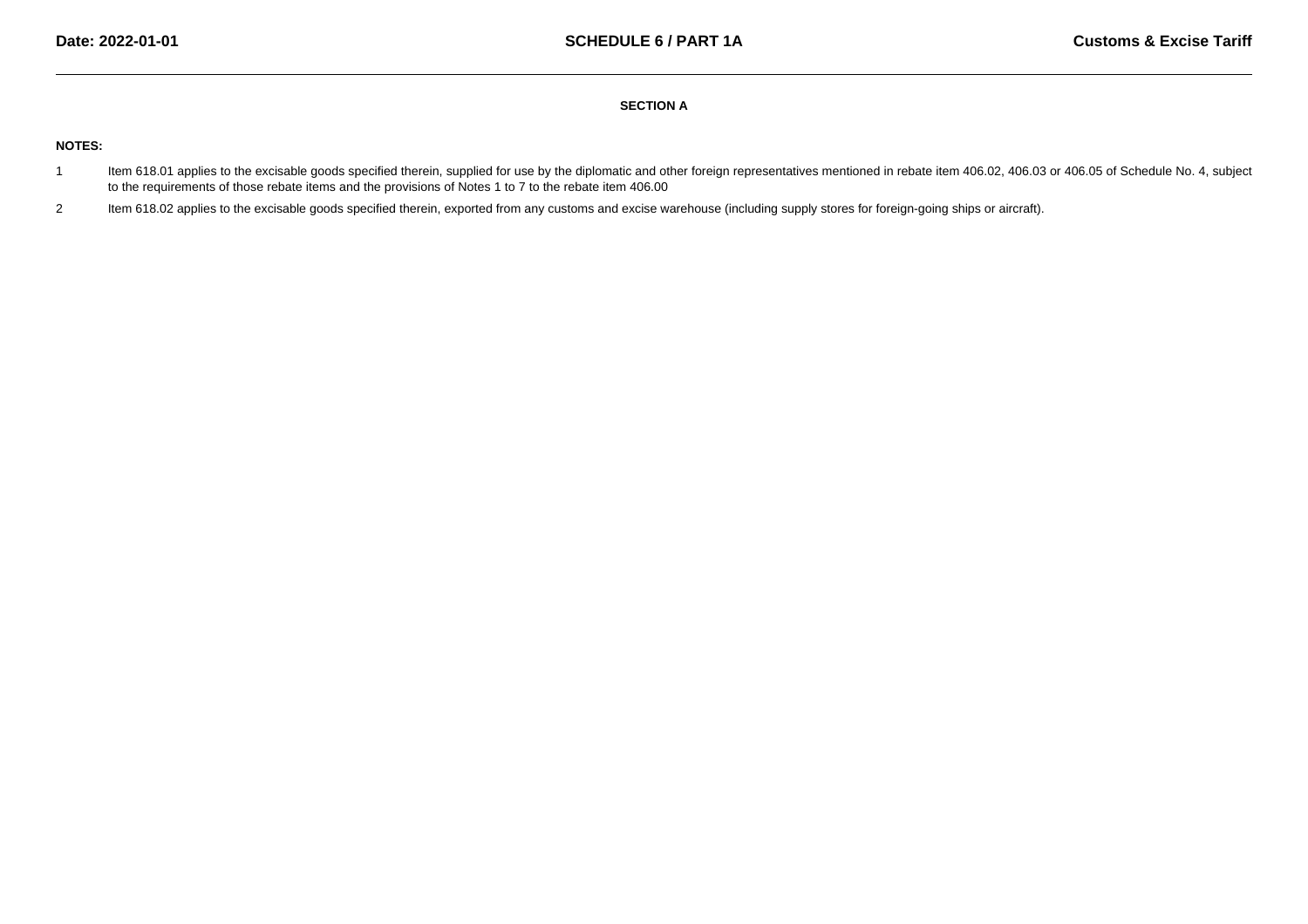| <b>Rebate Item</b> | <b>Tariff Item</b> | Rebate Code     | <b>CD</b> | <b>Description</b>                                                                                                                                                                                                                       | <b>Extent of Rebate</b> | <b>Extent of Refund</b> |
|--------------------|--------------------|-----------------|-----------|------------------------------------------------------------------------------------------------------------------------------------------------------------------------------------------------------------------------------------------|-------------------------|-------------------------|
| 618.01             | 104.01.10          | 01.01           |           | Traditional African beer powder as defined in Additional Note 1 to Chapter 19                                                                                                                                                            | Full duty               |                         |
| 618.02             | 104.01.10          | 01.01           |           | Traditional African beer powder as defined in Additional Note 1 to Chapter 19                                                                                                                                                            | Full duty               |                         |
| 618.03             | 104.01.10          | $ 01.01\rangle$ | 73        | Traditional African beer powder as defined in Additional Note 1 to Chapter 19, for use in the Full duty<br>manufacture of Traditional African beer specified in item 104.10.10 or 104.17.05 in Section A<br>of Part 2 of Schedule No. 1. |                         |                         |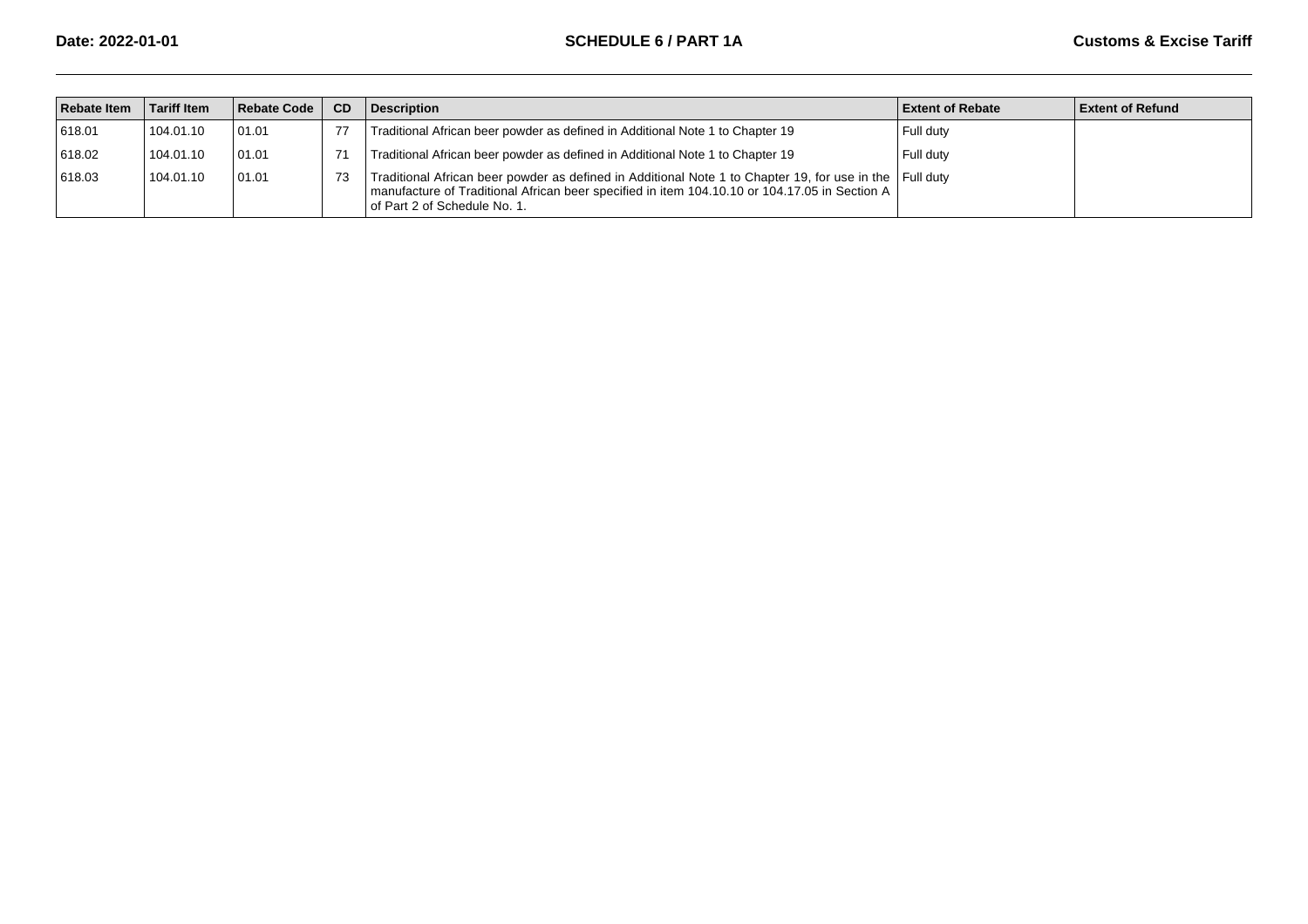# **SECTION B**

#### **REBATES AND REFUNDS OF SPECIFIC EXCISE DUTIES ON BEER MADE FROM MALT AND TRADITIONAL AFRICAN BEER**

# **NOTES:**

- 1. Items 619.01 (01.01), 619.01 (02.01) and 619.01 (03.01) apply to excisable goods specified therein, supplied for use by the diplomatic and other foreign representatives mentioned in rebate item 406.02, 406.03 or 406.05 of Schedule No.4, subject to the requirements of those rebate items and the provisions on Notes 1 to 7 of rebate item 406.00.
- 2. Items 619.02 (01.01), 619.02 (02.01) and 619.02 (03.01) apply to excisable goods specified therein, exported from any customs and excise warehouse (including supply stores from foreign-going ships oraircraft).
- 3.For the purpose of item 619.03, the following:

(a)

- (i)Beer made from malt which is off-specification or has become contaminated or has undergone post-manufacturing deterioration may, subject to Note 4, be returned to a customs and excise manufacturing warehouse for destruction only if such products are found to be off-specification, contaminated or have undergone post-manufacturing deterioration within a period of 12months after removal from a customs and excise warehouse and that the goods are returned to such warehouse within this period.
- (ii) The provisions of this item shall apply in respect of beer made from malt -
	- (aa)in the case of beer made from malt under the control of the manufacturer;
	- (bb)in the case of beer made from malt returned as produced from the same batch(es);
	- (cc)in the case of beer made from malt returned in the originally sealed containers for wholesale or similar packaging.

- (i) If the Commissioner approves the application, any beer made from malt returned in terms of this item shall be -
	- (aa)kept intact and entirely separate from any other goods or materials until it has been examined and identified by an officer; and
	- (bb)unpacked, where applicable, and transferred to and mixed with stocks of materials for processing, under supervision of an officer; or
	- (cc)destroyed under supervision of an officer.
- (ii) The licensee of a customs and excise manufacturing warehouse to which such products are returned for destruction must keep a record which includes at least the following -
	- (aa)a detailed description of the goods received including the applicable tariff item;
	- (bb)the quantity received;
	- $(cc)$ the date of receipt;
	- (dd)the name or registered business name (if any) and the physical address of the person from whose premises the products concerned were returned; and
	- (ee)the delivery note under cover of which such products were returned.
- (c)For the purpose of section 75(11A), the licensee of the customs and excise manufacturing warehouse must produce proof of the rate of excise duty paid or payable on the products for destruction in accordance with the provisions of this item and, if the licensee is unable to produce such proof, the duty on any quantity so returned, shall be calculated for refund purposes at the lowest rate of excise duty levied in terms of this Act on such products during a period of 12 months prior to the date of the examination contemplated in Note 3(b)(i)(aa).
- (d)The licensee of such warehouse may, after destruction of the products concerned, and on accounting for the goods destroyed in the monthly account, prescribed in the rules for section 19A, set-off as contemplated in section 77, any amount duly refundable against the amount payable on any such account during a period of two years after receipt of the goods for destruction, as the case may be.
- 4.A licensed manufacturer of goods contemplated in item 619.03 may, if circumstances arise that impede the return of the goods to that licensee's customs and excise manufacturing warehouse for destruction as contemplated in that item, apply to the Commissioner to have the goods destroyed at the manufacturer's own distribution centre or a specialised destruction facility, provided:
	- (i)The removal to the approved premises takes place within a period of 12 months prescribed in Note 3(a)(i);
	- (ii)the destruction and location of such destruction is requested and prior approval is obtained from the Commissioner before the beer is removed for destruction;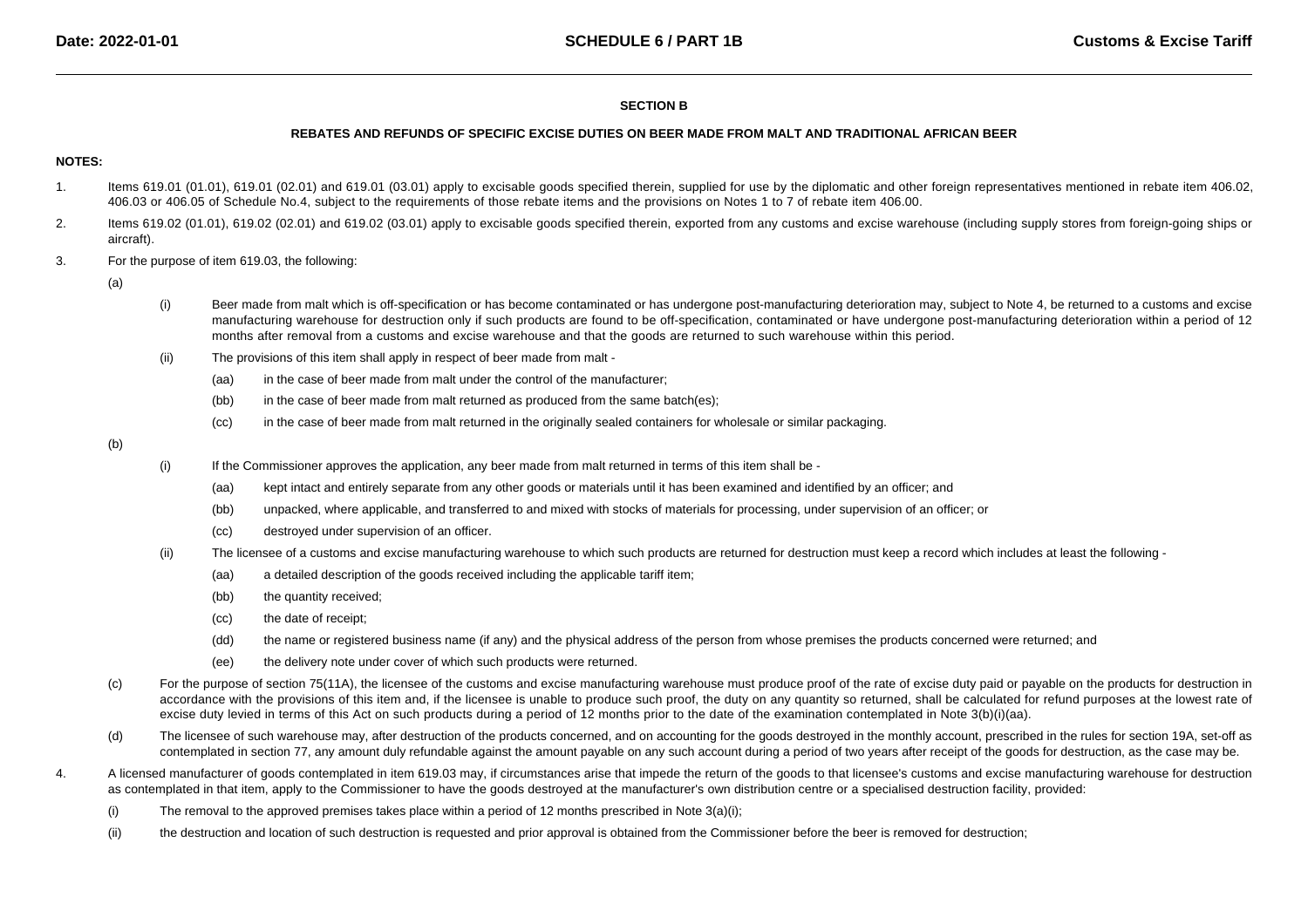- (iii)the destruction shall otherwise remain subject to the provisions of item 619.03, the Notes thereto, the Act and it rules;
- (iv)the destruction is be done under customs supervision if required by the Commissioner; and
- (v)any other requirement as the Commissioner may specify in writing is complied with.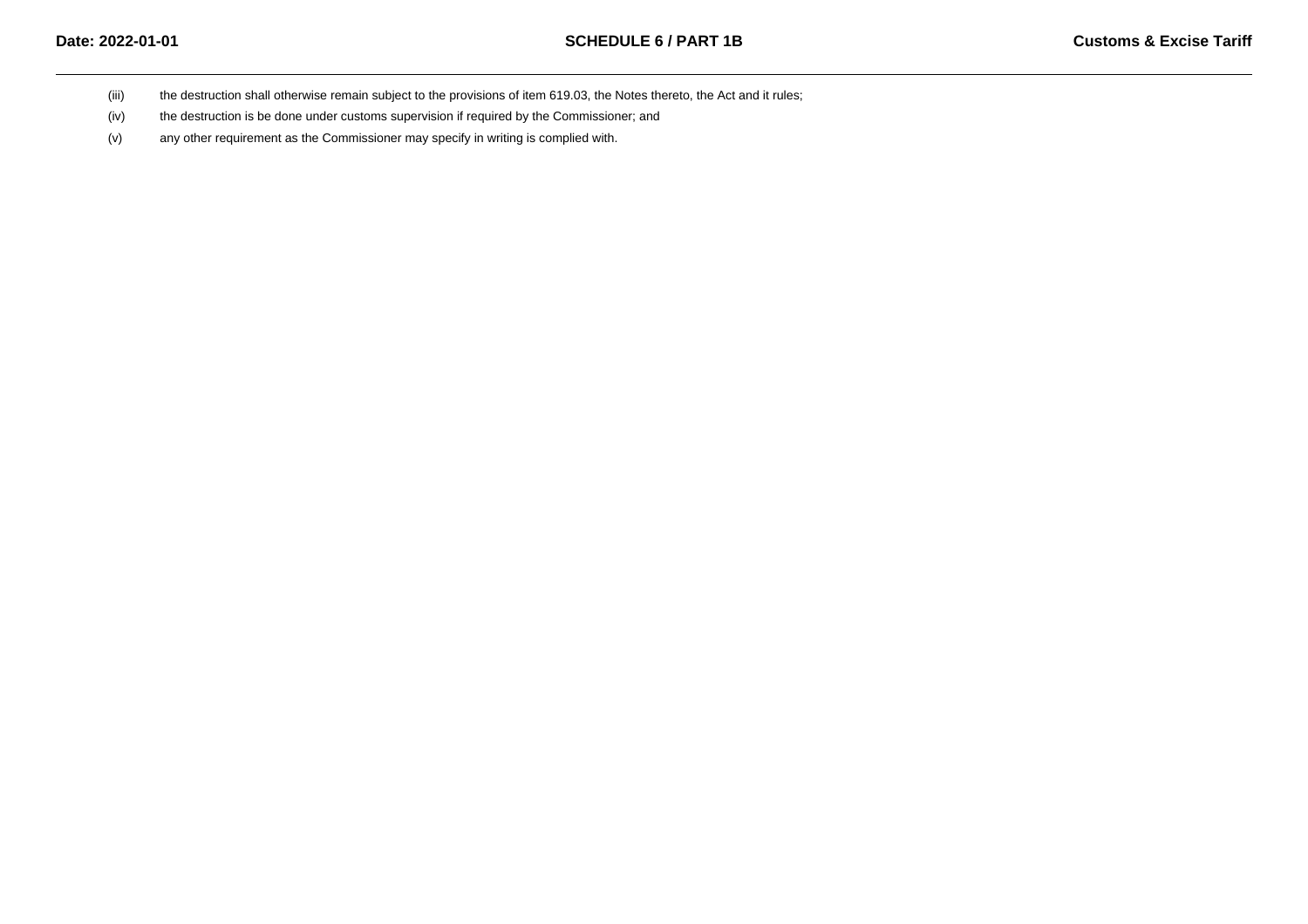| <b>Rebate Item</b> | <b>Tariff Item</b> | <b>Rebate Code</b> | CD | <b>Description</b>                                                                                                                                                                                                                                                                                                                                                                                                                          | <b>Extent of Rebate</b> | <b>Extent of Refund</b> |
|--------------------|--------------------|--------------------|----|---------------------------------------------------------------------------------------------------------------------------------------------------------------------------------------------------------------------------------------------------------------------------------------------------------------------------------------------------------------------------------------------------------------------------------------------|-------------------------|-------------------------|
| 619.01             | 104.10.10          | 01.01              | 76 | Traditional African Beer as defined in Additional Note 1 to Chapter 22 (excluding beer made<br>from Traditional African beer powder as defined in Additional Note 1 to Chapter 19)                                                                                                                                                                                                                                                          | Full duty               |                         |
| 619.01             | 104.10.20          | 02.01              | 79 | Beer made from malt, other                                                                                                                                                                                                                                                                                                                                                                                                                  | Full duty               |                         |
| 619.01             | 104.17.05          | 03.01              | 77 | Traditional African Beer as defined in Additional Note 1 to Chapter 22 (excluding beer made<br>from Traditional African beer powder as defined in Additional Note 1 to Chapter 19)                                                                                                                                                                                                                                                          | Full duty               |                         |
| 619.02             | 104.10.10          | 01.01              | 78 | Traditional African Beer as defined in Additional Note 1 to Chapter 22 (excluding beer made<br>from Traditional African beer powder as defined in Additional Note 1 to Chapter 19)                                                                                                                                                                                                                                                          | Full duty               |                         |
| 619.02             | 104.10.20          | 02.01              | 70 | Beer made from malt, other                                                                                                                                                                                                                                                                                                                                                                                                                  | Full duty               |                         |
| 619.02             | 104.17.05          | 03.01              | 79 | Traditional African Beer as defined in Additional Note 1 to Chapter 22 (excluding beer made<br>from Traditional African beer powder as defined in Additional Note 1 to Chapter 19)                                                                                                                                                                                                                                                          | Full duty               |                         |
| 619.03             | 104.10.20          | 01.01              | 78 | Beer made from malt which, has been removed from any customs and excise manufacturing<br>warehouse after entry or deemed entry for home consumption and payment of duty, has been<br>found to be off-specification or has become contaminated or has undergone post-<br>manufacturing deterioration and is returned to a customs and excise manufacturing<br>warehouse for destruction, subject to the provisions of Note 3 to this Section |                         | Full duty               |
| 619.04             | 104.10.20          | 01.01              | 74 | Beer made from malt, other, used in the manufacture of other fermented beverages,<br>unfortified, of item 104.17.15                                                                                                                                                                                                                                                                                                                         | Full duty               |                         |
| 619.05             | 104.10.20          | 01.01              | 71 | Beer made from malt, other, used in the manufacture of mixtures of fermented beverages and Full duty<br>mixtures of fermented beverages and non-alcoholic beverages, of item 104.17.22                                                                                                                                                                                                                                                      |                         |                         |
| 619.06             | 104.10.20          | 01.01              | 73 | Beer made from malt, other, used in the manufacture of spirits, of item 104.20                                                                                                                                                                                                                                                                                                                                                              | Full duty               |                         |
| 619.07             | 104.10.20          | 01.01              | 75 | Other beer made from malt used in the manufacture of non-alcoholic beverages, including<br>those produced by a process of extracting alcohol classifiable in terms of item 104.21.01 or<br>104.23.28 as provided for in terms of items 621.23, 621.27, 621.33 and 621.37                                                                                                                                                                    | Full duty               |                         |
| 619.09             | 104.10.20          | 01.01              | 79 | Other beer made form malt used in the production of fermented ethyl alcohol by-product as<br>provided for in terms of items 621.25, 621.29, 621.35 and 621.39 (excluding that produced in<br>the manufacture of non-alcoholic beverages)                                                                                                                                                                                                    | Full duty               |                         |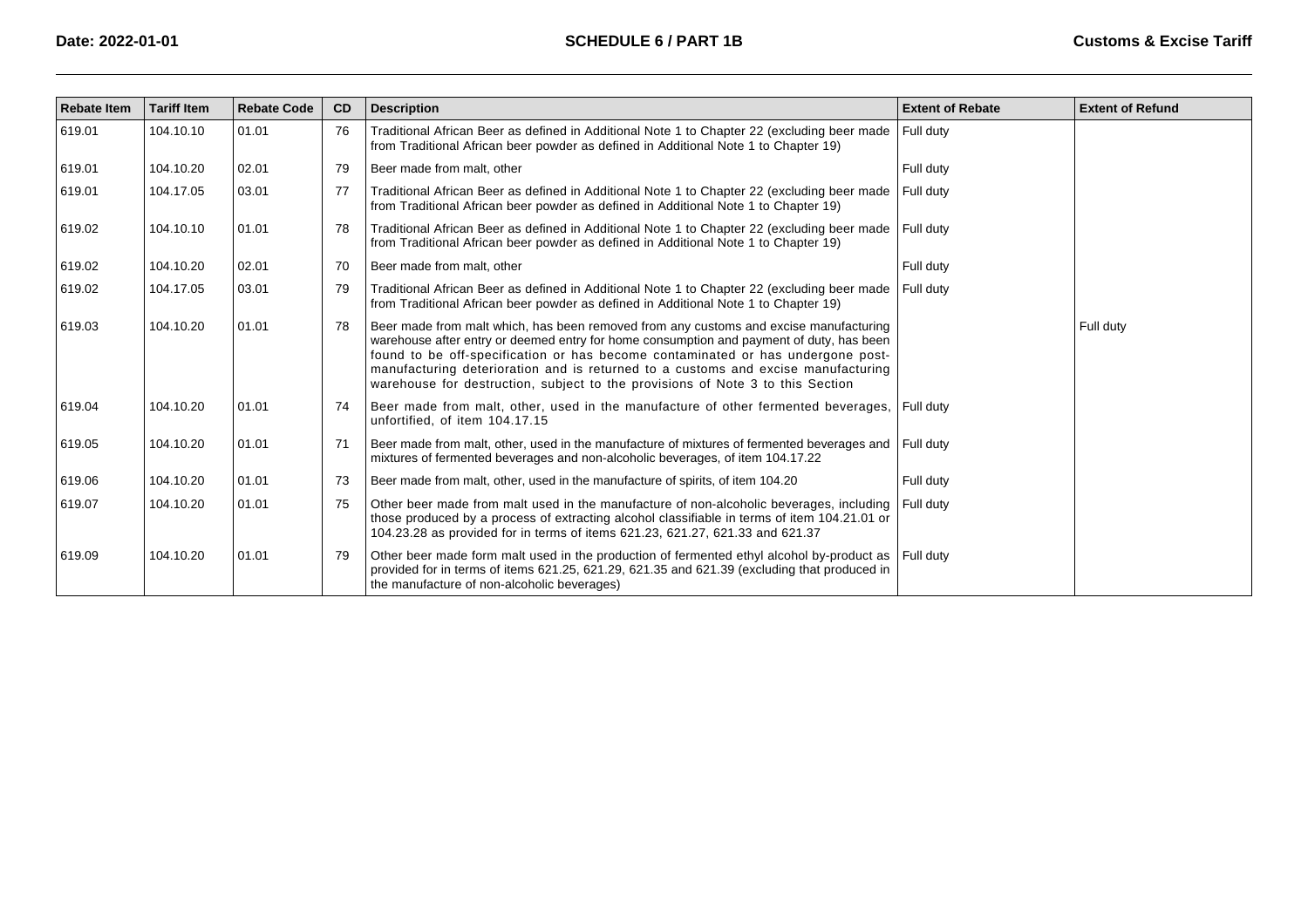# **SECTION C**

# **REBATES AND REFUNDS OF SPECIFIC EXCISE DUTIES ON WINE AND OTHER FERMENTED BEVERAGES (EXCLUDING BEER MADE FROM MALT AND TRADITIONAL AFRICAN BEER), MIXTURES OFFERMENTED BEVERAGES AND MIXTURES OF FERMENTED BEVERAGES AND NON-ALCOHOLIC BEVERAGES NOT ELSEWHERE SPECIFIED OR INCLUDED**

## **NOTES:**

- 1. Items 620.01, 620.02 and 620.03 apply to the excisable goods specified therein, supplied for use by the diplomatic and other foreign representatives mentioned in rebate item 406.02, 406.03 or 406.05 of Schedule No. 4, subject to the requirements of those rebate items and the provisions of Notes 1 to 7 to rebate item 406.00.
- 2.Items 620.04, 620.05 and 620.06 apply to the excisable goods specified therein, exported from any customs and excise warehouse (including supply stores for foreign-going ships or aircraft).
- 3. Items 620.07, 620.08, 620.09 and 620.10 apply to the excisable goods specified therein, for use in the manufacture of other excisable goods in a customs and excise manufacturing warehouse or special customs and excise manufacturing warehouse.
- 4. Items 620.11, 620.13, 620.15, 620.19 and 620.21 apply to the excisable goods specified therein, used for the manufacture of vinegar and non-alchoholic beverages and for topping up: Provided that -
	- (a)On completion of each operation or process specified in items 620.13 (01.02), (02.02) the rebate user shall render a return to the Controller in a form approved by the Commissioner.
	- (b)For the purposes of items 620.11, 620.13 (01.01) and 620.15, any conversion shall take place on the premises of the registrant by the addition of acetic acid to such extent that the acidity of the mixture shall be equivalent to at least one per cent by mass of acetic acid.
- 5.For the purpose of items 620.13 (01.02) and 620.17, fortified wine and fortified fermented beverages entered for purposes of topping or sweetening of unfortified wine and unfortified fermented beverages shall not be allowed under rebate of duty in terms of these provisions if the alcoholic strength of such unfortified wine and unfortified fermented beverages are thereby increased by more than 0.6 per cent alcohol by volume per occasion/batch.
- 6. For the purpose of items 620.22, 620.23 and 620.24 the following:
	- (a)
- (i) Wine, vermouth and other fermented beverages which are off-specification or have become contaminated or have undergone post-manufacturing deterioration may, subject to Note 8, be returned to a customs and excise special manufacturing warehouse (SVM) for destruction or reprocessing, only if such products are found to be off-specification, contaminated or haveundergone post- manufacturing deterioration within a period of 12 months after removal from the SVM and that the goods are returned to such SVM within this period.
- (ii) The provisions of this item shall apply in respect of wine, vermouth and other fermented beverages -
	- (aa)under the control of the manufacturer;
	- (bb)returned as produced from the same batch(es); and
	- (cc)returned in the originally sealed containers for wholesale or similar packaging.
- (iii) The licensee of the customs and excise manufacturing warehouse in which such goods will be reprocessed or destroyed must apply to the Commissioner for such reprocessing or destruction stating the circumstances in which the goods have become, and the extent to which the goods are, off-specification or contaminated.

- (i) If the Commissioner approves the application, any wine, vermouth or other fermented beverages returned in terms of this item shall be -
	- (aa)kept intact and entirely separate from any other goods or materials until it has been examined and identified by an officer; and
	- (bb)unpacked, where applicable, and transferred to and mixed with stocks of materials for reprocessing, under supervision of an officer; or
	- (cc)destroyed under supervision of an officer.
- (ii) The licensee of a SVM to which such products are returned for destruction or reprocessing must keep a record which includes at least the following -
	- (aa)a detailed description of the goods received including the applicable tariff item;
	- (bb)the quantity received;
	- $(cc)$ the date of receipt;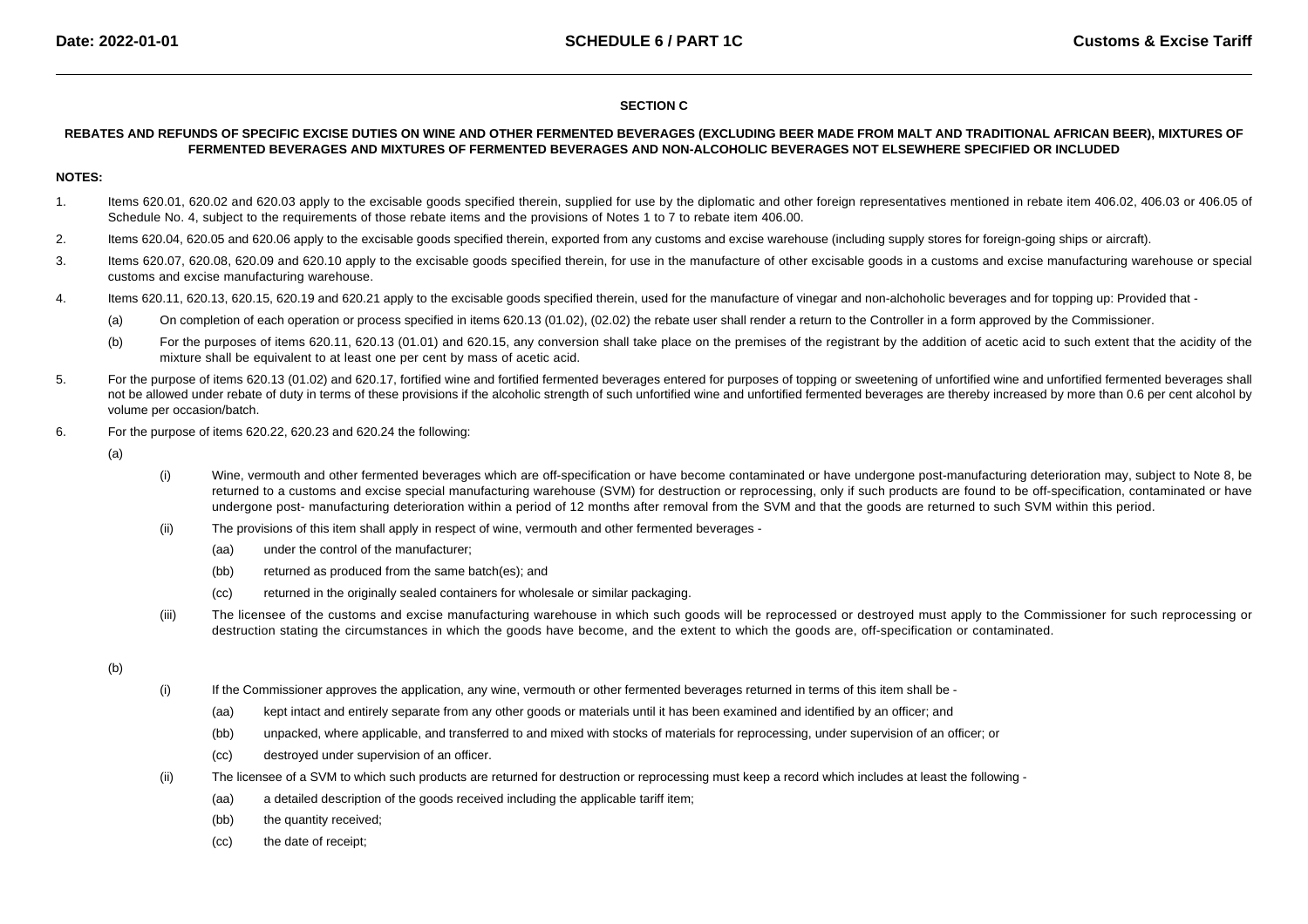- (dd)the delivery note under cover of which such products were returned;
- (ee)proper record of the excise inspection processes; and
- (ff)proper record of the excise permission to destroy or reprocess.

 $(c)$ 

- (i)For the purpose of section 75(11A), the licensee of the SVM making such application must produce proof that duty was in fact paid as well as the rate at which the excise duty was paid on such products presented for destruction or reprocessing in accordance with the provisions of this item and, if the licensee is unable to produce such proof of the rate, the duty on any quantityso returned shall be calculated for refund purposes at the lowest rate of excise duty levied in terms of this Act on such products during the 12 months period contemplated in Note 6(a)(i).
- (ii)Where any goods containing spirits for which any rebate of duty on the spirits has been allowed as contemplated in section 75(18) are returned to a customs and excise manufacturing warehouse for reprocessing or destruction as provided in this item, the excise duty so allowed as a rebate in respect of the goods returned must be paid back before any process ofreworking the product or destruction thereof may take place.
- (d)The licensee of such warehouse may, after reprocessing or destruction of the products concerned, and on accounting for the goods reprocessed or destroyed in the monthly account, prescribed in the rules for section 20, set-off as contemplated in section 77, any amount duly refundable against the amount payable on such account during a period of two years after receipt of the goods forreprocessing or destruction, as the case may be.
- 7. For the purposes of item 620.25 -
	- (a) Recipients of unfortified wine for use in the manufacture of foodstuffs -
		- (i)must register (including the premises);
		- (ii)may only receive the wine from a licensed manufacturer of unfortified wine; and
		- (iii) must keep record of at least the following -
			- (A)each manufacturing operation or process on a form DA 133 and this record must be made available to the Controller on demand;
			- (B) each manufacturing formula used by the registrant shall be made available to the Controller on demand and shall include the ratio of the unfortified wine in relation to the endproduct.
			- $(C)$ invoices/delivery notes of wine received;
			- (D)quantities received; and
			- (E)the date of receipt.
	- (b) Licensed manufacturers who supplied unfortified wine to users registered in terms of this item shall -
		- (i)remove the wine to registrants on the prescribed form DA 32;
		- (ii)account for the wine on the monthly account; and
		- (iii)keep record of the removals of the wine.
- 8.A licensed manufacturer of goods contemplated in item 620.24 may, if circumstances arise that impede the return of the goods to that licensee's customs and excise special manufacturing warehouse for destruction as contemplated in that item, apply to the Commissioner to have the goods destroyed at the manufacturer's own distribution centre or a specialised destruction facility, provided:
	- (a)The removal to the approved premises takes place within a period of 12 months prescribed in Note  $6(a)(i)$ ;
	- (b)the destruction and location of such destruction is requested and prior approval is obtained from the Commissioner before other fermented beverages are removed for destruction;
	- (c)the destruction shall otherwise remain subject to the provisions of item 620.24, the Notes thereto, the Act and it rules;
	- (d)the destruction is done under customs supervision if required by the Commissioner; and
	- (e)any other requirement as the Commissioner may specify in writing is complied with.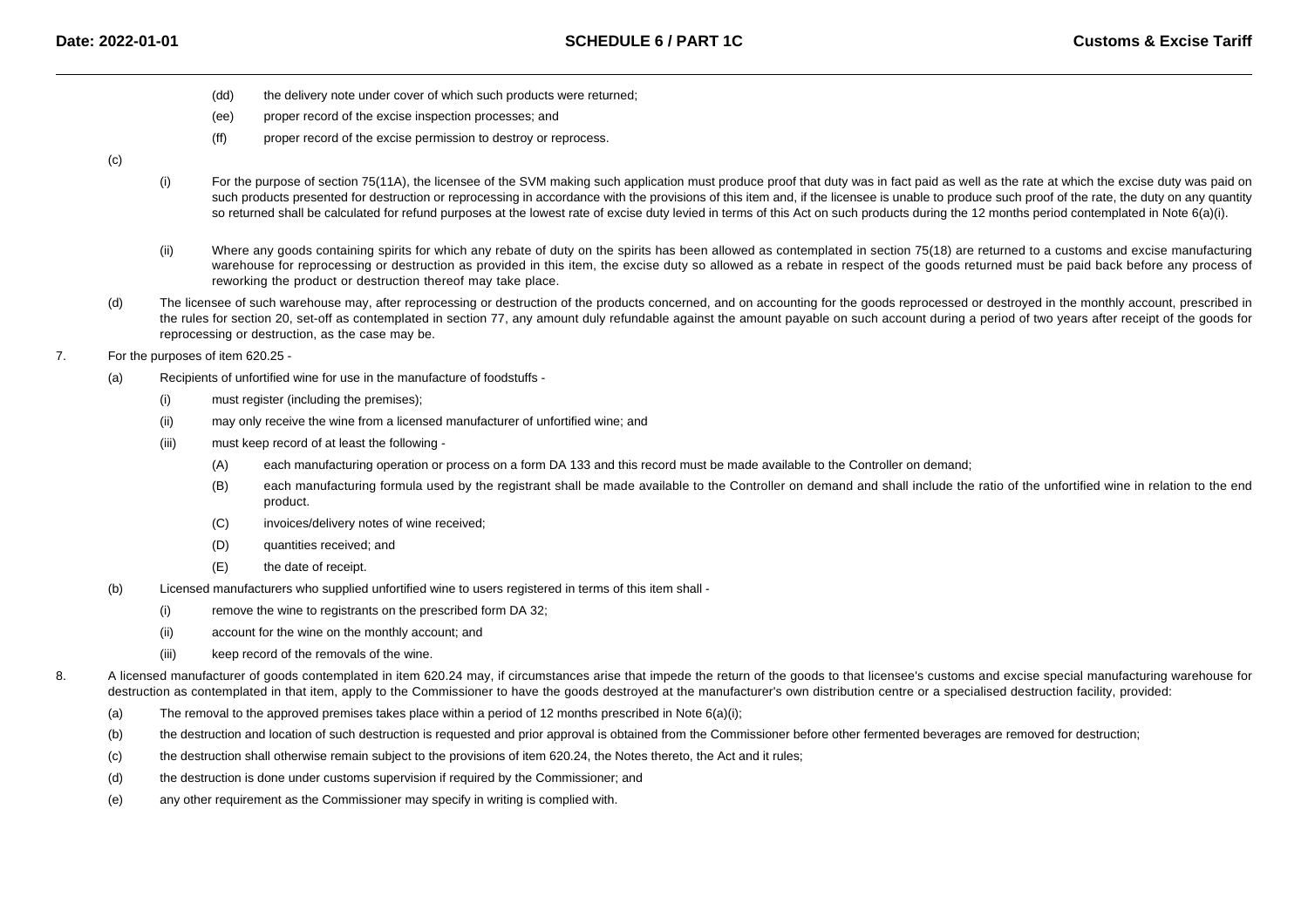| <b>Rebate Item</b> | <b>Tariff Item</b> | <b>Rebate Code</b> | <b>CD</b>                                                                                                                                                                                            | <b>Description</b>                                                                                       | <b>Extent of Rebate</b> | <b>Extent of Refund</b> |  |  |  |  |  |
|--------------------|--------------------|--------------------|------------------------------------------------------------------------------------------------------------------------------------------------------------------------------------------------------|----------------------------------------------------------------------------------------------------------|-------------------------|-------------------------|--|--|--|--|--|
| 620.01             | 104.15             |                    | Wine of fresh grapes, including fortified wines; grape must (excluding that of heading 20.09):                                                                                                       |                                                                                                          |                         |                         |  |  |  |  |  |
| 620.01             | 104.15.01          | 01.01              | 77                                                                                                                                                                                                   | Sparkling wine                                                                                           | Full duty               |                         |  |  |  |  |  |
| 620.01             | 104.15.03          | 02.01              | 75                                                                                                                                                                                                   | With an alcoholic strength of at least 4.5 per cent by volume but not exceeding 16.5 per cent<br>by vol. | Full duty               |                         |  |  |  |  |  |
| 620.01             | 104.15.04          | 03.01              | 71                                                                                                                                                                                                   | Other                                                                                                    | Full duty               |                         |  |  |  |  |  |
| 620.01             | 104.15.05          | 04.01              | 78                                                                                                                                                                                                   | With an alcoholic strength of at least 15 per cent by volume but not exceeding 22 per cent by<br>vol.    | Full duty               |                         |  |  |  |  |  |
| 620.01             | 104.15.06          | 05.01              | 74                                                                                                                                                                                                   | Other                                                                                                    | Full duty               |                         |  |  |  |  |  |
| 620.01             | 104.15.13          | 06.01              | 71                                                                                                                                                                                                   | With an alcoholic strength of at least 4.5 per cent by volume but not exceeding 16.5 per cent<br>by vol. | Full duty               |                         |  |  |  |  |  |
| 620.01             | 104.15.15          | 07.01              | 70                                                                                                                                                                                                   | Other                                                                                                    | Full duty               |                         |  |  |  |  |  |
| 620.01             | 104.15.17          | 08.01              | 78                                                                                                                                                                                                   | With an alcoholic strength of at least 15 per cent by volume but not exceeding 22 per cent by<br>vol.    | Full duty               |                         |  |  |  |  |  |
| 620.01             | 104.15.19          | 09.01              | 76                                                                                                                                                                                                   | Other                                                                                                    | Full duty               |                         |  |  |  |  |  |
| 620.01             | 104.15.21          | 10.01              | 72                                                                                                                                                                                                   | With an alcoholic strength of at least 4.5 per cent by volume but not exceeding 16.5 per cent<br>by vol. | Full duty               |                         |  |  |  |  |  |
| 620.01             | 104.15.23          | 11.01              | 70                                                                                                                                                                                                   | Other                                                                                                    | Full duty               |                         |  |  |  |  |  |
| 620.01             | 104.15.25          | 12.01              | 79                                                                                                                                                                                                   | With an alcoholic strength of at least 15 per cent by volume but not exceeding 22 per cent by<br>vol.    | Full duty               |                         |  |  |  |  |  |
| 620.01             | 104.15.27          | 13.01              | 77                                                                                                                                                                                                   | Other                                                                                                    | Full duty               |                         |  |  |  |  |  |
| 620.02             | 104.16             |                    |                                                                                                                                                                                                      | Vermouth and other wine of fresh grapes flavoured with plants or aromatic substances:                    |                         |                         |  |  |  |  |  |
| 620.02             | 104.16.01          | 01.01              | 76                                                                                                                                                                                                   | Sparkling                                                                                                | Full duty               |                         |  |  |  |  |  |
| 620.02             | 104.16.03          | 02.01              | 74                                                                                                                                                                                                   | With an alcoholic strength of at least 4.5 per cent by volume but not exceeding 15 per cent by<br>vol.   | Full duty               |                         |  |  |  |  |  |
| 620.02             | 104.16.04          | 03.01              | 70                                                                                                                                                                                                   | Other                                                                                                    | Full duty               |                         |  |  |  |  |  |
| 620.02             | 104.16.05          | 04.01              | 77                                                                                                                                                                                                   | With an alcoholic strength of at least 15 per cent by volume but not exceeding 22 per cent by<br>vol.    | Full duty               |                         |  |  |  |  |  |
| 620.02             | 104.16.06          | 05.01              | 73                                                                                                                                                                                                   | Other                                                                                                    | Full duty               |                         |  |  |  |  |  |
| 620.02             | 104.16.09          | 06.01              | 73                                                                                                                                                                                                   | With an alcoholic strength of at least 4.5 per cent by volume but not exceeding 15 per cent by<br>vol.   | Full duty               |                         |  |  |  |  |  |
| 620.02             | 104.16.10          | 07.01              | 73                                                                                                                                                                                                   | Other                                                                                                    | Full duty               |                         |  |  |  |  |  |
| 620.02             | 104.16.11          | 08.01              | 76                                                                                                                                                                                                   | With an alcoholic strength of at least 15 per cent by volume but not exceeding 22 per cent by<br>vol.    | Full duty               |                         |  |  |  |  |  |
| 620.02             | 104.16.12          | 09.01              | $72\,$                                                                                                                                                                                               | Other                                                                                                    | Full duty               |                         |  |  |  |  |  |
| 620.03             | 104.17             |                    | Other fermented beverages (for example, cider, perry, mead); mixtures of fermented beverages and mixtures of fermented beverages and non-alcoholic beverages not<br>elsewhere specified or included: |                                                                                                          |                         |                         |  |  |  |  |  |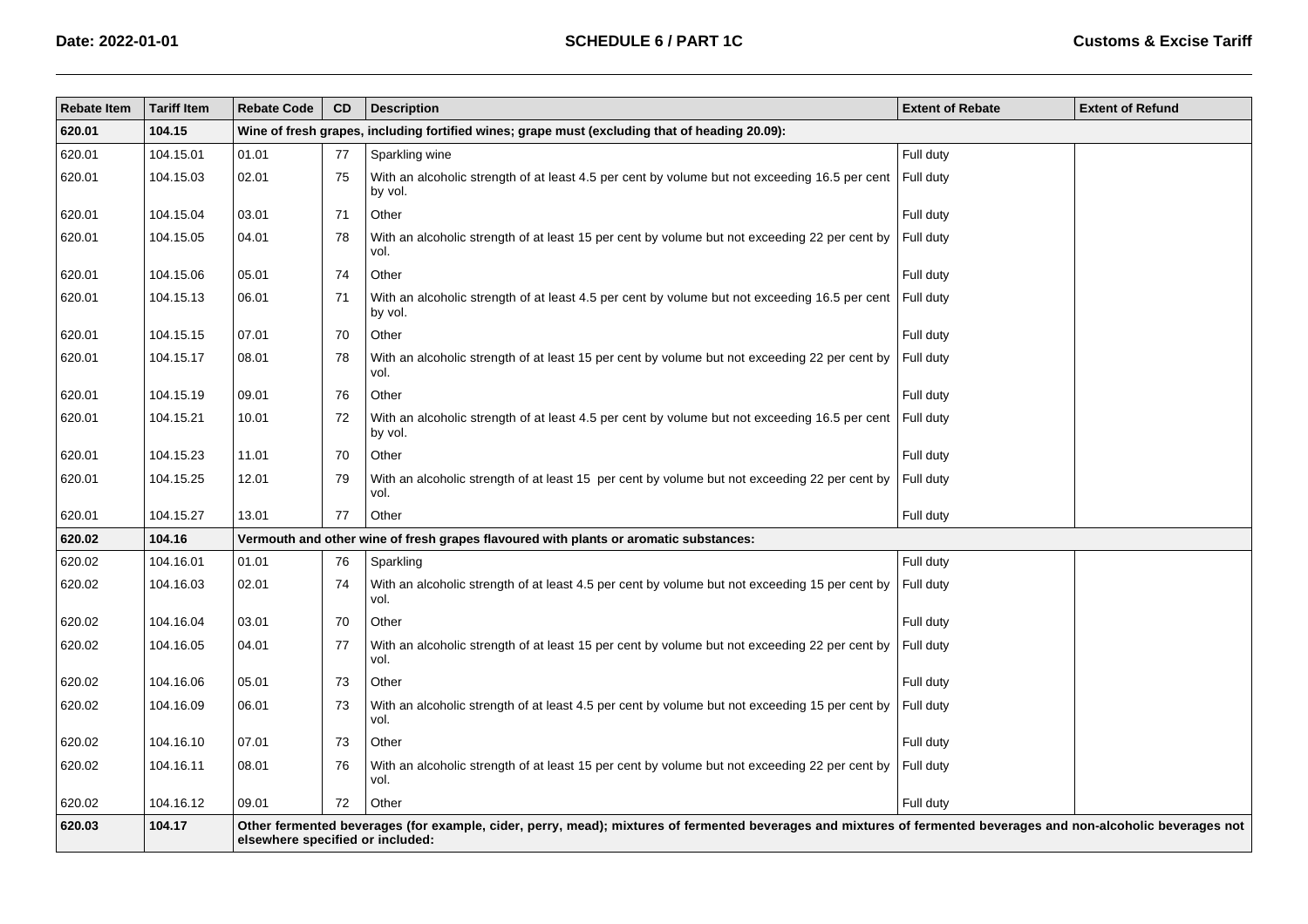| <b>Rebate Item</b> | <b>Tariff Item</b> | <b>Rebate Code</b> | CD | <b>Description</b>                                                                                                                                                                                                                                                    | <b>Extent of Rebate</b> | <b>Extent of Refund</b> |
|--------------------|--------------------|--------------------|----|-----------------------------------------------------------------------------------------------------------------------------------------------------------------------------------------------------------------------------------------------------------------------|-------------------------|-------------------------|
| 620.03             | 104.17.03          | 01.01              | 79 | Sparkling fruit beverages and sparkling mead                                                                                                                                                                                                                          | Full duty               |                         |
| 620.03             | 104.17.05          | 02.01              | 77 | Traditional African beer as defined in Additional Note 1 to Chapter 22                                                                                                                                                                                                | Full duty               |                         |
| 620.03             | 104.17.07          | 05.01              | 74 | Other fermented beverages, unfortified, with an alcoholic strength of less than 2.5 per cent by<br>volume                                                                                                                                                             | Full duty               |                         |
| 620.03             | 104.17.09          | 07.01              | 77 | Other fermented beverages of non-malted cereal grains, unfortified, with an alcoholic strength Full duty<br>of at least 2.5 per cent by volume but not exceeding 9 per cent by vol.                                                                                   |                         |                         |
| 620.03             | 104.17.11          | 09.01              | 70 | Other mixtures of fermented beverages of non-malted cereal grains and non-alcoholic<br>beverages, unfortified, with an alcoholic strength of at least 2.5 per cent by volume but not<br>exceeding 9 per cent by vol.                                                  | Full duty               |                         |
| 620.03             | 104.17.15          | 10.01              | 71 | Other fermented apple or pear beverages, unfortified, with an alcoholic strength of at least 2.5   Full duty<br>per cent by volume but not exceeding 15 per cent by vol.                                                                                              |                         |                         |
| 620.03             | 104.17.16          | 11.01              | 76 | Other fermented fruit beverages and mead beverages, including mixtures of fermented<br>beverages derived from the fermentation of fruit or honey, unfortified, with an alcoholic<br>strength of at least 2.5 per cent by volume but not exceeding 15 per cent by vol. | Full duty               |                         |
| 620.03             | 104.17.17          | 12.01              | 72 | Other fermented apple or pear beverages, fortified, with an alcoholic strength of at least 15 per<br>cent by volume but not exceeding 23 per cent by vol.                                                                                                             | Full duty               |                         |
| 620.03             | 104.17.21          | 13.01              | 74 | Other fermented fruit beverages and mead beverages including mixtures of fermented<br>beverages derived from the fermentation of fruit or honey, fortified, with an alcoholic strength<br>of at least 15 per cent by volume not exceeding 23 per cent by vol.         | Full duty               |                         |
| 620.03             | 104.17.22          | 14.01              | 70 | Other mixtures of fermented fruit or mead beverages and non-alcoholic beverages, unfortified,<br>with an alcoholic strength of at least 2.5 per cent by volume but not exceeding 15 per cent by<br>vol.                                                               | Full duty               |                         |
| 620.03             | 104.17.25          | 15.01              | 70 | Other mixtures of fermented fruit or mead beverages and non-alcoholic beverages, fortified,<br>with an alcoholic strength of at least 15 per cent by volume but not exceeding 23 per cent by<br>vol.                                                                  | Full duty               |                         |
| 620.03             | 104.17.90          | 16.01              | 73 | Other                                                                                                                                                                                                                                                                 | Full duty               |                         |
| 620.04             | 104.15             |                    |    | Wine of fresh grapes, including fortified wines; grape must (excluding that of heading 20.09):                                                                                                                                                                        |                         |                         |
| 620.04             | 104.15.01          | 01.01              | 72 | Sparkling wine                                                                                                                                                                                                                                                        | Full duty               |                         |
| 620.04             | 104.15.03          | 02.01              | 70 | With an alcoholic strength of at least 4.5 per cent by volume but not exceeding 16.5 per cent<br>by vol.                                                                                                                                                              | Full duty               |                         |
| 620.04             | 104.15.04          | 03.01              | 77 | Other                                                                                                                                                                                                                                                                 | Full duty               |                         |
| 620.04             | 104.15.05          | 04.01              | 73 | With an alcoholic strength of at least 15 per cent by volume but not exceeding 22 per cent by<br>vol.                                                                                                                                                                 | Full duty               |                         |
| 620.04             | 104.15.06          | 05.01              | 78 | Other                                                                                                                                                                                                                                                                 | Full duty               |                         |
| 620.04             | 104.15.13          | 06.01              | 77 | With an alcoholic strength of at least 4.5 per cent by volume but not exceeding 16.5 per cent<br>by vol.                                                                                                                                                              | Full duty               |                         |
| 620.04             | 104.15.15          | 07.01              | 75 | Other                                                                                                                                                                                                                                                                 | Full duty               |                         |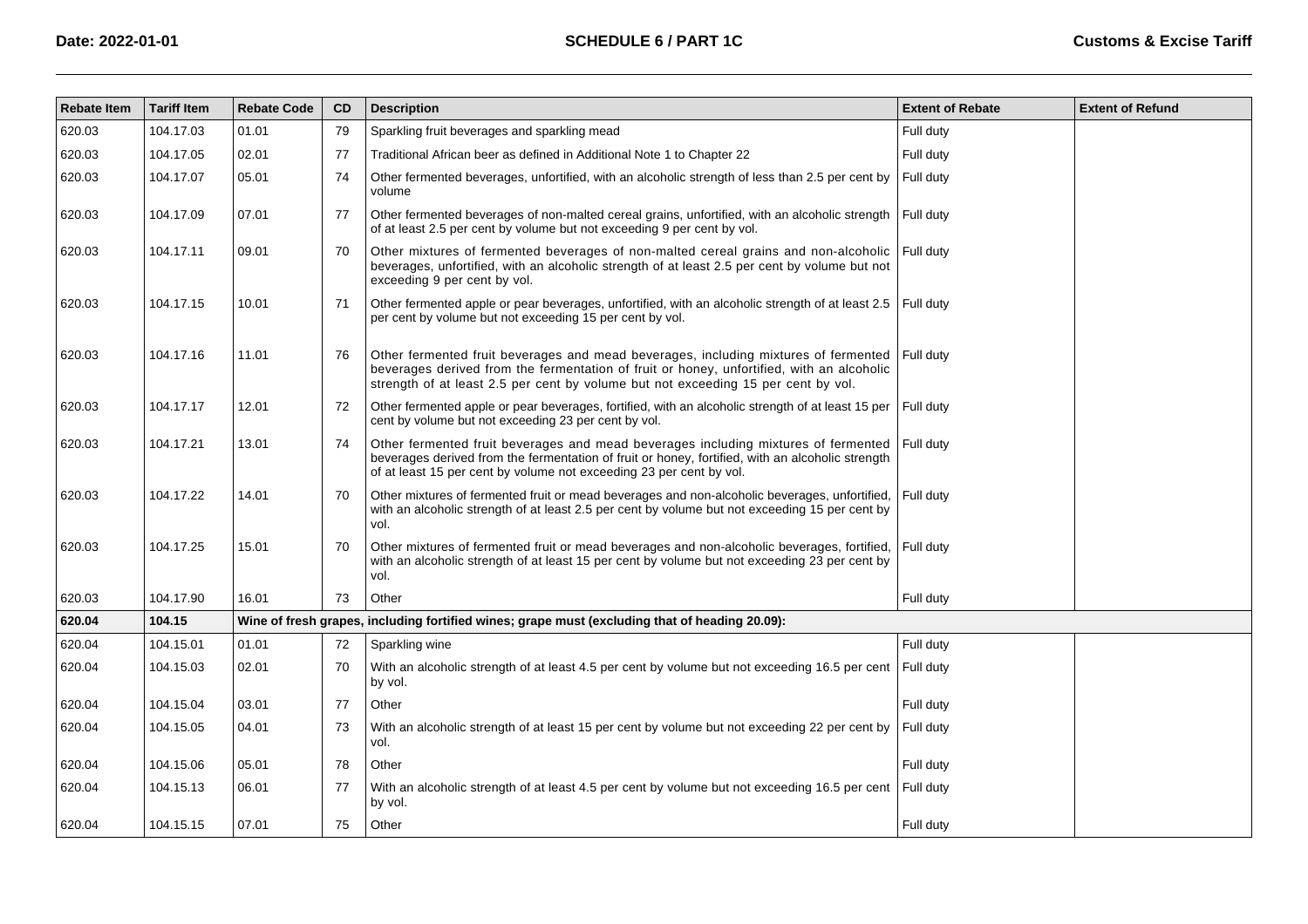| <b>Rebate Item</b> | <b>Tariff Item</b> | <b>Rebate Code</b>               | <b>CD</b> | <b>Description</b>                                                                                                                                                                                                   | <b>Extent of Rebate</b> | <b>Extent of Refund</b> |
|--------------------|--------------------|----------------------------------|-----------|----------------------------------------------------------------------------------------------------------------------------------------------------------------------------------------------------------------------|-------------------------|-------------------------|
| 620.04             | 104.15.17          | 08.01                            | 73        | With an alcoholic strength of at least 15 per cent by volume but not exceeding 22 per cent by<br>vol.                                                                                                                | Full duty               |                         |
| 620.04             | 104.15.19          | 09.01                            | 71        | Other                                                                                                                                                                                                                | Full duty               |                         |
| 620.04             | 104.15.21          | 10.01                            | 78        | With an alcoholic strength of at least 4.5 per cent by volume but not exceeding 16.5 per cent Full duty<br>by vol.                                                                                                   |                         |                         |
| 620.04             | 104.15.23          | 11.01                            | 76        | Other                                                                                                                                                                                                                | Full duty               |                         |
| 620.04             | 104.15.25          | 12.01                            | 74        | With an alcoholic strength of at least 15 per cent by volume but not exceeding 22 per cent by<br>vol.                                                                                                                | Full duty               |                         |
| 620.04             | 104.15.27          | 13.01                            | 72        | Other                                                                                                                                                                                                                | Full duty               |                         |
| 620.05             |                    |                                  |           | Vermouth and other wine of fresh grapes flavoured with plants or aromatic substances                                                                                                                                 |                         |                         |
| 620.05             | 104.16.01          | 01.01                            | 71        | Sparkling                                                                                                                                                                                                            | Full duty               |                         |
| 620.05             | 104.16.03          | 02.01                            | 71        | With an alcoholic strength of at least 4.5 per cent by volume but not exceeding 15 per cent by<br>vol.                                                                                                               | Full duty               |                         |
| 620.05             | 104.16.04          | 03.01                            | 76        | Other                                                                                                                                                                                                                | Full duty               |                         |
| 620.05             | 104.16.05          | 04.01                            | 72        | With an alcoholic strength of at least 15 per cent by volume but not exceeding 22 per cent by<br>vol.                                                                                                                | Full duty               |                         |
| 620.05             | 104.16.06          | 05.01                            | 79        | Other                                                                                                                                                                                                                | Full duty               |                         |
| 620.05             | 104.16.09          | 06.01                            | 79        | With an alcoholic strength of at least 4.5 per cent by volume but not exceeding 15 per cent by<br>vol.                                                                                                               | Full duty               |                         |
| 620.05             | 104.16.10          | 07.01                            | 75        | Other                                                                                                                                                                                                                | Full duty               |                         |
| 620.05             | 104.16.11          | 08.01                            | 71        | With an alcoholic strength of at least 15 per cent by volume but not exceeding 22 per cent by<br>vol.                                                                                                                | Full duty               |                         |
| 620.05             | 104.16.12          | 09.01                            | 78        | Other                                                                                                                                                                                                                | Full duty               |                         |
| 620.06             | 104.17             | elsewhere specified or included: |           | Other fermented beverages (for example, cider, perry, mead); mixtures of fermented beverages and mixtures of fermented beverages and non-alcoholic beverages not                                                     |                         |                         |
| 620.06             | 104.17.03          | 01.01                            | 74        | Sparkling fruit beverages and sparkling mead                                                                                                                                                                         | Full duty               |                         |
| 620.06             | 104.17.05          | 02.01                            | 72        | Traditional African beer as defined in Additional Note 1 to Chapter 22                                                                                                                                               | Full duty               |                         |
| 620.06             | 104.17.07          | 04.01                            | 75        | Other fermented beverages, unfortified, with an alcoholic strength of less than 2.5 per cent by<br>volume                                                                                                            | Full duty               |                         |
| 620.06             | 104.17.09          | 06.01                            | 78        | Other fermented beverages of non-malted cereal grains, unfortified, with an alcoholic strength Full duty<br>of at least 2.5 per cent by volume but not exceeding 9 per cent by vol.                                  |                         |                         |
| 620.06             | 104.17.11          | 08.01                            | 70        | Other mixtures of fermented beverages of non-malted cereal grains and non-alcoholic<br>beverages, unfortified, with an alcoholic strength of at least 2.5 per cent by volume but not<br>exceeding 9 per cent by vol. | Full duty               |                         |
| 620.06             | 104.17.15          | 10.01                            | 75        | Other fermented apple or pear beverages, unfortified, with an alcoholic strength of at least 2.5   Full duty<br>per cent by volume but not exceeding 15 per cent by vol.                                             |                         |                         |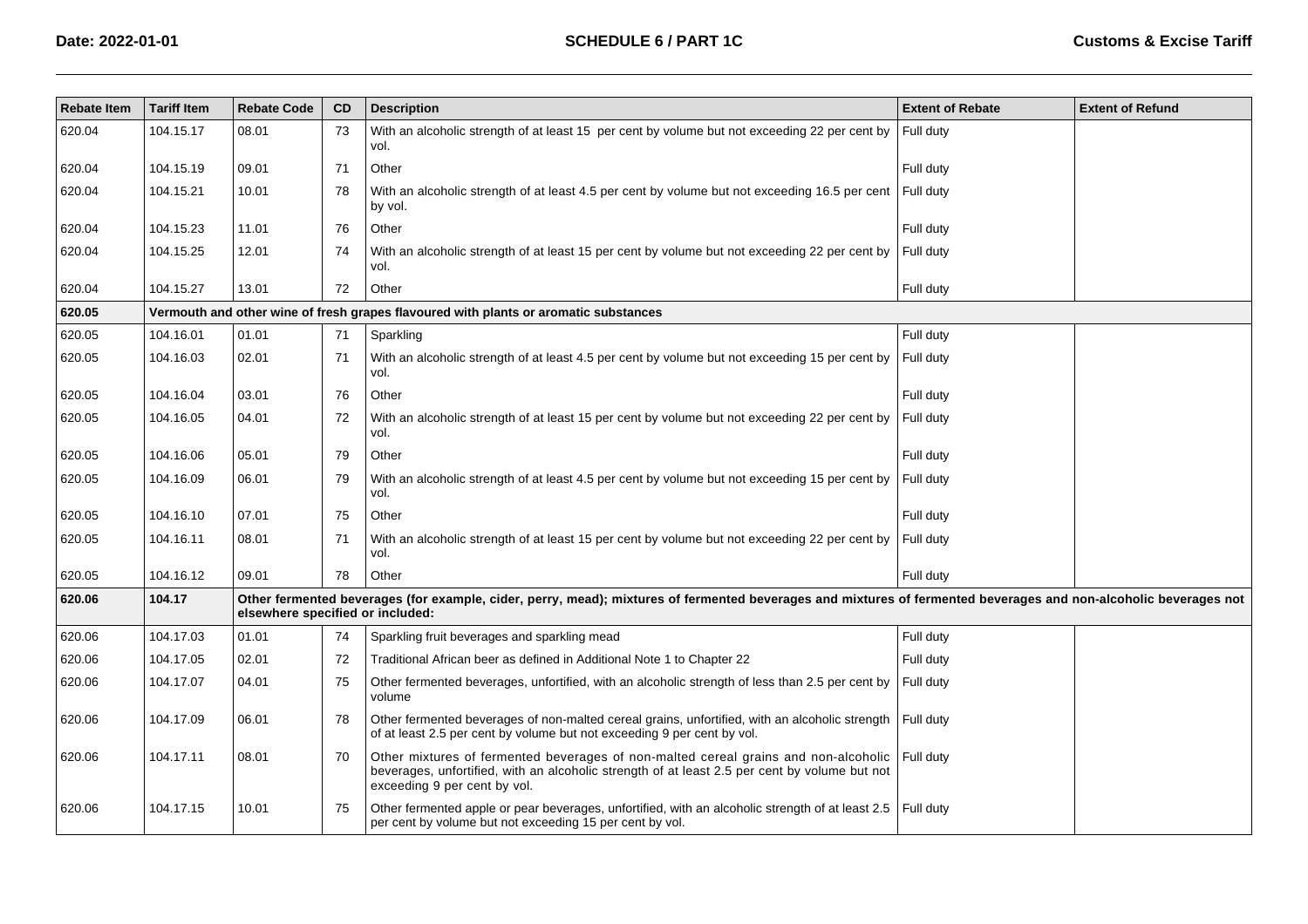| <b>Rebate Item</b> | <b>Tariff Item</b>                                       | <b>Rebate Code</b> | CD | <b>Description</b>                                                                                                                                                                                                                                                    | <b>Extent of Rebate</b> | <b>Extent of Refund</b> |  |  |  |
|--------------------|----------------------------------------------------------|--------------------|----|-----------------------------------------------------------------------------------------------------------------------------------------------------------------------------------------------------------------------------------------------------------------------|-------------------------|-------------------------|--|--|--|
| 620.06             | 104.17.16                                                | 11.01              | 71 | Other fermented fruit beverages and mead beverages, including mixtures of fermented<br>beverages derived from the fermentation of fruit or honey, unfortified, with an alcoholic<br>strength of at least 2.5 per cent by volume but not exceeding 15 per cent by vol. | Full duty               |                         |  |  |  |
| 620.06             | 104.17.17                                                | 12.01              | 78 | Other fermented apple or pear beverages, fortified, with an alcoholic strength of at least 15 per<br>cent by volume but not exceeding 23 per cent by vol.                                                                                                             | l Full dutv             |                         |  |  |  |
| 620.06             | 104.17.21                                                | 13.01              | 70 | Other fermented fruit beverages and mead beverages including mixtures of fermented<br>beverages derived from the fermentation of fruit or honey, fortified, with an alcoholic strength<br>of at least 15 per cent by volume not exceeding 23 per cent by vol.         | Full duty               |                         |  |  |  |
| 620.06             | 104.17.22                                                | 14.01              | 76 | Other mixtures of fermented fruit or mead beverages and non-alcoholic beverages, unfortified,<br>with an alcoholic strength of at least 2.5 per cent by volume but not exceeding 15 per cent by<br>vol.                                                               | Full duty               |                         |  |  |  |
| 620.06             | 104.17.25                                                | 15.01              | 76 | Other mixtures of fermented fruit or mead beverages and non-alcoholic beverages, fortified,<br>with an alcoholic strength of at least 15 per cent by volume but not exceeding 23 per cent by<br>vol.                                                                  | Full duty               |                         |  |  |  |
| 620.06             | 104.17.90                                                | 16.01              | 79 | Other                                                                                                                                                                                                                                                                 | Full duty               |                         |  |  |  |
| 620.07             | Wine, unfortified, entered for use in the manufacture of |                    |    |                                                                                                                                                                                                                                                                       |                         |                         |  |  |  |
| 620.07             | 104.15.21                                                |                    |    | With an alcoholic strength of at least 4.5 per cent by volume but not exceeding 16.5 per cent by vol.:                                                                                                                                                                |                         |                         |  |  |  |
| 620.07             | 104.15.21                                                | 01.01              | 74 | Sparkling wine of item 104.15.01                                                                                                                                                                                                                                      | Full duty               |                         |  |  |  |
| 620.07             | 104.15.21                                                | 01.02              | 71 | Fortified wine of items 104.15.05, 104.15.06, 104.15.17, 104.15.19, 104.15.25 and 104.15.27,                                                                                                                                                                          | Full duty               |                         |  |  |  |
| 620.07             | 104.15.21                                                | 01.03              | 79 | Vermouth and other wine of fresh grapes flavoured with plants or aromatic substances,<br>unfortified of items 104.16.03, 104.16.04, 104.16.09 and 104.16.10                                                                                                           | Full duty               |                         |  |  |  |
| 620.07             | 104.15.21                                                | 01.04              | 76 | Other fermented fruit beverages, including mixtures of fermented beverages derived from the<br>fermentation of fruit or honey, unfortified of item 104.17.16                                                                                                          | Full duty               |                         |  |  |  |
| 620.07             | 104.15.21                                                | 01.05              | 73 | Other fermented fruit beverages, including mixtures of fermented beverages derived from the<br>fermentation of fruit or honey, fortified of item 104.17.21                                                                                                            | Full duty               |                         |  |  |  |
| 620.07             | 104.15.21                                                | 01.06              | 70 | Other mixtures of fermented fruit beverages or mead beverages and non-alcoholic beverages<br>of items 104.17.22 and 104.17.25                                                                                                                                         | Full duty               |                         |  |  |  |
| 620.07             | 104.15.21                                                | 01.07              | 78 | Spirits of items 104.21.01, 104.23.01, 104.23.02, 104.23.03 and 104.23.04 (excluding Full duty<br>fermented ethyl alcohol)                                                                                                                                            |                         |                         |  |  |  |
| 620.07             | 104.15.21                                                | 01.08              | 75 | Liqueurs, cordials and other spirituous beverages of items 104.23.22, 104.23.24, 104.23.26<br>and 104.23.28                                                                                                                                                           | Full duty               |                         |  |  |  |
| 620.07             | 104.15.21                                                | 01.09              | 72 | Fermented ethyl alcohol with an alcoholic strength by volume not exceeding 15 per cent vol.,<br>of items 104.23.04 and 104.23.28 as provided for in item 621.17                                                                                                       | Full duty               |                         |  |  |  |
| 620.07             | 104.15.23                                                | Other:             |    |                                                                                                                                                                                                                                                                       |                         |                         |  |  |  |
| 620.07             | 104.15.23                                                | 02.01              | 72 | Sparkling wine of item 104.15.01                                                                                                                                                                                                                                      | Full duty               |                         |  |  |  |
| 620.07             | 104.15.23                                                | 02.02              | 79 | Fortified wine of items 104.15.05, 104.15.06, 104.15.17, 104.15.19, 104.15.25 and 104.15.27                                                                                                                                                                           | Full duty               |                         |  |  |  |
| 620.07             | 104.15.23                                                | 02.03              | 77 | Vermouth and other wine of fresh grapes flavoured with plants or aromatic substances,<br>unfortified of items 104.16.03, 104.16.04, 104.16.09 and 04.16.10                                                                                                            | Full duty               |                         |  |  |  |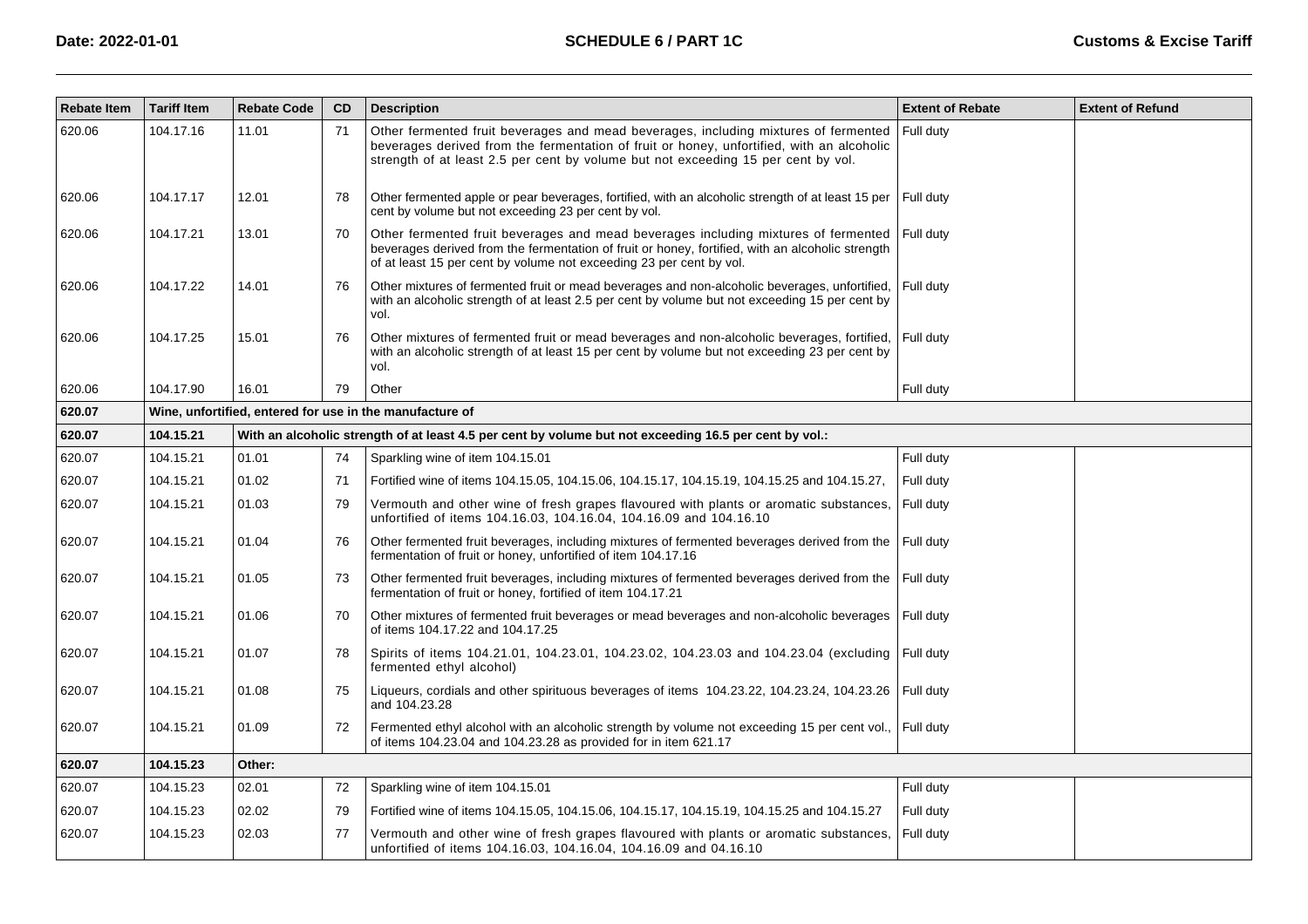| <b>Rebate Item</b> | <b>Tariff Item</b> | <b>Rebate Code</b>                                   | CD | <b>Description</b>                                                                                                                                                        | <b>Extent of Rebate</b> | <b>Extent of Refund</b> |
|--------------------|--------------------|------------------------------------------------------|----|---------------------------------------------------------------------------------------------------------------------------------------------------------------------------|-------------------------|-------------------------|
| 620.07             | 104.15.23          | 02.04                                                | 74 | Other fermented fruit beverages, including mixtures of fermented beverages derived from the<br>fermentation of fruit or honey, unfortified of item 104.17.16              | Full duty               |                         |
| 620.07             | 104.15.23          | 02.05                                                | 71 | Other fermented fruit beverages, including mixtures of fermented beverages derived from the<br>fermentation of fruit or honey, unfortified of item 104.17.21              | Full duty               |                         |
| 620.07             | 104.15.23          | 02.06                                                | 79 | Other mixtures of fermented fruit beverages or mead beverages and non-alcoholic beverages<br>of items 104.17.22 and 104.17.25                                             | Full duty               |                         |
| 620.07             | 104.15.23          | 02.07                                                | 76 | Spirits of items 104.21.01, 104.23.01, 104.23.02, 104.23.03 and 104.23.04(excluding   Full duty<br>fermented ethyl alcohol)                                               |                         |                         |
| 620.07             | 104.15.23          | 02.08                                                | 73 | Liqueurs, cordials and other spirituous beverages of items 104.23.22, 104.23.24, 104.23.26 Full duty<br>and 104.23.28                                                     |                         |                         |
| 620.08             |                    |                                                      |    | Vermouth and other wine of fresh grapes flavoured with plants or aromatic substances, unfortified, entered for use in the manufacture of                                  |                         |                         |
| 620.08             | 104.16.09          |                                                      |    | With an alcoholic strength by volume exceeding 4.5 per cent vol. but not exceeding 15 per cent vol.:                                                                      |                         |                         |
| 620.08             | 104.16.09          | 01.01                                                | 71 | Sparkling wine of item 104.16.01                                                                                                                                          | Full duty               |                         |
| 620.08             | 104.16.09          | 01.02                                                | 79 | Fortified wine of items 104.16.05 and 104.16.06                                                                                                                           | Full duty               |                         |
| 620.08             | 104.16.09          | 01.03                                                | 76 | Other fermented fruit beverages, unfortified of item 104.17.16                                                                                                            | Full duty               |                         |
| 620.08             | 104.16.09          | 01.04                                                | 73 | Other mixtures of fermented fruit beverages or mead beverages and non-alcoholic beverages<br>of items 104.17.22 and 104.17.25                                             | Full duty               |                         |
| 620.08             | 104.16.09          | 01.05                                                | 70 | Spirits of items 104.21.01, 104.23.01, 104.23.02, 104.23.03 and 104.23.04 (excluding<br>fermented ethyl alcohol)                                                          | Full duty               |                         |
| 620.08             | 104.16.09          | 01.06                                                | 78 | Liqueurs, cordials and other spirituous beverages of items 104.23.22, 104.23.24, 104.23.26 Full duty<br>and 104.23.28                                                     |                         |                         |
| 620.08             | 104.16.09          | 01.07                                                | 75 | Fermented ethyl alcohol with an alcoholic strength by volume not exceeding 15 per cent vol., Full duty<br>of items 104.23.04 and 104.23.28 as provided for in item 621.17 |                         |                         |
| 620.08             | 104.16.10          | Other:                                               |    |                                                                                                                                                                           |                         |                         |
| 620.08             | 104.16.10          | 02.01                                                | 78 | Sparkling wine of item 104.16.01                                                                                                                                          | Full duty               |                         |
| 620.08             | 104.16.10          | 02.02                                                | 75 | Fortified wine of items 104.16.05 and 104.16.06                                                                                                                           | Full duty               |                         |
| 620.08             | 104.16.10          | 02.03                                                | 72 | Other fermented fruit beverages, unfortified of item 104.17.16                                                                                                            | Full duty               |                         |
| 620.08             | 104.16.10          | 02.04                                                | 70 | Other mixtures of fermented fruit beverages or mead beverages and non-alcoholic beverages<br>of items 104.17.22 and 104.17.25                                             | Full duty               |                         |
| 620.08             | 104.16.10          | 02.05                                                | 77 | Spirits of items 104.21.01, 104.23.01, 104.23.02, 104.23.03 and 104.23.04 (excluding Full duty<br>fermented ethyl alcohol)                                                |                         |                         |
| 620.08             | 104.16.10          | 02.06                                                | 74 | Liqueurs, cordials and other spirituous beverages of items 104.23.22, 104.23.24, 104.23.26 Full duty<br>and 104.23.28                                                     |                         |                         |
| 620.09             |                    | Fortified wine entered for use in the manufacture of |    |                                                                                                                                                                           |                         |                         |
| 620.09             | 104.15.25          |                                                      |    | With an alcoholic strength of at least 15 per cent by volume but not exceeding 22 per cent by vol.:                                                                       |                         |                         |
| 620.09             | 104.15.25          | 01.01                                                | 75 | Spirits of items 104.23.01, 104.23.02, 104.23.03 and 104.23.04                                                                                                            | Full duty               |                         |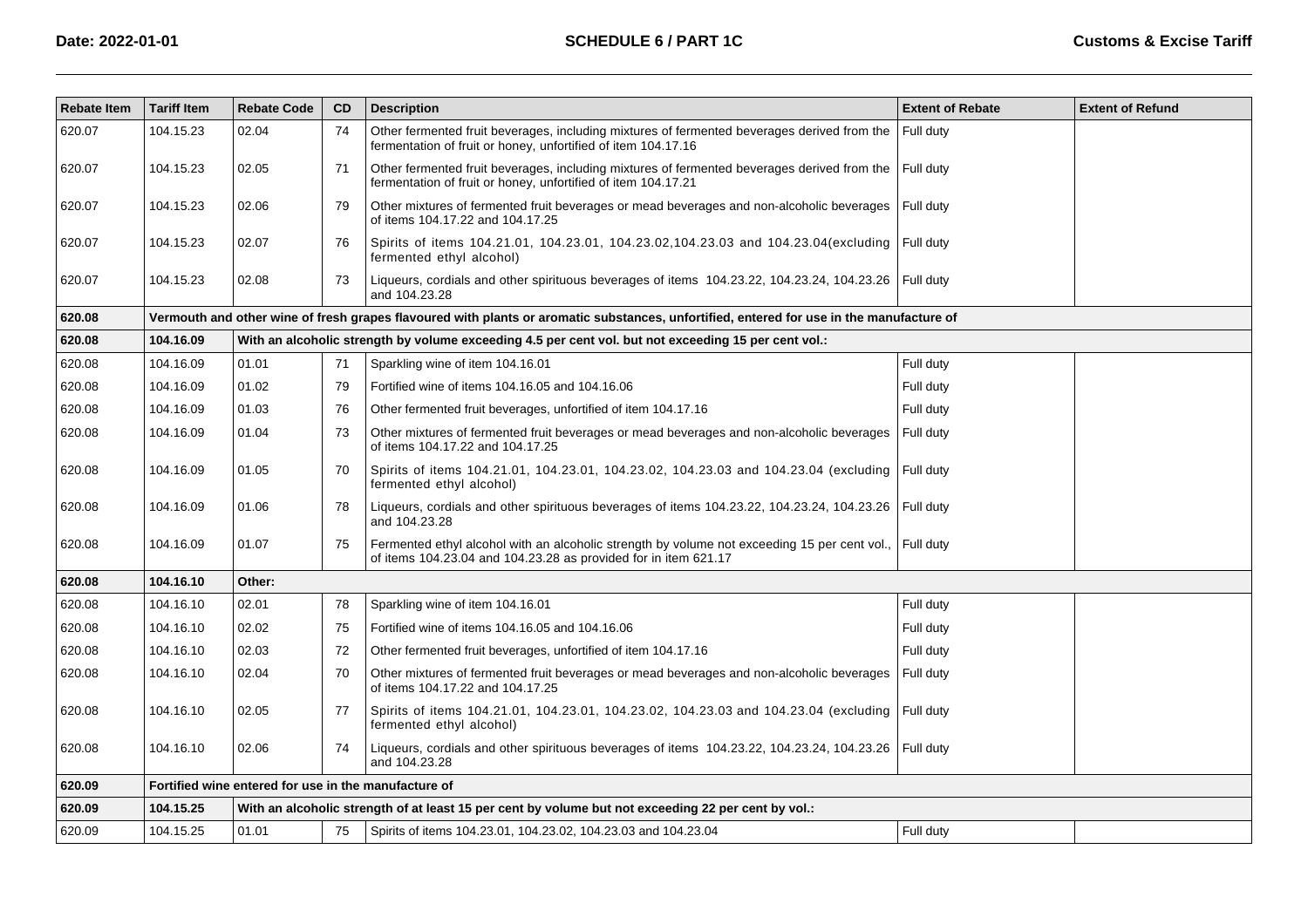| <b>Rebate Item</b> | <b>Tariff Item</b>                                                                                                                                                                                         | <b>Rebate Code</b> | CD | <b>Description</b>                                                                                                                                                                                                                                                  | <b>Extent of Rebate</b> | <b>Extent of Refund</b> |  |  |  |  |
|--------------------|------------------------------------------------------------------------------------------------------------------------------------------------------------------------------------------------------------|--------------------|----|---------------------------------------------------------------------------------------------------------------------------------------------------------------------------------------------------------------------------------------------------------------------|-------------------------|-------------------------|--|--|--|--|
| 620.09             | 104.15.25                                                                                                                                                                                                  | 01.02              | 72 | Liqueurs, cordials and other spirituous beverages of items 104.23.22, 104.23.24, 104.23.26<br>and 104.23.28                                                                                                                                                         | Full duty               |                         |  |  |  |  |
| 620.09             | 104.15.27                                                                                                                                                                                                  | Other:             |    |                                                                                                                                                                                                                                                                     |                         |                         |  |  |  |  |
| 620.09             | 104.15.27                                                                                                                                                                                                  | 02.01              | 73 | Spirits of items 104.23.01, 104.23.02, 104.23.03 and 104.23.04                                                                                                                                                                                                      | Full duty               |                         |  |  |  |  |
| 620.09             | 104.15.27                                                                                                                                                                                                  | 02.02              | 70 | Liqueurs, cordials and other spirituous beverages of items 104.23.22, 104.23.24, 104.23.26<br>and 104.23.28                                                                                                                                                         | Full duty               |                         |  |  |  |  |
| 620.10             | Other fermented beverages, unfortified; mixtures of fermented beverages and mixtures of fermented beverages and non-alcoholic beverages, not elsewhere specified, entered for use in<br>the manufacture of |                    |    |                                                                                                                                                                                                                                                                     |                         |                         |  |  |  |  |
| 620.10             | 104.17.07                                                                                                                                                                                                  |                    |    | Other fermented beverages, unfortified, with an alcoholic strength of less than 2.5 per cent by volume:                                                                                                                                                             |                         |                         |  |  |  |  |
| 620.10             | 104.17.07                                                                                                                                                                                                  | 01.01              | 79 | Sparkling fruit beverages and sparkling mead of item 104.17.03                                                                                                                                                                                                      | Full duty               |                         |  |  |  |  |
| 620.10             | 104.17.07                                                                                                                                                                                                  | 01.02              | 76 | Other fermented fruit beverages, including mixtures of fermented fruit beverages derived from<br>the fermentation of fruit or honey, unfortified of item 104.17.16                                                                                                  | Full duty               |                         |  |  |  |  |
| 620.10             | 104.17.15                                                                                                                                                                                                  |                    |    | Other fermented apple or pear beverages, unfortified, with an alcoholic strength of at least 2.5 per cent by volume but not exceeding 15 per cent by vol.:                                                                                                          |                         |                         |  |  |  |  |
| 620.10             | 104.17.15                                                                                                                                                                                                  | 01.01              | 73 | Sparkling fruit beverages and sparkling mead of item 104.17.03                                                                                                                                                                                                      | Full duty               |                         |  |  |  |  |
| 620.10             | 104.17.15                                                                                                                                                                                                  | 01.02              | 70 | Other fermented apple or pear beverages, fortified and other fermented beverages including<br>mixtures of fermented beverages derived from the fermentation of fruit or honey of items<br>104.17.16, 104.17.17 and 104.17.21                                        | Full duty               |                         |  |  |  |  |
| 620.10             | 104.17.15                                                                                                                                                                                                  | 01.03              | 78 | Other mixtures of fermented fruit beverages and mead beverages and non-alcoholic Full duty<br>beverages of items 104.17.22 and 104.17.25                                                                                                                            |                         |                         |  |  |  |  |
| 620.10             | 104.17.15                                                                                                                                                                                                  | 01.04              | 75 | Spirits of item 104.21.01 (excluding fermented ethyl alcohol)                                                                                                                                                                                                       | Full duty               |                         |  |  |  |  |
| 620.10             | 104.17.15                                                                                                                                                                                                  | 01.05              | 72 | Liqueurs, cordials and other spirituous beverages of items 104.23.22, 104.23.24, 104.23.26<br>and 104.23.28                                                                                                                                                         | Full duty               |                         |  |  |  |  |
| 620.10             | 104.17.15                                                                                                                                                                                                  | 01.06              | 72 | Fermented ethyl alcohol with an alcoholic strength by volume not exceeding 15 per cent vol., Full duty<br>of item 104.23.28 as provided for in item 621.17                                                                                                          |                         |                         |  |  |  |  |
| 620.10             | 104.17.16                                                                                                                                                                                                  |                    |    | Other fermented fruit beverages and mead beverages, including mixtures of fermented beverages derived from the fermentation of fruit or honey, unfortified, with an<br>alcoholic strength of at least 2.5 per cent by volume but not exceeding 15 per cent by vol.: |                         |                         |  |  |  |  |
| 620.10             | 104.17.16                                                                                                                                                                                                  | 02.01              | 72 | Sparkling fruit beverages and sparkling mead of item 104.17.03                                                                                                                                                                                                      | Full duty               |                         |  |  |  |  |
| 620.10             | 104.17.16                                                                                                                                                                                                  | 02.02              | 77 | Other fermented fruit beverages and mead beverages including mixtures of fermented<br>beverages derived from the fermentation of fruit or honey, fortified of item 104.17.21                                                                                        | Full duty               |                         |  |  |  |  |
| 620.10             | 104.17.16                                                                                                                                                                                                  | 02.03              | 74 | Other mixtures of fermented fruit or mead beverages and non-alcoholic beverages of items<br>104.17.22 and 104.17.25                                                                                                                                                 | Full duty               |                         |  |  |  |  |
| 620.10             | 104.17.16                                                                                                                                                                                                  | 02.04              | 71 | Spirits of item 104.21.01 (excluding fermented ethyl alcohol)                                                                                                                                                                                                       | Full duty               |                         |  |  |  |  |
| 620.10             | 104.17.16                                                                                                                                                                                                  | 02.05              | 79 | Liqueurs, cordials and other spirituous beverages of items 104.23.22, 104.23.24, 104.23.26<br>and 104.23.28                                                                                                                                                         | Full duty               |                         |  |  |  |  |
| 620.10             | 104.17.16                                                                                                                                                                                                  | 02.06              | 76 | Fermented ethyl alcohol with an alcoholic strength by volume not exceeding 15 per cent vol.,<br>of item 104.23.28 as provided for in item 621.17                                                                                                                    | Full duty               |                         |  |  |  |  |
| 620.10             | 104.17.17                                                                                                                                                                                                  |                    |    | Other fermented apple or pear beverages, fortified, with an alcoholic strength of at least 15 per cent by volume but not exceeding 23 per cent by vol.:                                                                                                             |                         |                         |  |  |  |  |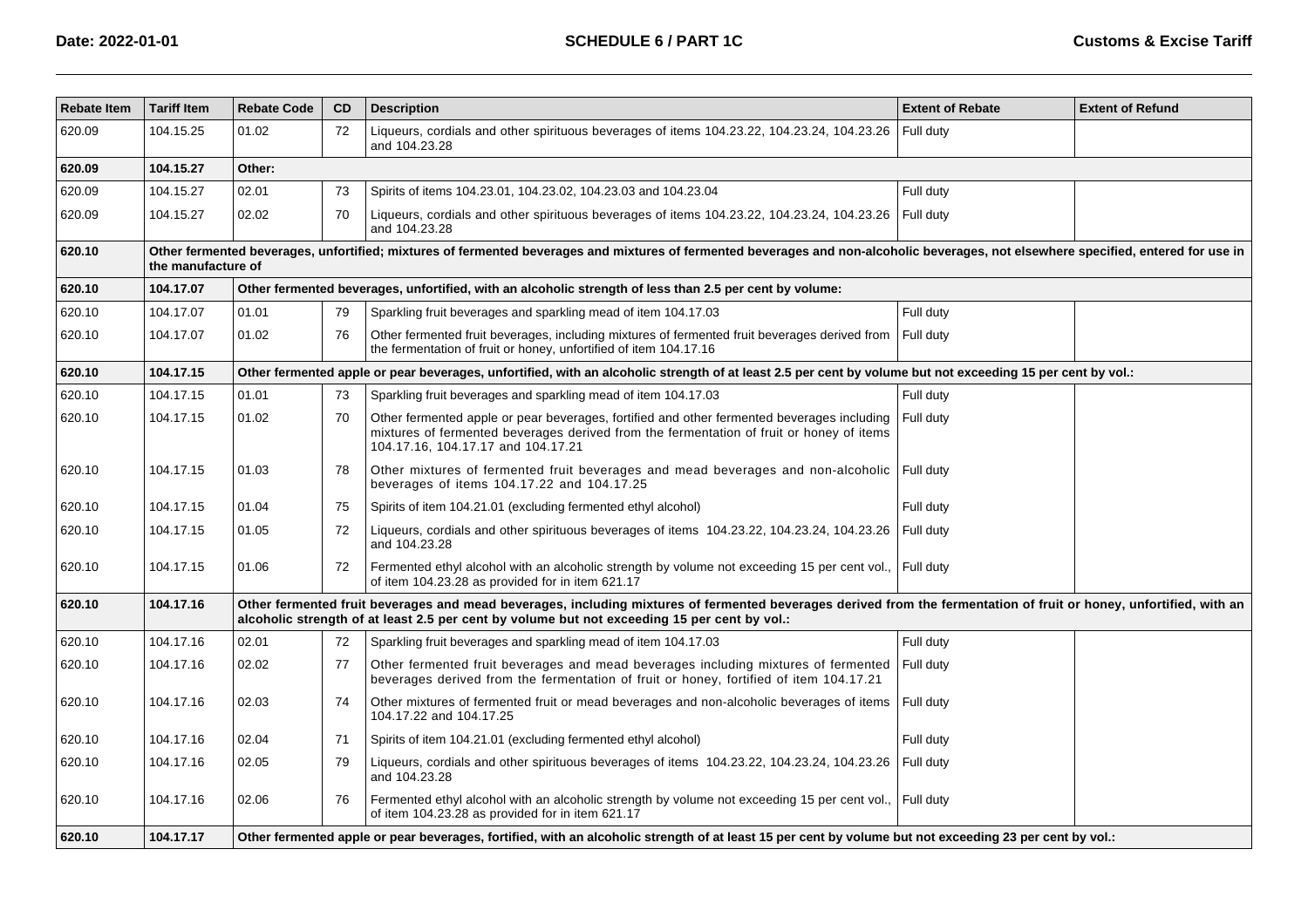| <b>Rebate Item</b> | <b>Tariff Item</b> | <b>Rebate Code</b>              | CD                                                                                                                                                                                                                                                              | <b>Description</b>                                                                                                                                                         | <b>Extent of Rebate</b> | <b>Extent of Refund</b> |  |  |  |  |  |
|--------------------|--------------------|---------------------------------|-----------------------------------------------------------------------------------------------------------------------------------------------------------------------------------------------------------------------------------------------------------------|----------------------------------------------------------------------------------------------------------------------------------------------------------------------------|-------------------------|-------------------------|--|--|--|--|--|
| 620.10             | 104.17.17          | 01.01                           | 77                                                                                                                                                                                                                                                              | Sparkling fruit beverages and sparkling mead of item 104.17.03                                                                                                             | Full duty               |                         |  |  |  |  |  |
| 620.10             | 104.17.17          | 01.02                           | 74                                                                                                                                                                                                                                                              | Other fermented fruit beverages, including mixtures of fermented beverages derived from the<br>fermentation of fruit or honey, fortified of item 104.17.21                 | Full duty               |                         |  |  |  |  |  |
| 620.10             | 104.17.17          | 01.03                           | 71                                                                                                                                                                                                                                                              | Other mixtures of fermented fruit beverages or mead beverages and non-alcoholic beverages,<br>fortified of item 104.17.25                                                  | Full duty               |                         |  |  |  |  |  |
| 620.10             | 104.17.21          |                                 | Other fermented fruit beverages and mead beverages including mixtures of fermented beverages derived from the fermentation of fruit or honey, fortified, with an<br>alcoholic strength of at least 15 per cent by volume but not exceeding 23 per cent by vol.: |                                                                                                                                                                            |                         |                         |  |  |  |  |  |
| 620.10             | 104.17.21          | 01.01                           | 74                                                                                                                                                                                                                                                              | Sparkling fruit beverages and sparkling mead of item 104.17.03                                                                                                             | Full duty               |                         |  |  |  |  |  |
| 620.10             | 104.17.21          | 01.02                           | 71                                                                                                                                                                                                                                                              | Other mixtures of fermented fruit beverages or mead beverages and non-alcoholic beverages,<br>fortified of item 104.17.25                                                  | Full duty               |                         |  |  |  |  |  |
| 620.10             | 104.17.22          |                                 | Other mixtures of fermented fruit beverages or mead beverages and non-alcoholic beverages, unfortified, with an alcoholic strength of at least 2.5 per cent by volume but<br>not exceeding 15 per cent by vol.:                                                 |                                                                                                                                                                            |                         |                         |  |  |  |  |  |
| 620.10             | 104.17.22          | 01.01                           | 76                                                                                                                                                                                                                                                              | Sparkling fruit beverages and sparkling mead of item 104.17.03                                                                                                             | Full duty               |                         |  |  |  |  |  |
| 620.10             | 104.17.22          | 01.02                           | 73                                                                                                                                                                                                                                                              | Other mixtures of fermented fruit beverages or mead beverages and non-alcoholic beverages,<br>fortified of item 104.17.25                                                  | Full duty               |                         |  |  |  |  |  |
| 620.10             | 104.17.25          |                                 | Other mixtures of fermented fruit beverages or mead beverages and non-alcoholic beverages, fortified, with an alcoholic strength of at least 15 per cent by volume but not<br>exceeding 23 per cent by vol.:                                                    |                                                                                                                                                                            |                         |                         |  |  |  |  |  |
| 620.10             | 104.17.25          | 01.01                           | 71                                                                                                                                                                                                                                                              | Sparkling fruit beverages and sparkling mead of item 104.17.03                                                                                                             | Full duty               |                         |  |  |  |  |  |
| 620.11             | 104.15             |                                 |                                                                                                                                                                                                                                                                 | Unfortified wine entered for use in the manufacture of vinegar by a process of acetic fermentation:                                                                        |                         |                         |  |  |  |  |  |
| 620.11             | 104.15.21          | 01.01                           | 71                                                                                                                                                                                                                                                              | Unfortified wine with an alcoholic strength of at least 4.5 per cent by volume but not exceeding<br>16.5 per cent by vol.                                                  | Full duty               |                         |  |  |  |  |  |
| 620.11             | 104.15.23          | 02.01                           | 74                                                                                                                                                                                                                                                              | Other                                                                                                                                                                      | Full duty               |                         |  |  |  |  |  |
| 620.13             | 104.15             | Fortified wine entered for use: |                                                                                                                                                                                                                                                                 |                                                                                                                                                                            |                         |                         |  |  |  |  |  |
| 620.13             | 104.15.25          | 01.01                           | 72                                                                                                                                                                                                                                                              | In the manufacture of vinegar by a process of acetic fermentation                                                                                                          | Full duty               |                         |  |  |  |  |  |
| 620.13             | 104.15.25          | 01.02                           | 71                                                                                                                                                                                                                                                              | In the topping or sweetening of unfortified wine of item 104.15.04                                                                                                         | Full duty               |                         |  |  |  |  |  |
| 620.13             | 104.15.27          | 02.01                           | 70                                                                                                                                                                                                                                                              | In the manufacture of vinegar by a process of acetic fermentation                                                                                                          | Full duty               |                         |  |  |  |  |  |
| 620.13             | 104.15.27          | 02.02                           | 78                                                                                                                                                                                                                                                              | In the topping or sweetening of unfortified wine of item 104.15.04                                                                                                         | Full duty               |                         |  |  |  |  |  |
| 620.15             | 104.17             |                                 |                                                                                                                                                                                                                                                                 | Other fermented beverages, unfortified (excluding wine) for use in the manufacture of vinegar by a process of acetic fermentation:                                         |                         |                         |  |  |  |  |  |
| 620.15             | 104.17.07          | 01.01                           | 78                                                                                                                                                                                                                                                              | Other fermented beverages, unfortified, with an alcoholic strength of less than 2.5 per cent by<br>volume                                                                  | Full duty               |                         |  |  |  |  |  |
| 620.15             | 104.17.15          | 01.01                           | 72                                                                                                                                                                                                                                                              | Other fermented apple or pear beverages, unfortified, with an alcoholic strength of at least 2.5<br>per cent by volume but not exceeding 15 per cent by vol.               | Full duty               |                         |  |  |  |  |  |
| 620.15             | 104.17.16          | 02.01                           | 79                                                                                                                                                                                                                                                              | Other fermented fruit beverages and mead beverages, unfortified, with an alcoholic strength of<br>at least 2.5 by volume but not exceeding 15 per cent by vol.             | Full duty               |                         |  |  |  |  |  |
| 620.17             | 104.17             |                                 |                                                                                                                                                                                                                                                                 | Other fermented fruit beverages, fortified (excluding wine) entered for use in the topping or sweetening of other fermented fruit beverages, unfortified (excluding wine): |                         |                         |  |  |  |  |  |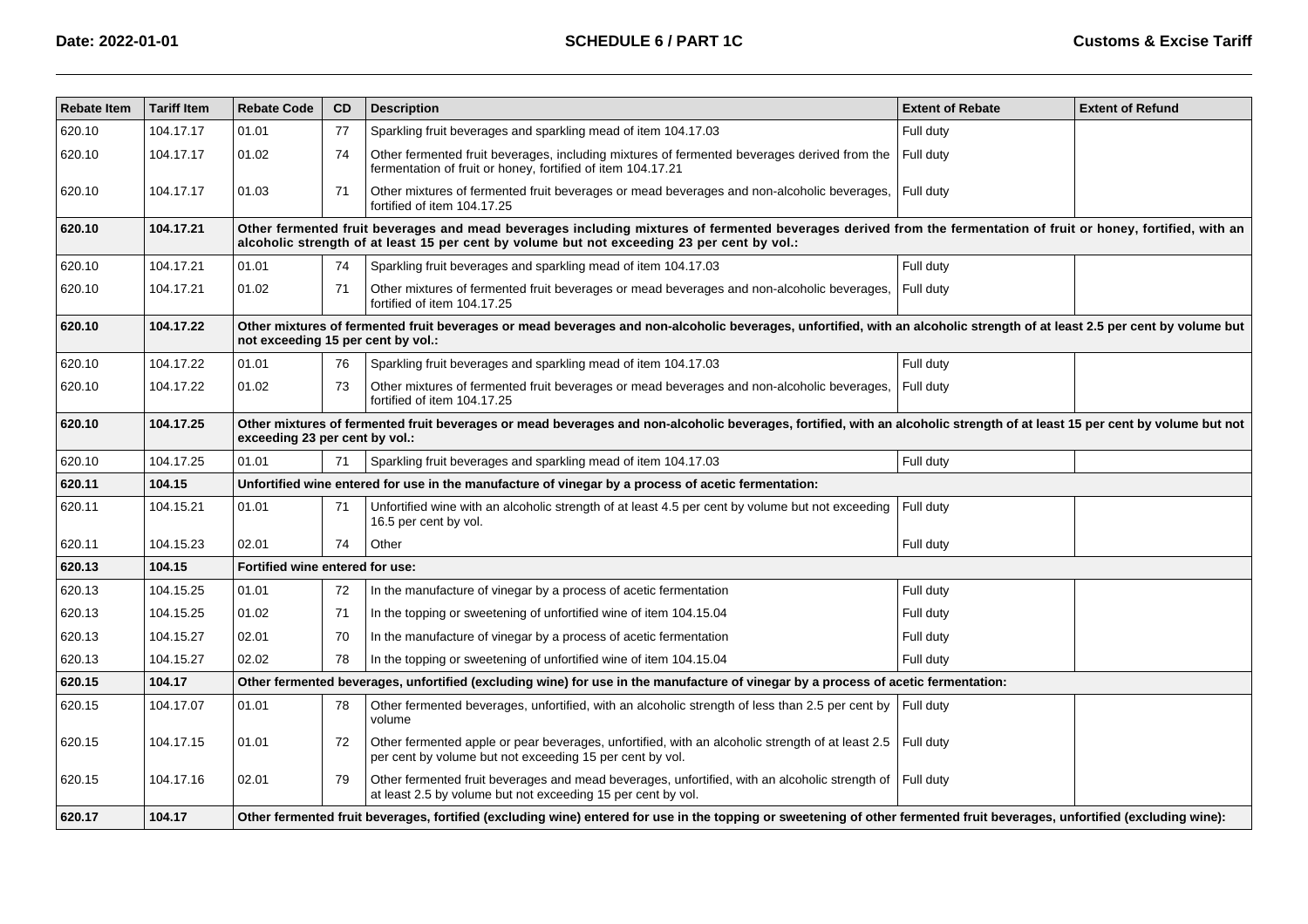| <b>Rebate Item</b> | <b>Tariff Item</b> | <b>Rebate Code</b> | CD                                                                                                                                                                                                                                                                                                                                                                                    | <b>Description</b>                                                                                                                                                                                                                                                                                                                                                                                                    | <b>Extent of Rebate</b> | <b>Extent of Refund</b> |  |  |  |  |
|--------------------|--------------------|--------------------|---------------------------------------------------------------------------------------------------------------------------------------------------------------------------------------------------------------------------------------------------------------------------------------------------------------------------------------------------------------------------------------|-----------------------------------------------------------------------------------------------------------------------------------------------------------------------------------------------------------------------------------------------------------------------------------------------------------------------------------------------------------------------------------------------------------------------|-------------------------|-------------------------|--|--|--|--|
| 620.17             | 104.17.17          | 01.01              | 76                                                                                                                                                                                                                                                                                                                                                                                    | Other fermented apple or pear beverages, fortified, with an alcoholic strength of at least 15 per<br>cent by volume but not exceeding 23 per cent by vol.                                                                                                                                                                                                                                                             | Full duty               |                         |  |  |  |  |
| 620.17             | 104.17.21          | 02.01              | 71                                                                                                                                                                                                                                                                                                                                                                                    | Other fermented fruit beverages and mead beverages, fortified, with an alcoholic strength of at Full duty<br>least 15 per cent by volume but not exceeding 23 per cent by vol.                                                                                                                                                                                                                                        |                         |                         |  |  |  |  |
| 620.18             | 104.15             |                    |                                                                                                                                                                                                                                                                                                                                                                                       | Unfortified wine use in the production of fermented ethyl alcohol by-product as provided for in terms of items 621.25, 621.29, 621.35 and 621.39 (excluding that produced<br>in the manufacture of non-alcoholic beverages):                                                                                                                                                                                          |                         |                         |  |  |  |  |
| 620.18             | 104.15.21          | 01.01              | 74                                                                                                                                                                                                                                                                                                                                                                                    | With an alcoholic strength of at least 4.5 per cent by volume but not exceeding 16.5 per cent Full duty<br>by vol.                                                                                                                                                                                                                                                                                                    |                         |                         |  |  |  |  |
| 620.18             | 104.15.23          | 02.01              | 72                                                                                                                                                                                                                                                                                                                                                                                    | Other                                                                                                                                                                                                                                                                                                                                                                                                                 | Full duty               |                         |  |  |  |  |
| 620.19             | 104.15             |                    |                                                                                                                                                                                                                                                                                                                                                                                       | Unfortified wine for use in the manufacture of non-alcoholic beverages, including those produced by a process of extracting alcohol classifiable in item 104.21.01 or<br>104.23.04 as provided for in terms of items 621.23, 621.27, 621.33 and 621.37:                                                                                                                                                               |                         |                         |  |  |  |  |
| 620.19             | 104.15.21          | 01.01              | 76                                                                                                                                                                                                                                                                                                                                                                                    | With an alcoholic strength of at least 4.5 per cent by volume but not exceeding 16.5 per cent Full duty<br>by vol.                                                                                                                                                                                                                                                                                                    |                         |                         |  |  |  |  |
| 620.19             | 104.15.23          | 02.01              | 74                                                                                                                                                                                                                                                                                                                                                                                    | Other                                                                                                                                                                                                                                                                                                                                                                                                                 | Full duty               |                         |  |  |  |  |
| 620.20             | 104.17             |                    | Other fermented beverages (for example, cider, perry, mead, saké), mixtures of fermented beverages and mixtures of fermented beverages and non-alcoholic beverages<br>for use in the production of fermented ethyl alcohol by-product as provided for in terms of items 621.25, 621.29, 621.35 and 621.39 (excluding that produced in the<br>manufacture of non-alcoholic beverages): |                                                                                                                                                                                                                                                                                                                                                                                                                       |                         |                         |  |  |  |  |
| 620.20             | 104.17.15          | 01.01              | 71                                                                                                                                                                                                                                                                                                                                                                                    | Other fermented apple or pear beverages, unfortified, with an alcoholic strength of at least 2,5<br>per cent by volume but not exceeding 15 per cent by vol.                                                                                                                                                                                                                                                          | Full duty               |                         |  |  |  |  |
| 620.20             | 104.17.16          | 02.01              | 78                                                                                                                                                                                                                                                                                                                                                                                    | Other fermented fruit beverages and mead beverages, including mixtures of fermented<br>beverages derived from the fermentation of fruit or honey, unfortified, with an alcoholic<br>strength of at least 2,5 per cent by volume but not exceeding 15 per cent by vol.                                                                                                                                                 | Full duty               |                         |  |  |  |  |
| 620.20             | 104.17.22          | 03.01              | 73                                                                                                                                                                                                                                                                                                                                                                                    | Other mixtures of fermented fruit beverages or mead beverages and non-alcoholic beverages,<br>unfortified, with an alcoholic strength of at least 2,5 per cent by volume but not exceeding 15<br>per cent by vol.                                                                                                                                                                                                     | Full duty               |                         |  |  |  |  |
| 620.21             | 104.17             |                    |                                                                                                                                                                                                                                                                                                                                                                                       | Other fermented beverages (for example, cider, perry, mead, saké), mixtures of fermented beverages and mixtures of fermented beverages and non-alcoholic beverages<br>for use in the manufacture of non-alcoholic beverages, including those produced by a process of extracting alcohol classifiable in terms of item 104.21.01 or 104.23.28 as<br>provided for in terms of items 621.23, 621.27, 621.33 and 621.37: |                         |                         |  |  |  |  |
| 620.21             | 104.17.15          | 01.01              | 73                                                                                                                                                                                                                                                                                                                                                                                    | Other fermented apple or pear beverages, unfortified, with an alcoholic strength of at least 2,5<br>per cent by volume but not exceeding 15 per cent by vol.                                                                                                                                                                                                                                                          | Full duty               |                         |  |  |  |  |
| 620.21             | 104.17.16          | 02.01              | 71                                                                                                                                                                                                                                                                                                                                                                                    | Other fermented fruit beverages and mead beverages, including mixtures of fermented<br>beverages derived from the fermentation of fruit or honey, unfortified, with an alcoholic<br>strength of at least 2,5 per cent by volume but not exceeding 15 per cent by vol.                                                                                                                                                 |                         | Full duty               |  |  |  |  |
| 620.21             | 104.17.22          | 03.01              | 75                                                                                                                                                                                                                                                                                                                                                                                    | Other mixtures of fermented fruit beverages or mead beverages and non-alcoholic beverages,<br>unfortified, with an alcoholic strength of at least 2,5 per cent by volume but not exceeding 15<br>per cent by vol.                                                                                                                                                                                                     | Full duty               |                         |  |  |  |  |
| 620.22             | 104.15             | this Section:      |                                                                                                                                                                                                                                                                                                                                                                                       | Wine, after removal from a special manufacturing warehouse (SVM) after entry for home consumption and payment of duty, are found to be off-specification or have<br>become contaminated or have undergone post manufacture deterioration and are returned to a SVM for destruction or reprocessing, subject to the provision of Note 6 to                                                                             |                         |                         |  |  |  |  |
| 620.22             | 104.15.01          | 01.01              | 75                                                                                                                                                                                                                                                                                                                                                                                    | Sparkling wine                                                                                                                                                                                                                                                                                                                                                                                                        |                         | Full duty               |  |  |  |  |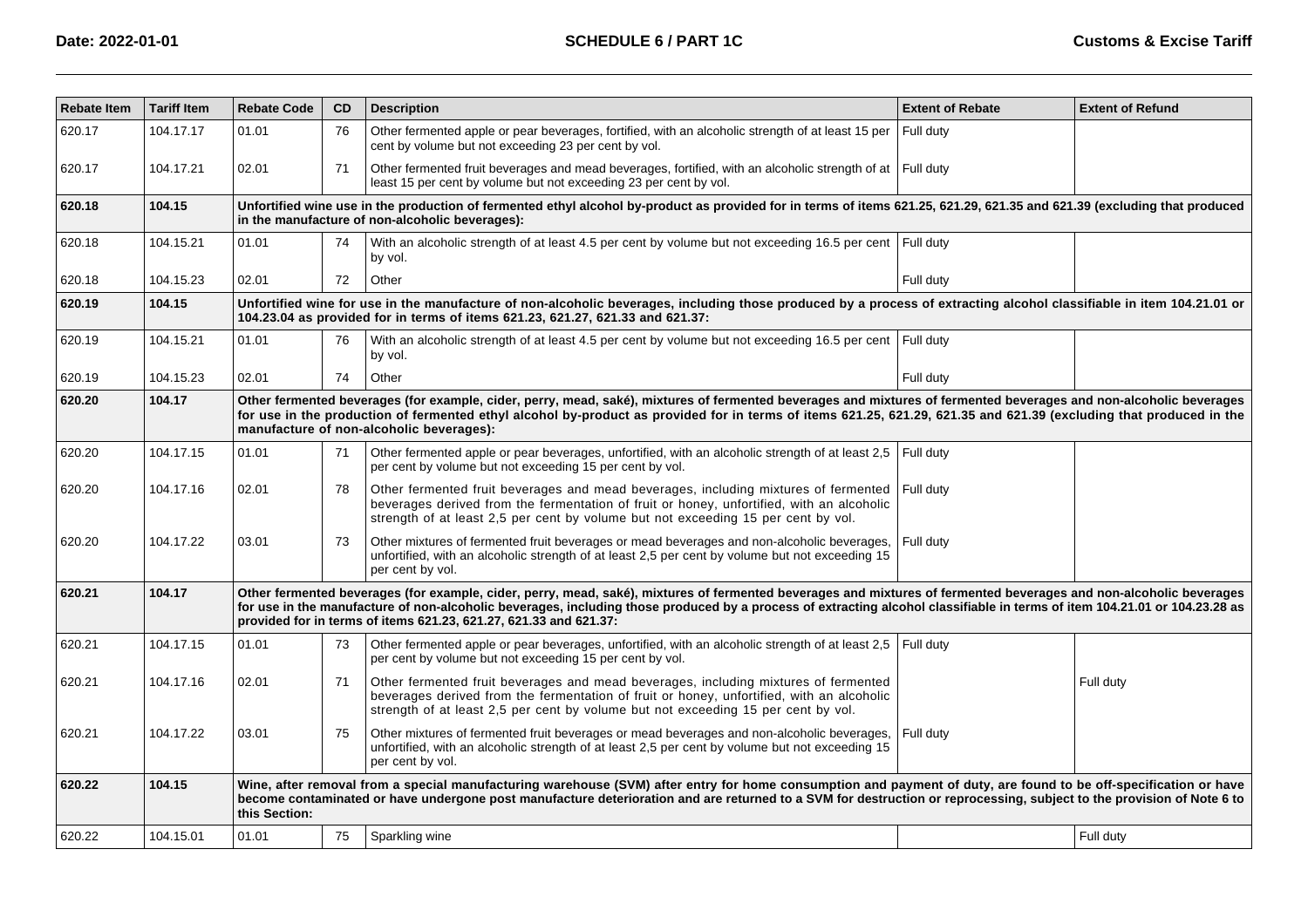| <b>Rebate Item</b> | <b>Tariff Item</b> | <b>Rebate Code</b>                                                                                                                                                                                                                                                                                                                                            | <b>CD</b>                                                                                                                                                                                                                                                                                                                                                                       | <b>Description</b>                                                                                       | <b>Extent of Rebate</b> | <b>Extent of Refund</b> |  |  |  |
|--------------------|--------------------|---------------------------------------------------------------------------------------------------------------------------------------------------------------------------------------------------------------------------------------------------------------------------------------------------------------------------------------------------------------|---------------------------------------------------------------------------------------------------------------------------------------------------------------------------------------------------------------------------------------------------------------------------------------------------------------------------------------------------------------------------------|----------------------------------------------------------------------------------------------------------|-------------------------|-------------------------|--|--|--|
| 620.22             | 104.15.03          | 02.01                                                                                                                                                                                                                                                                                                                                                         | 73                                                                                                                                                                                                                                                                                                                                                                              | With an alcoholic strength of at least 4.5 per cent by volume but not exceeding 16.5 per cent<br>by vol. |                         | Full duty               |  |  |  |
| 620.22             | 104.15.04          | 03.01                                                                                                                                                                                                                                                                                                                                                         | 72                                                                                                                                                                                                                                                                                                                                                                              | Other                                                                                                    |                         | Full duty               |  |  |  |
| 620.22             | 104.15.05          | 04.01                                                                                                                                                                                                                                                                                                                                                         | 76                                                                                                                                                                                                                                                                                                                                                                              | With an alcoholic strength of at least 15 per cent by volume but not exceeding 22 per cent by<br>vol.    |                         | Full duty               |  |  |  |
| 620.22             | 104.15.06          | 05.01                                                                                                                                                                                                                                                                                                                                                         | 72                                                                                                                                                                                                                                                                                                                                                                              | Other                                                                                                    |                         | Full duty               |  |  |  |
| 620.22             | 104.15.13          | 06.01                                                                                                                                                                                                                                                                                                                                                         | 71                                                                                                                                                                                                                                                                                                                                                                              | With an alcoholic strength of at least 4.5 per cent by volume but not exceeding 16.5 per cent<br>by vol. |                         | Full duty               |  |  |  |
| 620.22             | 104.15.15          | 07.01                                                                                                                                                                                                                                                                                                                                                         | 78                                                                                                                                                                                                                                                                                                                                                                              | Other                                                                                                    |                         | Full duty               |  |  |  |
| 620.22             | 104.15.17          | 08.01                                                                                                                                                                                                                                                                                                                                                         | 76                                                                                                                                                                                                                                                                                                                                                                              | With an alcoholic strength of at least 15 per cent by volume but not exceeding 22 per cent by<br>vol.    |                         | Full duty               |  |  |  |
| 620.22             | 104.15.19          | 09.01                                                                                                                                                                                                                                                                                                                                                         | 74                                                                                                                                                                                                                                                                                                                                                                              | Other                                                                                                    |                         | Full duty               |  |  |  |
| 620.22             | 104.15.21          | 10.01                                                                                                                                                                                                                                                                                                                                                         | 70                                                                                                                                                                                                                                                                                                                                                                              | With an alcoholic strength of at least 4.5 per cent by volume but not exceeding 16.5 per cent<br>by vol. |                         | Full duty               |  |  |  |
| 620.22             | 104.15.23          | 11.01                                                                                                                                                                                                                                                                                                                                                         | 79                                                                                                                                                                                                                                                                                                                                                                              | Other                                                                                                    |                         | Full duty               |  |  |  |
| 620.22             | 104.15.25          | 12.01                                                                                                                                                                                                                                                                                                                                                         | 77                                                                                                                                                                                                                                                                                                                                                                              | With an alcoholic strength of at least 15 per cent by volume but not exceeding 22 per cent by<br>vol.    |                         | Full duty               |  |  |  |
| 620.22             | 104.15.27          | 13.01                                                                                                                                                                                                                                                                                                                                                         | 75                                                                                                                                                                                                                                                                                                                                                                              | Other                                                                                                    |                         | Full duty               |  |  |  |
| 620.23             | 104.16             | Vermouth, after removal from a special manufacturing warehouse (SVM) after entry for home consumption and payment of duty, are found to be off-specification or have<br>become contaminated or have undergone post manufacture deterioration and are returned to a SVM for destruction or reprocessing subject to the provision of Note 6 to<br>this Section: |                                                                                                                                                                                                                                                                                                                                                                                 |                                                                                                          |                         |                         |  |  |  |
| 620.23             | 104.16.01          | 01.01                                                                                                                                                                                                                                                                                                                                                         | 74                                                                                                                                                                                                                                                                                                                                                                              | Sparkling                                                                                                |                         | Full duty               |  |  |  |
| 620.23             | 104.16.03          | 02.01                                                                                                                                                                                                                                                                                                                                                         | 72                                                                                                                                                                                                                                                                                                                                                                              | With an alcoholic strength of at least 4.5 per cent by volume but not exceeding 15 per cent by<br>vol.   |                         | Full duty               |  |  |  |
| 620.23             | 104.16.04          | 03.01                                                                                                                                                                                                                                                                                                                                                         | 79                                                                                                                                                                                                                                                                                                                                                                              | Other                                                                                                    |                         | Full duty               |  |  |  |
| 620.23             | 104.16.05          | 04.01                                                                                                                                                                                                                                                                                                                                                         | 75                                                                                                                                                                                                                                                                                                                                                                              | With an alcoholic strength of at least 15 per cent by volume but not exceeding 22 per cent by<br>vol.    |                         | Full duty               |  |  |  |
| 620.23             | 104.16.06          | 05.01                                                                                                                                                                                                                                                                                                                                                         | 71                                                                                                                                                                                                                                                                                                                                                                              | Other                                                                                                    |                         | Full duty               |  |  |  |
| 620.23             | 104.16.09          | 06.01                                                                                                                                                                                                                                                                                                                                                         | 71                                                                                                                                                                                                                                                                                                                                                                              | With an alcoholic strength of at least 4.5 per cent by volume but not exceeding 15 per cent by<br>vol.   |                         | Full duty               |  |  |  |
| 620.23             | 104.16.10          | 07.01                                                                                                                                                                                                                                                                                                                                                         | 78                                                                                                                                                                                                                                                                                                                                                                              | Other                                                                                                    |                         | Full duty               |  |  |  |
| 620.23             | 104.16.11          | 08.01                                                                                                                                                                                                                                                                                                                                                         | 74                                                                                                                                                                                                                                                                                                                                                                              | With an alcoholic strength of at least 15 per cent by volume but not exceeding 22 per cent by<br>vol.    |                         | Full duty               |  |  |  |
| 620.23             | 104.16.12          | 09.01                                                                                                                                                                                                                                                                                                                                                         | 70                                                                                                                                                                                                                                                                                                                                                                              | Other                                                                                                    |                         | Full duty               |  |  |  |
| 620.24             | 104.17             |                                                                                                                                                                                                                                                                                                                                                               | Other fermented beverages, after removal from a special manufacturing warehouse (SVM) after entry for home consumption and payment of duty, are found to be off-<br>specification or have become contaminated or have undergone post manufacture deterioration and are returned to a SVM for destruction or reprocessing subject to the<br>provision of Note 6 to this Section: |                                                                                                          |                         |                         |  |  |  |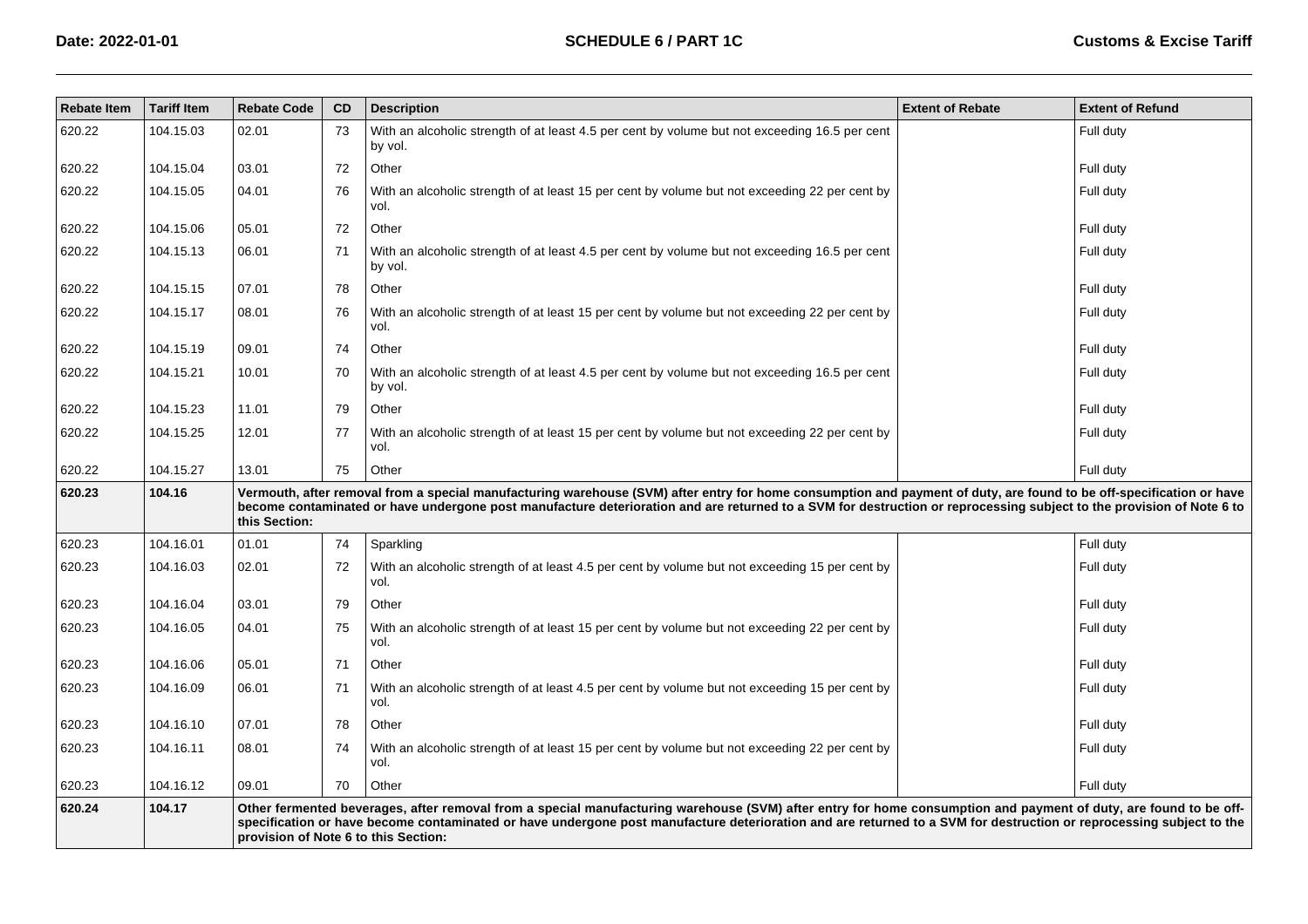| <b>Rebate Item</b> | <b>Tariff Item</b> | <b>Rebate Code</b> | CD | <b>Description</b>                                                                                                                                                                                                                                                    | <b>Extent of Rebate</b> | <b>Extent of Refund</b> |
|--------------------|--------------------|--------------------|----|-----------------------------------------------------------------------------------------------------------------------------------------------------------------------------------------------------------------------------------------------------------------------|-------------------------|-------------------------|
| 620.24             | 104.17.03          | 01.01              | 77 | Sparkling fermented fruit or mead beverages; mixtures of sparkling fermented beverages<br>derived from the fermentation of fruit or honey; mixtures of sparkling fermented fruit or mead<br>beverages and non-alcoholic beverages                                     |                         | Full duty               |
| 620.24             | 104.17.05          | 02.01              | 75 | Traditional African beer as defined in Additional Note 1 to Chapter 22                                                                                                                                                                                                |                         | Full duty               |
| 620.24             | 104.17.07          | 03.01              | 73 | Other fermented beverages, unfortified, with an alcoholic strength of less than 2.5 per cent by<br>volume                                                                                                                                                             |                         | Full duty               |
| 620.24             | 104.17.09          | 04.01              | 71 | Other fermented beverages of non-malted cereal grains, unfortified, with an alcoholic strength<br>of at least 2.5 per cent by volume but not exceeding 9 per cent by vol.                                                                                             |                         | Full duty               |
| 620.24             | 104.17.11          | 05.01              | 71 | Other mixtures of fermented beverages of non-malted cereal grains and non-alcoholic<br>beverages, unfortified, with an alcoholic strength of at least 2.5 per cent by volume but not<br>exceeding 9 per cent by vol.                                                  |                         | Full duty               |
| 620.24             | 104.17.15          | 06.01              | 71 | Other fermented apple or pear beverages, unfortified, with an alcoholic strength of at least 2.5<br>per cent by volume but not exceeding 15 per cent by vol.                                                                                                          |                         | Full duty               |
| 620.24             | 104.17.16          | 07.01              | 78 | Other fermented fruit beverages and mead beverages, including mixtures of fermented<br>beverages derived from the fermentation of fruit or honey, unfortified, with an alcoholic<br>strength of at least 2.5 per cent by volume but not exceeding 15 per cent by vol. |                         | Full duty               |
| 620.24             | 104.17.17          | 08.01              | 74 | Other fermented apple or pear beverages, fortified, with an alcoholic strength of at least 15 per<br>cent by volume but not exceeding 23 per cent by vol.                                                                                                             |                         | Full duty               |
| 620.24             | 104.17.21          | 09.01              | 76 | Other fermented fruit beverages and mead beverages including mixtures of fermented<br>beverages derived from the fermentation of fruit or honey, fortified, with an alcoholic strength<br>of at least 15 per cent by volume not exceeding 23 per cent by vol.         |                         | Full duty               |
| 620.24             | 104.17.22          | 10.01              | 70 | Other mixtures of fermented fruit or mead beverages and non-alcoholic beverages, unfortified,<br>with an alcoholic strength of at least 2.5 per cent by volume but not exceeding 15 per cent by<br>vol.                                                               |                         | Full duty               |
| 620.24             | 104.17.25          | 11.01              | 70 | Other mixtures of fermented fruit or mead beverages and non-alcoholic beverages, fortified,<br>with an alcoholic strength of at least 15 per cent by volume but not exceeding 23 per cent by<br>vol.                                                                  |                         | Full duty               |
| 620.24             | 104.17.90          | 12.01              | 73 | Other                                                                                                                                                                                                                                                                 |                         | Full duty               |
| 620.25             | 104.15             |                    |    | Unfortified wine entered for use in the manufacture of foodstuffs:                                                                                                                                                                                                    |                         |                         |
| 620.25             | 104.15.21          | 01.01              | 77 | Unfortified wine with an alcoholic strength of at least 4.5 per cent by volume but not exceeding<br>16.5 per cent by vol.                                                                                                                                             | Full duty               |                         |
| 620.25             | 104.15.23          | 02.01              | 75 | Other                                                                                                                                                                                                                                                                 | Full duty               |                         |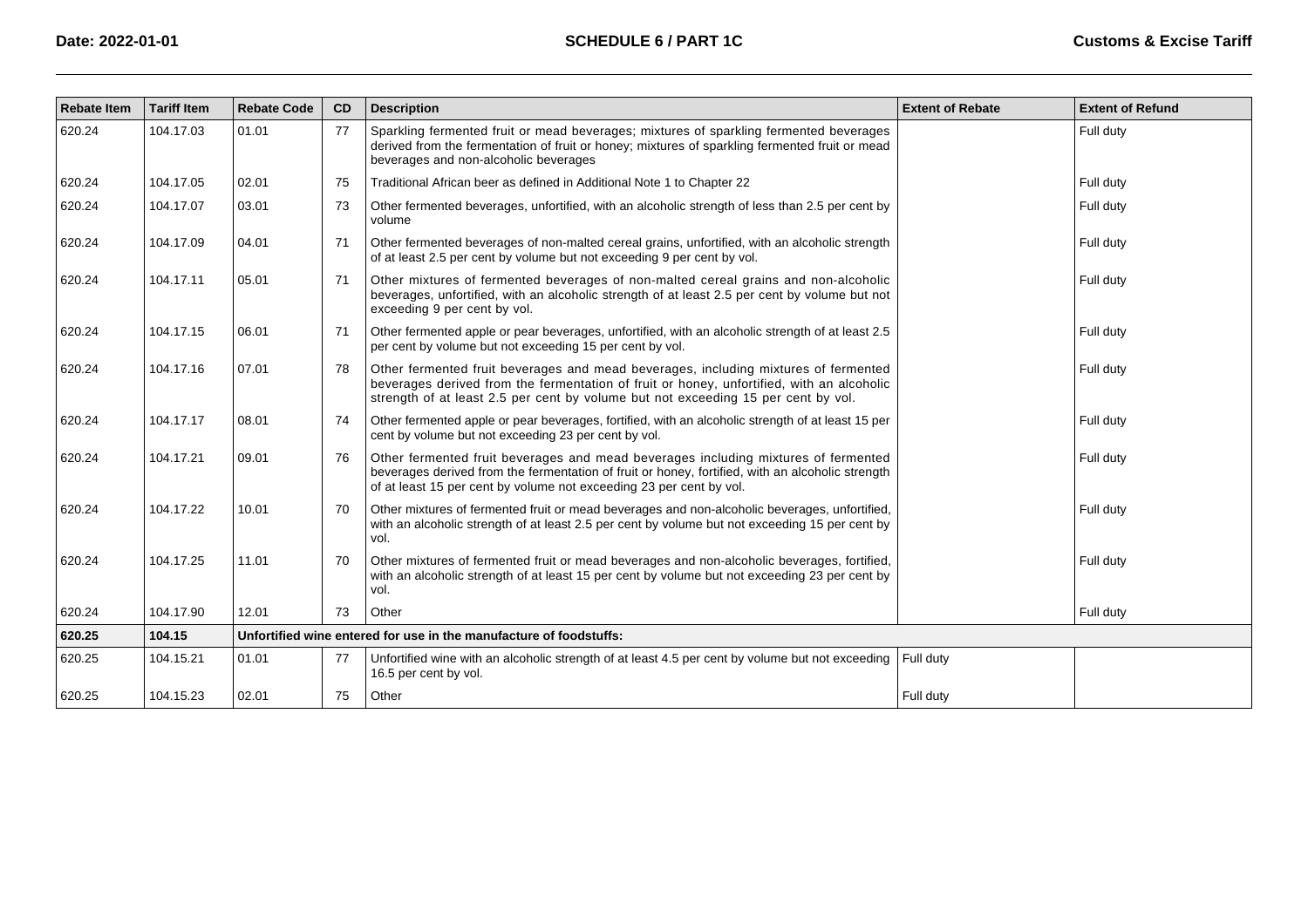# **SECTION D**

#### **REBATES AND REFUNDS OF SPECIFIC EXCISE DUTIES ON SPIRITS AND SPIRITUOUS BEVERAGES**

#### **NOTES:**

- 1.Item 621.02 applies to the excisable goods specified therein, supplied for use by the diplomatic and other foreign representatives mentioned in rebate item 406.02, 406.03 or 406.05 of Schedule No. 4, subject to the requirements of those rebate items and the provisions of Notes 1 to 7 to rebate item 406.00.
- 2.Items 621.03 and 621.04 applies to the excisable goods specified therein, exported from any customs and excise warehouse (including supply stores for foreign-going ships or aircraft).
- 3. For the purposes of items 621.11, 621.12, 621.13, 621.14 and 621.15 -
	- (a)the strength of spirits used for fortification purposes shall not be lower than 60 per cent alcohol by volume;
	- $(b)$ no spirits removed to a special customs and excise manufacturing warehouse (SVM) for fortification purposes may be kept unused in such warehouse for a period longer than 90 days without the permission, in writing, of the Controller;
	- (c)a manufacturer shall give the Controller notice of any intended fortification of fermented beverages and, except with the permission of the Controller, no fortification shall take place without the supervision of an officer;
	- (d)immediately after completion of such fortification the manufacturer shall render to the Controller a return in the form approved by the Commissioner;
	- (e)in respect of wine spirits entered for use in the preservation of unfortified wine, in terms of the provisions of item 621.12 the provisions of Note 5 to Section C of this Schedule shall mutatis mutandis apply; and
	- (f)in respect of spirits entered for use in the preservation of other unfortified fermented beverages, in terms of the provisions of item 621.14 the provisions of Note 5 to Section C of this Schedule shall mutatis mutandis apply.
- 4. For the purposes of item 621.08 -
	- (a) the premises of manufacturers and suppliers of ethyl alcohol for industrial use or for the manufacture of other non-liquor products shall be licensed as a customs and excise warehouse as provided for in section 19;
	- (b)recipients and users of ethyl alcohol for industrial use or for the manufacture of other non-liquor products must register (including their premises), except in the case of fully denatured spirits as defined in paragraph (c) to this Note;
	- (c)the definition of fully denatured spirits is:

ethyl alcohol rendered unfit for human consumption as liquor by the addition of a denaturant. Such denaturant must -

- (i)form an azeotrope bond with the ethyl alcohol; or
- (ii)have a boiling point not deviating more than 5°C from that of the ethyl alcohol contained in the mixture; and
- (iii)cannot be separated from the ethyl alcohol by simple distillation or any other simple process;
- (d)the disposal and use of the ethyl alcohol by licensees and registrants under the provisions of this item is subject to the approval by the Commissioner.
- A.For the purposes of item 621.08, the following special conditions shall apply to recipients and users of partially denatured or undenatured ethyl alcohol for the manufacture of disinfectant classifiable in heading 38.08 of Part 1 of Schedule No. 1 for the duration of the national state of disaster declared in terms of section 27(1) of the National Disaster Management Act, 2002 (Act No. 57 of 2002), by Government Notice No. 313 of 15 March 2020 -

Notwithstanding the provisions of the Notes to this Schedule, the Act and its rules-

- (a) Manufacturers of disinfectant classifiable in heading 38.08 must apply for temporary registration in the form of a letter on the official business letterhead to one of the following email addresses: Bmvubu@sars.gov.za, NMotete@sars.gov.za or [avandermescht@sars.gov.za](mailto:avandermescht@sars.gov.za);
- (b) The application for temporary registration must include at least the following information:
	- (i)trade name,
	- (ii)physical address,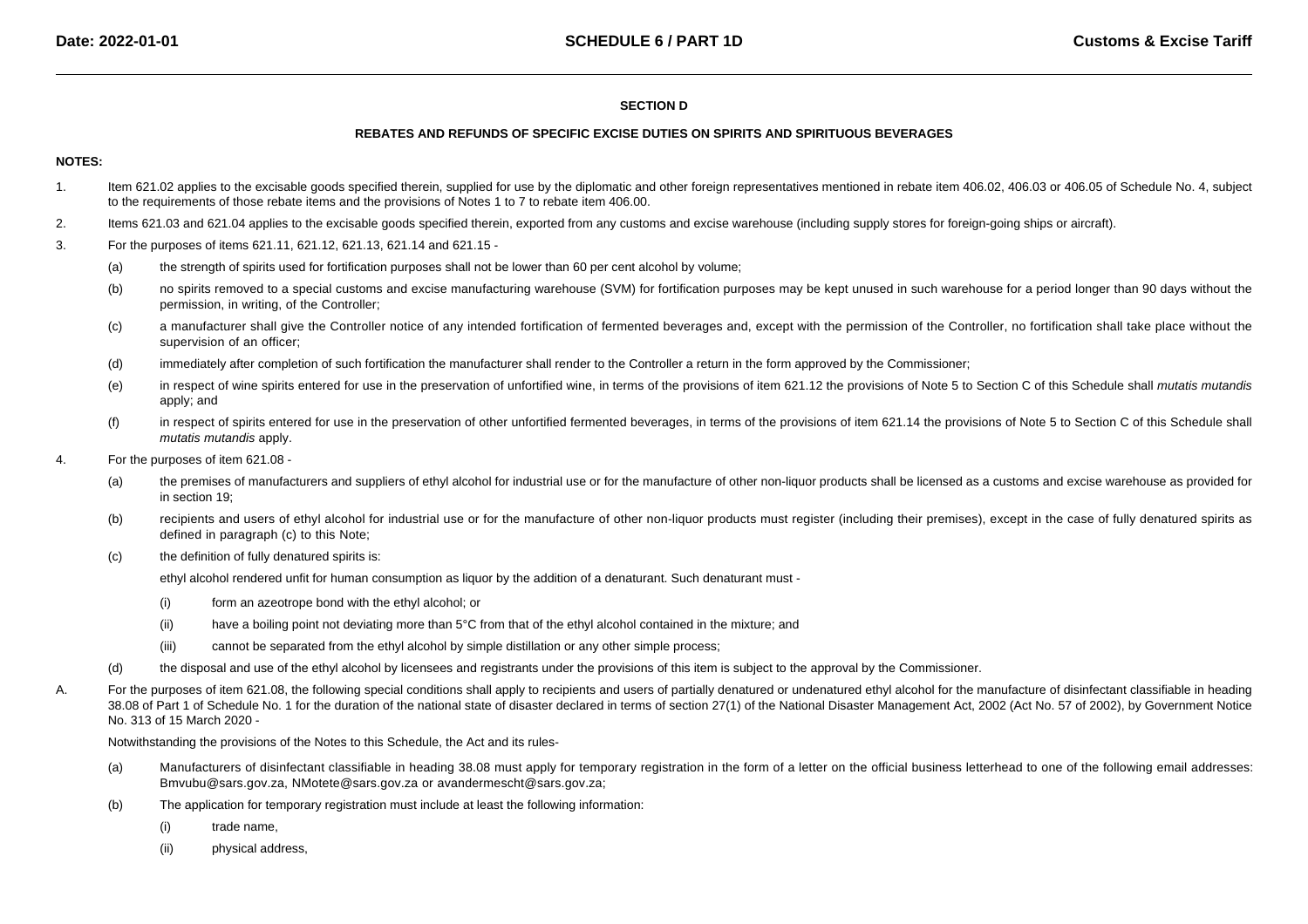- (iii)description, tariff heading of the goods to be manufactured,
- (iv)specific rebate item applicable to the ethyl alcohol, and
- (v)details of the licensed supplier/s.
- $(c)$ The temporary registration may be approved and the Excise client code number be issued once the responsible Excise Officer is satisfied that the applicant is a bona fide manufacturer of disinfectant entitled to receive ethyl alcohol under the provisions of this Note;
- (d)Any inspection, screening and vetting process not performed prior to the temporary registration may be conducted at any time after the application for temporary registration has been approved;
- (e)If it is found at any time after the temporary registration has been approved that the registrant is not compliant with the provisions of the Act, its rules and Schedules excluding provisions related to the procedure for submitting applications for registration, or that the registrant is not using the ethyl alcohol in a manner prescribed by this Note, the registration will be cancelled with immediate effect;
- (f)The temporary registration issued in terms of the provisions of this Note will only be valid from the date on which the letter of approval is issued until the state of national disaster comes to an end as contemplated in section 27(5) of the National Disaster Management Act; and
- (g)The Commissioner may prescribe by rule the quantities supplied to recipients of partially denatured or undenatured ethyl alcohol registered in terms of the special conditions set out in this Note.
- 5. For the purposes of item 621.08, the licensee shall keep -
	- (a)stock accounts in a form approved by the Commissioner in which he or she shall enter daily, separately, the particulars of spirits manufactured by him or her and removed from stock; and
	- (b)numbered invoices and delivery notes, in respect of all disposals of spirits.

#### 6.For the purposes of item 621.08 -

- (a)the rebate user shall keep record of each manufacturing or other operation or process on a form DA 133 and such record shall be made available to the Controller on demand;
- (b)the manufacturer or supplier shall remove undenatured and partially denatured spirits to a registrant or user on the prescribed form DA 33A;
- (c)the manufacturing formula used by the registrant shall be made available to the Controller on demand, including the ratio of spirits in relation to the end product.
- 7.Examples of partial (P) or full (F) denaturants:

| P: Formula No.  | Denaturants                                                      | Possible Application                                                   |
|-----------------|------------------------------------------------------------------|------------------------------------------------------------------------|
| IP1             | Ethyl alcohol of any strength containing only Bitrex (denatonium | Cosmetic / Topical medicament preparations                             |
|                 | benzoate) of any strength, but typically 10 ppm                  | Topical veterinary medicament preparations                             |
|                 |                                                                  | Manufacture of anti-static agents                                      |
|                 |                                                                  | Research, hospitals, scientific and educational institutes, cleaning,  |
|                 |                                                                  | sterilizing                                                            |
|                 |                                                                  | <b>Explosives</b>                                                      |
| IP <sub>2</sub> | Ethyl Acetate content not exceeding 2%                           | Industrial application, printing process and printing ink manufacture, |
|                 |                                                                  | plastics                                                               |
|                 |                                                                  | Pharmaceutical (extraction solvent                                     |
|                 |                                                                  | In derivative manufacture (Ethyl Acetate)                              |
| lP3             | Methanol at any concentration                                    | Thinner blend manufacture                                              |
|                 |                                                                  | Pharmaceutical (tablet coating)                                        |
| P4              | Di-ethyl Phthalate not exceeding 0,5%                            | Cosmetics                                                              |
| P <sub>5</sub>  | Tert-Butanol not exceeding 1,0%                                  | Cosmetics                                                              |
| P <sub>6</sub>  | Mono-propylene glycol not exceeding 0,1%                         | Anti-freeze preparations                                               |
| IP7             | All spirits that do not comply with the minimum requirements as  |                                                                        |
|                 | specified in Full Denatured list                                 |                                                                        |
| IP8             | $0.5\%$ Methanol + 2,0% Toluene                                  | Industrial application                                                 |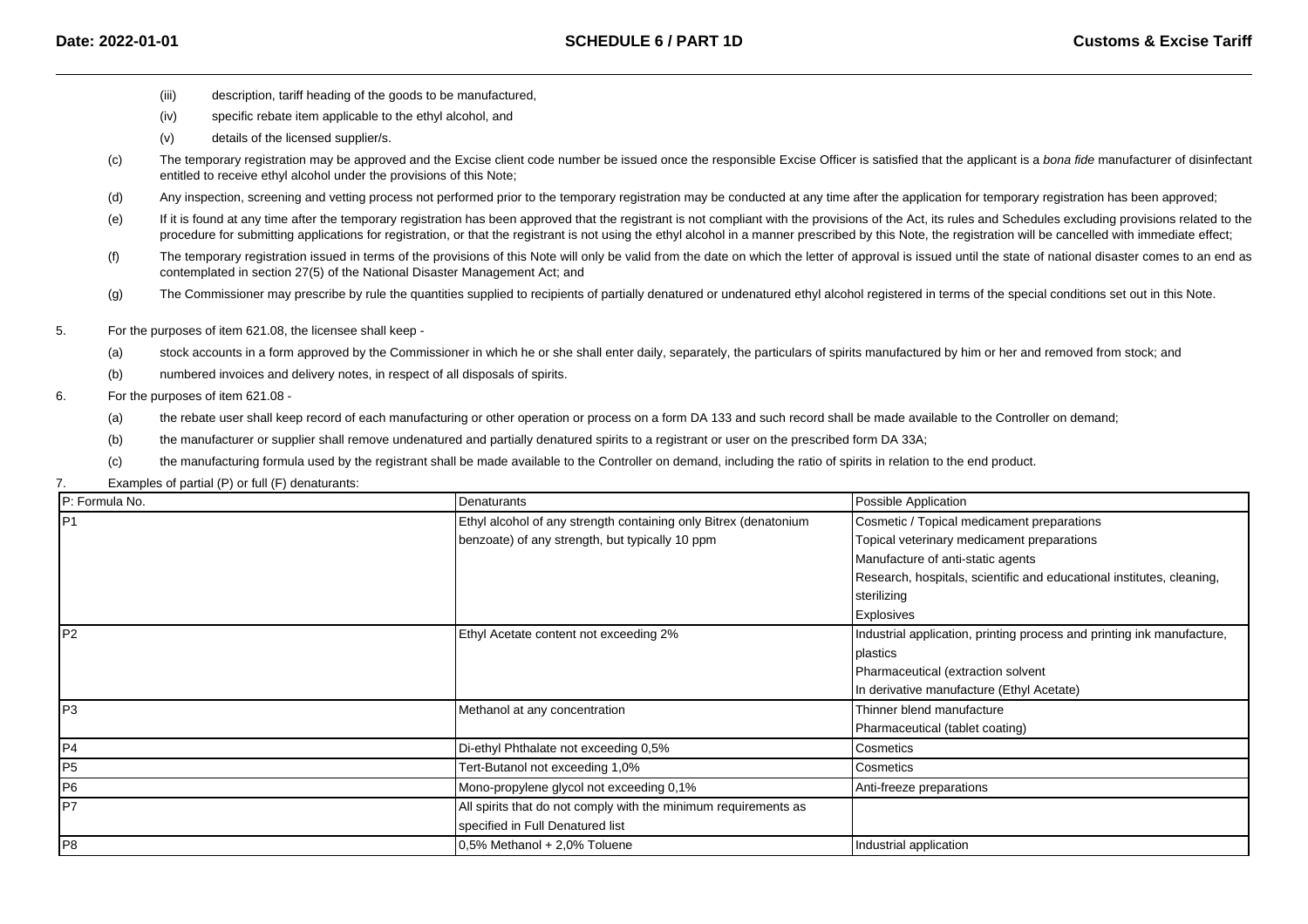| F: Formula No   | <b>Denaturants</b>                                                | Possible Application                                                     |
|-----------------|-------------------------------------------------------------------|--------------------------------------------------------------------------|
| F1              | 0,5% or more Di-ethyl phthalate                                   | Cosmetics                                                                |
| F <sub>2</sub>  | 3% or more Iso-Propyl alcohol                                     | Methylated spirits manufacture                                           |
|                 |                                                                   | Industrial use: dyestuffs, varnishes, lacquers, paints, enamels,         |
|                 |                                                                   | pigments, composite solvents for thinners for varnishes and similar      |
|                 |                                                                   | products, medicated soaps, hand cleaners, explosives, heating gels,      |
|                 |                                                                   | pickling agents, fluxes, solders, brazing, welding.                      |
|                 |                                                                   | Anti-freeze, brake fluid, polishes and creams (car, floor), cleaning     |
|                 |                                                                   | preparations, screen wash, blackboard revivers, plastics, printing       |
|                 |                                                                   | processes and ink preparations, organic surface agents, degreasers       |
|                 |                                                                   | In the manufacture of ether or similar substance where the ethanol       |
|                 |                                                                   | under-goes a chemical change (ethyl acetate, ethyl acrylate)             |
|                 |                                                                   | Medicaments, antiseptics, anti-stick agents for coating cooking utensils |
|                 |                                                                   | Dye fixative                                                             |
|                 |                                                                   | Synthetic acetic acid manufacture                                        |
|                 |                                                                   | In the manufacture of foundry spirits                                    |
|                 |                                                                   | Anti-static agent                                                        |
|                 |                                                                   | Extraction of residuals from wool                                        |
|                 |                                                                   | Research, burning, preserving, cleaning or sterilizing at scientific     |
|                 |                                                                   | and/or educational institutions for experimental purposes.               |
|                 |                                                                   | Adhesives, etch primers, stains                                          |
| F <sub>3</sub>  | 0,01% Tertiary Butyl Alcohol + 10 ppm Bitrex                      | Cosmetics                                                                |
| F <sub>4</sub>  | 9 g Brucine Sulphate per 100 litres spirit                        | Industrial application                                                   |
|                 |                                                                   | Cosmetics                                                                |
| F <sub>5</sub>  | 0,12% Tertiary Butyl Alcohol + 10 g per 100 litres spirit Brucine | Cosmetics                                                                |
|                 | Sulphate                                                          |                                                                          |
| F <sub>6</sub>  | 2% Ethyl Acetate                                                  | Printing process, ink, manufacture                                       |
|                 |                                                                   | Pharmaceutical (extraction solvent)                                      |
| F7              | 0,2% Acetaldehyde                                                 | Pharmaceutical products                                                  |
|                 |                                                                   | In the manufacture of ether or similar substance where the ethanol       |
|                 |                                                                   | under-goes a chemical change (ethyl acetate, ethyl acrylate)             |
|                 |                                                                   | In manufacture of synthetic acetic acid                                  |
| F <sub>8</sub>  | 3,5% or more n-Butanol                                            | Paint, printing, burners, cleaning                                       |
|                 |                                                                   | Cosmetics                                                                |
| F <sub>9</sub>  | 3,5% n-Butanol + 1,5% Benzine                                     | Methylated spirits                                                       |
|                 |                                                                   | Paint, printing, burners, cleaning                                       |
| F <sub>10</sub> | 140 g or more Ethyl Acrylate per 100 litres spirit                | In the manufacture of ether or similar substances where the ethanol      |
|                 |                                                                   | under-goes a chemical change (ethyl acrylate)                            |
|                 |                                                                   | Paints                                                                   |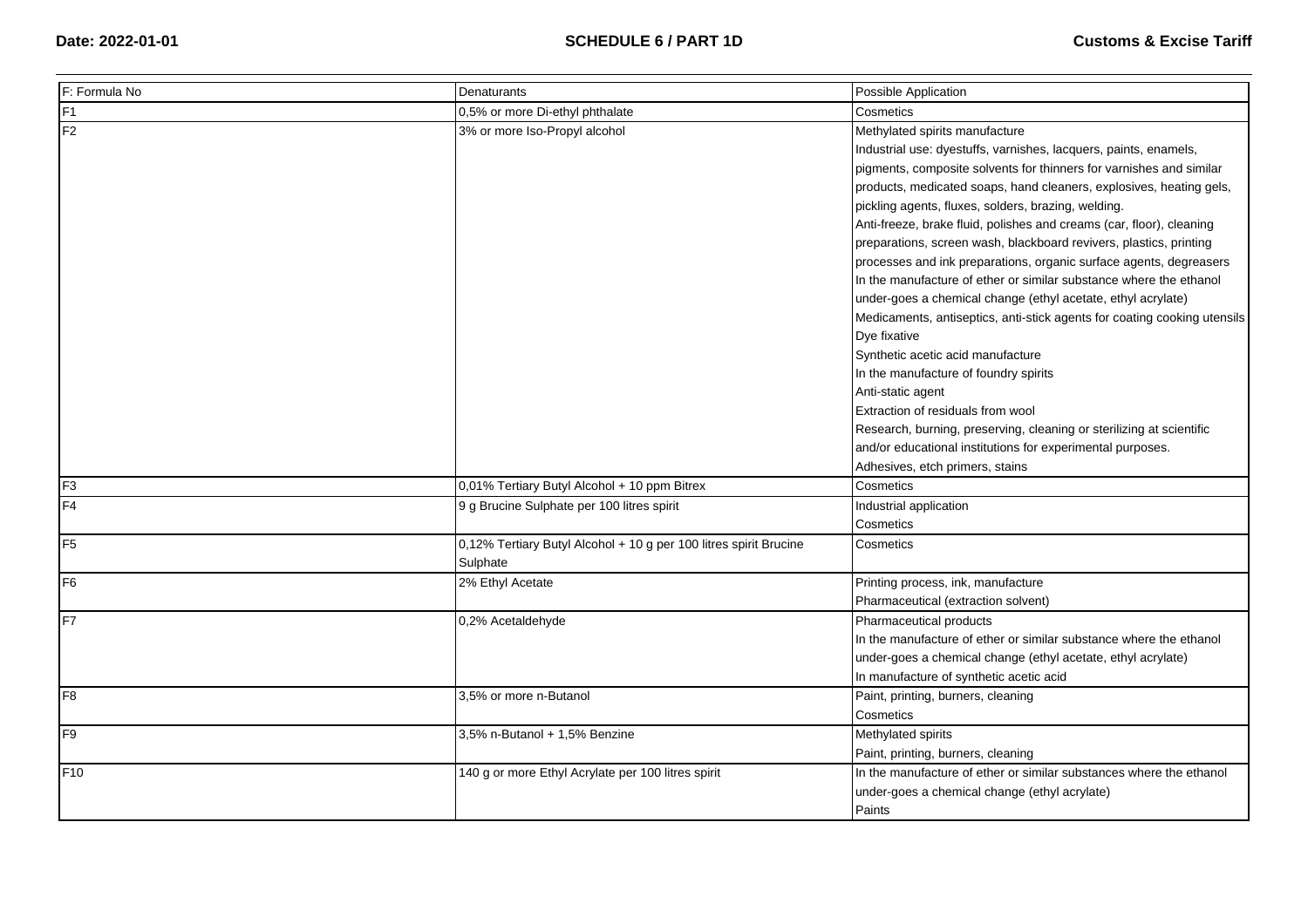| IF11 | Methylated spirits (coloured and non-coloured) to comply with specific Methylated spirits |                                |
|------|-------------------------------------------------------------------------------------------|--------------------------------|
|      | formula: $3,5\%$ n-Butanol: 1,5% Benzine + 2 g Bitrex + 0,15 g Methyl                     |                                |
|      | violet or Chrystal/100 litres, non-coloured same formula excluding                        |                                |
|      | Methyl violet or Chrystal violet                                                          |                                |
| IF12 | Feints as a by-product of the rectification of agricultural alcohol: 1%                   | Heating fuels/gels             |
|      | I minimum fusel oil                                                                       | General industrial application |

- 8. For the purposes of item 621.16, these Notes and section 75(11A), unless the context otherwise indicates -
	- (a) "refund" as provided in this item means the amount of excise duty that may be set off against the amount of excise duty payable on the monthly account of a licensee of a customs and excisemanufacturing warehouse on complying with these Notes, the rules for section 19A and any rule regulating the movement of goods to which this item relates;
	- (b)"set-off" means a set-off of duty as contemplated in section 77 which is refundable in terms of this item;
	- (c)the refund provided for in item 621.16 is subject to the provisions of section 75(11A);
	- (d)the export of such spirituous beverages shall be subject to such conditions and procedures as may be prescribed by the Commissioner by rule;
	- (e)where such goods are exported by the licensee of a customs and excise manufacturing warehouse, such licensee may, where proof of such export has been obtained, set off the excise duty paid or payable on the goods so exported against the excise duty payable as declared in the excise account for the accounting month during which such proof is obtained or any subsequent month during a period of two years after the date the export bill of entry was processed in respect of such export;
	- (f)for the purposes of section 75(11A), the licensee of any such warehouse must produce proof of the duty paid or payable on the goods so exported and if the licensee is unable to produce such proof the duty on any quantity of the goods so exported must be calculated at the lowest rate of duty levied in terms of this Act on such goods during a period of twelve months prior to the date on which the export bill of entry was processed at the office of the Controller.
- 9.For the purpose of item 621.21, the following:

(a)

- (i)VMP and VMS warehouses are defined in Rule 19A3.01 (a)(ii).
- (ii)Spirituous beverages that are off-specification or have become contaminated or have undergone post-manufacturing deterioration may be returned for reprocessing or destruction in a VMP where the excise duty is not less than R25 000 on any single occurance only if such goods are found to be off-specification, contaminated or to have undergone post-manufacturingdeterioration, and are returned to the VMP within a period of 12 months after removal from the VMS.
- (iii) The provisions of this item shall apply in respect of spirituous beverages -
	- (aa)under the control of the manufacturer;
	- (bb)returned as produced from the same batch(es); and
	- (cc)returned in the originally sealed containers for wholesale or similar packaging.

- (i) If the Commissioner approves the application, any spirituous beverages returned in terms of this item shall be -
	- (aa)kept intact and entirely separate from any other goods or materials until it has been examined and identified by an officer; and
	- (bb)unpacked, where applicable, and transferred to and mixed with stocks of materials for reprocessing, under supervision of an officer; or
	- (cc)destroyed under supervision of an officer.
- (ii) The licensee of a VMP to which such products are returned for destruction must keep a record which includes at least the following -
	- (aa)a detailed description of the goods received including the applicable tariff item;
	- (bb)the quantity received;
	- (cc)the date of receipt;
	- (dd)the delivery note under cover of which such products were returned;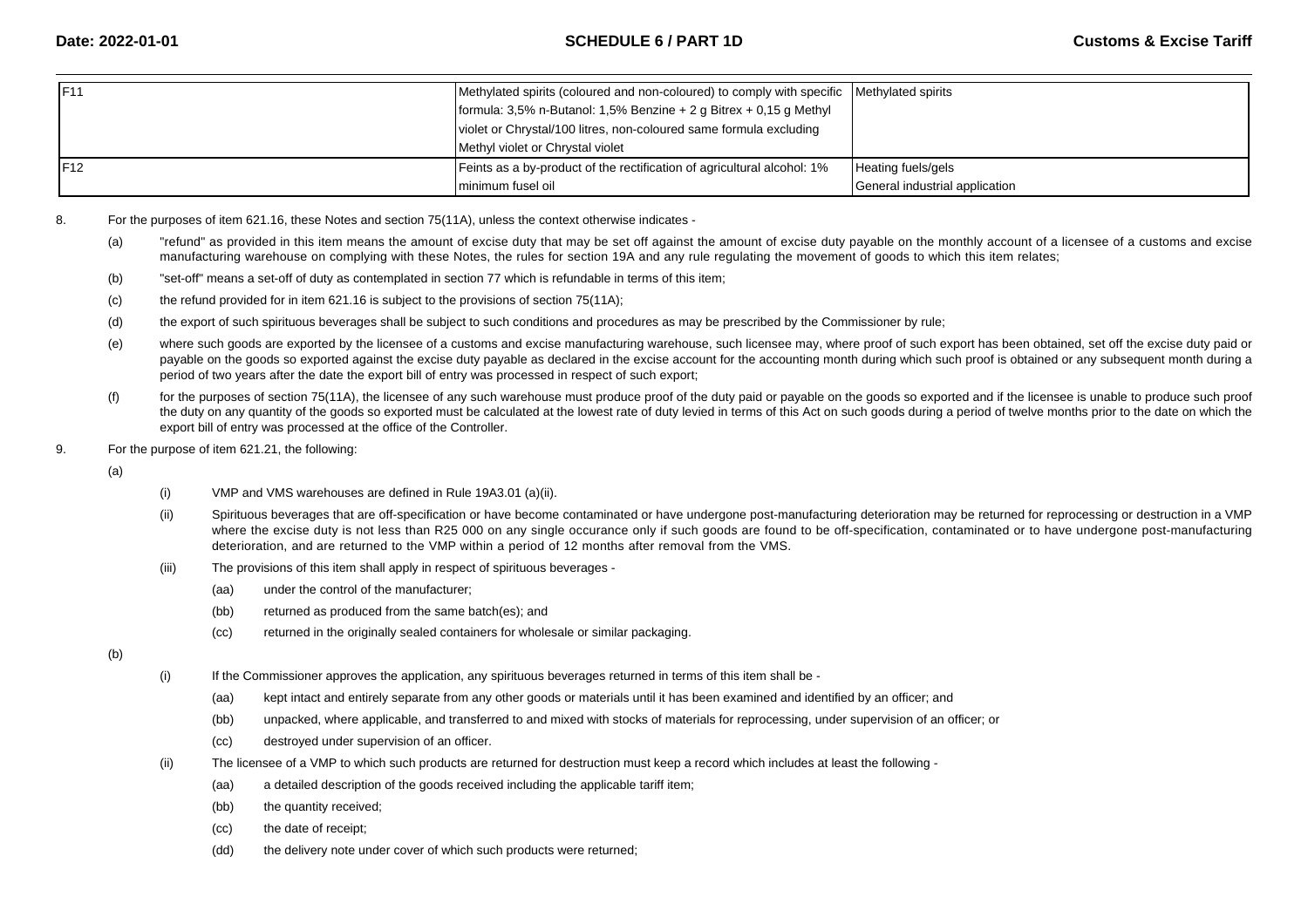- (ee)proper record of the excise inspection processes; and
- (ff)proper record of the excise permission to destroy or reprocess.
- (c)For the purposes of section 75 (11A), the licensee of the VMS making such application must produce proof that duty was in fact paid as well as the rate at which the excise duty was paid on such products presented for destruction or reprocessing in accordance with the provisions of this item and, if the licensee is unable to produce such proof, the duty on any quantity so returned, shall be calculated for refund purposes at the lowest rate of excise duty levied in terms of this Act on such products during the 12 month period contemplated in Note 9(a)(i) above.
- (d)The licensee of such warehouse may, after destruction of the products concerned, and on accounting for the goods destroyed in the monthly account, prescribed in the rules for section 19A, set-off as contemplated in section 77, any amount duly refundable against the amount payable on any such account during a period of two years after receipt of the goods for destruction, as the case may be.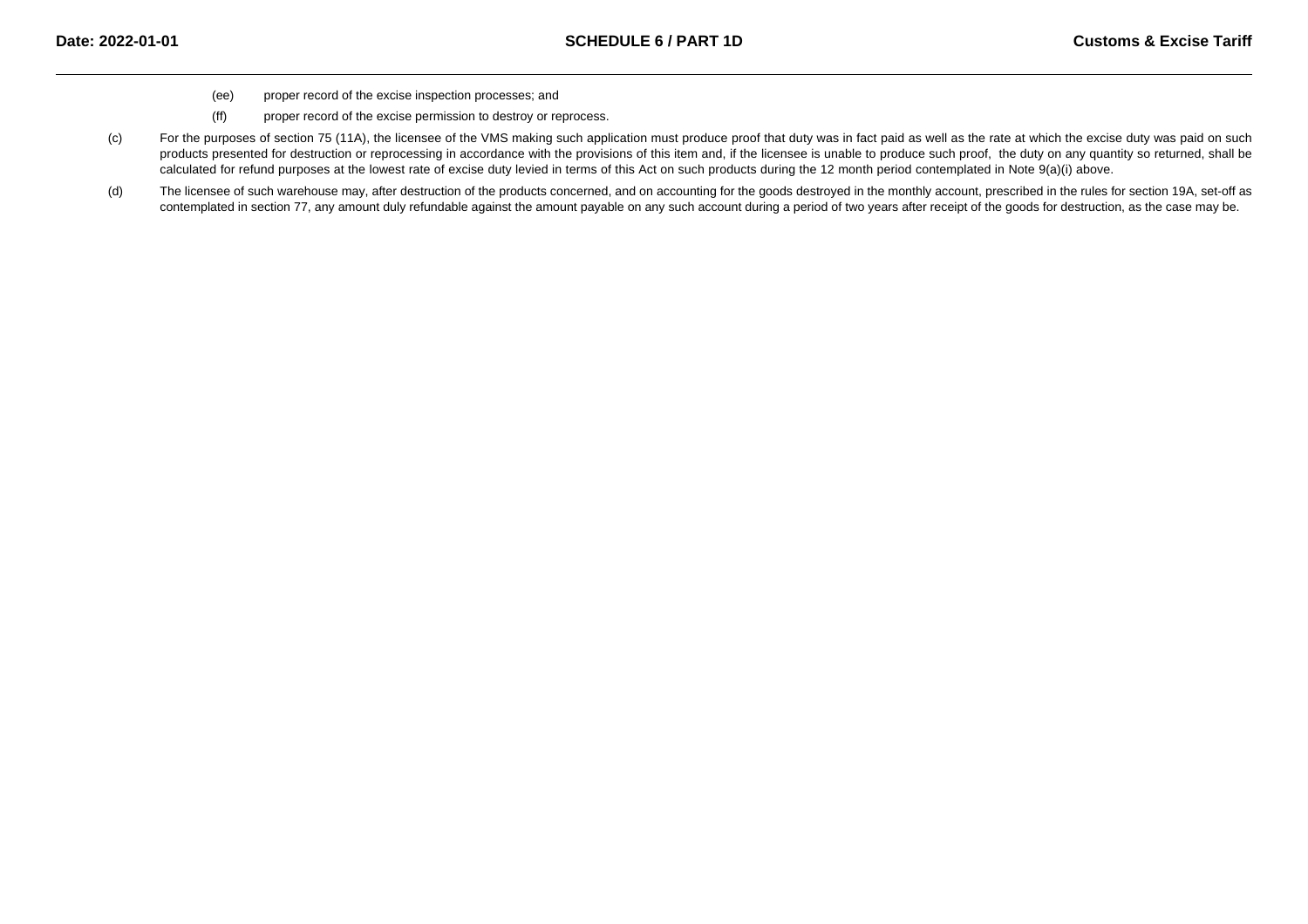| <b>Rebate Item</b> | <b>Tariff Item</b> | <b>Rebate Code</b>             | CD                                                | <b>Description</b>                                                                                                                                               | <b>Extent of Rebate</b> | <b>Extent of Refund</b> |  |  |  |  |  |
|--------------------|--------------------|--------------------------------|---------------------------------------------------|------------------------------------------------------------------------------------------------------------------------------------------------------------------|-------------------------|-------------------------|--|--|--|--|--|
| 621.02             | 104.23             |                                | Spirits, liqueurs and other spirituous beverages: |                                                                                                                                                                  |                         |                         |  |  |  |  |  |
| 621.02             | 104.23.01          | 01.01                          | 78                                                | Brandy as defined in Additional Note 7 to Chapter 22, in containers holding 2 li or less                                                                         | Full duty               |                         |  |  |  |  |  |
| 621.02             | 104.23.02          | 02.01                          | 74                                                | Other                                                                                                                                                            | Full duty               |                         |  |  |  |  |  |
| 621.02             | 104.23.05          | 03.01                          | 74                                                | Whiskies, in containers holding 2 li or less                                                                                                                     | Full duty               |                         |  |  |  |  |  |
| 621.02             | 104.23.09          | 04.01                          | 76                                                | Rum and other spirits obtained by distilling fermented sugar-cane products, in containers<br>holding 2 li or less                                                | Full duty               |                         |  |  |  |  |  |
| 621.02             | 104.23.13          | 05.01                          | 78                                                | Gin and Geneva, in containers holding 2 li or less                                                                                                               | Full duty               |                         |  |  |  |  |  |
| 621.02             | 104.23.17          | 06.01                          | 78                                                | Vodka, in containers holding 2 li or less                                                                                                                        | Full duty               |                         |  |  |  |  |  |
| 621.02             | 104.23.21          | 07.01                          | 71                                                | Liqueurs and cordials, in containers holding 2 li or less, with an alcoholic strength by volume<br>exceeding 15 per cent vol. but not exceeding 23 per cent vol. | Full duty               |                         |  |  |  |  |  |
| 621.02             | 104.23.22          | 08.01                          | 78                                                | Liqueurs and cordials, in containers holding 2 li or less, other                                                                                                 | Full duty               |                         |  |  |  |  |  |
| 621.02             | 104.23.25          | 09.01                          | 78                                                | Other, in containers holding 2 li or less, with an alcoholic strength by volume exceeding 15 per<br>cent vol. but not exceeding 23 per cent vol.                 | Full duty               |                         |  |  |  |  |  |
| 621.02             | 104.23.26          | 10.01                          | 72                                                | Other, in containers holding 2 li or less, other                                                                                                                 | Full duty               |                         |  |  |  |  |  |
| 621.03             | 104.21             | Spirits exported:              |                                                   |                                                                                                                                                                  |                         |                         |  |  |  |  |  |
| 621.03             | 104.21.01          | 01.01                          | 75                                                | Undenatured ethyl alcohol of an alcoholic strength by volume of 80 per cent volume or higher                                                                     | Full duty               |                         |  |  |  |  |  |
| 621.03             | 104.21.03          | 02.01                          | 73                                                | Ethyl alcohol and other spirits, denatured, of any strength                                                                                                      | Full duty               |                         |  |  |  |  |  |
| 621.03             | 104.23             | Spirituous beverages exported: |                                                   |                                                                                                                                                                  |                         |                         |  |  |  |  |  |
| 621.03             | 104.23.01          | 01.01                          | 75                                                | Brandy as defined in Additional Note 7 to Chapter 22, in containers holding 2 li or less                                                                         | Full duty               |                         |  |  |  |  |  |
| 621.03             | 104.23.02          | 02.01                          | 76                                                | Other                                                                                                                                                            | Full duty               |                         |  |  |  |  |  |
| 621.03             | 104.23.03          | 03.01                          | 72                                                | Brandy as defined in Additional Note 7 to Chapter 22, in containers holding 2 li or less                                                                         | Full duty               |                         |  |  |  |  |  |
| 621.03             | 104.23.04          | 04.01                          | 79                                                | Other                                                                                                                                                            | Full duty               |                         |  |  |  |  |  |
| 621.03             | 104.23.05          | 05.01                          | 75                                                | In containers holding 2 li or less                                                                                                                               | Full duty               |                         |  |  |  |  |  |
| 621.03             | 104.23.07          | 06.01                          | 73                                                | Other                                                                                                                                                            | Full duty               |                         |  |  |  |  |  |
| 621.03             | 104.23.09          | 07.01                          | 71                                                | In containers holding 2 li or less                                                                                                                               | Full duty               |                         |  |  |  |  |  |
| 621.03             | 104.23.11          | 08.01                          | 71                                                | Other                                                                                                                                                            | Full duty               |                         |  |  |  |  |  |
| 621.03             | 104.23.13          | 09.01                          | 78                                                | In containers holding 2 li or less                                                                                                                               | Full duty               |                         |  |  |  |  |  |
| 621.03             | 104.23.15          | 10.01                          | 74                                                | Other                                                                                                                                                            | Full duty               |                         |  |  |  |  |  |
| 621.03             | 104.23.17          | 11.01                          | 72                                                | In containers holding 2 li or less                                                                                                                               | Full duty               |                         |  |  |  |  |  |
| 621.03             | 104.23.19          | 12.01                          | 70                                                | Other                                                                                                                                                            | Full duty               |                         |  |  |  |  |  |
| 621.03             | 104.23.21          | 13.01                          | 79                                                | With an alcoholic strength by volume exceeding 15 per cent vol. but not exceeding 23 per cent<br>vol.                                                            | Full duty               |                         |  |  |  |  |  |
| 621.03             | 104.23.22          | 14.01                          | 75                                                | Other                                                                                                                                                            | Full duty               |                         |  |  |  |  |  |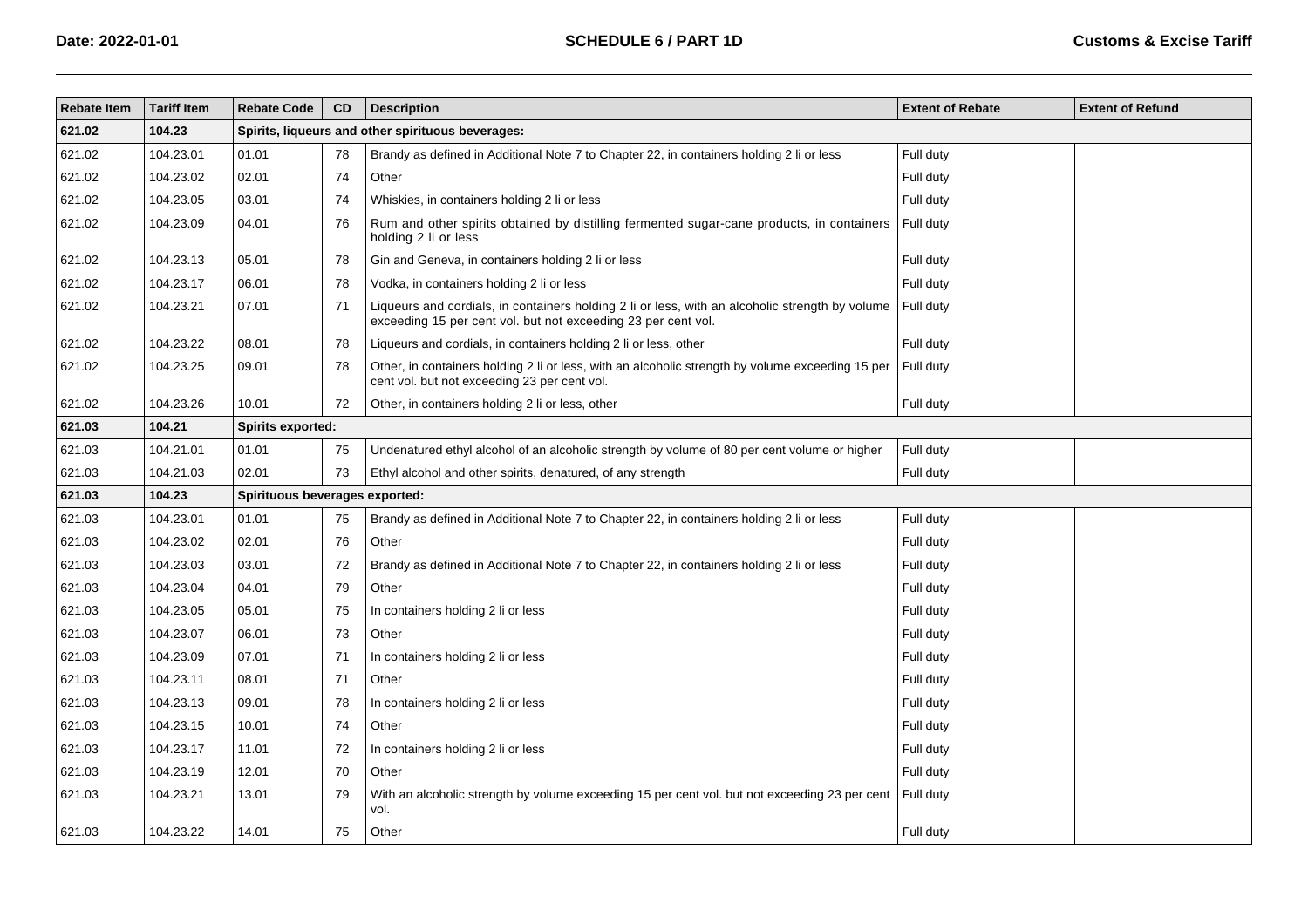| <b>Rebate Item</b> | <b>Tariff Item</b> | <b>Rebate Code</b>                                | CD. | <b>Description</b>                                                                                                                                                                       | <b>Extent of Rebate</b> | <b>Extent of Refund</b> |
|--------------------|--------------------|---------------------------------------------------|-----|------------------------------------------------------------------------------------------------------------------------------------------------------------------------------------------|-------------------------|-------------------------|
| 621.03             | 104.23.23          | 15.01                                             | 71  | With an alcoholic strength by volume exceeding 15 per cent vol. but not exceeding 23 per cent<br>vol.                                                                                    | Full duty               |                         |
| 621.03             | 104.23.24          | 16.01                                             | 78  | Other                                                                                                                                                                                    | Full duty               |                         |
| 621.03             | 104.23.25          | 17.01                                             | 74  | With an alcoholic strength by volume exceeding 15 per cent vol. but not exceeding 23 per cent<br>vol.                                                                                    | Full duty               |                         |
| 621.03             | 104.23.26          | 18.01                                             | 70  | Other                                                                                                                                                                                    | Full duty               |                         |
| 621.03             | 104.23.27          | 19.01                                             | 77  | With an alcoholic strength by volume exceeding 15 per cent vol. but not exceeding 23 per cent<br>vol.                                                                                    | Full duty               |                         |
| 621.03             | 104.23.28          | 20.01                                             | 71  | Other                                                                                                                                                                                    | Full duty               |                         |
| 621.05             | 104.21             |                                                   |     | Spirits entered for mixing with petrol in a customs and excise warehouse approved for this purpose by the Commissioner:                                                                  |                         |                         |
| 621.05             | 104.21.01          | 01.01                                             | 79  | Undenatured ethyl alcohol of an alcoholic strength by volume of 80 per cent volume or higher                                                                                             | Full duty               |                         |
| 621.05             | 104.21.03          | 02.01                                             | 77  | Ethyl alcohol and other spirits, denatured, or any strength                                                                                                                              | Full duty               |                         |
| 621.08             | 104.21             |                                                   |     | Spirits for industrial use or for use in the manufacture of other non-liquor products:                                                                                                   |                         |                         |
| 621.08             | 104.21.01          | 01.01                                             | 74  | Undenatured spirits                                                                                                                                                                      | Full duty               |                         |
| 621.08             | 104.21.03          | 02.01                                             | 72  | Partially denatured spirits                                                                                                                                                              | Full duty               |                         |
| 621.08             | 104.21.03          | 02.02                                             | 79  | Fully denatured spirits                                                                                                                                                                  | Full duty               |                         |
| 621.08             | 104.23.04          | 03.01                                             | 73  | Undenatured spirits                                                                                                                                                                      | Full duty               |                         |
| 621.08             | 104.23.04          | 03.02                                             | 70  | Partially denatured spirits                                                                                                                                                              | Full duty               |                         |
| 621.08             | 104.23.04          | 03.03                                             | 78  | Fully denatured spirits                                                                                                                                                                  | Full duty               |                         |
| 621.08             | 104.23.28          | 04.01                                             | 71  | Undenatured spirits                                                                                                                                                                      | Full duty               |                         |
| 621.08             | 104.23.28          | 04.02                                             | 79  | Partially undenatured                                                                                                                                                                    | Full duty               |                         |
| 621.08             | 104.23.28          | 04.03                                             | 76  | Fully denatured spirits                                                                                                                                                                  | Full duty               |                         |
|                    |                    |                                                   |     |                                                                                                                                                                                          |                         |                         |
| 621.09             |                    |                                                   |     | Spirits entered for use as fuel in internal combustion piston engines:                                                                                                                   |                         |                         |
| 621.09             | 104.21.03          | 01.01                                             | 79  | Ethyl alcohol and other spirits manufactured in the Republic by the distillation of vegetable<br>products, denatured                                                                     | Full duty               |                         |
| 621.10             |                    |                                                   |     | Rectified spirits derived from apples or pears for use in the manufacture of fermented apple or pear beverages:                                                                          |                         |                         |
| 621.10             | 104.21.01          | 01.01                                             | 78  | Undenatured ethyl alcohol derived from apples or pears of an alcoholic strength by volume of<br>80 per cent vol. or higher                                                               | Full duty               |                         |
| 621.11             |                    | (excluding wine) of items 104.17.21 and 104.17.25 |     | Spirits entered for use in the manufacture of other fermented fruit beverages and other mixtures of fermented fruit beverages, or mead beverages, fortified and non-alcoholic beverages, |                         |                         |
| 621.11             | 104.21.01          | 01.01                                             | 77  | Undenatured ethyl alcohol of an alcoholic strength by volume of 80 per cent volume or higher                                                                                             | Full duty               |                         |
| 621.11             | 104.23.04          | 03.01                                             | 79  | Other                                                                                                                                                                                    | Full duty               |                         |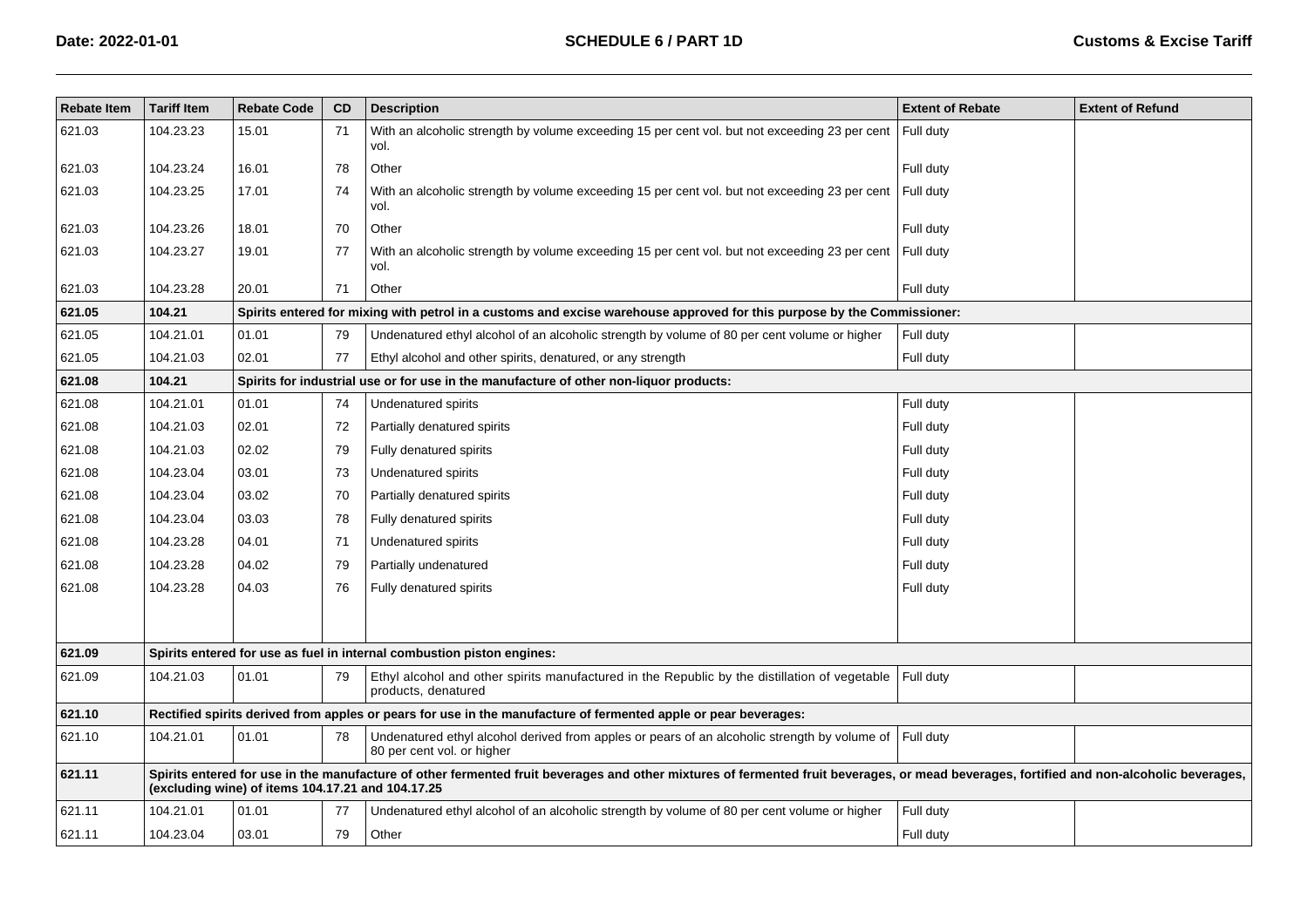| <b>Rebate Item</b> | <b>Tariff Item</b>                                                                                                                                                                 | <b>Rebate Code</b> | CD | <b>Description</b>                                                                                                                                                                                                                                                                                                                                      | <b>Extent of Rebate</b> | <b>Extent of Refund</b>                  |  |  |  |  |  |
|--------------------|------------------------------------------------------------------------------------------------------------------------------------------------------------------------------------|--------------------|----|---------------------------------------------------------------------------------------------------------------------------------------------------------------------------------------------------------------------------------------------------------------------------------------------------------------------------------------------------------|-------------------------|------------------------------------------|--|--|--|--|--|
| 621.11             | 104.23.11                                                                                                                                                                          | 04.01              | 76 | Other spirits obtained by distilling fermented sugar-cane products                                                                                                                                                                                                                                                                                      | Full duty               |                                          |  |  |  |  |  |
| 621.11             | 104.23.28                                                                                                                                                                          | 05.01              | 71 | Other                                                                                                                                                                                                                                                                                                                                                   | Full duty               |                                          |  |  |  |  |  |
| 621.12             | Spirits entered for use in the preservation of unfortified wine of fresh grapes (excluding vermouth and other wine of fresh grapes flavoured with plants and aromatic substances): |                    |    |                                                                                                                                                                                                                                                                                                                                                         |                         |                                          |  |  |  |  |  |
| 621.12             | 104.23.04                                                                                                                                                                          | 02.01              | 76 | Other                                                                                                                                                                                                                                                                                                                                                   | Full duty               |                                          |  |  |  |  |  |
| 621.13             |                                                                                                                                                                                    |                    |    | Spirits entered for use in the manufacture of fortified wine of fresh grapes (excluding vermouth and other wine of fresh grapes flavoured with plants and aromatic substances):                                                                                                                                                                         |                         |                                          |  |  |  |  |  |
| 621.13             | 104.21.01                                                                                                                                                                          | 01.01              | 73 | Undenatured ethyl alcohol of an alcoholic strength by volume of 80 per cent vol. or higher,<br>obtained by distilling grape wine or grape marc                                                                                                                                                                                                          | Full duty               |                                          |  |  |  |  |  |
| 621.13             | 104.23.03                                                                                                                                                                          | 02.01              | 76 | Brandy as defined in Additional Note 7 to Chapter 22, in containers holding 2 li or less                                                                                                                                                                                                                                                                | Full duty               |                                          |  |  |  |  |  |
| 621.13             | 104.23.04                                                                                                                                                                          | 03.01              | 72 | Other                                                                                                                                                                                                                                                                                                                                                   | Full duty               |                                          |  |  |  |  |  |
| 621.14             |                                                                                                                                                                                    |                    |    | Spirits entered for use in the preservation of other fermented beverages unfortified (excluding wine) of item 104.17.16                                                                                                                                                                                                                                 |                         |                                          |  |  |  |  |  |
| 621.14             | 104.21.01                                                                                                                                                                          | 01.01              | 75 | Undenatured ethyl alcohol of an alcoholic strength by volume of 80 per cent volume or higher                                                                                                                                                                                                                                                            | Full duty               |                                          |  |  |  |  |  |
| 621.14             | 104.23.04                                                                                                                                                                          | 02.01              | 71 | Other                                                                                                                                                                                                                                                                                                                                                   | Full duty               |                                          |  |  |  |  |  |
| 621.14             | 104.23.11                                                                                                                                                                          | 03.01              | 77 | Other spirits obtained by distilling fermented sugar-cane products                                                                                                                                                                                                                                                                                      | Full duty               |                                          |  |  |  |  |  |
| 621.14             | 104.23.28                                                                                                                                                                          | 04.01              | 72 | Other                                                                                                                                                                                                                                                                                                                                                   | Full duty               |                                          |  |  |  |  |  |
| 621.15             |                                                                                                                                                                                    |                    |    | Spirits used in the manufacture of vermouth and other wines of fresh grapes flavoured with plants or aromatic substances, fortified                                                                                                                                                                                                                     |                         |                                          |  |  |  |  |  |
| 621.15             | 104.21.01                                                                                                                                                                          | 01.01              | 77 | Undenatured ethyl alcohol of an alcoholic strength by volume of 80 per cent volume or higher                                                                                                                                                                                                                                                            | Full duty               |                                          |  |  |  |  |  |
| 621.15             | 104.23.04                                                                                                                                                                          | 02.01              | 71 | Other                                                                                                                                                                                                                                                                                                                                                   | Full duty               |                                          |  |  |  |  |  |
| 621.15             | 104.23.11                                                                                                                                                                          | 03.01              | 79 | Other spirits obtained by distilling fermented sugar-cane products                                                                                                                                                                                                                                                                                      | Full duty               |                                          |  |  |  |  |  |
| 621.15             | 104.23.28                                                                                                                                                                          | 04.01              | 74 | Other                                                                                                                                                                                                                                                                                                                                                   | Full duty               |                                          |  |  |  |  |  |
| 621.16             |                                                                                                                                                                                    |                    |    | Spirits entered or deemed to have been entered for home consumption and payment of duty as contemplated in section 19A and its rules which have been exported by the licensee of a<br>manufacturing warehouse (VMS) from stocks owned and stored by such licensee on premises outside such warehouse, subject to compliance with Note 8 to this Section |                         |                                          |  |  |  |  |  |
| 621.16             | 104.21.01                                                                                                                                                                          | 01.01              | 79 | Undenatured ethyl alcohol of an alcoholic strength by volume of 80 per cent volume or higher                                                                                                                                                                                                                                                            |                         | As provided in Note 8 to this<br>Section |  |  |  |  |  |
| 621.16             | 104.23.01                                                                                                                                                                          | 03.01              | 72 | Brandy as defined in Additional Note 7 to Chapter 22, in containers holding 2 li or less                                                                                                                                                                                                                                                                |                         | As provided in Note 8 to this<br>Section |  |  |  |  |  |
| 621.16             | 104.23.02                                                                                                                                                                          | 04.01              | 79 | Other                                                                                                                                                                                                                                                                                                                                                   |                         | As provided in Note 8 to this<br>Section |  |  |  |  |  |
| 621.16             | 104.23.03                                                                                                                                                                          | 05.01              | 75 | Brandy as defined in Additional Note 7 to Chapter 22, in containers holding 2 li or less                                                                                                                                                                                                                                                                |                         | As provided in Note 8 to this<br>Section |  |  |  |  |  |
| 621.16             | 104.23.04                                                                                                                                                                          | 06.01              | 71 | Other                                                                                                                                                                                                                                                                                                                                                   |                         | As provided in Note 8 to this<br>Section |  |  |  |  |  |
| 621.16             | 104.23.05                                                                                                                                                                          | 07.01              | 78 | In containers holding 2 li or less                                                                                                                                                                                                                                                                                                                      |                         | As provided in Note 8 to this<br>Section |  |  |  |  |  |
| 621.16             | 104.23.07                                                                                                                                                                          | 08.01              | 76 | Other                                                                                                                                                                                                                                                                                                                                                   |                         | As provided in Note 8 to this<br>Section |  |  |  |  |  |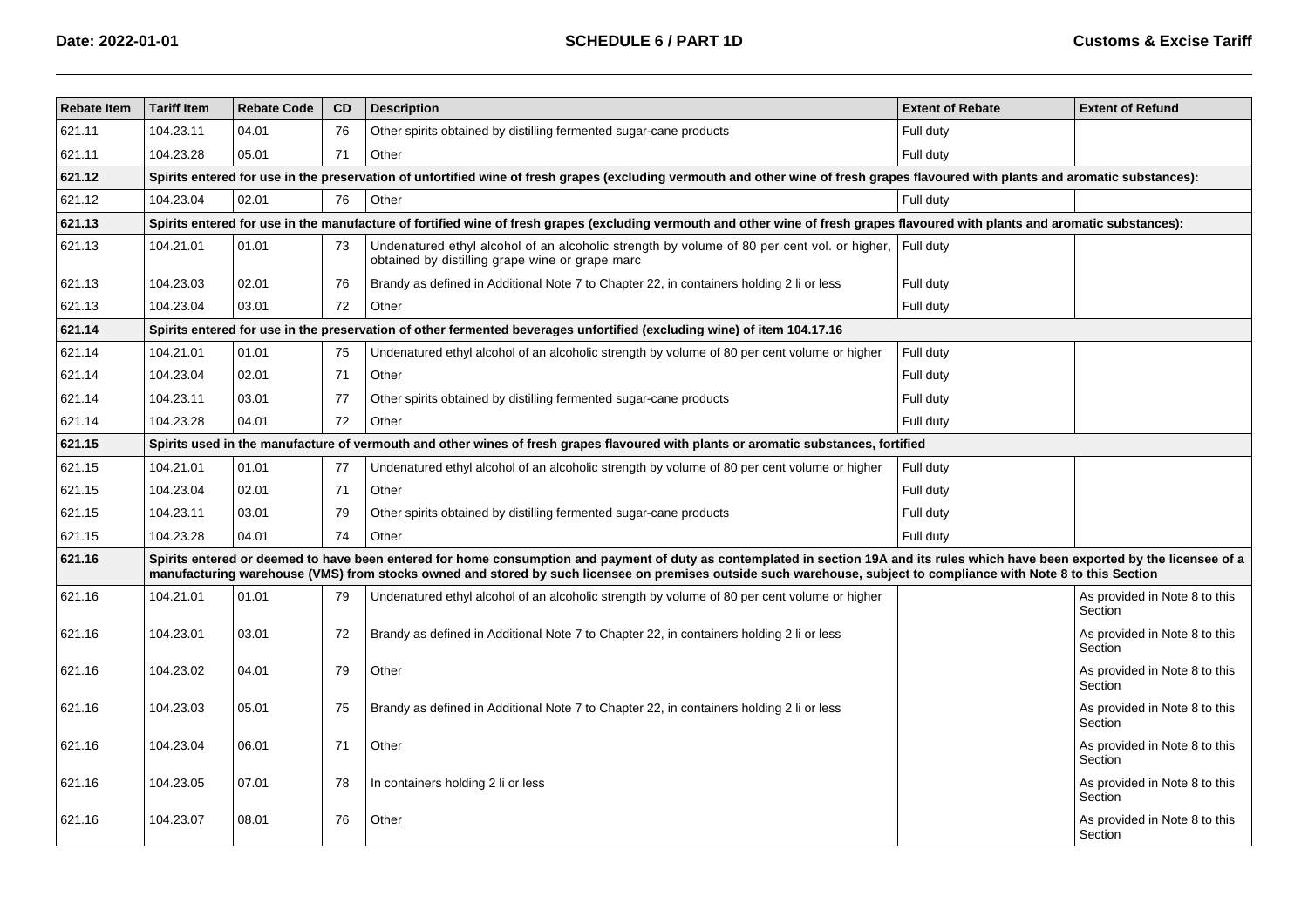| <b>Rebate Item</b> | <b>Tariff Item</b> | <b>Rebate Code</b> | CD | <b>Description</b>                                                                                                                                                                                                                                      | <b>Extent of Rebate</b> | <b>Extent of Refund</b>                  |
|--------------------|--------------------|--------------------|----|---------------------------------------------------------------------------------------------------------------------------------------------------------------------------------------------------------------------------------------------------------|-------------------------|------------------------------------------|
| 621.16             | 104.23.09          | 09.01              | 74 | In containers holding 2 li or less                                                                                                                                                                                                                      |                         | As provided in Note 8 to this<br>Section |
| 621.16             | 104.23.11          | 10.01              | 70 | Other                                                                                                                                                                                                                                                   |                         | As provided in Note 8 to this<br>Section |
| 621.16             | 104.23.13          | 11.01              | 79 | In containers holding 2 li or less                                                                                                                                                                                                                      |                         | As provided in Note 8 to this<br>Section |
| 621.16             | 104.23.15          | 12.01              | 77 | Other                                                                                                                                                                                                                                                   |                         | As provided in Note 8 to this<br>Section |
| 621.16             | 104.23.17          | 13.01              | 75 | In containers holding 2 li or less                                                                                                                                                                                                                      |                         | As provided in Note 8 to this<br>Section |
| 621.16             | 104.23.19          | 14.01              | 73 | Other                                                                                                                                                                                                                                                   |                         | As provided in Note 8 to this<br>Section |
| 621.16             | 104.23.21          | 15.01              | 71 | With an alcoholic strength by volume exceeding 15 per cent vol. but not exceeding 23 per cent<br>vol.                                                                                                                                                   |                         | As provided in Note 8 to this<br>Section |
| 621.16             | 104.23.22          | 16.01              | 78 | Other                                                                                                                                                                                                                                                   |                         | As provided in Note 8 to this<br>Section |
| 621.16             | 104.23.23          | 17.01              | 74 | With and alcoholic strength by volume exceeding 15 per cent vol. but not exceeding 23 per<br>cent vol                                                                                                                                                   |                         | Full duty                                |
| 621.16             | 104.23.24          | 18.01              | 70 | Other                                                                                                                                                                                                                                                   |                         | As provided in Note 8 to this<br>Section |
| 621.16             | 104.23.25          | 19.01              | 77 | With and alcoholic strength by volume exceeding 15 per cent vol. but not exceeding 23 per<br>cent vol.                                                                                                                                                  |                         | As provided in Note 8 to this<br>Section |
| 621.16             | 104.23.26          | 20.01              | 71 | Other                                                                                                                                                                                                                                                   |                         | As provided in Note 8 to this<br>Section |
| 621.16             | 104.23.27          | 21.01              | 78 | With and alcoholic strength by volume exceeding 15 per cent vol. but not exceeding 23 per<br>cent vol.                                                                                                                                                  |                         | As provided in Note 8 to this<br>Section |
| 621.16             | 104.23.28          | 22.01              | 74 | Brandy as defined in Additional Note 7 to Chapter 22, in containers holding 2 li or less                                                                                                                                                                |                         | As provided in Note 8 to this<br>Section |
| 621.17             | 104.23             |                    |    | Fermented ethyl alcohol being the final product of fermentation of fruit, with an alcoholic strength by volume of less than 15 per cent by vol., for the manufacture of<br>spirituous beverages of items 104.23.21, 104.23.23, 104.23.25 and 104.23.27: |                         |                                          |
| 621.17             | 104.23.28          | 01.01              | 74 | Other                                                                                                                                                                                                                                                   | Full duty               |                                          |
| 621.18             | 104.21             |                    |    | Distilled spirits entered for use in the manufacture of spirituous beverages of items 104.23.21, 104.23.23 and 104.23.27:                                                                                                                               |                         |                                          |
| 621.18             | 104.21.01          | 01.01              | 72 | Undenatured ethyl alcohol of an alcoholic strength by volume of 80 per cent vol. or higher                                                                                                                                                              | Full duty               |                                          |
| 621.19             | 104.23             |                    |    | Distilled spirits entered for use in the manufacture of spirituous beverages of items 104.23.21, 104.23.23, 104.23.25 and 104.23.27:                                                                                                                    |                         |                                          |
| 621.19             | 104.23.04          | 01.01              | 74 | Other                                                                                                                                                                                                                                                   | Full duty               |                                          |
| 621.19             | 104.23.11          | 02.01              | 71 | Other                                                                                                                                                                                                                                                   | Full duty               |                                          |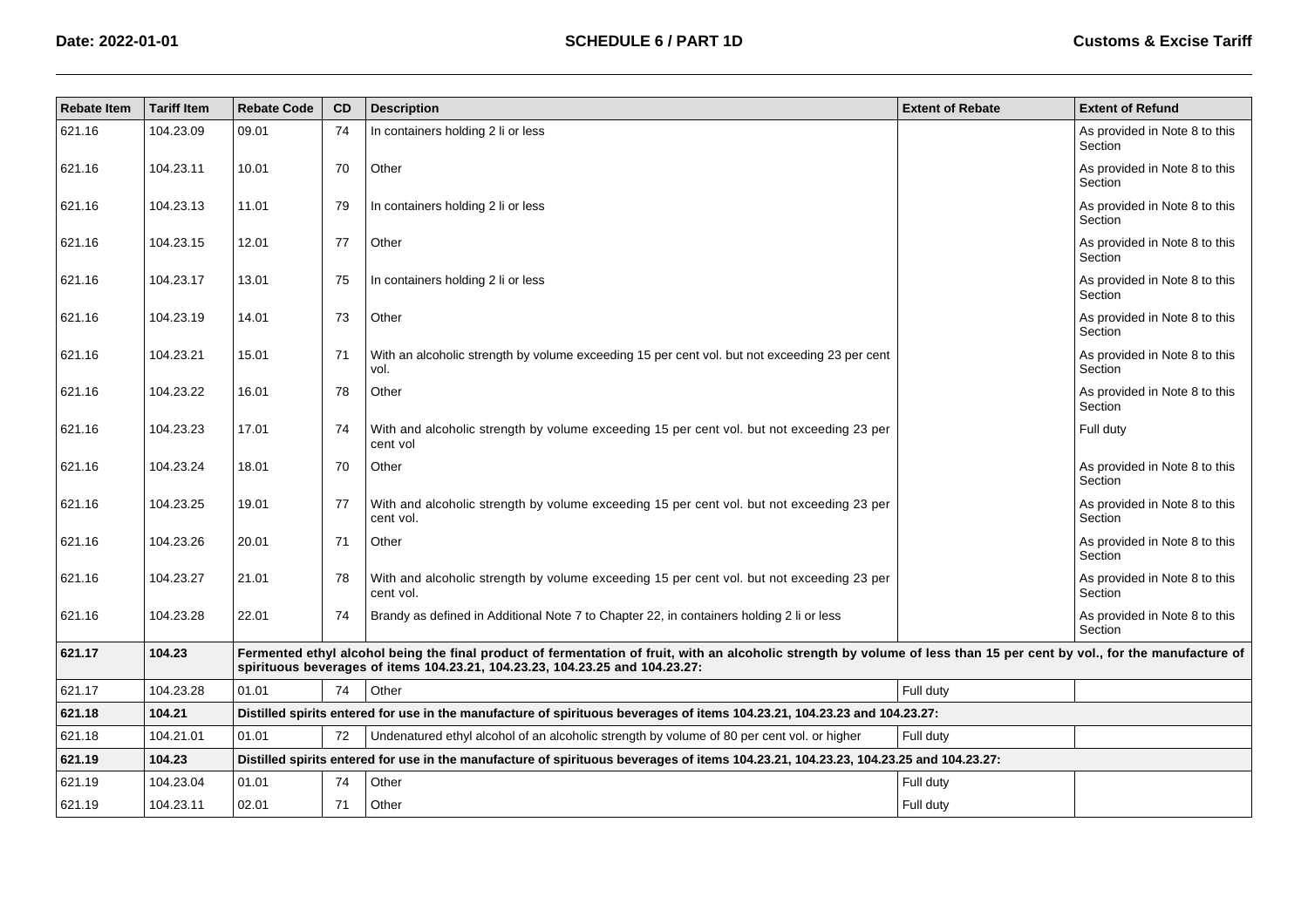| <b>Rebate Item</b> | <b>Tariff Item</b> | <b>Rebate Code</b> | CD                                                                                                                                                                                                                                                                                                                                                                                                                                                     | <b>Description</b>                                                                                                                                                                                                                                              | <b>Extent of Rebate</b> | <b>Extent of Refund</b> |  |  |  |  |  |
|--------------------|--------------------|--------------------|--------------------------------------------------------------------------------------------------------------------------------------------------------------------------------------------------------------------------------------------------------------------------------------------------------------------------------------------------------------------------------------------------------------------------------------------------------|-----------------------------------------------------------------------------------------------------------------------------------------------------------------------------------------------------------------------------------------------------------------|-------------------------|-------------------------|--|--|--|--|--|
| 621.21             | 104.23             |                    | Spirituous beverages, after removal from a secondary customs and excise manufacturing warehouse (VMS) after entry for home consumption and payment of duty, are<br>found to be off-specification or have become contaminated or have undergone post manufacture deterioration and are returned to a primary customs and excise<br>manufacturing warehouse (VMP) for reprocessing or destruction, subject to the provisions of Note 9 to this Section : |                                                                                                                                                                                                                                                                 |                         |                         |  |  |  |  |  |
| 621.21             | 104.23.01          | 01.01              | 72                                                                                                                                                                                                                                                                                                                                                                                                                                                     | Brandy as defined in Additional Note 7 to Chapter 22, in containers holding 2 li or less                                                                                                                                                                        |                         | Full duty               |  |  |  |  |  |
| 621.21             | 104.23.02          | 02.01              | 79                                                                                                                                                                                                                                                                                                                                                                                                                                                     | Other                                                                                                                                                                                                                                                           |                         | Full duty               |  |  |  |  |  |
| 621.21             | 104.23.03          | 03.01              | 75                                                                                                                                                                                                                                                                                                                                                                                                                                                     | Brandy as defined in Additional Note 7 to Chapter 22, in containers holding 2 li or less                                                                                                                                                                        |                         | Full duty               |  |  |  |  |  |
| 621.21             | 104.23.04          | 04.01              | 71                                                                                                                                                                                                                                                                                                                                                                                                                                                     | Other                                                                                                                                                                                                                                                           |                         | Full duty               |  |  |  |  |  |
| 621.21             | 104.23.05          | 05.01              | 78                                                                                                                                                                                                                                                                                                                                                                                                                                                     | In containers holding 2 li or less                                                                                                                                                                                                                              |                         | Full duty               |  |  |  |  |  |
| 621.21             | 104.23.07          | 06.01              | 76                                                                                                                                                                                                                                                                                                                                                                                                                                                     | Other                                                                                                                                                                                                                                                           |                         | Full duty               |  |  |  |  |  |
| 621.21             | 104.23.09          | 07.01              | 74                                                                                                                                                                                                                                                                                                                                                                                                                                                     | In containers holding 2 li or less                                                                                                                                                                                                                              |                         | Full duty               |  |  |  |  |  |
| 621.21             | 104.23.11          | 08.01              | 72                                                                                                                                                                                                                                                                                                                                                                                                                                                     | Other                                                                                                                                                                                                                                                           |                         | Full duty               |  |  |  |  |  |
| 621.21             | 104.23.13          | 09.01              | 70                                                                                                                                                                                                                                                                                                                                                                                                                                                     | In containers holding 2 li or less                                                                                                                                                                                                                              |                         | Full duty               |  |  |  |  |  |
| 621.21             | 104.23.15          | 10.01              | 77                                                                                                                                                                                                                                                                                                                                                                                                                                                     | Other                                                                                                                                                                                                                                                           |                         | Full duty               |  |  |  |  |  |
| 621.21             | 104.23.17          | 11.01              | 75                                                                                                                                                                                                                                                                                                                                                                                                                                                     | In containers holding 2 li or less                                                                                                                                                                                                                              |                         | Full duty               |  |  |  |  |  |
| 621.21             | 104.23.19          | 12.01              | 73                                                                                                                                                                                                                                                                                                                                                                                                                                                     | Other                                                                                                                                                                                                                                                           |                         | Full duty               |  |  |  |  |  |
| 621.21             | 104.23.21          | 13.01              | 71                                                                                                                                                                                                                                                                                                                                                                                                                                                     | With an alcoholic strength by volume exceeding 15 per cent vol. but not exceeding 23 per cent<br>vol.                                                                                                                                                           |                         | Full duty               |  |  |  |  |  |
| 621.21             | 104.23.22          | 14.01              | 78                                                                                                                                                                                                                                                                                                                                                                                                                                                     | Other                                                                                                                                                                                                                                                           |                         | Full duty               |  |  |  |  |  |
| 621.21             | 104.23.23          | 15.01              | 74                                                                                                                                                                                                                                                                                                                                                                                                                                                     | With an alcoholic strength by volume exceeding 15 per cent vol. but not exceeding 23 per cent<br>vol.                                                                                                                                                           |                         | Full duty               |  |  |  |  |  |
| 621.21             | 104.23.24          | 16.01              | 70                                                                                                                                                                                                                                                                                                                                                                                                                                                     | Other                                                                                                                                                                                                                                                           |                         | Full duty               |  |  |  |  |  |
| 621.21             | 104.23.25          | 17.01              | 77                                                                                                                                                                                                                                                                                                                                                                                                                                                     | With an alcoholic strength by volume exceeding 15 per cent vol. but not exceeding 23 per cent<br>vol.                                                                                                                                                           |                         | Full duty               |  |  |  |  |  |
| 621.21             | 104.23.26          | 18.01              | 73                                                                                                                                                                                                                                                                                                                                                                                                                                                     | Other                                                                                                                                                                                                                                                           |                         | Full duty               |  |  |  |  |  |
| 621.21             | 104.23.27          | 19.01              | 76                                                                                                                                                                                                                                                                                                                                                                                                                                                     | With an alcoholic strength by volume exceeding 15 per cent vol. but not exceeding 23 per cent<br>vol.                                                                                                                                                           |                         | Full duty               |  |  |  |  |  |
| 621.21             | 104.23.28          | 20.01              | 74                                                                                                                                                                                                                                                                                                                                                                                                                                                     | Other                                                                                                                                                                                                                                                           |                         | Full duty               |  |  |  |  |  |
| 621.23             | 104.21             |                    |                                                                                                                                                                                                                                                                                                                                                                                                                                                        | Fermented ethyl alcohol of an alcoholic strength by volume of 80 per cent vol. or higher, undenatured, being a by-product from a process of extraction in terms of items<br>619.07, 620.19 and 620.21, for the manufacture of spirits and spirituous beverages: |                         |                         |  |  |  |  |  |
| 621.23             | 104.21.01          | 01.01              | 71                                                                                                                                                                                                                                                                                                                                                                                                                                                     | Undenatured alcohol of an alcoholic strength by volume of 80 per cent vol. or higher                                                                                                                                                                            | Full duty               |                         |  |  |  |  |  |
| 621.25             | 104.21             |                    | Fermented ethyl alcohol of an alcoholic strength by volume of 80 per cent vol. or higher, undenatured, being a by-product produced in terms of items 619.09, 620.18 and<br>620.20, for the manufacture of spirits and spirituous beverages:                                                                                                                                                                                                            |                                                                                                                                                                                                                                                                 |                         |                         |  |  |  |  |  |
| 621.25             | 104.21.01          | 01.01              | 75                                                                                                                                                                                                                                                                                                                                                                                                                                                     | Undenatured alcohol of an alcoholic strength by volume of 80 per cent vol. or higher                                                                                                                                                                            | Full duty               |                         |  |  |  |  |  |
| 621.27             | 104.21             |                    | Fermented ethyl alcohol of an alcoholic strength by volume of 80 per cent vol. or higher, undenatured, being the by-product from a process of extraction in terms of items<br>619.07, 620.19 and 620.21, for export or removal to registered rebate users:                                                                                                                                                                                             |                                                                                                                                                                                                                                                                 |                         |                         |  |  |  |  |  |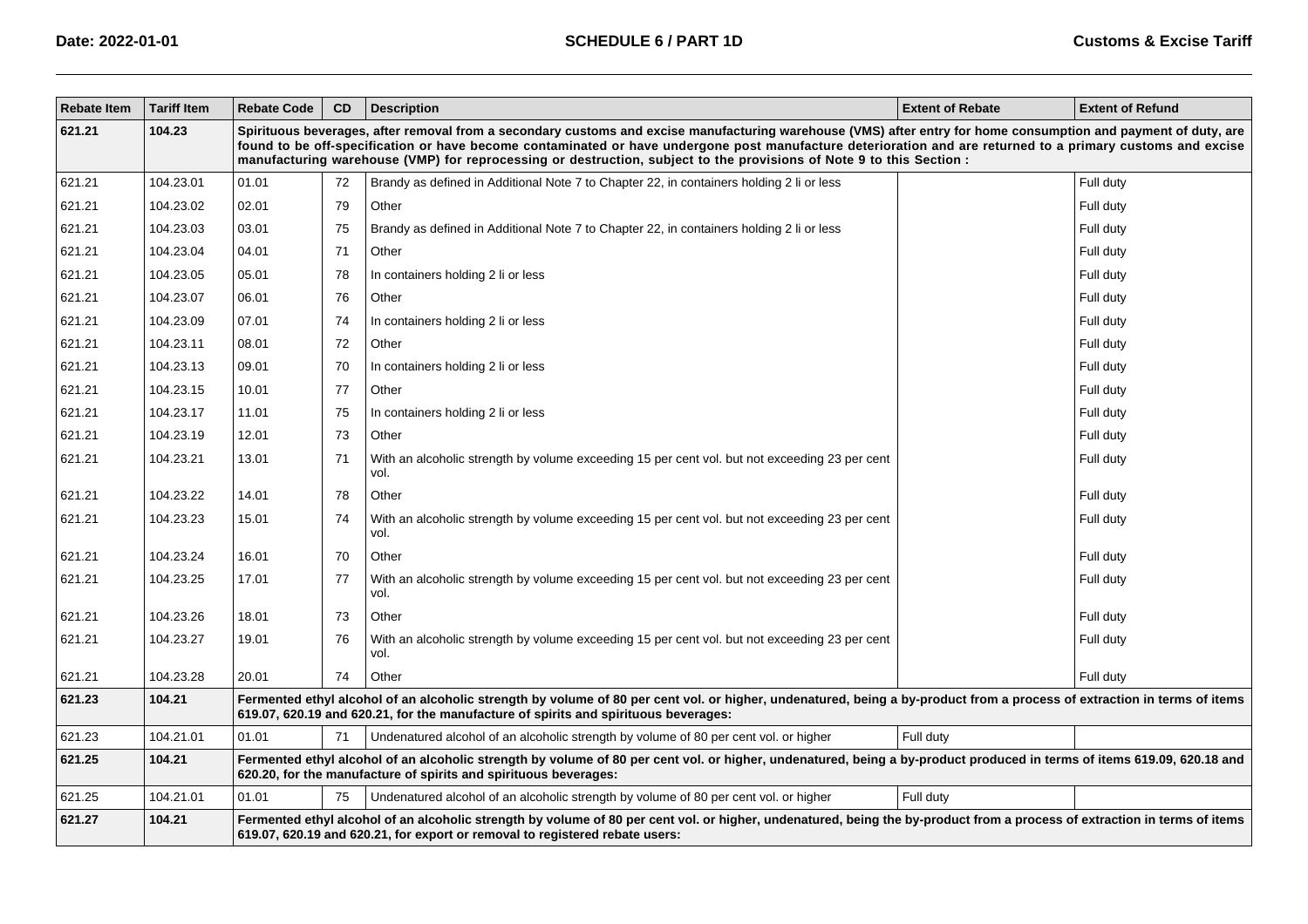| <b>Rebate Item</b> | <b>Tariff Item</b> | <b>Rebate Code</b> | CD | <b>Description</b>                                                                                                                                                                                                                     | <b>Extent of Rebate</b> | <b>Extent of Refund</b> |
|--------------------|--------------------|--------------------|----|----------------------------------------------------------------------------------------------------------------------------------------------------------------------------------------------------------------------------------------|-------------------------|-------------------------|
| 621.27             | 104.21.01          | 01.01              | 79 | Undenatured alcohol of an alcoholic strength by volume of 80 per cent vol. or higher                                                                                                                                                   | Full duty               |                         |
| 621.29             | 104.21             |                    |    | Fermented ethyl alcohol of an alcoholic strength by volume of 80 per cent vol. or higher, undenatured, being the by-product produced in terms of items 619.09, 620.18 and<br>620.20, for export or removal to registered rebate users: |                         |                         |
| 621.29             | 104.21.01          | 01.01              | 72 | Undenatured alcohol of an alcoholic strength by volume of 80 per cent vol. or higher                                                                                                                                                   | Full duty               |                         |
| 621.33             | 104.23             | beverages:         |    | Fermented ethyl alcohol being the by-product from a process of extraction in terms of items 619.07, 620.19 and 620.21, for the manufacture of spirits and spirituous                                                                   |                         |                         |
| 621.33             | 104.23.04          | 01.01              | 72 | Other                                                                                                                                                                                                                                  | Full duty               |                         |
| 621.33             | 104.23.28          | 01.02              | 70 | Other                                                                                                                                                                                                                                  | Full duty               |                         |
| 621.35             | 104.23             |                    |    | Fermented ethyl alcohol being the by-product produced in terms of items 619.09, 620.18 and 620.20, for the manufacture of spirits and spirituous beverages:                                                                            |                         |                         |
| 621.35             | 104.23.04          | 01.01              | 73 | Other                                                                                                                                                                                                                                  | Full duty               |                         |
| 621.35             | 104.23.28          | 01.02              | 74 | Other                                                                                                                                                                                                                                  | Full duty               |                         |
| 621.37             | 104.23             |                    |    | Fermented ethyl alcohol being the by-product from a process of extraction in terms of items 619.07, 620.19 and 620.21, for export or removal to registered rebate users:                                                               |                         |                         |
| 621.37             | 104.23.04          | 01.01              | 77 | Other                                                                                                                                                                                                                                  | Full duty               |                         |
| 621.37             | 104.23.28          | 01.02              | 78 | Other                                                                                                                                                                                                                                  | Full duty               |                         |
| 621.39             | 104.23             |                    |    | Fermented ethyl alcohol being the by-product produced in terms of items 619.09, 620.18 and 620.20, for export or removal to registered rebate users:                                                                                   |                         |                         |
| 621.39             | 104.23.04          | 01.01              | 70 | Other                                                                                                                                                                                                                                  | Full duty               |                         |
| 621.39             | 104.23.28          | 01.02              | 71 | Other                                                                                                                                                                                                                                  | Full duty               |                         |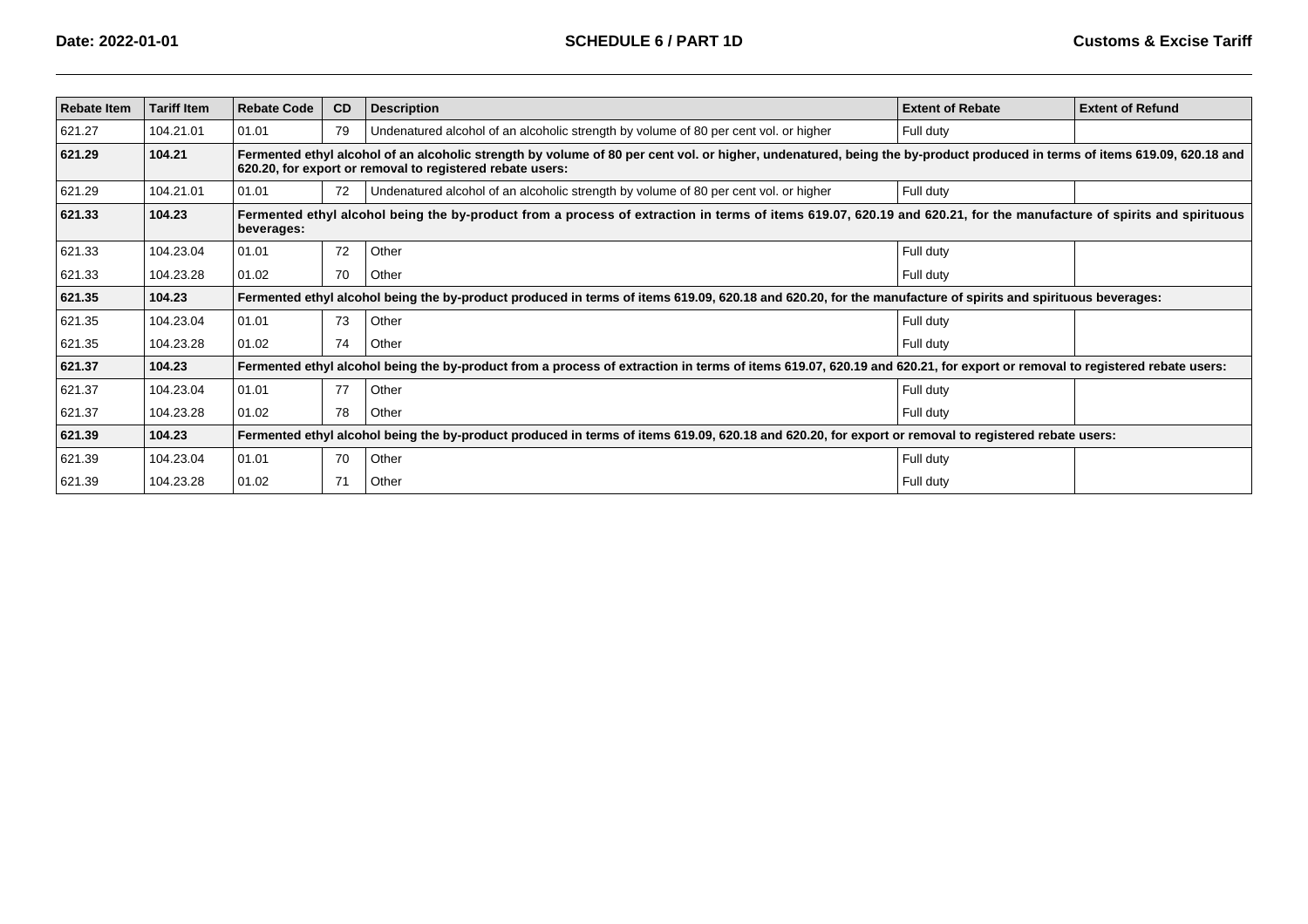# **SECTION E**

#### **REBATES AND REFUNDS OF SPECIFIC EXCISE DUTIES ON MANUFACTURED TOBACCO AND TOBACCO SUBSTITUTE PRODUCTS**

# **NOTES:**

- 1. Items 622.05, 622.07 and 622.08 apply to the excisable goods specified therein, supplied for use by the diplomatic and other foreign representatives mentioned in rebate item 406.02, 406.03 or 406.05 of Schedule No. 4, subject to the requirements of those rebate items and the provisions of those rebate items and the provisions of Notes 1 to 7 to rebate item 406.00.
- 2.Items 622.10, 622.12 and 622.13 apply to the excisable goods specified therein, exported from any customs and excise warehouse (including supply stores for foreign-going ships and aircraft).
- 3.Item 622.15 applies to the excisable goods specified therein for use in the manufacture of cigarettes and cigars in a customs and excise manufacturing warehouse.
- 4. For the purpose of items 622.21, 622.22 and 622.23 the following:
	- (a)
- (i) Tobacco products and tobacco substitute products which are off-specification or has undergone post-manufacturing deterioration or has become contaminated may only be reprocessed or destroyed in a customs and excise manufacturing warehouse where the excise duty is not less than R25 000 on any quantity found to be off-specification or that has undergone postmanufacturing deterioration or which has become contaminated within a period of twelve months after removal from such warehouse and such goods are returned to such warehouse withinsuch period.

(ii)

- (aa) The provisions of this item shall apply in respect of tobacco products or tobacco substitute products -
	- (A)in the case of cigarettes, if the cigarettes are returned in the originally sealed outer containers containing at least 9 000 cigarettes;
	- (B) in the case of other tobacco products or tobacco substitute products, if such products are returned in the originally sealed outer containers used for wholesale or similar trade packing.
- (bb)Any such application shall be supported by a credit note in respect of the products concerned.

- (i) If the Commissioner approves the application, any tobacco products or tobacco substitute products returned in terms of this item shall be -
	- (aa)kept intact and entirely separate from any other goods or materials until they have been examined and identified by an officer; and
	- (bb)unpacked, where applicable, and transferred to and mixed with stocks of materials for processing, under supervision of an officer; or
	- (cc)destroyed under supervision of an officer.
- (ii) The licensee of a customs and excise manufacturing warehouse to which such products are returned for reprocessing or destruction must keep a record which includes at least the following
	- -(aa)a detailed description of the goods received including the applicable tariff item;
	- (bb)the quantity received;
	- (cc)the date of receipt;
	- (dd)the name or registered business name (if any) and the physical address of the person from whose premises the products concerned were returned;
	- (ee)the delivery note under cover of which such product were returned.
- (c)For the purpose of section 75 (11A), the licensee of the customs and excise manufacturing warehouse must produce proof of the rate of excise duty paid or payable on the products for reprocessing or destruction in accordance with the provisions of this item and, if the licensee is unable to produce such proof, the duty on any quantity so returned, shall be calculated for refund purposes at the lowest rate of excise duty levied in terms of this Act on such products during a period of 12 months prior to the date of the examination contemplated in Note 4(b)(i)(aa).
- (d)The licensee of such warehouse may, after reprocessing or destruction of the products concerned, and on accounting for the goods reprocessed in the monthly account, prescribed in the rules for section 19A, set-off as contemplated in section 77 any amount duly refundable against the amount payable on any such account during a period of two years after receipt of the goods for reprocessing or destruction, as the case may be.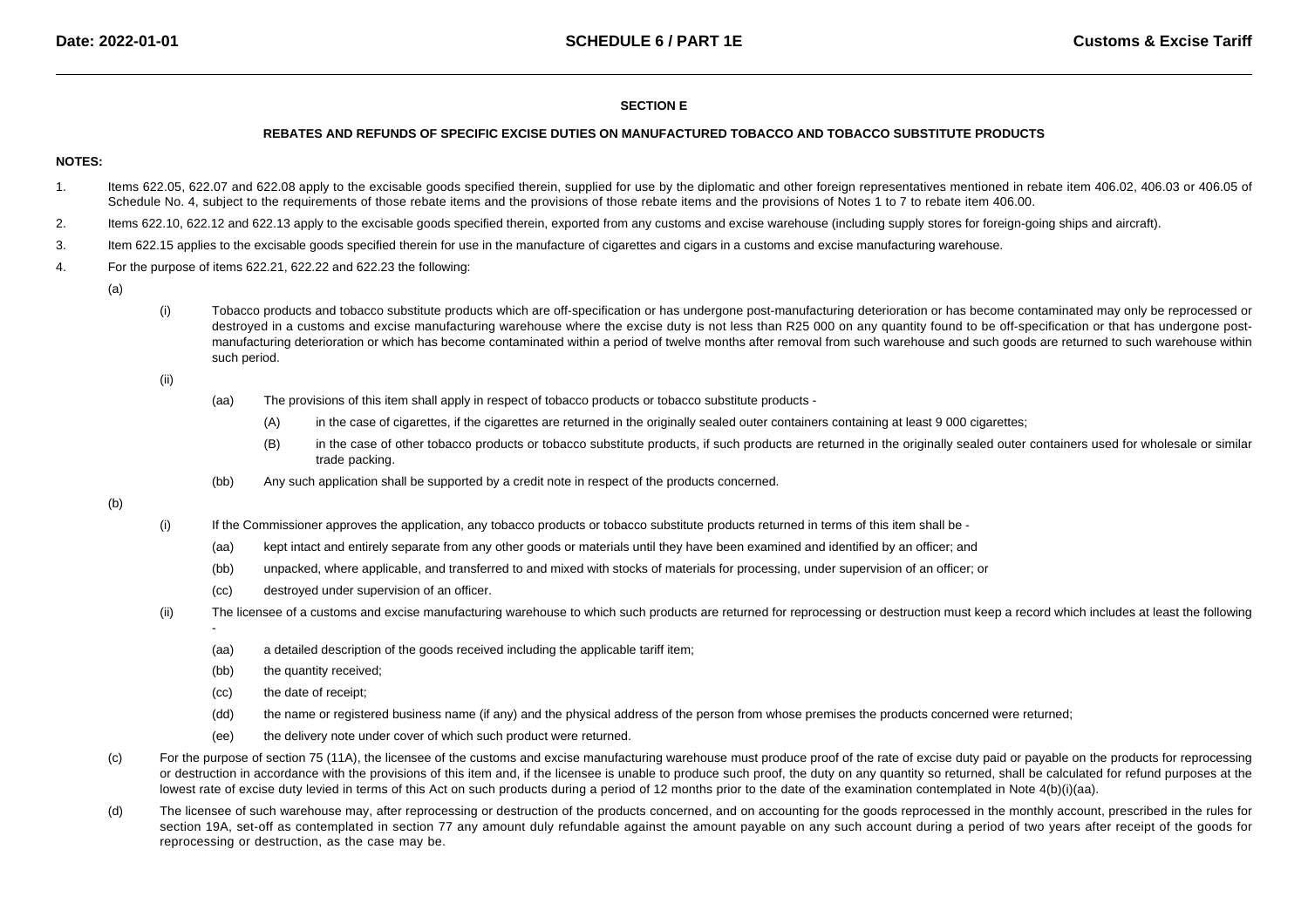| <b>Rebate Item</b> | <b>Tariff Item</b> | <b>Rebate Code</b> | CD                                                                                                                                                                                                                                           | <b>Description</b>                                                              | <b>Extent of Rebate</b> | <b>Extent of Refund</b> |  |  |  |  |  |
|--------------------|--------------------|--------------------|----------------------------------------------------------------------------------------------------------------------------------------------------------------------------------------------------------------------------------------------|---------------------------------------------------------------------------------|-------------------------|-------------------------|--|--|--|--|--|
| 622.05             | 104.30             |                    | Cigars, cheroots, cigarillos and cigarettes, of tobacco or tobacco substitutes:                                                                                                                                                              |                                                                                 |                         |                         |  |  |  |  |  |
| 622.05             | 104.30.03          | 01.01              | 79                                                                                                                                                                                                                                           | Cigars, cheroots and cigarillos, containing tobacco                             | Full duty               |                         |  |  |  |  |  |
| 622.05             | 104.30.07          | 02.01              | 70                                                                                                                                                                                                                                           | Cigarettes containing tobacco                                                   | Full duty               |                         |  |  |  |  |  |
| 622.05             | 104.30.11          | 03.01              | 72                                                                                                                                                                                                                                           | Cigars, cheroots and cigarillos of tobacco substitutes                          | Full duty               |                         |  |  |  |  |  |
| 622.05             | 104.30.15          | 04.01              | 74                                                                                                                                                                                                                                           | Cigarettes of tobacco substitutes                                               | Full duty               |                         |  |  |  |  |  |
| 622.07             | 104.35             |                    |                                                                                                                                                                                                                                              | Other manufactured tobacco and manufactured tobacco substitutes:                |                         |                         |  |  |  |  |  |
| 622.07             | 104.35.01          | 01.01              | 75                                                                                                                                                                                                                                           | Water pipe tobacco specified in Subheading Note 1 to Chapter 24                 | Full duty               |                         |  |  |  |  |  |
| 622.07             | 104.35.02          | 02.01              | 71                                                                                                                                                                                                                                           | Pipe tobacco, in immediate packings of a content of less than 5 kg              | Full duty               |                         |  |  |  |  |  |
| 622.07             | 104.35.03          | 03.01              | 78                                                                                                                                                                                                                                           | Other pipe tobacco                                                              | Full duty               |                         |  |  |  |  |  |
| 622.07             | 104.35.05          | 04.01              | 76                                                                                                                                                                                                                                           | Cigarette tobacco                                                               | Full duty               |                         |  |  |  |  |  |
| 622.07             | 104.35.09          | 05.01              | 78                                                                                                                                                                                                                                           | Other                                                                           | Full duty               |                         |  |  |  |  |  |
| 622.07             | 104.35.15          | 06.01              | 73                                                                                                                                                                                                                                           | Other cigarette tobacco substitutes                                             | Full duty               |                         |  |  |  |  |  |
| 622.07             | 104.35.17          | 07.01              | 71                                                                                                                                                                                                                                           | Other pipe tobacco substitutes                                                  | Full duty               |                         |  |  |  |  |  |
| 622.07             | 104.35.19          | 08.01              | 70                                                                                                                                                                                                                                           | Other                                                                           | Full duty               |                         |  |  |  |  |  |
| 622.08             | 104.37             |                    | Products containing tobacco, reconstituted tobacco, nicotine, or tobacco or nicotine substitutes, intended for inhalation without combustion; other nicotine<br>containing products intended for the intake of nicotine into the human body: |                                                                                 |                         |                         |  |  |  |  |  |
| 622.08             | 104.37.05          | 01.01              | 79                                                                                                                                                                                                                                           | Other, put up for retail sale in the form of sticks                             | Full duty               |                         |  |  |  |  |  |
| 622.08             | 104.37.07          | 02.01              | 77                                                                                                                                                                                                                                           | Other                                                                           | Full duty               |                         |  |  |  |  |  |
| 622.08             | 104.37.11          | 03.01              | 79                                                                                                                                                                                                                                           | Put up for retail sale in the form of sticks                                    | Full duty               |                         |  |  |  |  |  |
| 622.08             | 104.37.13          | 04.01              | 77                                                                                                                                                                                                                                           | Other                                                                           | Full duty               |                         |  |  |  |  |  |
| 622.08             | 104.37.15          | 05.01              | 75                                                                                                                                                                                                                                           | Other, put up for retail sale in the form of sticks                             | Full duty               |                         |  |  |  |  |  |
| 622.08             | 104.37.17          | 06.01              | 73                                                                                                                                                                                                                                           | Other                                                                           | Full duty               |                         |  |  |  |  |  |
| 622.10             | 104.30             |                    |                                                                                                                                                                                                                                              | Cigars, cheroots, cigarillos and cigarettes, of tobacco or tobacco substitutes: |                         |                         |  |  |  |  |  |
| 622.10             | 104.30.03          | 01.01              | 78                                                                                                                                                                                                                                           | Cigars, cheroots and cigarillos, containing tobacco                             | Full duty               |                         |  |  |  |  |  |
| 622.10             | 104.30.07          | 02.01              | 72                                                                                                                                                                                                                                           | Cigarettes containing tobacco                                                   | Full duty               |                         |  |  |  |  |  |
| 622.10             | 104.30.11          | 03.01              | 71                                                                                                                                                                                                                                           | Cigars, cheroots and cigarillos of tobacco substitutes                          | Full duty               |                         |  |  |  |  |  |
| 622.10             | 104.30.15          | 04.01              | 73                                                                                                                                                                                                                                           | Cigarettes of tobacco substitutes                                               | Full duty               |                         |  |  |  |  |  |
| 622.12             | 104.35             |                    |                                                                                                                                                                                                                                              | Other manufactured tobacco and manufactured tobacco substitutes:                |                         |                         |  |  |  |  |  |
| 622.12             | 104.35.01          | 01.01              | 74                                                                                                                                                                                                                                           | Water pipe tobacco specified in Subheading Note 1 to Chapter 24                 | Full duty               |                         |  |  |  |  |  |
| 622.12             | 104.35.02          | 02.01              | 70                                                                                                                                                                                                                                           | Pipe tobacco, in immediate packings of a content of less than 5 kg              | Full duty               |                         |  |  |  |  |  |
| 622.12             | 104.35.03          | 03.01              | 77                                                                                                                                                                                                                                           | Other pipe tobacco                                                              | Full duty               |                         |  |  |  |  |  |
| 622.12             | 104.35.05          | 04.01              | 75                                                                                                                                                                                                                                           | Cigarette tobacco                                                               | Full duty               |                         |  |  |  |  |  |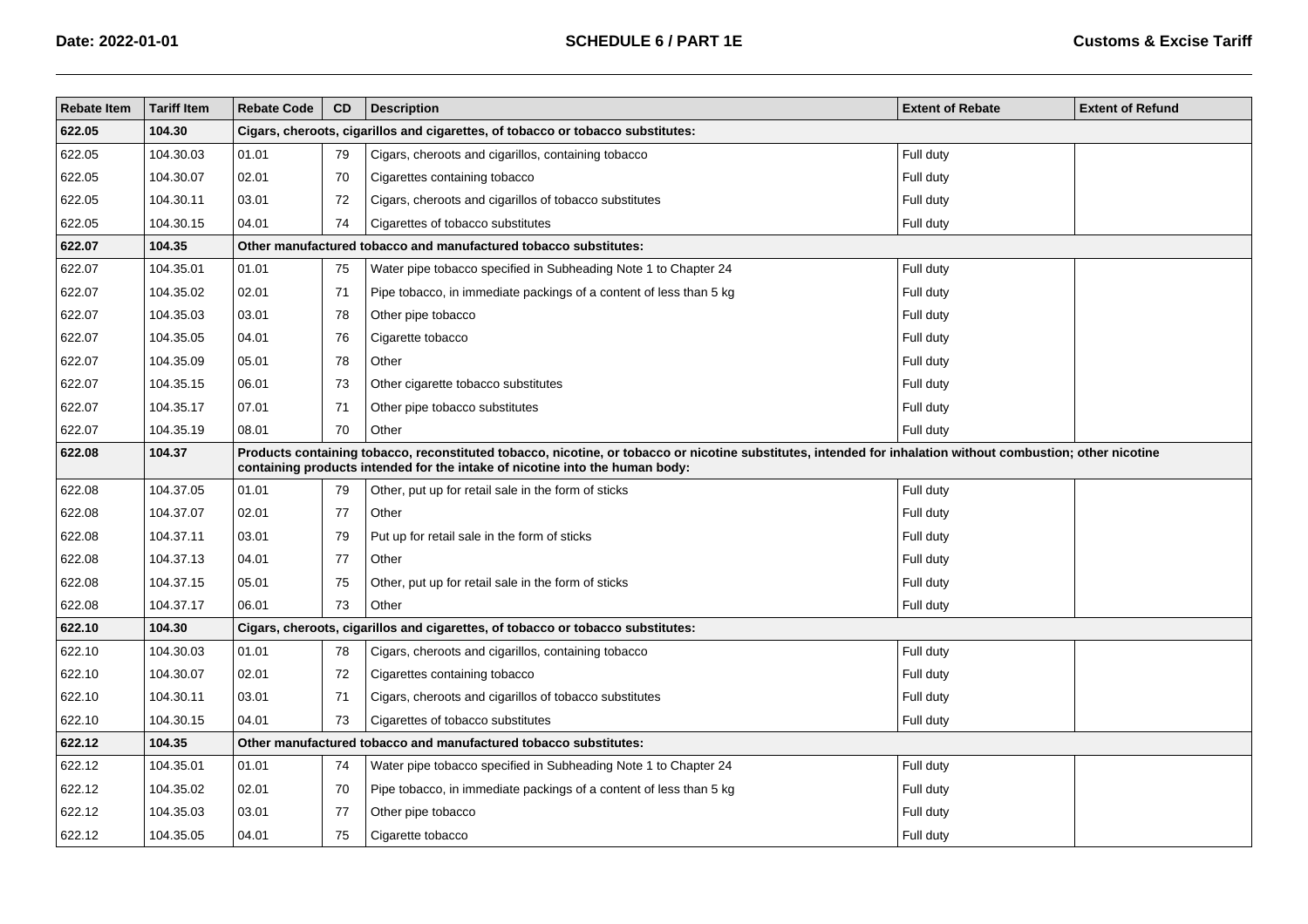| <b>Rebate Item</b> | <b>Tariff Item</b> | <b>Rebate Code</b> | CD | <b>Description</b>                                                                                                                                                                                                                                                                                                                                                                                                                                                                                                                                 | <b>Extent of Rebate</b> | <b>Extent of Refund</b>                  |
|--------------------|--------------------|--------------------|----|----------------------------------------------------------------------------------------------------------------------------------------------------------------------------------------------------------------------------------------------------------------------------------------------------------------------------------------------------------------------------------------------------------------------------------------------------------------------------------------------------------------------------------------------------|-------------------------|------------------------------------------|
| 622.12             | 104.35.09          | 05.01              | 77 | Other                                                                                                                                                                                                                                                                                                                                                                                                                                                                                                                                              | Full duty               |                                          |
| 622.12             | 104.35.15          | 06.01              | 72 | Other cigarette tobacco substitutes                                                                                                                                                                                                                                                                                                                                                                                                                                                                                                                | Full duty               |                                          |
| 622.12             | 104.35.17          | 07.01              | 70 | Other pipe tobacco substitutes                                                                                                                                                                                                                                                                                                                                                                                                                                                                                                                     | Full duty               |                                          |
| 622.12             | 104.35.19          | 08.01              | 79 | Other                                                                                                                                                                                                                                                                                                                                                                                                                                                                                                                                              | Full duty               |                                          |
| 622.13             | 104.37             |                    |    | Products containing tobacco, reconstituted tobacco, nicotine, or tobacco or nicotine substitutes, intended for inhalation without combustion; other nicotine<br>containing products intended for the intake of nicotine into the human body:                                                                                                                                                                                                                                                                                                       |                         |                                          |
| 622.13             | 104.37.05          | 01.01              | 78 | Other, put up for retail sale in the form of sticks                                                                                                                                                                                                                                                                                                                                                                                                                                                                                                | Full duty               |                                          |
| 622.13             | 104.37.07          | 02.01              | 76 | Other                                                                                                                                                                                                                                                                                                                                                                                                                                                                                                                                              | Full duty               |                                          |
| 622.13             | 104.37.11          | 03.01              | 78 | Put up for retail sale in the form of sticks                                                                                                                                                                                                                                                                                                                                                                                                                                                                                                       | Full duty               |                                          |
| 622.13             | 104.37.13          | 04.01              | 76 | Other                                                                                                                                                                                                                                                                                                                                                                                                                                                                                                                                              | Full duty               |                                          |
| 622.13             | 104.37.15          | 05.01              | 74 | Other, put up for retail sale in the form of sticks                                                                                                                                                                                                                                                                                                                                                                                                                                                                                                | Full duty               |                                          |
| 622.13             | 104.37.17          | 06.01              | 72 | Other                                                                                                                                                                                                                                                                                                                                                                                                                                                                                                                                              | Full duty               |                                          |
| 622.15             | 104.35             |                    |    | Manufactured tobacco and tobacco substitute products:                                                                                                                                                                                                                                                                                                                                                                                                                                                                                              |                         |                                          |
| 622.15             | 104.35.01          | 01.01              | 72 | Water pipe tobacco specified in Subheading Note 1 to Chapter 24                                                                                                                                                                                                                                                                                                                                                                                                                                                                                    | Full duty               |                                          |
| 622.15             | 104.35.02          | 02.01              | 76 | Pipe tobacco, in immediate packings of a content of less than 5 kg                                                                                                                                                                                                                                                                                                                                                                                                                                                                                 | Full duty               |                                          |
| 622.15             | 104.35.03          | 03.01              | 72 | Other pipe tobacco                                                                                                                                                                                                                                                                                                                                                                                                                                                                                                                                 | Full duty               |                                          |
| 622.15             | 104.35.05          | 04.01              | 70 | Cigarette tobacco                                                                                                                                                                                                                                                                                                                                                                                                                                                                                                                                  | Full duty               |                                          |
| 622.21             | 104.30             |                    |    | Excisable tobacco and tobacco substitute products specified in item 104.30 of Section A of Part 2 of Schedule No. 1, which, after entry or deemed entry for home<br>consumption and payment of duty and removal from any customs and excise manufacturing warehouse, are found to be off-specification or has become contaminated or<br>has undergone post-manufacturing deterioration and are returned to a customs and excise manufacturing warehouse for reprocessing or destruction, subject to the<br>compliance with Note 4 to this Section: |                         |                                          |
| 622.21             | 104.30.03          | 01.01              | 78 | Cigars, cheroots and cigarillos, containing tobacco                                                                                                                                                                                                                                                                                                                                                                                                                                                                                                |                         | As provided in Note 4 to this<br>Section |
| 622.21             | 104.30.07          | 02.01              | 71 | Cigarettes containing tobacco                                                                                                                                                                                                                                                                                                                                                                                                                                                                                                                      |                         | As provided in Note 4 to this<br>Section |
| 622.21             | 104.30.11          | 03.01              | 71 | Cigars, cheroots and cigarillos of tobacco substitutes                                                                                                                                                                                                                                                                                                                                                                                                                                                                                             |                         | As provided in Note 4 to this<br>Section |
| 622.21             | 104.30.15          | 04.01              | 73 | Cigarettes of tobacco substitutes                                                                                                                                                                                                                                                                                                                                                                                                                                                                                                                  |                         | As provided in Note 4 to this<br>Section |
| 622.22             | 104.35             |                    |    | Other manufactured tobacco and manufactured tobacco substitutes:                                                                                                                                                                                                                                                                                                                                                                                                                                                                                   |                         |                                          |
| 622.22             | 104.35.01          | 01.01              | 72 | Water pipe tobacco specified in Subheading Note 1 to Chapter 24                                                                                                                                                                                                                                                                                                                                                                                                                                                                                    |                         | As provided in Note 4 to this<br>Section |
| 622.22             | 104.35.02          | 02.01              | 79 | Pipe tobacco, in immediate packings of a content of less than 5 kg                                                                                                                                                                                                                                                                                                                                                                                                                                                                                 |                         | As provided in Note 4 to this<br>Section |
| 622.22             | 104.35.03          | 03.01              | 75 | Other pipe tobacco                                                                                                                                                                                                                                                                                                                                                                                                                                                                                                                                 |                         | As provided in Note 4 to this<br>Section |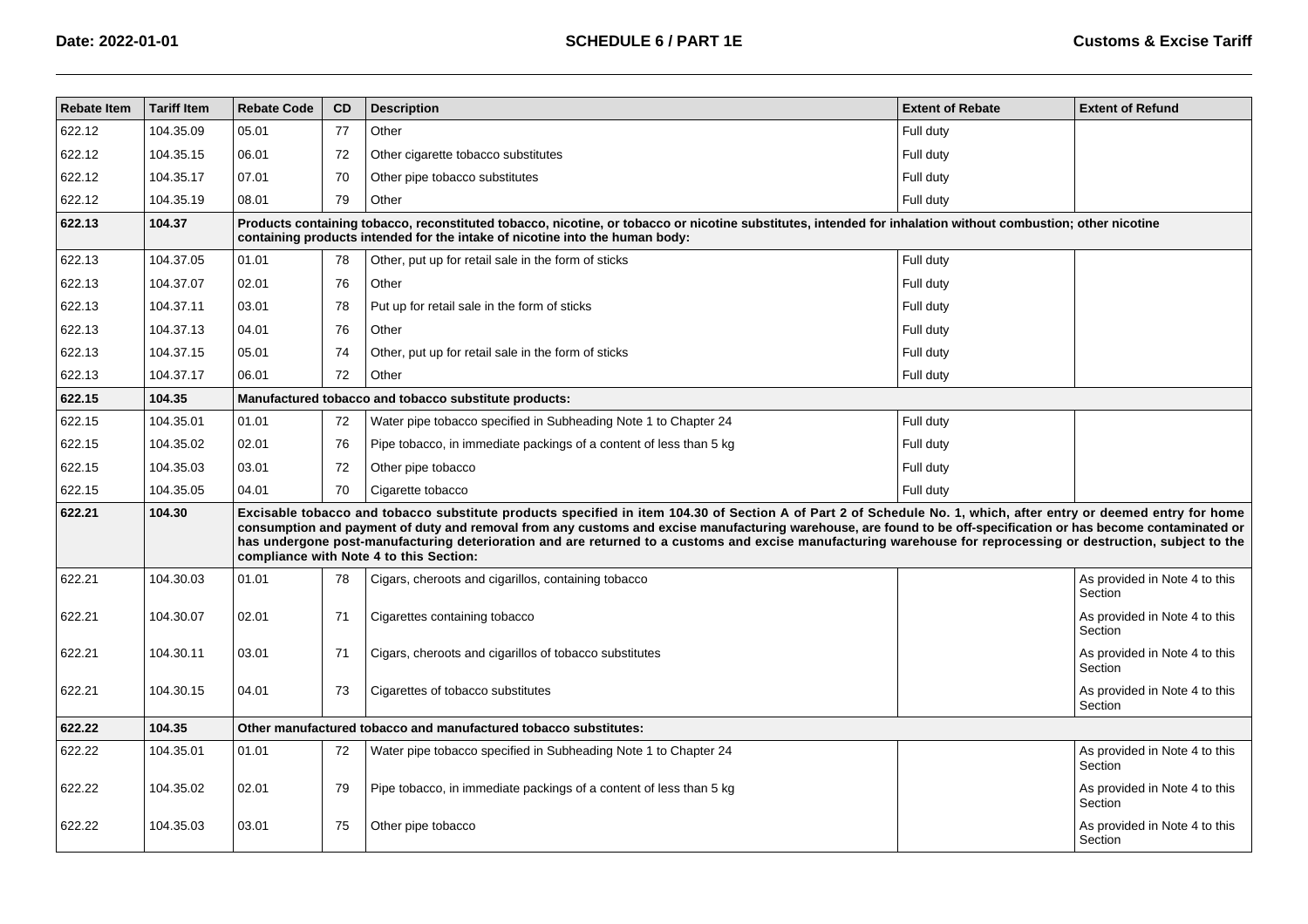| <b>Rebate Item</b> | <b>Tariff Item</b> | <b>Rebate Code</b> | CD                                                                                                                                                                                                                                           | <b>Description</b>                                  | <b>Extent of Rebate</b> | <b>Extent of Refund</b>                  |  |  |  |
|--------------------|--------------------|--------------------|----------------------------------------------------------------------------------------------------------------------------------------------------------------------------------------------------------------------------------------------|-----------------------------------------------------|-------------------------|------------------------------------------|--|--|--|
| 622.22             | 104.35.05          | 04.01              | 73                                                                                                                                                                                                                                           | Cigarette tobacco                                   |                         | As provided in Note 4 to this<br>Section |  |  |  |
| 622.22             | 104.35.09          | 05.01              | 75                                                                                                                                                                                                                                           | Other                                               |                         | As provided in Note 4 to this<br>Section |  |  |  |
| 622.22             | 104.35.15          | 06.01              | 70                                                                                                                                                                                                                                           | Other cigarette tobacco substitutes                 |                         | As provided in Note 4 to this<br>Section |  |  |  |
| 622.22             | 104.35.17          | 07.01              | 79                                                                                                                                                                                                                                           | Other pipe tobacco substitutes                      |                         | As provided in Note 4 to this<br>Section |  |  |  |
| 622.22             | 104.35.19          | 08.01              | 77                                                                                                                                                                                                                                           | Other                                               |                         | As provided in Note 4 to this<br>Section |  |  |  |
| 622.23             | 104.37             |                    | Products containing tobacco, reconstituted tobacco, nicotine, or tobacco or nicotine substitutes, intended for inhalation without combustion; other nicotine<br>containing products intended for the intake of nicotine into the human body: |                                                     |                         |                                          |  |  |  |
| 622.23             | 104.37.05          | 01.01              | 76                                                                                                                                                                                                                                           | Other, put up for retail sale in the form of sticks |                         | As provided in Note 4 to this<br>Section |  |  |  |
| 622.23             | 104.37.07          | 02.01              | 74                                                                                                                                                                                                                                           | Other                                               |                         | As provided in Note 4 to this<br>Section |  |  |  |
| 622.23             | 104.37.11          | 03.01              | 76                                                                                                                                                                                                                                           | Put up for retail sale in the form of sticks        |                         | As provided in Note 4 to this<br>Section |  |  |  |
| 622.23             | 104.37.13          | 04.01              | 74                                                                                                                                                                                                                                           | Other                                               |                         | As provided in Note 4 to this<br>Section |  |  |  |
| 622.23             | 104.37.15          | 05.01              | 72                                                                                                                                                                                                                                           | Other, put up for retail sale in the form of sticks |                         | As provided in Note 4 to this<br>Section |  |  |  |
| 622.23             | 104.37.17          | 06.01              | 70                                                                                                                                                                                                                                           | Other                                               |                         | As provided in Note 4 to this<br>Section |  |  |  |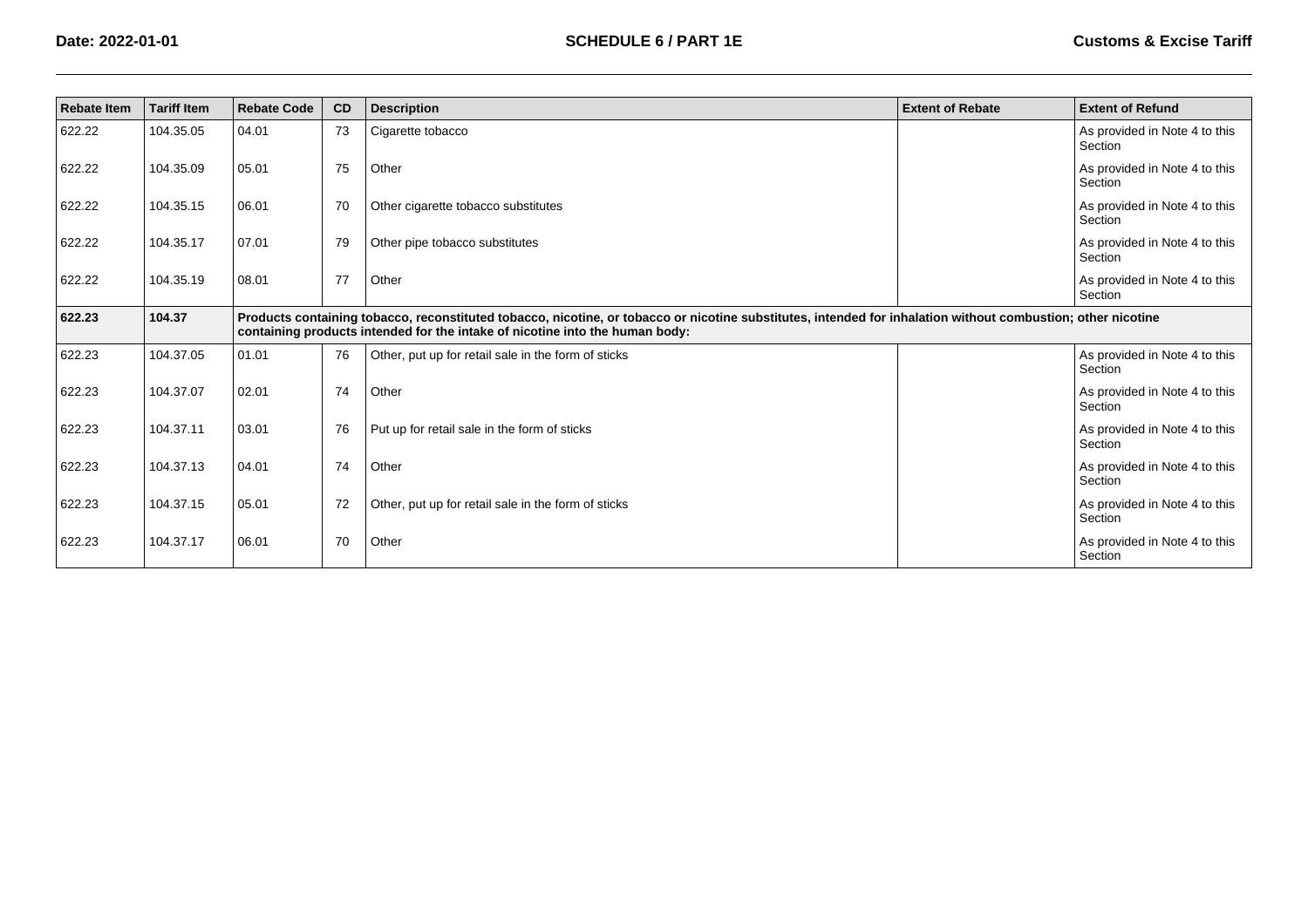## **SECTION F**

#### **REBATES AND REFUNDS OF SPECIFIC EXCISE DUTIES ON MINERAL PRODUCTS**

## **NOTES:**

- 1. Items 623.01 and 623.02 apply to the excisable goods specified therein, supplied for use by the diplomatic and other foreign representatives mentioned in rebate item 406.02, 406.03 or 406.05 of Schedule No. 4, subject to the requirements of those rebate items and the provisions of Notes 1 to 7 to rebate item 406.00.
- 2.Item 623.03 applies to the excisable goods specified therein, supplied for use by the consular employees mentioned in rebate item 406.07 of Schedule No. 4, subject to the requirements of that rebate item and the notes applicable thereto.
- 3.Item 623.05 applies to the excisable goods specified therein, exported from any customs and excise warehouse (including supply of stores for foreign-going ships or aircraft).
- 4.Item 623.06 applies to the excisable goods specified therein, supplied as stores for any fishing vessel not recognised as a ship of South African nationality in terms of the Merchant Shipping Act, 1951 (Act No. 57 of 1951).
- 5.Items 623.07, 623.08 and 623.14 apply to the excisable goods specified therein, for use in the manufacture of goods in a customs and excise manufacturing warehouse.
- 6. Items 623.09, 623.10, 623.11, 623.12 and 623.13 apply to the excisable goods specified therein, for use for industrial or commercial purposes, provided:
	- (a)A rebate user shall keep record of each manufacturing or other process on a form approved by the Commissioner and such record shall be made available to the Controller on demand.
	- (b)The rebate user shall keep stock accounts in a form approved by the Commissioner in which he or she shall enter daily, separately, the particulars of goods manufactured by him or her and removed from stock.
	- (c)The rebate user shall keep numbered invoices and delivery notes in respect of all disposals of goods.
- 7. For the purposes of rebate item 623.19, the following:
	- (a) Definitions and application of the provisions:
		- (i)The refund provided for in this item is subject to the provisions of section 75 (11A).
		- (ii)For the purposes of this item, these Notes and section 75 (11A), unless the context otherwise indicates -

"BELN countries" or "any other country in the common customs area" means the Republic of Botswana, Kingdom of Eswatini, the Kingdom of Lesotho, or the Republic of Namibia;

"refund" as provided in this item means the amount of excise duty that may be set-off against the amount of excise duty payable on the monthly petroleum excise account of a licensee of acustoms and excise manufacturing warehouse on complying with these Notes and the rules for section 19A;

"set-off" means a set-off of duty contemplated in section 77 that is refundable in terms of this item.

(b)Limitations:

> For the purposes of any refund in terms of this item, goods which are off-specification or have become contaminated may only be returned to a customs and excise manufacturing warehouse for reprocessing or destruction where the excise duty together with the fuel levy and Road Accident Fund levy amounts to not less than R25 000 on any quantity found to be off-specification or which have become contaminated on a single occasion within a period of six months after removal from such warehouse and such goods are returned within one month after expiry of such period.

- (c) Procedures and set-off against monthly petroleum excise accounts:
	- (i) The licensee of the customs and excise manufacturing warehouse in which such goods will be reprocessed or destroyed must apply to the Commissioner for such reprocessing or destruction stating the circumstances in which the goods have become, and the extent to which the goods are, off-specification or contaminated.
	- (ii) If the Commissioner approves the application, any goods returned shall be:
		- (aa)kept intact and entirely separate from any other goods or materials until they have been examined and identified by an officer; and

(bb)

- (A)transferred to and mixed with stocks of materials for reprocessing under supervision of an officer; or
- (B)destroyed under supervision of an officer.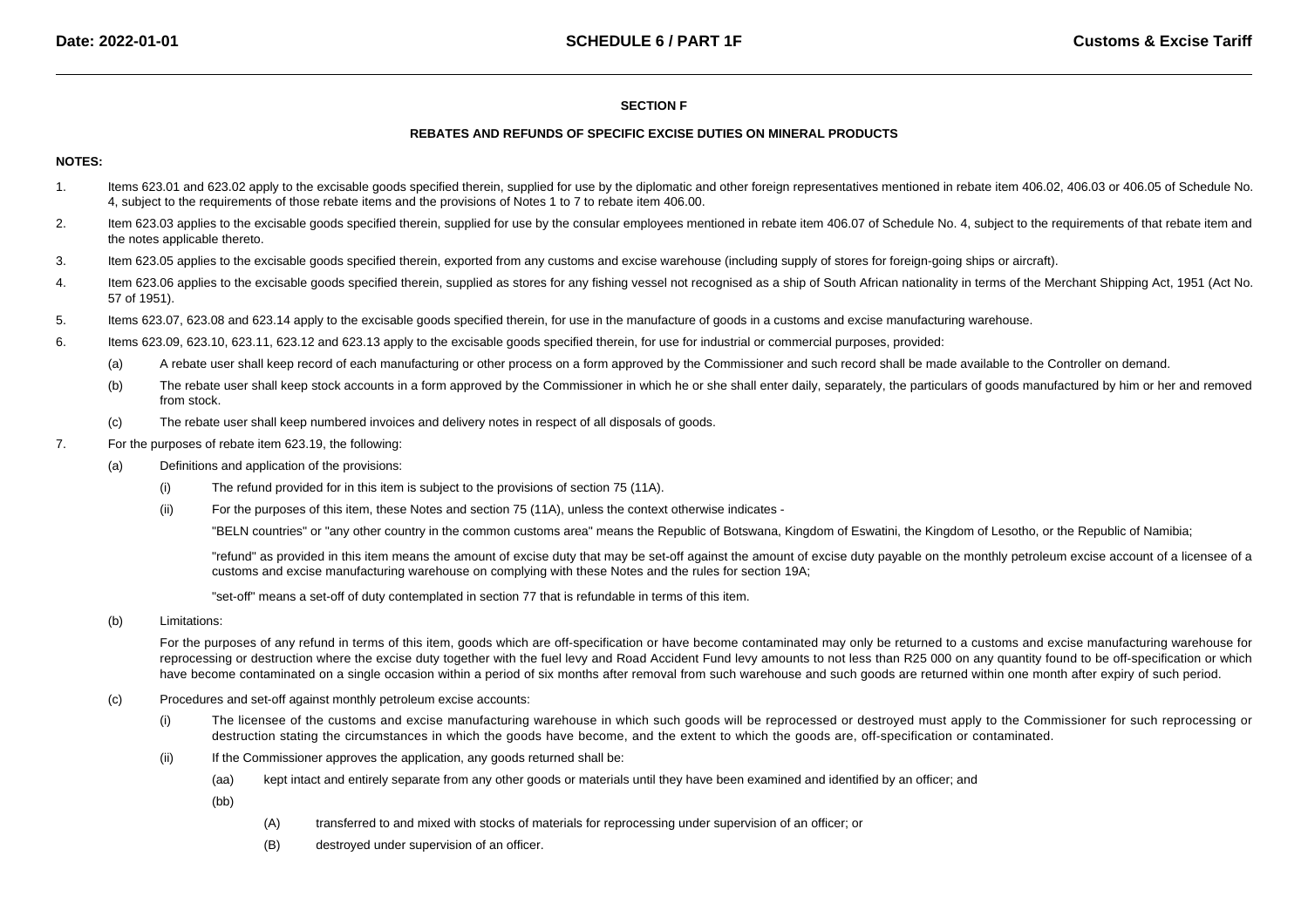- (iii)The licensee of the customs and excise manufacturing warehouse to which such goods are returned for reprocessing or destruction must keep a record which includes at least the following:
	- (aa)a detailed description of the goods received including the applicable tariff item;
	- (bb)the quantity received;
	- (cc)the date of receipt;
	- (dd)the name or registered business name (if any) and the physical address of the person who returned the goods concerned.

(iv)

- (aa) Whenever any goods which are off-specification or contaminated are returned to a customs and excise manufacturing warehouse, an officer shall, before reprocessing or destruction commences, take representative samples and submit them to the Commissioner for -
	- (A)a technical analysis to establish the composition; and
	- (B)tariff determination in accordance with the characteristics of the goods established by such analysis.
- (bb)The costs of taking the samples and the analysis shall be paid by the licensee.
- (cc)Where any goods returned for reprocessing or destruction are found on analysis to contain any proportion of other goods, the quantity returned must be reduced by the proportion of such other goods before calculating the excise duty refundable in terms of this item.

(d)

- (i) For the purpose of section 75 (11A), the licensee of the customs and excise manufacturing warehouse must produce proof of the excise duty paid or payable on the goods returned for reprocessing or destruction in accordance with the provisions of this item and, if the licensee is unable to produce such proof, the duty on any quantity so returned, shall be calculated at the lowest rate of excise duty levied in terms of this Act on such goods during the month prior to the date of the examination contemplated in Note 7(c)(ii)(aa).
- (ii)The licensee of the customs and excise manufacturing warehouse may, after reprocessing and on accounting for the goods reprocessed in the monthly petroleum excise account or after destruction, set-off the amount of duty duly refundable in terms of this item against the amount of duty payable in respect of any such goods as declared on any such account during a period of two years after receipt of the goods for reprocessing or destruction.
- (iii)Where the rate of duty payable on any goods accounted for on the petroleum excise account differs from the rate as contemplated in subparagraph (i) on the goods so returned an appropriate adjustment must be made to the total amount payable on such petroleum excise account in respect of the set-off contemplated in subparagraph (ii).
- (iv)Where any such goods are so returned to such warehouse from any BLNS country the excise duty leviable thereon is refundable in terms of the provisions of this item.
- (e)Where any goods from which any deduction from the dutiable quantity has been allowed as contemplated in section 75 (18) are returned to a customs and excise manufacturing warehouse for reprocessing or destruction as provided in this item, the licensee must add the quantity so allowed in respect of the goods returned to the dutiable quantity for the accounting month in which the goods were processed or destroyed.
- 8. For the purposes of rebate item 623.21, the following:
	- (a) Definitions and application of provisions:
		- (i)The refund provided for in this item is subject to the provisions of section 75 (11A).
		- (ii)For the purposes of this item, these Notes and section 75 (11A), unless the context otherwise indicates -

"refund" as provided in this item means the amount of excise duty that may be set-off against the amount of excise duty payable on the monthly petroleum excise account of a licensee of acustoms and excise manufacturing warehouse on complying with these Notes, the rules for section 19A and any rule regulating the movement of goods to which this item relates;

"set-off" means a set-off of duty contemplated in section 77 that is refundable in terms of this item;

"storage warehouse" means a customs and excise storage warehouse contemplated in rule 19A4.01(b)(ii) or (iii).

- (b) Set-off against monthly petroleum excise account in respect of the goods removed as contemplated in the item:
	- (i)The removal of such goods shall be subject to such conditions and procedures as the Commissioner may prescribe by rule.
	- (ii)Where such goods are removed to a customs and excise manufacturing or storage warehouse by the licensee of a customs and excise manufacturing warehouse, such licensee may, where proof of delivery to such manufacturing or storage warehouse has been obtained as prescribed in the rules, set-off the excise duty paid or payable in respect of any such goods as declared in the petroleum excise account for any accounting month during a period of two years after the date any prescribed document was processed in respect of such removal.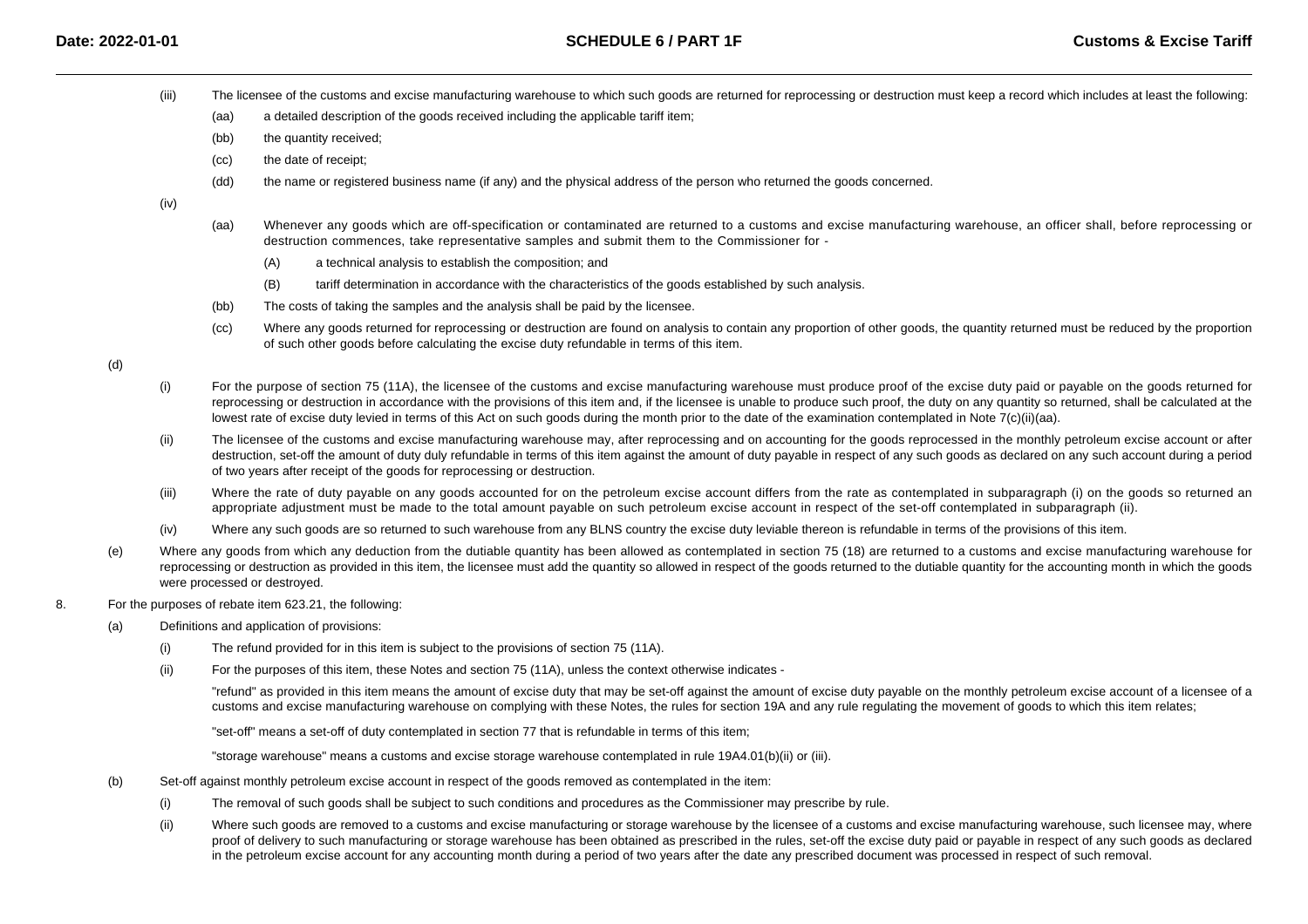- (iii)
- (aa) For the purpose of section 75 (11A), the licensee of such manufacturing warehouse must produce proof of the excise duty paid or payable on such goods so delivered to such a manufacturing or storage warehouse and if the licensee is unable to produce such proof, the excise duty on any quantity of goods so delivered must be calculated at the lowest rate of excise duty levied in terms of this Act on such goods during the month prior to the date on which any prescribed document was processed in respect of the removal of the goodsconcerned to such manufacturing or storage warehouse.
- (bb)Where the rate of duty payable on any goods accounted for on the petroleum excise account differs from the rate as contemplated in subparagraph (aa) on the goods so delivered, an appropriate adjustment must be made to the total amount payable on such petroleum excise account in respect of the set-off contemplated in subparagraph (aa).
- 9. For the purposes of rebate item 623.23, the following:
	- (a) Definitions and application of provisions:
		- (i)The refund provided for in this item is subject to the provisions of section 75 (11A).
		- (ii)For the purposes of this item, these Notes and section 75 (11A), unless the context otherwise indicates -

"refund" as provided in this item means the amount of excise duty that may be set-off against the amount of excise duty payable on the monthly petroleum excise account of a licensee of acustoms and excise manufacturing warehouse on complying with these Notes, the rules for section 19A and any rule regulating the movement of goods to which this item relates;

"set-off" means a set-off of duty contemplated in section 77 that is refundable in terms of this item.

- (b) Set-off against monthly petroleum excise account in respect of the goods exported as contemplated in the item:
	- (i)The export of such goods shall be subject to such conditions and procedures as the Commissioner may prescribe by rule.
	- (ii)Where such goods are exported by the licensee of a customs and excise manufacturing warehouse, such licensee may, where proof of such export has been obtained as prescribed in the rules, set-off the excise duty paid or payable on the goods so exported against the excise duty payable in respect of any such goods as declared in the petroleum excise account for anyaccounting month during a period of two years after the date any prescribed document was processed at the office of the Controller in respect of such export.
	- (iii)
- (aa) For the purposes of section 75 (11A), the licensee of such manufacturing warehouse must produce proof of the excise duty paid or payable on the goods so exported and if the licensee is unable to produce such proof, the excise duty on any quantity of goods so exported must be calculated at the lowest rate of excise duty levied in terms of this Act onsuch goods during the month prior to the date on which any prescribed document was processed at the office of the Controller in respect of such export.
- (bb)Where the rate of duty payable on any goods accounted for on the petroleum excise account differs from the rate as contemplated in subparagraph (aa) on the goods so exported, an appropriate adjustment must be made to the total amount payable on such petroleum excise account in respect of the set-off contemplated in subparagraph (aa).
- (c)The provisions of these Notes shall apply *mutatis mutandis* where any licensee of any customs and excise manufacturing warehouse obtains such goods from a licensee of another such warehouse for export.
- 10. For the purposes of rebate item 623.25, the following:
	- (a)Definitions:

For the purposes of this item, these Notes and section 75 (11A), unless the context otherwise indicates -

"BELN countries" or "any other country in the common customs area" as referred to in section 64F, means the Republic of Botswana, the Kingdom of Eswatini, the Kingdom of Lesotho, or theRepublic of Namibia;

"fuel" means, as defined in section 64F, any goods classifiable in any item of Section A of Part 2 of Schedule No. 1 liable to excise duty, used as fuel;

"refund" means a refund of excise duty in respect of fuel.

- (b) Requirements in respect of refunds:
	- (i)The refund provided for in this item is subject to the provisions of section 75 (11A).
	- (ii) Any application for a refund of excise duty in terms of this item shall be subject to compliance with -
		- (aa)section 64F and its rules;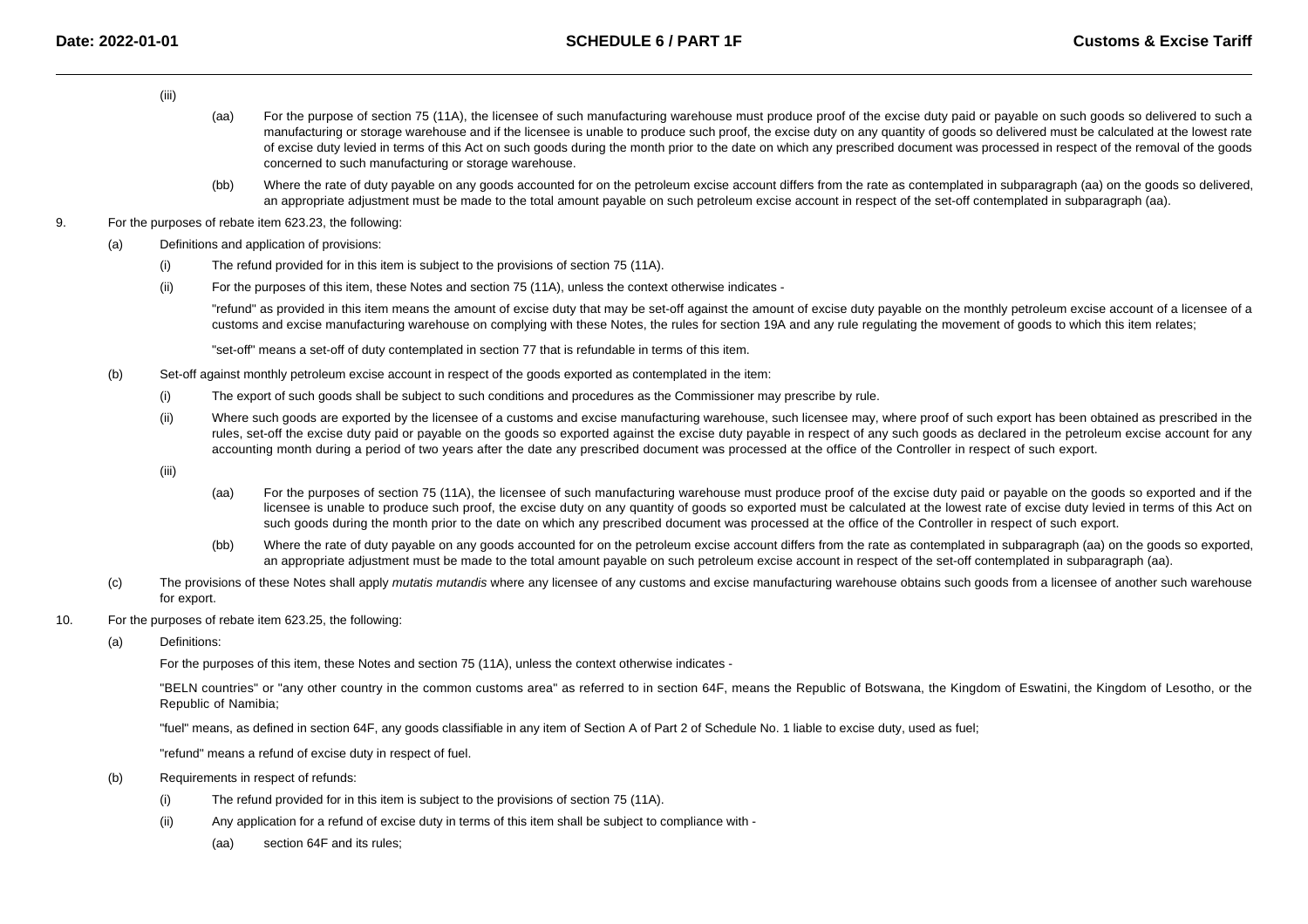(bb)rule 19A4.04 mutatis mutandis and any other rule regulating the export of goods to which the item relates.

(iii)

- (aa)Any load of fuel obtained from the licensee of a customs and excise manufacturing warehouse must be wholly and directly exported by the licensed distributor in order to be considered for a refund of duty.
- (bb)A refund shall only be payable on quantities actually exported.
- (iv)For the purposes of section 75 (11A), the licensed distributor must produce in support of every refund claim proof from the licensee of the customs and excise manufacturing warehouse of the rate of duty paid in respect of the fuel obtained from such licensee for the purposes specified in this item.
- (v)If the licensed distributor is unable to produce such proof, the duty on any quantity of goods so exported must be calculated at the rate of excise duty levied in terms of this Act on such goods during the month prior to the date on which any prescribed document was processed at the office of the Controller in respect of the removal of such goods from stocks of the licensee of the customs and excise manufacturing warehouse for export by the licensed distributor claiming a refund of duty under the provisions of this item.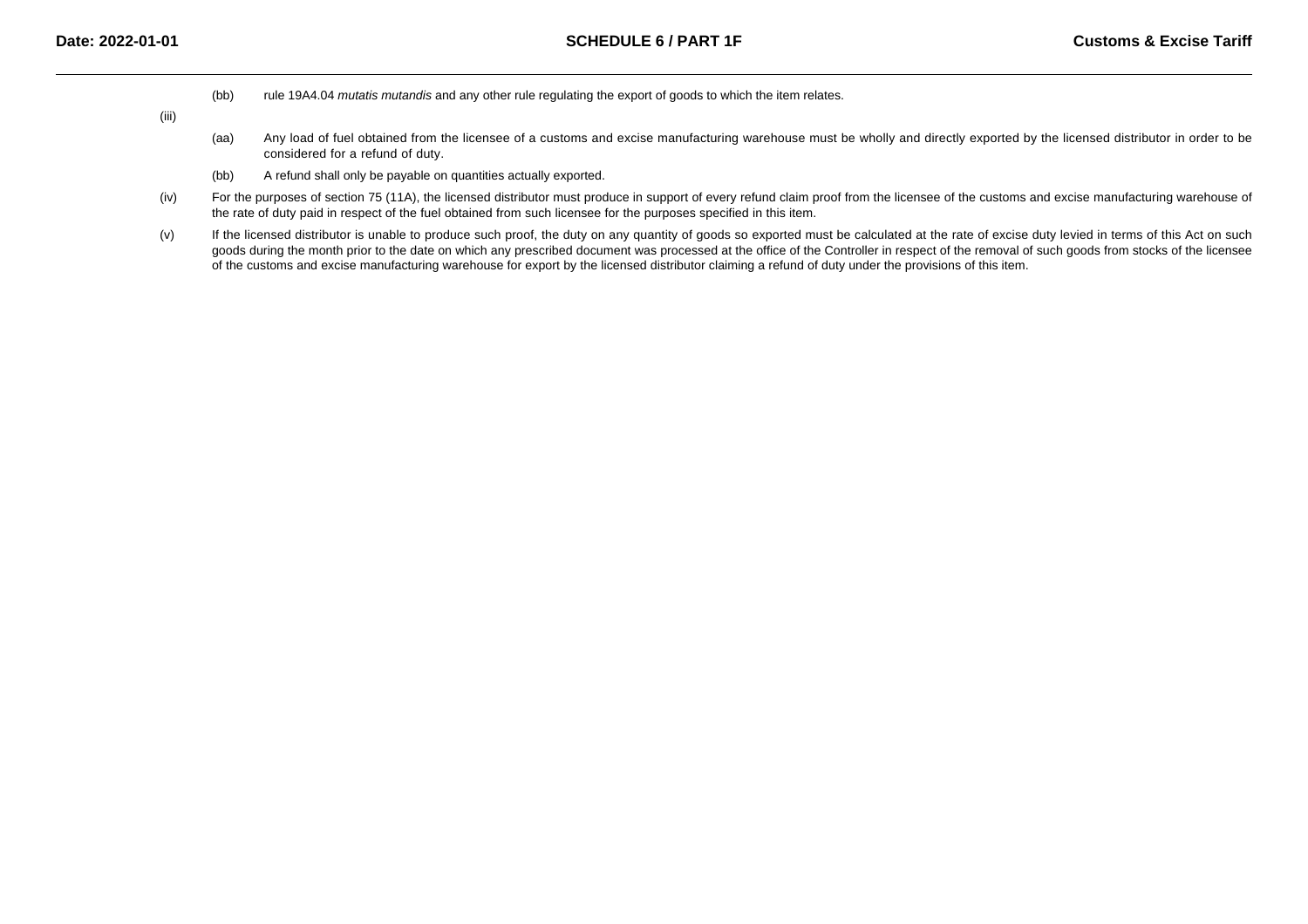| <b>Rebate Item</b> | <b>Tariff Item</b>                                                                   | <b>Rebate Code</b> | <b>CD</b> | <b>Description</b>                                                                                       | <b>Extent of Rebate</b> | <b>Extent of Refund</b>                                                                                             |  |  |  |
|--------------------|--------------------------------------------------------------------------------------|--------------------|-----------|----------------------------------------------------------------------------------------------------------|-------------------------|---------------------------------------------------------------------------------------------------------------------|--|--|--|
| 623.02             | Petroleum oils and biodiesel for use by diplomatic and other foreign representatives |                    |           |                                                                                                          |                         |                                                                                                                     |  |  |  |
| 623.02             | 105.10.03                                                                            | 01.01              | 72        | Petrol, as defined in Additional Note 1(b) to Chapter 27                                                 |                         | As determined and approved<br>by the Director-General:<br>Department of International<br>Relations and Co-operation |  |  |  |
| 623.02             | 105.10.17                                                                            | 02.01              | 72        | Distillate fuel, as defined in Additional Note 1(g) to Chapter 27                                        |                         | As determined and approved<br>by the Director-General:<br>Department of International<br>Relations and Co-operation |  |  |  |
| 623.02             | 108.20.40                                                                            | 03.01              | 79        | Biodiesel in Additional Note 1(a) to Chapter 38                                                          |                         | As determined and approved<br>by the Director-General:<br>Department of International<br>Relations and Co-operation |  |  |  |
| 623.02             | 108.20.50                                                                            | 04.01              | 71        | Other biodiesel                                                                                          |                         | As determined and approved<br>by the Director-General:<br>Department of International<br>Relations and Co-operation |  |  |  |
| 623.03             |                                                                                      |                    |           | Petroleum oils and biodiesel for the purpose specified in Note 2 to this Section                         |                         |                                                                                                                     |  |  |  |
| 623.03             | 105.10.03                                                                            | 01.01              | 74        | Petrol, as defined in Additional Note 1(b) to Chapter 27                                                 |                         | As determined and approved<br>by the Director-General:<br>Department of International<br>Relations and Co-operation |  |  |  |
| 623.03             | 105.10.17                                                                            | 02.01              | 74        | Distillate fuel, as defined in Additional Note 1(g) to Chapter 27                                        |                         | As determined and approved<br>by the Director-General:<br>Department of International<br>Relations and Co-operation |  |  |  |
| 623.03             | 108.20.40                                                                            | 03.01              | 70        | Biodiesel in Additional Note 1(a) to Chapter 38                                                          |                         | As determined and approved<br>by the Director-General:<br>Department of International<br>Relations and Co-operation |  |  |  |
| 623.03             | 108.20.50                                                                            | 04.01              | 73        | Other biodiesel                                                                                          |                         | As determined and approved<br>by the Director-General:<br>Department of International<br>Relations and Co-operation |  |  |  |
| 623.05             |                                                                                      |                    |           | Petroleum oils and biodiesel for export as specified in Note 3 to this Section                           |                         |                                                                                                                     |  |  |  |
| 623.05             | 105.10.03                                                                            | 01.01              | 78        | Petrol, as defined in Additional Note 1(b) to Chapter 27                                                 | Full duty               |                                                                                                                     |  |  |  |
| 623.05             | 105.10.15                                                                            | 02.01              | 74        | Illuminating kerosene, as defined in Additional Note 1(f) to Chapter 27, unmarked                        | Full duty               |                                                                                                                     |  |  |  |
| 623.05             | 105.10.17                                                                            | 03.01              | 72        | Distillate fuel, as defined in Additional Note 1(g) to Chapter 27                                        | Full duty               |                                                                                                                     |  |  |  |
| 623.05             | 105.10.21                                                                            | 04.01              | 74        | Specified aliphatic hydrocarbon solvents, as defined in Additional Note 1(ij) to Chapter 27,<br>unmarked | Full duty               |                                                                                                                     |  |  |  |
| 623.05             | 108.20.40                                                                            | 05.01              | 73        | Biodiesel as defined in Additional Note 1(a) to Chapter 38                                               | Full duty               |                                                                                                                     |  |  |  |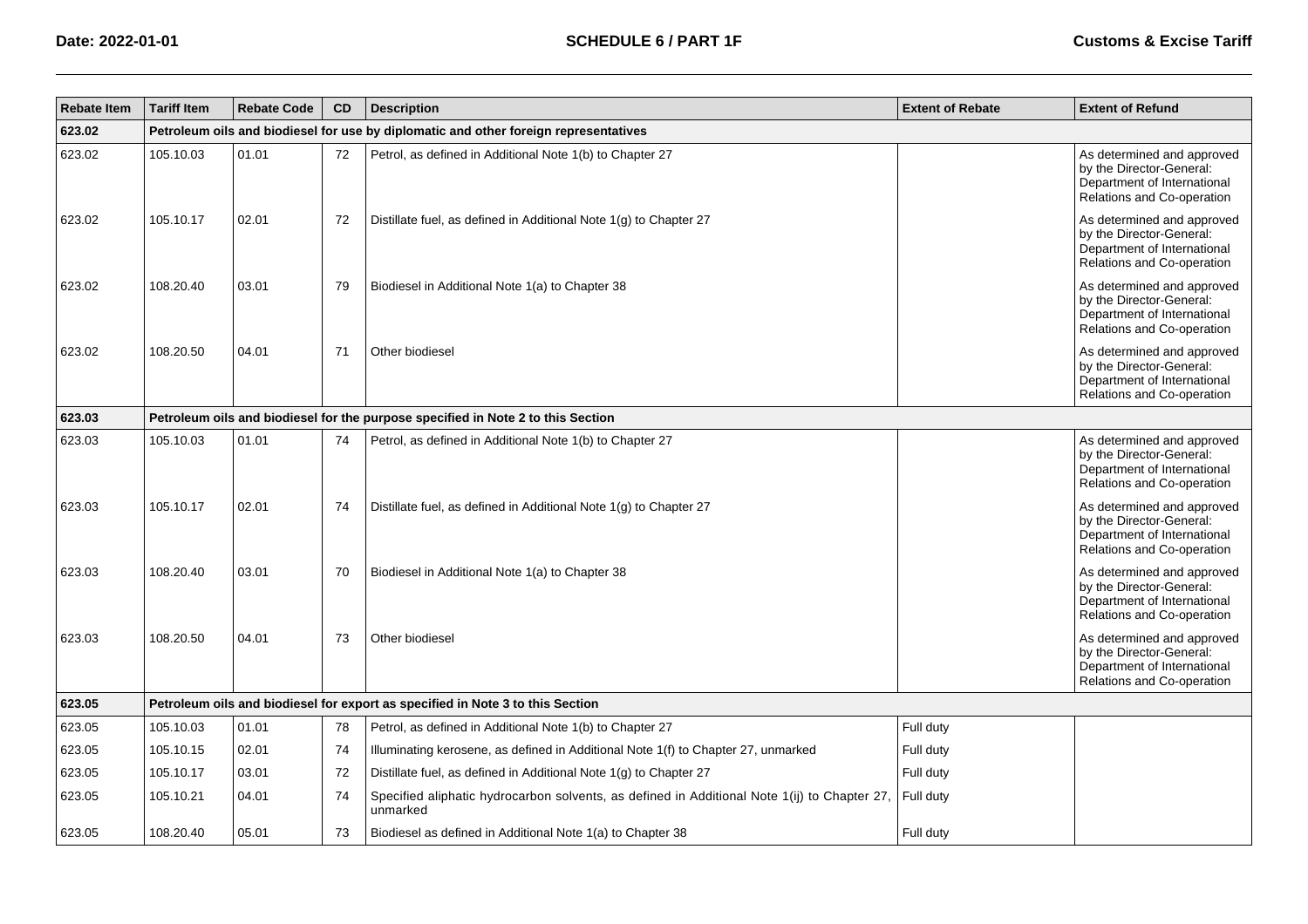| <b>Rebate Item</b> | <b>Tariff Item</b>                                                                                                                                                                                  | <b>Rebate Code</b> | CD | <b>Description</b>                                                                                                                                                                                                                                                                                                                                         | <b>Extent of Rebate</b> | <b>Extent of Refund</b>          |  |  |
|--------------------|-----------------------------------------------------------------------------------------------------------------------------------------------------------------------------------------------------|--------------------|----|------------------------------------------------------------------------------------------------------------------------------------------------------------------------------------------------------------------------------------------------------------------------------------------------------------------------------------------------------------|-------------------------|----------------------------------|--|--|
| 623.05             | 108.20.50                                                                                                                                                                                           | 06.01              | 76 | Other biodiesel                                                                                                                                                                                                                                                                                                                                            | Full duty               |                                  |  |  |
| 623.06             |                                                                                                                                                                                                     |                    |    | Distillate fuel and biodiesel for the purpose specified in Note 4 to this Section                                                                                                                                                                                                                                                                          |                         |                                  |  |  |
| 623.06             | 105.10.17                                                                                                                                                                                           | 01.01              | 75 | Distillate fuel, as defined in Additional Note 1(g) to Chapter 27                                                                                                                                                                                                                                                                                          | Full duty               |                                  |  |  |
| 623.06             | 108.20.40                                                                                                                                                                                           | 02.01              | 71 | Biodiesel as defined in Additional Note 1(a) to Chapter 38                                                                                                                                                                                                                                                                                                 | Full duty               |                                  |  |  |
| 623.06             | 108.20.50                                                                                                                                                                                           | 03.01              | 74 | Other biodiesel                                                                                                                                                                                                                                                                                                                                            | Full duty               |                                  |  |  |
| 623.07             | 105.10.03                                                                                                                                                                                           | 01.01              | 71 | Petrol obtained from mixing of spirits manufactured in the Republic by the distillation of coal<br>and containing, by volume, 10 per cent or more of the alcohols specified in heading 29.05 of<br>Schedule No. 1 with petrol, in a warehouse approved for this purpose by the Commissioner                                                                |                         | 1,209c/li spirits in the mixture |  |  |
| 623.08             | 105.10.03                                                                                                                                                                                           | 01.01              | 73 | Petrol obtained from the mixing of spirits manufactured in the Republic (excluding spirits<br>manufactured in the Republic by the distillation of coal and containing, by volume, 10 per cent<br>or more of the alcohols specified in tariff heading 29.05 of Schedule No. 1) with petrol, in a<br>warehouse approved for this purpose by the Commissioner |                         | 1,409c/li spirits in the mixture |  |  |
| 623.09             |                                                                                                                                                                                                     |                    |    | Distillate fuels and biodiesel used in the manufacture of lubrication grease                                                                                                                                                                                                                                                                               |                         |                                  |  |  |
| 623.09             | 105.10.17                                                                                                                                                                                           | 01.01              | 70 | Distillate fuel, as defined in Additional Note 1(g) to Chapter 27                                                                                                                                                                                                                                                                                          |                         | Full duty                        |  |  |
| 623.09             | 108.20.40                                                                                                                                                                                           | 02.01              | 77 | Biodiesel as defined in Additional Note 1(a) to Chapter 38                                                                                                                                                                                                                                                                                                 |                         | Full duty                        |  |  |
| 623.09             | 108.20.50                                                                                                                                                                                           | 03.01              | 77 | Other biodiesel                                                                                                                                                                                                                                                                                                                                            |                         | Full duty                        |  |  |
| 623.10             | Distillate fuel and biodiesel used in the manufacture of disinfectants, insecticides, fungicides, weed killers, anti-sprouting products, rat poisons and similar products (including fly<br>papers) |                    |    |                                                                                                                                                                                                                                                                                                                                                            |                         |                                  |  |  |
| 623.10             | 105.10.17                                                                                                                                                                                           | 01.01              | 72 | Distillate fuel, as defined in Additional Note 1(g) to Chapter 27                                                                                                                                                                                                                                                                                          |                         | Full duty                        |  |  |
| 623.10             | 108.20.40                                                                                                                                                                                           | 02.01              | 79 | Biodiesel as defined in Additional Note 1(a) to Chapter 38                                                                                                                                                                                                                                                                                                 |                         | Full duty                        |  |  |
| 623.10             | 108.20.50                                                                                                                                                                                           | 03.01              | 71 | Other biodiesel                                                                                                                                                                                                                                                                                                                                            |                         | Full duty                        |  |  |
| 623.11             |                                                                                                                                                                                                     |                    |    | Distillate fuel and biodiesel used as raw material (reactor and tangential oil) in the manufacture of oil-furnace carbon black                                                                                                                                                                                                                             |                         |                                  |  |  |
| 623.11             | 105.10.17                                                                                                                                                                                           | 01.01              | 74 | Distillate fuel, as defined in Additional Note 1(g) to Chapter 27                                                                                                                                                                                                                                                                                          |                         | Full duty                        |  |  |
| 623.11             | 108.20.40                                                                                                                                                                                           | 02.01              | 70 | Biodiesel as defined in Additional Note 1(a) to Chapter 38                                                                                                                                                                                                                                                                                                 |                         | Full duty                        |  |  |
| 623.11             | 108.20.50                                                                                                                                                                                           | 03.01              | 73 | Other biodiesel                                                                                                                                                                                                                                                                                                                                            |                         | Full duty                        |  |  |
| 623.12             |                                                                                                                                                                                                     |                    |    | Distillate fuel and biodiesel used in the calcinations of refractory clay                                                                                                                                                                                                                                                                                  |                         |                                  |  |  |
| 623.12             | 105.10.17                                                                                                                                                                                           | 01.01              | 76 | Distillate fuel, as defined in Additional Note 1(g) to Chapter 27                                                                                                                                                                                                                                                                                          |                         | Full duty                        |  |  |
| 623.12             | 108.20.40                                                                                                                                                                                           | 02.01              | 72 | Biodiesel as defined in Additional Note 1(a) to Chapter 38                                                                                                                                                                                                                                                                                                 |                         | Full duty                        |  |  |
| 623.12             | 108.20.50                                                                                                                                                                                           | 03.01              | 75 | Other biodiesel                                                                                                                                                                                                                                                                                                                                            |                         | Full duty                        |  |  |
| 623.13             |                                                                                                                                                                                                     |                    |    | Distillate fuel and biodiesel used in the manufacture of products not elsewhere specified in this item (excluding the manufacture of fuel)                                                                                                                                                                                                                 |                         |                                  |  |  |
| 623.13             | 105.10.17                                                                                                                                                                                           | 01.01              | 78 | Distillate fuel, as defined in Additional Note 1(g) to Chapter 27                                                                                                                                                                                                                                                                                          |                         | Full duty                        |  |  |
| 623.13             | 108.20.40                                                                                                                                                                                           | 02.01              | 74 | Biodiesel as defined in Additional Note 1(a) to Chapter 38                                                                                                                                                                                                                                                                                                 |                         | Full duty                        |  |  |
| 623.13             | 108.20.50                                                                                                                                                                                           | 03.01              | 77 | Other biodiesel                                                                                                                                                                                                                                                                                                                                            |                         | Full duty                        |  |  |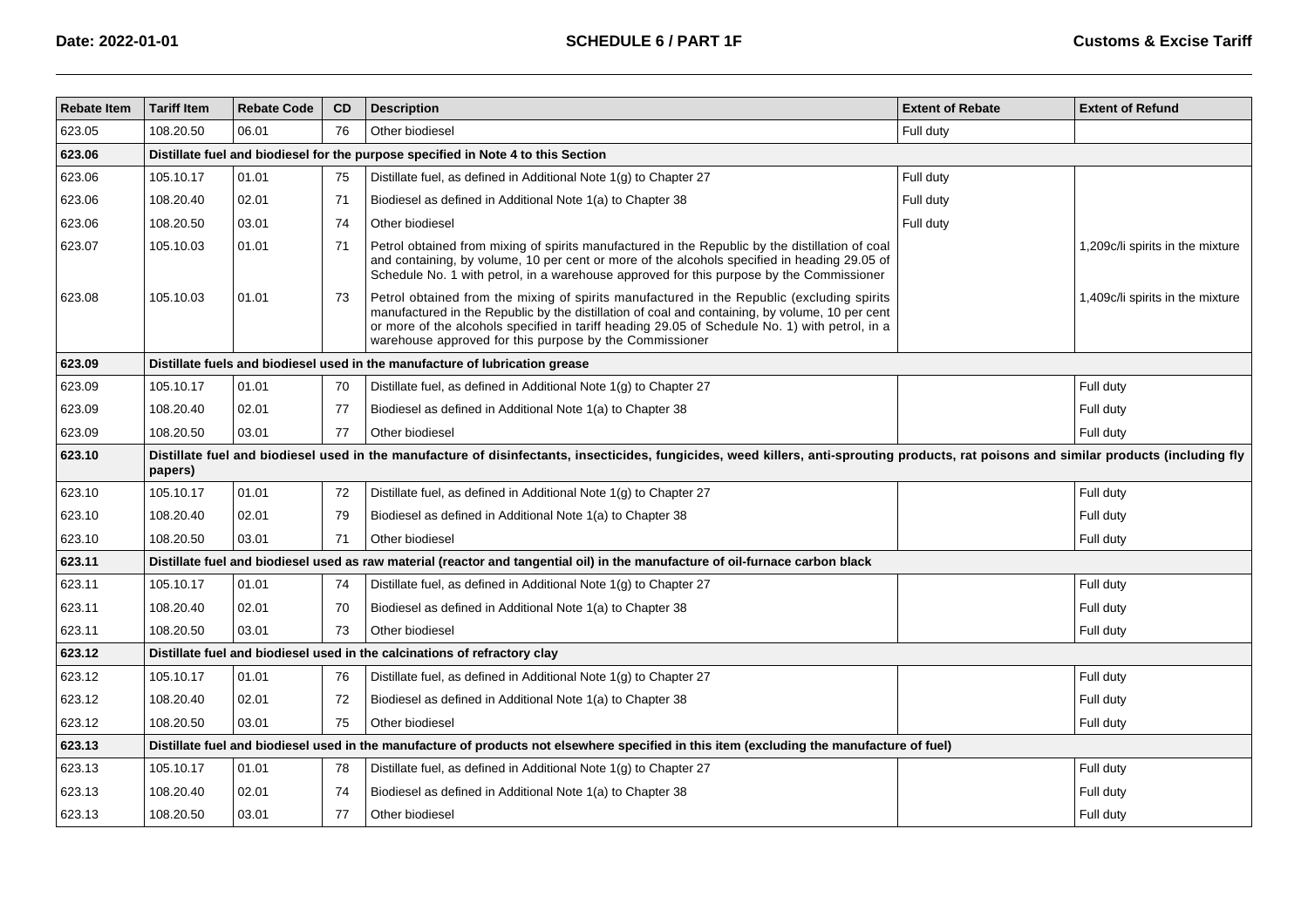| <b>Rebate Item</b> | <b>Tariff Item</b>                                                                                                                                                                                                                                                                                                                                                                                                                                                                                                                                                                                              | <b>Rebate Code</b> | <b>CD</b> | <b>Description</b>                                                                                                                                                                                                                                                                                                                                                                                                                                                                                                  | <b>Extent of Rebate</b> | <b>Extent of Refund</b>            |  |  |  |  |
|--------------------|-----------------------------------------------------------------------------------------------------------------------------------------------------------------------------------------------------------------------------------------------------------------------------------------------------------------------------------------------------------------------------------------------------------------------------------------------------------------------------------------------------------------------------------------------------------------------------------------------------------------|--------------------|-----------|---------------------------------------------------------------------------------------------------------------------------------------------------------------------------------------------------------------------------------------------------------------------------------------------------------------------------------------------------------------------------------------------------------------------------------------------------------------------------------------------------------------------|-------------------------|------------------------------------|--|--|--|--|
| 623.14             |                                                                                                                                                                                                                                                                                                                                                                                                                                                                                                                                                                                                                 |                    |           | Distillate fuel for the manufacture of intermediate fuel oil by blending with heavy fuel oil classifiable in tariff subheading 2710.12.35 provided -<br>(i) the distillate fuel content does not exceed 30 per cent by mass of the total blend                                                                                                                                                                                                                                                                      |                         |                                    |  |  |  |  |
| 623.14             | 105.10.17                                                                                                                                                                                                                                                                                                                                                                                                                                                                                                                                                                                                       | 01.01              | 79        | Distillate fuel, as defined in Additional Note 1(g) to Chapter 27                                                                                                                                                                                                                                                                                                                                                                                                                                                   |                         | Full duty                          |  |  |  |  |
| 623.15             | 105.10.03                                                                                                                                                                                                                                                                                                                                                                                                                                                                                                                                                                                                       | 01.01              | 76        | Petrol supplied to any person entitled to the privileges provided for in item 460.23 of Schedule<br>No. 4, subject to the provisions of the said item                                                                                                                                                                                                                                                                                                                                                               | Full duty               |                                    |  |  |  |  |
| 623.17             | 105.10.21                                                                                                                                                                                                                                                                                                                                                                                                                                                                                                                                                                                                       | 01.01              | 72        | Specified aliphatic, unmarked, hydrocarbon solvents, as defined in Additional Note 1(ij) to<br>Chapter 27, entered for the purposes of this rebate item in such quantities, for such purposes<br>and under such conditions as the Commissioner may allow by specific permit                                                                                                                                                                                                                                         | Full duty               |                                    |  |  |  |  |
| 623.19             | Petroleum and other goods liable to excise duty as specified in item 105.10 and biodiesel liable to excise duty as specified in item 108.20 of Section A of Part 2 of Schedule No. 1 which,<br>after entry or deemed entry for home consumption and payment of duty as contemplated in section 19A and its rules and removal from any customs and excise manufacturing<br>warehouse by the licensee of such warehouse, are found to be off-specification or have become contaminated and are returned to such a warehouse for reprocessing or destruction,<br>subject to compliance with Note 7 to this Section |                    |           |                                                                                                                                                                                                                                                                                                                                                                                                                                                                                                                     |                         |                                    |  |  |  |  |
| 623.19             | 105.10.03                                                                                                                                                                                                                                                                                                                                                                                                                                                                                                                                                                                                       | 01.01              | 73        | Petrol, as defined in Additional Note 1(b) to Chapter 27                                                                                                                                                                                                                                                                                                                                                                                                                                                            |                         | As provided in the Notes<br>hereto |  |  |  |  |
| 623.19             | 105.10.15                                                                                                                                                                                                                                                                                                                                                                                                                                                                                                                                                                                                       | 02.01              | 76        | Illuminating kerosene, as defined in Additional Note 1(f) to Chapter 27, unmarked                                                                                                                                                                                                                                                                                                                                                                                                                                   |                         | As provided in the Notes<br>hereto |  |  |  |  |
| 623.19             | 105.10.17                                                                                                                                                                                                                                                                                                                                                                                                                                                                                                                                                                                                       | 03.01              | 78        | Distillate fuel, as defined in Additional Note 1(g) to Chapter 27                                                                                                                                                                                                                                                                                                                                                                                                                                                   |                         | As provided in the Notes<br>hereto |  |  |  |  |
| 623.19             | 105.10.21                                                                                                                                                                                                                                                                                                                                                                                                                                                                                                                                                                                                       | 04.01              | 78        | Specified aliphatic hydrocarbon solvents, as defined in Additional Note 1(ij) to Chapter 27,<br>unmarked                                                                                                                                                                                                                                                                                                                                                                                                            |                         | As provided in the Notes<br>hereto |  |  |  |  |
| 623.19             | 108.20.40                                                                                                                                                                                                                                                                                                                                                                                                                                                                                                                                                                                                       | 05.01              | 79        | Biodiesel as defined in Additional Note 1(a) to Chapter 38                                                                                                                                                                                                                                                                                                                                                                                                                                                          |                         | As provided in the Notes<br>hereto |  |  |  |  |
| 623.19             | 108.20.50                                                                                                                                                                                                                                                                                                                                                                                                                                                                                                                                                                                                       | 06.01              | 71        | Other biodiesel                                                                                                                                                                                                                                                                                                                                                                                                                                                                                                     |                         | As provided in the Notes<br>hereto |  |  |  |  |
| 623.21             |                                                                                                                                                                                                                                                                                                                                                                                                                                                                                                                                                                                                                 |                    |           | Petroleum and other goods liable to excise duty as specified in item 105.10 and biodiesel liable to excise duty as specified in item 108.20 of Section A of Part 2 of Schedule No. 1, which<br>after entry or deemed entry for home consumption and payment of duty by the licensee of a customs and excise manufacturing warehouse as contemplated in section 19A and its rules<br>are removed by the licensee of such warehouse or to such a storage warehouse, subject to compliance with Note 8 to this Section |                         |                                    |  |  |  |  |
| 623.21             | 105.10.03                                                                                                                                                                                                                                                                                                                                                                                                                                                                                                                                                                                                       | 01.01              | 77        | Petrol, as defined in Additional Note 1(b) to Chapter 27                                                                                                                                                                                                                                                                                                                                                                                                                                                            |                         | As provided in the Notes<br>hereto |  |  |  |  |
| 623.21             | 105.10.15                                                                                                                                                                                                                                                                                                                                                                                                                                                                                                                                                                                                       | 02.01              | 73        | Illuminating kerosene, as defined in Additional Note 1(f) to Chapter 27, unmarked                                                                                                                                                                                                                                                                                                                                                                                                                                   |                         | As provided in the Notes<br>hereto |  |  |  |  |
| 623.21             | 105.10.17                                                                                                                                                                                                                                                                                                                                                                                                                                                                                                                                                                                                       | 03.01              | 71        | Distillate fuel, as defined in Additional Note 1(g) to Chapter 27                                                                                                                                                                                                                                                                                                                                                                                                                                                   |                         | As provided in the Notes<br>hereto |  |  |  |  |
| 623.21             | 105.10.21                                                                                                                                                                                                                                                                                                                                                                                                                                                                                                                                                                                                       | 04.01              | 73        | Specified aliphatic hydrocarbon solvents, as defined in Additional Note 1(ij) to Chapter 27,<br>unmarked                                                                                                                                                                                                                                                                                                                                                                                                            |                         | As provided in the Notes<br>hereto |  |  |  |  |
| 623.21             | 108.20.40                                                                                                                                                                                                                                                                                                                                                                                                                                                                                                                                                                                                       | 05.01              | 72        | Biodiesel as defined in Additional Note 1(a) to Chapter 38                                                                                                                                                                                                                                                                                                                                                                                                                                                          |                         | As provided in the Notes<br>hereto |  |  |  |  |
| 623.21             | 108.20.50                                                                                                                                                                                                                                                                                                                                                                                                                                                                                                                                                                                                       | 06.01              | 75        | Other biodiesel                                                                                                                                                                                                                                                                                                                                                                                                                                                                                                     |                         | As provided in the Notes<br>hereto |  |  |  |  |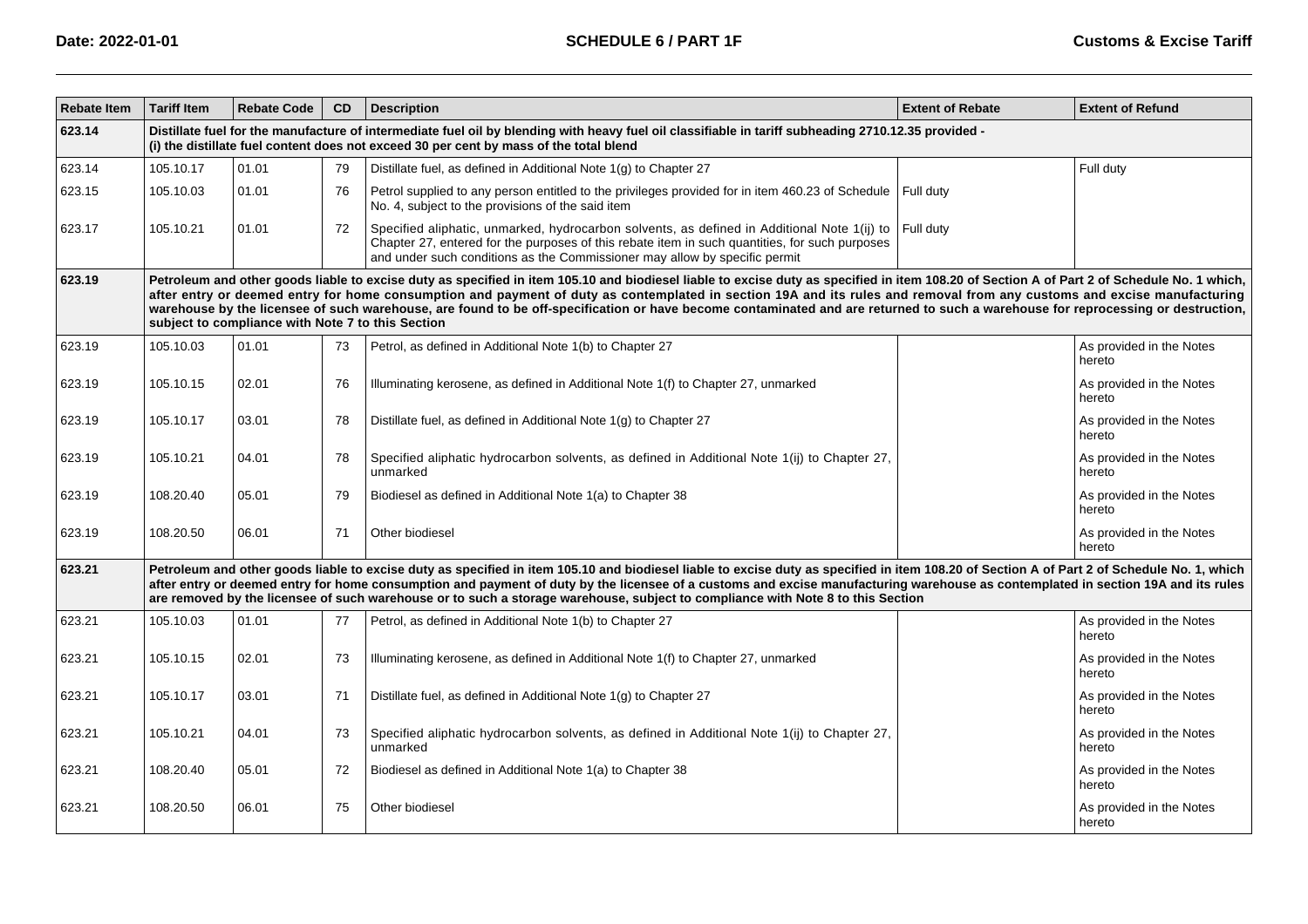| <b>Rebate Item</b> | <b>Tariff Item</b>                                                                                                                                                                                                                                                                                                                                                                                                                                                                                      | <b>Rebate Code</b> | CD | <b>Description</b>                                                                                       | <b>Extent of Rebate</b> | <b>Extent of Refund</b>            |  |  |  |  |
|--------------------|---------------------------------------------------------------------------------------------------------------------------------------------------------------------------------------------------------------------------------------------------------------------------------------------------------------------------------------------------------------------------------------------------------------------------------------------------------------------------------------------------------|--------------------|----|----------------------------------------------------------------------------------------------------------|-------------------------|------------------------------------|--|--|--|--|
| 623.23             | Petroleum and other goods liable to excise duty as specified in item 105.10 and biodiesel liable to excise duty as specified in item 108.20 of Section A of Part 2 of Schedule No. 1 which,<br>after entry or deemed entry for home consumption and payment of duty by a licensee of a customs and excise manufacturing warehouse, as contemplated in section 19A and its rules<br>are exported (including supply as stores for foreign-going ships), subject to compliance with Note 9 to this Section |                    |    |                                                                                                          |                         |                                    |  |  |  |  |
| 623.23             | 105.10.03                                                                                                                                                                                                                                                                                                                                                                                                                                                                                               | 01.01              | 70 | Petrol, as defined in Additional Note 1(b) to Chapter 27                                                 |                         | As provided in the Notes<br>hereto |  |  |  |  |
| 623.23             | 105.10.15                                                                                                                                                                                                                                                                                                                                                                                                                                                                                               | 02.01              | 77 | Illuminating kerosene, as defined in Additional Note 1(f) to Chapter 27, unmarked                        |                         | As provided in the Notes<br>hereto |  |  |  |  |
| 623.23             | 105.10.17                                                                                                                                                                                                                                                                                                                                                                                                                                                                                               | 03.01              | 75 | Distillate fuel, as defined in Additional Note 1(g) to Chapter 27                                        |                         | As provided in the Notes<br>hereto |  |  |  |  |
| 623.23             | 105.10.21                                                                                                                                                                                                                                                                                                                                                                                                                                                                                               | 04.01              | 77 | Specified aliphatic hydrocarbon solvents, as defined in Additional Note 1(ij) to Chapter 27,<br>unmarked |                         | As provided in the Notes<br>hereto |  |  |  |  |
| 623.23             | 108.20.40                                                                                                                                                                                                                                                                                                                                                                                                                                                                                               | 05.01              | 76 | Biodiesel as defined in Additional Note 1(a) to Chapter 38                                               |                         | As provided in the Notes<br>hereto |  |  |  |  |
| 623.23             | 108.20.50                                                                                                                                                                                                                                                                                                                                                                                                                                                                                               | 06.01              | 79 | Other biodiesel                                                                                          |                         | As provided in the Notes<br>hereto |  |  |  |  |
| 623.25             | Fuel liable to excise duty which, after entry or deemed entry for home consumption and payment of duty by a licensee of a customs and excise manufacturing warehouse contemplated<br>in section 19A and its rules is obtained from stocks of such licensee and exported (including supply as stores for foreign-going ships), by a licensed distributor contemplated in section<br>64F, subject to compliance with Note 10 to this Section                                                              |                    |    |                                                                                                          |                         |                                    |  |  |  |  |
| 623.25             | 105.10.03                                                                                                                                                                                                                                                                                                                                                                                                                                                                                               | 01.01              | 74 | Petrol, as defined in Additional Note 1(b) to Chapter 27                                                 |                         | As provided in the Notes<br>hereto |  |  |  |  |
| 623.25             | 105.10.15                                                                                                                                                                                                                                                                                                                                                                                                                                                                                               | 02.01              | 70 | Illuminating kerosene, as defined in Additional Note 1(f) to Chapter 27, unmarked                        |                         | As provided in the Notes<br>hereto |  |  |  |  |
| 623.25             | 105.10.17                                                                                                                                                                                                                                                                                                                                                                                                                                                                                               | 03.01              | 79 | Distillate fuel, as defined in Additional Note 1(g) to Chapter 27                                        |                         | As provided in the Notes<br>hereto |  |  |  |  |
| 623.25             | 108.20.40                                                                                                                                                                                                                                                                                                                                                                                                                                                                                               | 04.01              | 75 | Biodiesel as defined in Additional Note 1(a) to Chapter 38                                               |                         | As provided in the Notes<br>hereto |  |  |  |  |
| 623.25             | 108.20.50                                                                                                                                                                                                                                                                                                                                                                                                                                                                                               | 05.01              | 78 | Other biodiesel                                                                                          |                         | As provided in the Notes<br>hereto |  |  |  |  |
| 623.27             | FUEL SUPPLIED FOR THE LINE-FILL OF THE NEW MULTI-PURPOSE PRODUCTS PIPELINE (NMPP) GOVERNMENT PROJECT                                                                                                                                                                                                                                                                                                                                                                                                    |                    |    |                                                                                                          |                         |                                    |  |  |  |  |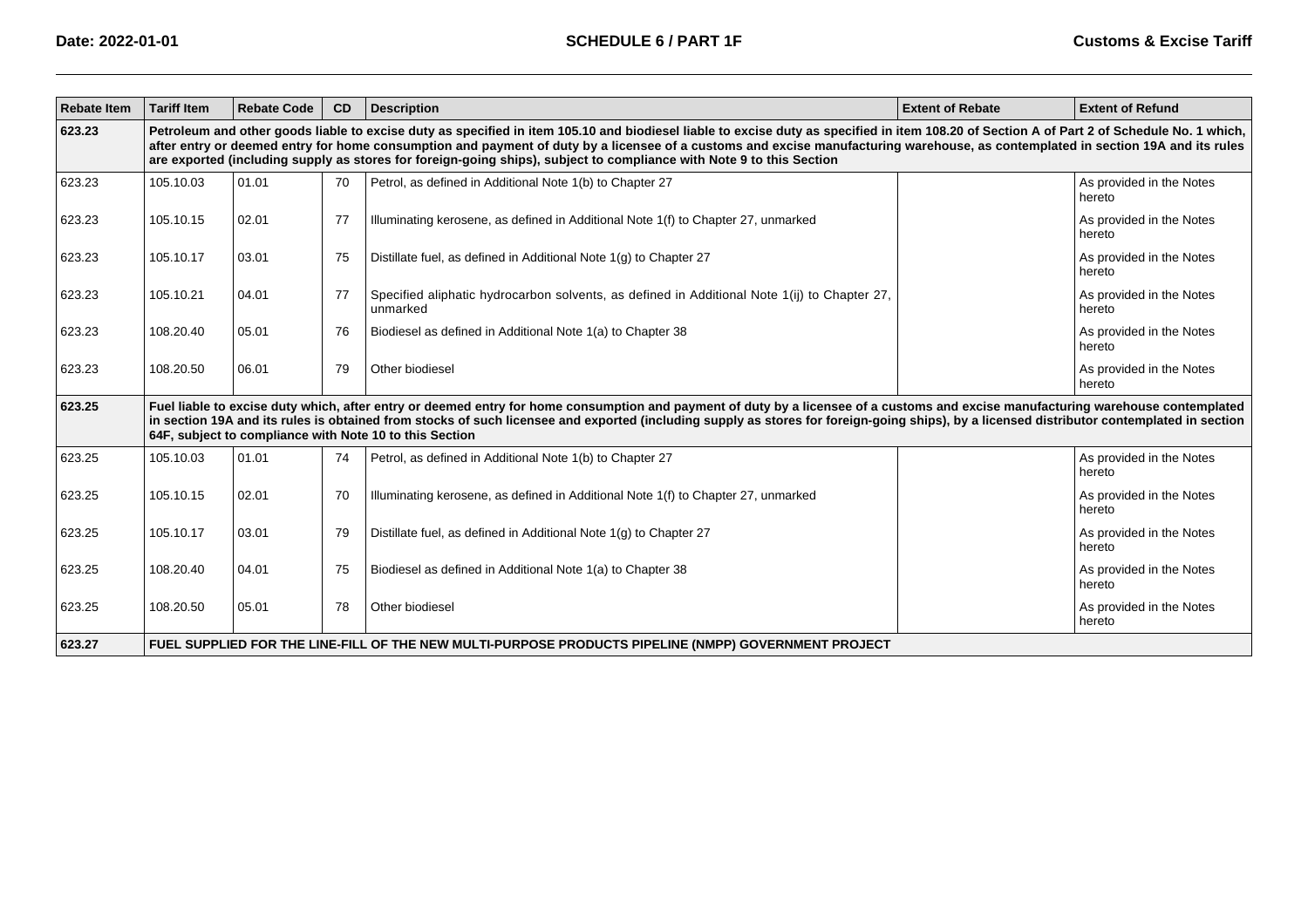# **SECTION G**

### **MISCELLANEOUS REBATES AND REFUNDS OF SPECIFIC EXCISE DUTIES**

# **NOTES:**

- 1.The provisions of the Notes of Part 1 of Schedule No. 5 shall mutatis mutandis apply to any refund of duty under the provisions of rebate item 624.10.
- 2. For the purposes of rebate item 624.30 -
	- (a)any application by a licensee of a customs and excise warehouse for a rebate of duty in terms of the provisions of rebate item 624.30 shall be submitted to the Controller on a form approved by the Commissioner, supported by such evidence of the loss and the circumstances in which such loss occurred as the Commissioner may require in each case;
	- (b)
- (i) any excisable goods in the process of manufacture which are removed from one customs and excise manufacturing warehouse to another such warehouse for the purposes of further manufacturing thereof shall be deemed to be in the customs and excise manufacturing warehouse to which such goods are in transit, provided such goods are removed in a manner and incontainers approved by the Commissioner;
- (ii)any manufacturing warehouse or process referred to in subparagraph (i) does not include a manufacturing warehouse contemplated in section 75 (18) (a) and (b) or any process of manufacture in such a warehouse.
- 3.
- (a)The provisions of Note 2 to rebate item 412.00 shall mutatis mutandis apply to any offer to abandon or application to destroy any goods under the provisions of item 624.40;

Provided that -

- (i) the Commissioner may exempt any offer of abandonment in respect of such goods of any class or kind or any goods to which such circumstances apply as he or she may specify from anyof the conditions of the said Note 2;
- (ii)the Commissioner may decline to accept abandonment or to grant permission for destruction;
- (iii)acceptance of the abandonment or destruction of any goods shall be subject to such conditions as the Commissioner may prescribe.
- (b) Under the provisions of rebate item 624.40 the Commissioner may consider the application to destroy goods in a customs and excise warehouse when -
	- (i)such goods have no commercial value; or
	- (ii)the disposal of such goods will be detrimental to the applicant or the industry in question.
- 4.No licensee shall be entitled to a rebate of duty under the provisions of item 624.50 unless such loss to which an application for rebate relates is proved and in addition to evidence relating to the provisions specified in the proviso to the item, further evidence is submitted with such application that -
	- (a)all possible steps were taken to ensure that the containers and equipment including those for the conveyance of goods in bond are in a good condition;
	- (b)any loss in transit by road was immediately reported to the nearest Controller and the South African Police Service or a traffic officer and that steps to repair the containers in question or to prevent further loss were taken immediately;
	- (c)any loss in transit by rail was immediately reported to the nearest Controller and South African Police Service; and
	- (d)any loss in a licensed warehouse was immediately reported to the Controller and, if the Controller was not available, such loss was reported without delay to the South African Police Service and the steps to prevent further loss were immediately taken.
- 5. For the purposes of rebate item 624.60 -
	- (a)no refund of duty shall be paid under the provisions of item 624.60 except to the manufacturer of such goods;
	- (b)a manufacturer must obtain written approval from the Commissioner to withdraw excisable goods from the market. Such approval must be obtained before such goods are withdrawn and returned to his or her customs and excise manufacturing warehouse. The manufacturer must provide detailed particulars of the steps he or she intends taking to keep such goods or materials in his or her customs and excise manufacturing warehouse;
	- (c)if the Commissioner approves the application any goods returned shall be -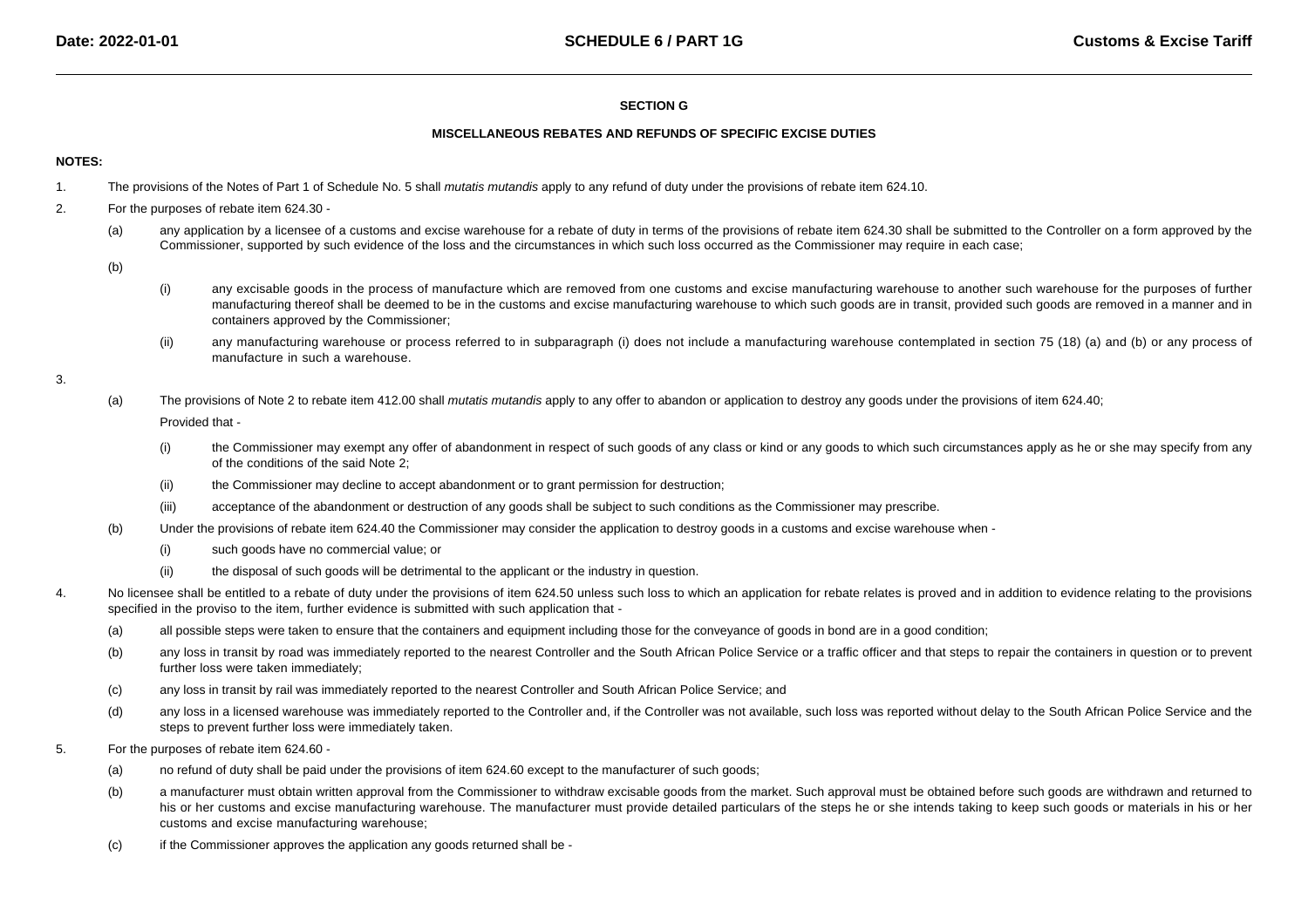- (i)kept intact and entirely separate from any other goods or materials until they have been examined and identified by an officer; and
- (ii)unpacked and transferred to and mixed with stocks of materials for processing, under the supervision of an officer;
- (d) the manufacturer of the goods returned shall produce evidence to the Commissioner of the duty paid on the goods so returned and if such evidence cannot be produced the Commissioner maydetermine an amount which shall be deemed to be the duty paid on such goods;
- (e)charges at the prescribed rate shall be paid by the manufacturer in question for the special attendance of the Controller in terms of the provisions of paragraph (c).

6.

- (a)For the purposes of item 624.70 a duty and tax free shop means a duty and tax free shop as contemplated in the rules for Section 21; and
- (b)Any word or expression used in this item in relation to a duty and tax free shop shall have the meaning assigned thereto in such rules.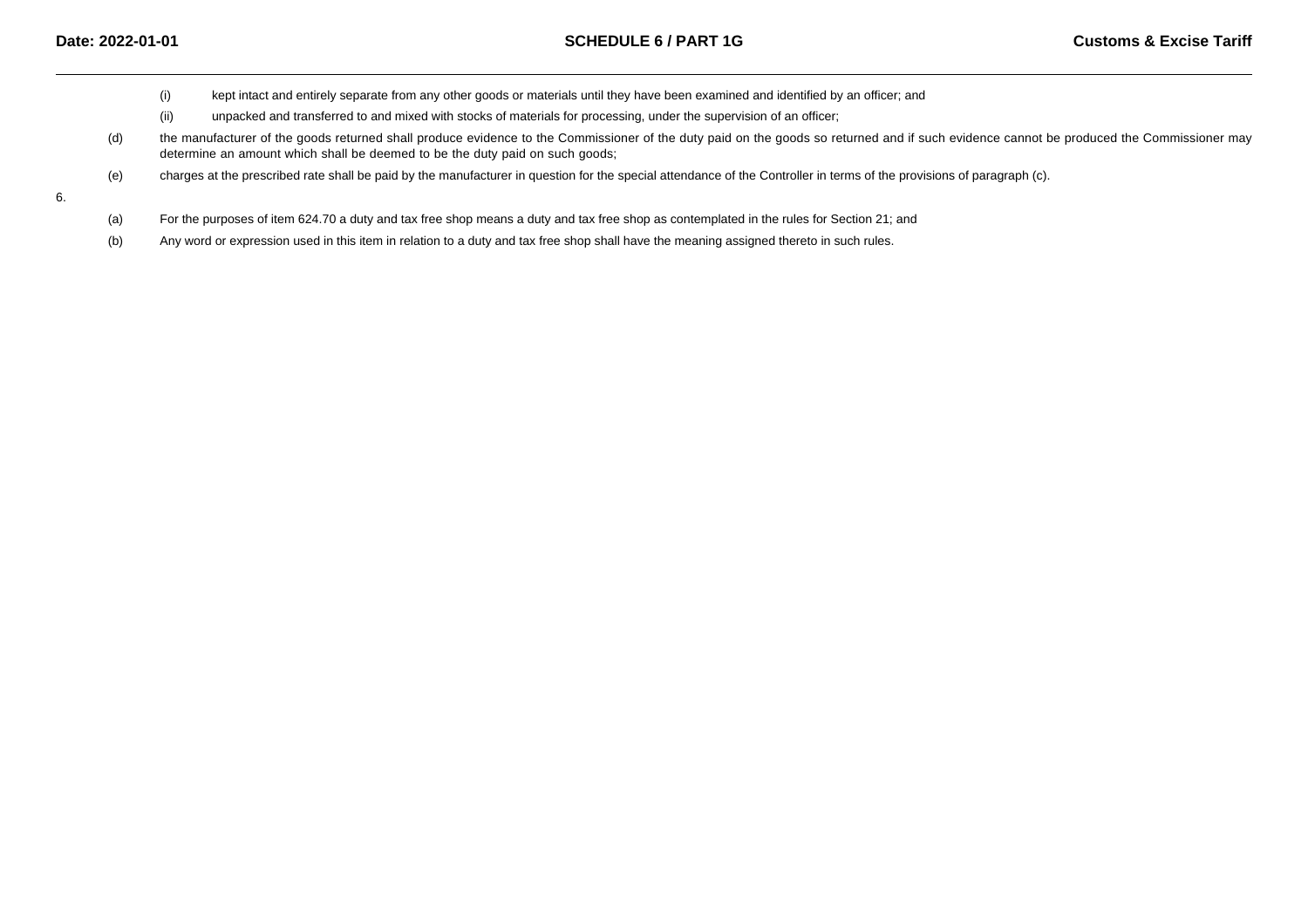| <b>Rebate Item</b> | <b>Tariff Item</b> | <b>Rebate Code</b> | <b>CD</b> | <b>Description</b>                                                                                                                                                                                                                                                                                                                                                                                                                                                                                                                                                                                                                                                                                                                                                                                                                                                                                                                                                                                                                                                                                                                                                                         | <b>Extent of Rebate</b>                  | <b>Extent of Refund</b> |
|--------------------|--------------------|--------------------|-----------|--------------------------------------------------------------------------------------------------------------------------------------------------------------------------------------------------------------------------------------------------------------------------------------------------------------------------------------------------------------------------------------------------------------------------------------------------------------------------------------------------------------------------------------------------------------------------------------------------------------------------------------------------------------------------------------------------------------------------------------------------------------------------------------------------------------------------------------------------------------------------------------------------------------------------------------------------------------------------------------------------------------------------------------------------------------------------------------------------------------------------------------------------------------------------------------------|------------------------------------------|-------------------------|
| 624.10             | 000.00.00          | 01.00              | 02        | Excisable goods on which the duty has been paid for use in the manufacture of other goods<br>upon export of such manufactured goods                                                                                                                                                                                                                                                                                                                                                                                                                                                                                                                                                                                                                                                                                                                                                                                                                                                                                                                                                                                                                                                        |                                          | Full duty not rebated   |
| 624.20             | 000.00.00          | 01.00              | 00        | Excisable goods in a customs and excise warehouse, entered for use in the manufacture, by<br>reprocessing, of excisable goods of the same or another class or kind                                                                                                                                                                                                                                                                                                                                                                                                                                                                                                                                                                                                                                                                                                                                                                                                                                                                                                                                                                                                                         | Full duty                                |                         |
| 624.30             | 000.00.00          | 01.00              | 09        | Excisable goods (except spirits for use and used in a customs and excise manufacturing<br>warehouse contemplated in section 75 (18) (a) and (b)) -<br>(a) in a customs and excise manufacturing warehouse; or<br>(b) in the process of manufacture and removed from one customs and excise manufacturing<br>warehouse to another manufacturing warehouse for completion of such manufacturing<br>process,<br>unavoidably lost in manufacturing processes or through working, pumping, handling and<br>similar causes or through natural causes, to such extent as the Commissioner deems<br>reasonable                                                                                                                                                                                                                                                                                                                                                                                                                                                                                                                                                                                     | Full duty                                |                         |
| 624.40             |                    |                    |           | Excisable goods unconditionally abandoned to the office by the owner or destroyed with the permission of the Commissioner                                                                                                                                                                                                                                                                                                                                                                                                                                                                                                                                                                                                                                                                                                                                                                                                                                                                                                                                                                                                                                                                  |                                          |                         |
| 624.40             | 000.00.00          | 01.00              | 07        | Excisable goods while still in a customs and excise warehouse or under the control of the<br>Office (excluding goods cleared under rebate of duty)                                                                                                                                                                                                                                                                                                                                                                                                                                                                                                                                                                                                                                                                                                                                                                                                                                                                                                                                                                                                                                         | Full duty                                |                         |
| 624.40             | 000.00.00          | 02.00              | 01        | Other excisable goods cleared under any item of this Part and which are still under the control<br>of the Office                                                                                                                                                                                                                                                                                                                                                                                                                                                                                                                                                                                                                                                                                                                                                                                                                                                                                                                                                                                                                                                                           | Full duty less the duty paid on<br>entry |                         |
| 624.50             | 000.00.00          | 01.00              | 05        | Goods in respect of which the excise duty, together with the fuel levy and Road Accident Fund<br>levy where applicable, amounts to not less than R2 500, proved to have been lost, destroyed<br>or damaged, on any single occasion in circumstances of vis major or in such other<br>circumstances as the Commissioner on good cause shown deems exceptional while such<br>qoods are -<br>(a) in any customs and excise warehouse or under the control of the Commissioner;<br>(b) being removed with deferment of payment of duty or under rebate of duty from a place in<br>the Republic to any other place in terms of the provisions of this Act; or<br>(c) being stored in any rebate storeroom:<br>Provided that -<br>(i) no compensation in respect of the excise duty or fuel levy and Road Accident Fund levy on<br>such goods has been paid or is due to the owner by any other person;<br>(ii) such loss, destruction or damage was not due to any negligence or fraud on the part of the<br>person liable for the duty; and<br>(iii) such goods did not enter into consumption; and<br>provided further that circumstances contemplated in this item exclude robbery or theft. | Full duty not rebated                    |                         |
| 624.60             | 000.00.00          | 01.00              | 03        | Excisable goods of any class or kind approved by the Commissioner in each case, where all<br>goods of that class or kind are withdrawn from the market and returned to a customs and<br>excise manufacturing warehouse with his permission, provided such goods are suitable for<br>reprocessing and are taken into stocks of materials for reprocessing and is actually<br>reprocessed                                                                                                                                                                                                                                                                                                                                                                                                                                                                                                                                                                                                                                                                                                                                                                                                    |                                          | Full duty               |
| 624.70             |                    |                    |           | Excisable goods supplied by a licensee of a special customs and excise storage warehouse licensed as a duty and tax free shop                                                                                                                                                                                                                                                                                                                                                                                                                                                                                                                                                                                                                                                                                                                                                                                                                                                                                                                                                                                                                                                              |                                          |                         |
| 624.70             | 000.00.00          | 01.00              | 01        | Goods supplied by a licensee of an inbound duty and tax free shop to inbound travellers                                                                                                                                                                                                                                                                                                                                                                                                                                                                                                                                                                                                                                                                                                                                                                                                                                                                                                                                                                                                                                                                                                    | Full duty                                |                         |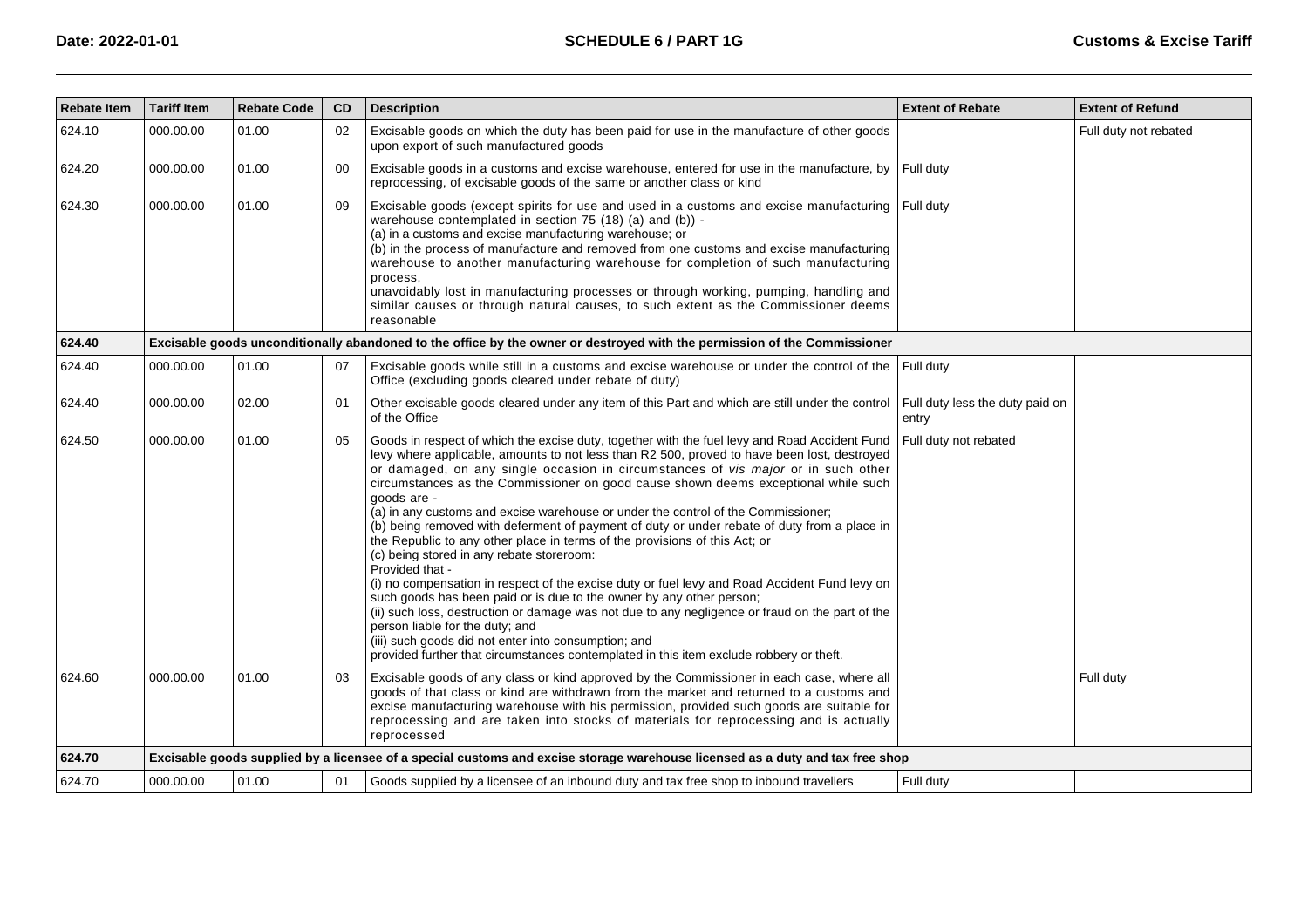#### **PART 2**

# **REBATES AND REFUNDS OF AD VALOREM EXCISE DUTIES**

# **NOTES:**

- 1.The excisable goods specified in this Part may, subject to the provisions of section 75 and the rules thereto, be entered under rebate of the excise duty specified in Section B of Part 2 of Schedule No. 1 in respect of such goods at the time of entry for home consumption thereof, to the extent stated in this Part, or a refund of the excise duty paid on such goods under any item in Section B of Part 2 of Schedule No. 1, to the extent stated in this Part, shall be paid in respect of such goods on compliance with the provisions of the item in this Part in which such goods are specified and of any notes applicable in respectof such item.
- 2.Unless the context otherwise indicates, Notes A and H of the General Notes to Schedule No. 1 shall mutatis mutandis apply to this Part.
- 3.Any particulars in this Part in respect of any goods relate to the excise duty specified in Section B of Part 2 of Schedule No. 1 and paid or payable in respect of such goods.
- 4.Any refund of excise duty specified in this Part in respect of any goods, shall be subject to any rebate of duty allowed in respect of such goods on entry for home consumption thereof.
- 5.No refund of excise duty shall be due under this Part if the goods specified in any item therein are used for a purpose not specified in such item prior to use for a purpose or compliance with a condition so specified.
- 6.Wherever the tariff item or tariff heading under which any goods are classified in Section B of Part 2 or Part 1 of Schedule No. 1 is quoted in any item in this Part in which such goods are specified, the goods so specified in such item in this Part shall not include goods which are not classified under the said tariff item or tariff heading.
- 7.A refund of excise duty under this Part shall be paid only to the manufacturer or the person who paid the duty on entry for home consumption of the goods in question, unless the Commissioner on good cause shown, authorizes payment of such refund to any other person on compliance with such conditions as he may impose in each case.
- 8.For the purposes of rebate item 631.00 the provisions of Notes 1 to 7 to rebate item 406.00 of Schedule No. 4 shall mutatis mutandis apply to this rebate item.
- 9.The provisions of item 632.02 shall not apply in respect of goods provided for in item 632.03 when intended for the purposes specified therein.
- 10.The provisions of Note 2 to rebate item 412.00 shall mutatis mutandis apply to any goods abandoned or destroyed in terms of rebate item 634.01
- 11.No licensee shall be entitled to a rebate of duty under rebate item 634.03 unless such loss to which an application for rebate is proved and in addition to evidence relating to the provisions specified in paragraphs (i) to (iii) of the item further evidence is submitted with such application that -
	- (a)all possible steps were taken to ensure that the containers and equipment including those for the conveyance of goods in bond, are in a good condition;
	- (b)any loss in transit by road was immediately reported to the nearest Controller and the South African Police Service or a traffic officer and that steps to repair the containers in question or to prevent further loss were taken immediately;
	- (c)any loss in transit by rail was immediately reported to the nearest Controller and the South African Police Service; and
	- (d)any loss in a licensed warehouse was immediately reported to the Controller and, if the Controller is not available, such loss was reported without delay to the South African Police Services and that steps to prevent further loss were immediately taken.
- 12.
- (a)For the purposes of item 635.00 a duty and tax free shop means a duty and tax free shop as contemplated in the rules for section 21; and
- (b)Any word or expression used in this item in relation to a duty and tax free shop shall have the meaning assigned thereto in such rules.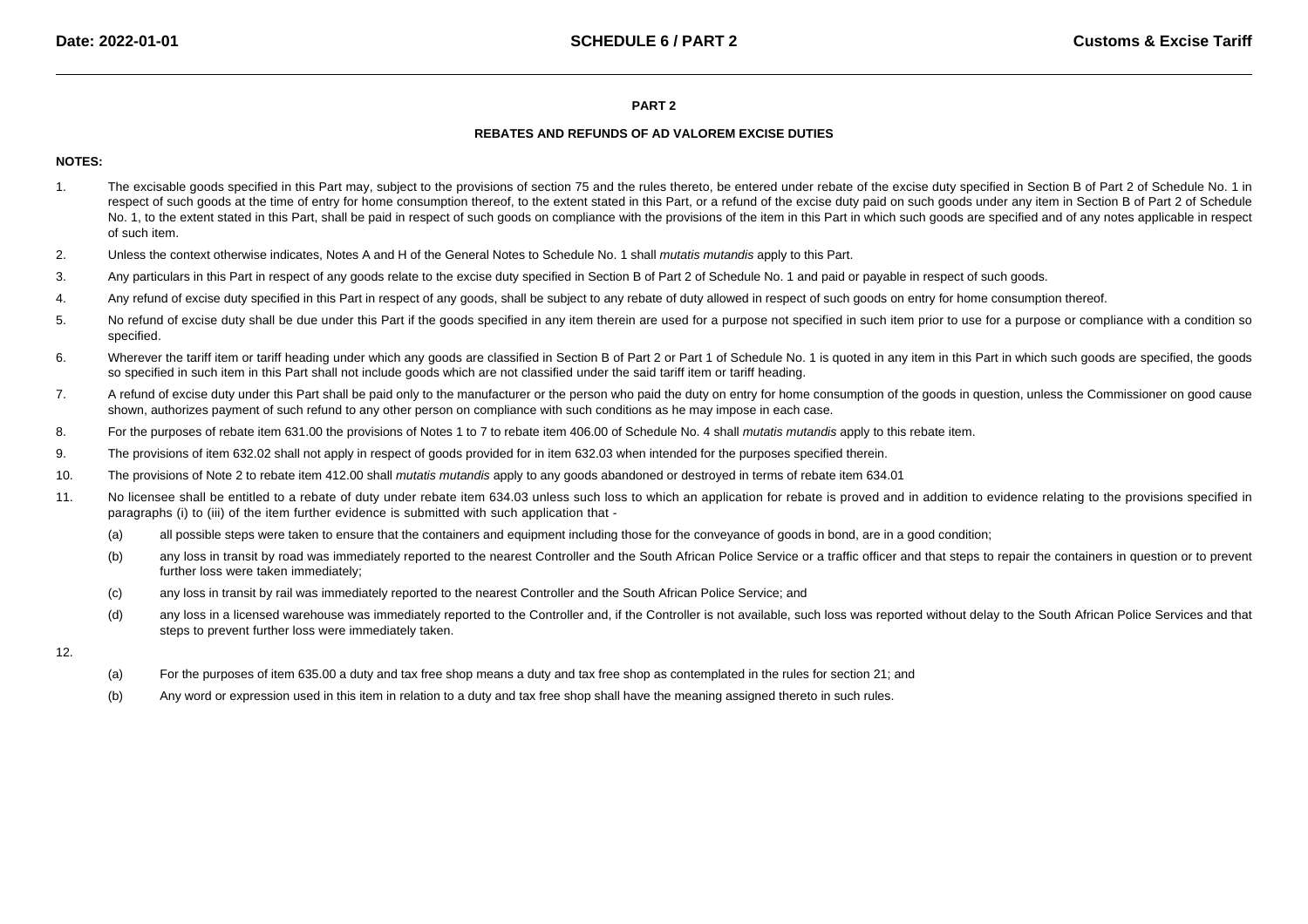| <b>Rebate Item</b> | <b>Tariff Item</b>     | <b>Rebate Code</b> | CD | <b>Description</b>                                                                                                                                                                                                                                                                                                                                                                                                                                                                                                                                                                                                                                                                                                 | <b>Extent of Rebate</b> | <b>Extent of Refund</b> |
|--------------------|------------------------|--------------------|----|--------------------------------------------------------------------------------------------------------------------------------------------------------------------------------------------------------------------------------------------------------------------------------------------------------------------------------------------------------------------------------------------------------------------------------------------------------------------------------------------------------------------------------------------------------------------------------------------------------------------------------------------------------------------------------------------------------------------|-------------------------|-------------------------|
| 630.10             | 000.00.00              | 01.00              | 04 | Excisable goods approved by the Commissioner supplied to schools for primary and<br>secondary education or to colleges for the training of teachers, subject to the conditions<br>imposed by the Commissioner in each case and to a permit issued by him, provided that -<br>(a) such goods are purchased by such schools, or colleges for their own use, and<br>(b) any claim for a rebate of excise duty in terms of this item is supported by -<br>(i) a sworn affidavit by the head of the school or college that the goods were purchased from<br>funds collected by the school or college, and<br>(ii) a certified copy or photostatic copy of the order for the goods concerned                             | Full duty               |                         |
| 630.14             | 000.00.00              | 01.00              | 07 | Excisable goods approved by the Commissioner for use by an organisation or body approved<br>by the Commissioner for the care of persons with alcohol or narcotic substance dependency,<br>the aged and persons with physical or mental disabilities, subject to the conditions imposed by<br>the Commissioner in each case and to a permit issued by him                                                                                                                                                                                                                                                                                                                                                           | Full duty               |                         |
| 630.16             | 000.00.00              | 01.00              | 00 | Excisable goods for use by the National Sea Rescue Institute of South Africa and the Surf Full duty<br>Life-Saving Association of South Africa                                                                                                                                                                                                                                                                                                                                                                                                                                                                                                                                                                     |                         |                         |
| 630.18             |                        |                    |    | Apparatus, capable of sound reproduction only, manually operated, whether or not also suitable for use with batteries, entered by a religious body for religious instruction, subject to<br>production of a written declaration by such body stating the nature and use of such apparatus                                                                                                                                                                                                                                                                                                                                                                                                                          |                         |                         |
| 630.18             | 124.45.01              | 01.01              | 70 | Apparatus using magnetic, optical or semiconductor media, other                                                                                                                                                                                                                                                                                                                                                                                                                                                                                                                                                                                                                                                    | Full duty               |                         |
| 630.18             | 124.45.03              | 02.01              | 79 | Other sound recording or reproducing apparatus, other                                                                                                                                                                                                                                                                                                                                                                                                                                                                                                                                                                                                                                                              | Full duty               |                         |
|                    | <b>Provided that -</b> |                    |    | transport of physically disabled persons at such times and under such conditions as the Commissioner, after consultation with the National Council for Persons with Physical<br>Disabilities in South Africa, may allow by specific permit:<br>(a) such permit may only be issued to a person or organization who is registered to care for and to transport physically disabled persons; and<br>(b) if such motor vehicle is offered, advertised, lent, hired, leased, pledged, given away, exchanged, sold or otherwise disposed of within a period of 3 years from the date of entry under<br>this rebate item, such foregoing acts shall render such vehicle liable to the payment of duty on a pro rata basis |                         |                         |
| 630.20             | 126.02.01              | 01.01              | 76 | With compression-ignition internal combustion piston engine (diesel or semi-diesel), other, of a<br>vehicle mass not exceeding 2 000 kg                                                                                                                                                                                                                                                                                                                                                                                                                                                                                                                                                                            | Full duty               |                         |
| 630.20             | 126.02.03              | 02.01              | 74 | With compression-ignition internal combustion piston engines (diesel or semi-diesel), other                                                                                                                                                                                                                                                                                                                                                                                                                                                                                                                                                                                                                        | Full duty               |                         |
| 630.20             | 126.02.09              | 03.01              | 78 | Other, of a vehicle mass not exceeding 2 000 kg                                                                                                                                                                                                                                                                                                                                                                                                                                                                                                                                                                                                                                                                    | Full duty               |                         |
| 630.20             | 126.02.11              | 04.01              | 78 | Other with both compression-ignition internal combustion piston engine (diesel or semi-diesel)<br>and electric motor as motors for propulsion, other                                                                                                                                                                                                                                                                                                                                                                                                                                                                                                                                                               | Full duty               |                         |
| 630.20             | 126.02.13              | 05.01              | 76 | Other, of a vehicle mass not exceeding 2000 kg                                                                                                                                                                                                                                                                                                                                                                                                                                                                                                                                                                                                                                                                     | Full duty               |                         |
| 630.20             | 126.02.15              | 06.01              | 74 | Other with both spark-ignition internal combustion reciprocating piston engine and electric<br>motor as motors for propulsion, other                                                                                                                                                                                                                                                                                                                                                                                                                                                                                                                                                                               | Full duty               |                         |
| 630.20             | 126.02.17              | 07.01              | 72 | Other, of a vehicle mass not exceeding 2000 kg                                                                                                                                                                                                                                                                                                                                                                                                                                                                                                                                                                                                                                                                     | Full duty               |                         |
| 630.20             | 126.02.19              | 08.01              | 70 | Other with only electric motor for propulsion, other                                                                                                                                                                                                                                                                                                                                                                                                                                                                                                                                                                                                                                                               | Full duty               |                         |
| 630.20             | 126.02.21              | 09.01              | 79 | Other, of a vehicle mass not exceeding 2 000 kg                                                                                                                                                                                                                                                                                                                                                                                                                                                                                                                                                                                                                                                                    | Full duty               |                         |
| 630.20             | 126.02.23              | 10.01              | 75 | Other vehicles for the transport of 10 persons or more, other                                                                                                                                                                                                                                                                                                                                                                                                                                                                                                                                                                                                                                                      | Full duty               |                         |
| 630.20             | 126.03.09              | 11.01              | 71 | Of a cylinder capacity not exceeding 1 000 $\text{cm}^3$ , other                                                                                                                                                                                                                                                                                                                                                                                                                                                                                                                                                                                                                                                   | Full duty               |                         |
| 630.20             | 126.03.11              | 12.01              | 74 | Of a cylinder capacity exceeding 1 000 $\text{cm}^3$ but not exceeding 1 500 $\text{cm}^3$ , other                                                                                                                                                                                                                                                                                                                                                                                                                                                                                                                                                                                                                 | Full duty               |                         |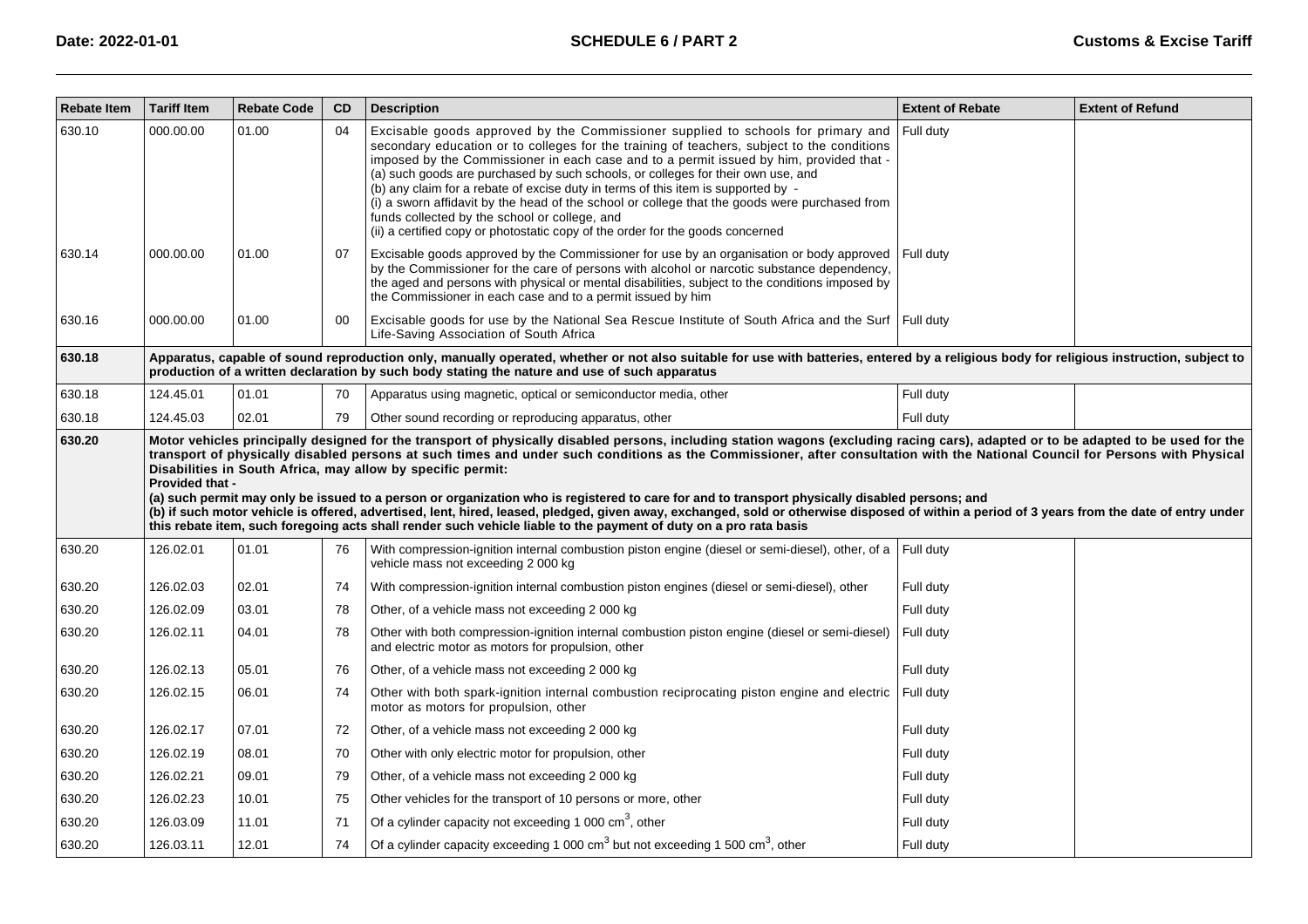| Rebate Item                                                                                                                                                                                                                                                                                                                                                                                                                                                                                                                                                                                                                                                                                                                                                                                                                                                                                                                                                                                                                                                                                                                                                                                                                                                                                                                           | <b>Tariff Item</b> | <b>Rebate Code</b> | <b>CD</b> | <b>Description</b>                                                                                                                                                                                                                                           | <b>Extent of Rebate</b> | <b>Extent of Refund</b> |  |
|---------------------------------------------------------------------------------------------------------------------------------------------------------------------------------------------------------------------------------------------------------------------------------------------------------------------------------------------------------------------------------------------------------------------------------------------------------------------------------------------------------------------------------------------------------------------------------------------------------------------------------------------------------------------------------------------------------------------------------------------------------------------------------------------------------------------------------------------------------------------------------------------------------------------------------------------------------------------------------------------------------------------------------------------------------------------------------------------------------------------------------------------------------------------------------------------------------------------------------------------------------------------------------------------------------------------------------------|--------------------|--------------------|-----------|--------------------------------------------------------------------------------------------------------------------------------------------------------------------------------------------------------------------------------------------------------------|-------------------------|-------------------------|--|
| 630.20                                                                                                                                                                                                                                                                                                                                                                                                                                                                                                                                                                                                                                                                                                                                                                                                                                                                                                                                                                                                                                                                                                                                                                                                                                                                                                                                | 126.03.13          | 13.01              | 78        | Of a cylinder capacity exceeding 1 500 $\text{cm}^3$ but not exceeding 3 000 $\text{cm}^3$ , other                                                                                                                                                           | Full duty               |                         |  |
| 630.20                                                                                                                                                                                                                                                                                                                                                                                                                                                                                                                                                                                                                                                                                                                                                                                                                                                                                                                                                                                                                                                                                                                                                                                                                                                                                                                                | 126.03.15          | 14.01              | 76        | Of a cylinder capacity exceeding 3 000 $\text{cm}^3$ , other                                                                                                                                                                                                 | Full duty               |                         |  |
| 630.20                                                                                                                                                                                                                                                                                                                                                                                                                                                                                                                                                                                                                                                                                                                                                                                                                                                                                                                                                                                                                                                                                                                                                                                                                                                                                                                                | 126.03.20          | 15.01              | 73        | Other, with a vehicle mass exceeding 600 kg but not exceeding 800 kg                                                                                                                                                                                         | Full duty               |                         |  |
| 630.20                                                                                                                                                                                                                                                                                                                                                                                                                                                                                                                                                                                                                                                                                                                                                                                                                                                                                                                                                                                                                                                                                                                                                                                                                                                                                                                                | 126.03.21          | 16.01              | 76        | Of a cylinder capacity not exceeding 1 500 $\text{cm}^3$ , other                                                                                                                                                                                             | Full duty               |                         |  |
| 630.20                                                                                                                                                                                                                                                                                                                                                                                                                                                                                                                                                                                                                                                                                                                                                                                                                                                                                                                                                                                                                                                                                                                                                                                                                                                                                                                                | 126.03.23          | 17.01              | 74        | Of a cylinder capacity exceeding 1 500 $\text{cm}^3$ but not exceeding 2 500 $\text{cm}^3$ , other                                                                                                                                                           | Full duty               |                         |  |
| 630.20                                                                                                                                                                                                                                                                                                                                                                                                                                                                                                                                                                                                                                                                                                                                                                                                                                                                                                                                                                                                                                                                                                                                                                                                                                                                                                                                | 126.03.25          | 18.01              | 72        | Of a cylinder capacity exceeding 2 500 $\text{cm}^3$ , other                                                                                                                                                                                                 | Full duty               |                         |  |
| 630.20                                                                                                                                                                                                                                                                                                                                                                                                                                                                                                                                                                                                                                                                                                                                                                                                                                                                                                                                                                                                                                                                                                                                                                                                                                                                                                                                | 126.03.27          | 19.01              | 70        | Other, of cylinder capacity not exceeding 1 000 cm <sup>3</sup>                                                                                                                                                                                              | Full duty               |                         |  |
| 630.20                                                                                                                                                                                                                                                                                                                                                                                                                                                                                                                                                                                                                                                                                                                                                                                                                                                                                                                                                                                                                                                                                                                                                                                                                                                                                                                                | 126.03.31          | 20.01              | 70        | Other vehicles, with both spark-ignition internal combustion reciprocating piston engine and<br>electric motor as motors for propulsion, excluding those capable of being charged by plugging<br>to external source of electric power, other                 | Full duty               |                         |  |
| 630.20                                                                                                                                                                                                                                                                                                                                                                                                                                                                                                                                                                                                                                                                                                                                                                                                                                                                                                                                                                                                                                                                                                                                                                                                                                                                                                                                | 126.03.33          | 21.01              | 79        | Other, with a vehicle mass exceeding 600 kg but not exceeding 800 kg                                                                                                                                                                                         | Full duty               |                         |  |
| 630.20                                                                                                                                                                                                                                                                                                                                                                                                                                                                                                                                                                                                                                                                                                                                                                                                                                                                                                                                                                                                                                                                                                                                                                                                                                                                                                                                | 126.03.35          | 22.01              | 77        | Other vehicles, with both compression-ignition internal combustion piston engine (diesel or<br>semi-diesel) and electric motor as motors for propulsion, excluding those capable of being<br>charged by plugging to external source of electric power, other | Full duty               |                         |  |
| 630.20                                                                                                                                                                                                                                                                                                                                                                                                                                                                                                                                                                                                                                                                                                                                                                                                                                                                                                                                                                                                                                                                                                                                                                                                                                                                                                                                | 126.03.37          | 23.01              | 75        | Other, with a cylinder capacity not exceeding 1 000 cm <sup>3</sup>                                                                                                                                                                                          | Full duty               |                         |  |
| 630.20                                                                                                                                                                                                                                                                                                                                                                                                                                                                                                                                                                                                                                                                                                                                                                                                                                                                                                                                                                                                                                                                                                                                                                                                                                                                                                                                | 126.03.41          | 24.01              | 77        | Other vehicles, with both spark-ignition internal combustion reciprocating piston engine and<br>electric motor and electric motor as motors for propulsion, capable of being charged by<br>plugging to external source of electric power, other              | Full duty               |                         |  |
| 630.20                                                                                                                                                                                                                                                                                                                                                                                                                                                                                                                                                                                                                                                                                                                                                                                                                                                                                                                                                                                                                                                                                                                                                                                                                                                                                                                                | 126.03.43          | 25.01              | 75        | Other, with a vehicle mass exceeding 600 kg but not exceeding 800 kg                                                                                                                                                                                         | Full duty               |                         |  |
| 630.20                                                                                                                                                                                                                                                                                                                                                                                                                                                                                                                                                                                                                                                                                                                                                                                                                                                                                                                                                                                                                                                                                                                                                                                                                                                                                                                                | 126.03.45          | 26.01              | 73        | Other vehicles, with both compression-ignition internal combustion piston engine (diesel or<br>semi-diesel) and electric motor as motors for propulsion, capable of being charged by<br>plugging to external source of electric power, other                 | Full duty               |                         |  |
| 630.20                                                                                                                                                                                                                                                                                                                                                                                                                                                                                                                                                                                                                                                                                                                                                                                                                                                                                                                                                                                                                                                                                                                                                                                                                                                                                                                                | 126.03.47          | 27.01              | 71        | Electric vehicles with a mass not exceeding 800 kg                                                                                                                                                                                                           | Full duty               |                         |  |
| 630.20                                                                                                                                                                                                                                                                                                                                                                                                                                                                                                                                                                                                                                                                                                                                                                                                                                                                                                                                                                                                                                                                                                                                                                                                                                                                                                                                | 126.03.49          | 28.01              | 73        | Other vehicles, with only electric motor for propulsion, other                                                                                                                                                                                               | Full duty               |                         |  |
| 630.20                                                                                                                                                                                                                                                                                                                                                                                                                                                                                                                                                                                                                                                                                                                                                                                                                                                                                                                                                                                                                                                                                                                                                                                                                                                                                                                                | 126.03.51          | 29.01              | 78        | Other motor vehicles for the transport of persons, other                                                                                                                                                                                                     | Full duty               |                         |  |
| 630.22<br>Motor cars and other motor vehicles, principally designed for the transport of persons, including station wagons (excluding racing cars), adapted or to be adapted to be driven solely by<br>a physically disabled person, at such times and under such conditions as the Commissioner, after consultation with the National Council for Persons with Physical Disabilities in South<br>Africa may allow by specific permit:<br>Provided that -<br>(a) the adaptation of the motor car or vehicle is of such a nature that the physically disabled driver of the motor vehicle has easy access to all controls necessary to drive such vehicle;<br>(b) such permit may not be issued within a period of 3 years of the issue of a previous permit to such disabled person;<br>(c) permits may, however, be issued within a shorter period provided that proof is submitted that the motor vehicle previously entered under rebate of duty was stolen or was written off<br>by the licensing authorities; and<br>(d) if such vehicle is offered, advertised, lent, hired, leased, pledged, given away, exchanged, sold or otherwise disposed of within a period of 3 years from the date of entry under this<br>rebate item, such foregoing acts shall render such vehicle liable to the payment of duty on a pro rata basis |                    |                    |           |                                                                                                                                                                                                                                                              |                         |                         |  |
| 630.22                                                                                                                                                                                                                                                                                                                                                                                                                                                                                                                                                                                                                                                                                                                                                                                                                                                                                                                                                                                                                                                                                                                                                                                                                                                                                                                                | 126.03.01          | 01.01              | 77        | Vehicles specially designed for travelling on snow; golf cars and similar vehicles                                                                                                                                                                           | Full duty               |                         |  |
| 630.22                                                                                                                                                                                                                                                                                                                                                                                                                                                                                                                                                                                                                                                                                                                                                                                                                                                                                                                                                                                                                                                                                                                                                                                                                                                                                                                                | 126.03.05          | 02.01              | 79        | Vehicles with motorcycle-type handlebars and hand-operated controls                                                                                                                                                                                          | Full duty               |                         |  |
| 630.22                                                                                                                                                                                                                                                                                                                                                                                                                                                                                                                                                                                                                                                                                                                                                                                                                                                                                                                                                                                                                                                                                                                                                                                                                                                                                                                                | 126.03.09          | 03.01              | 70        | Of a cylinder capacity not exceeding 1 000 cm <sup>3</sup> , other                                                                                                                                                                                           | Full duty               |                         |  |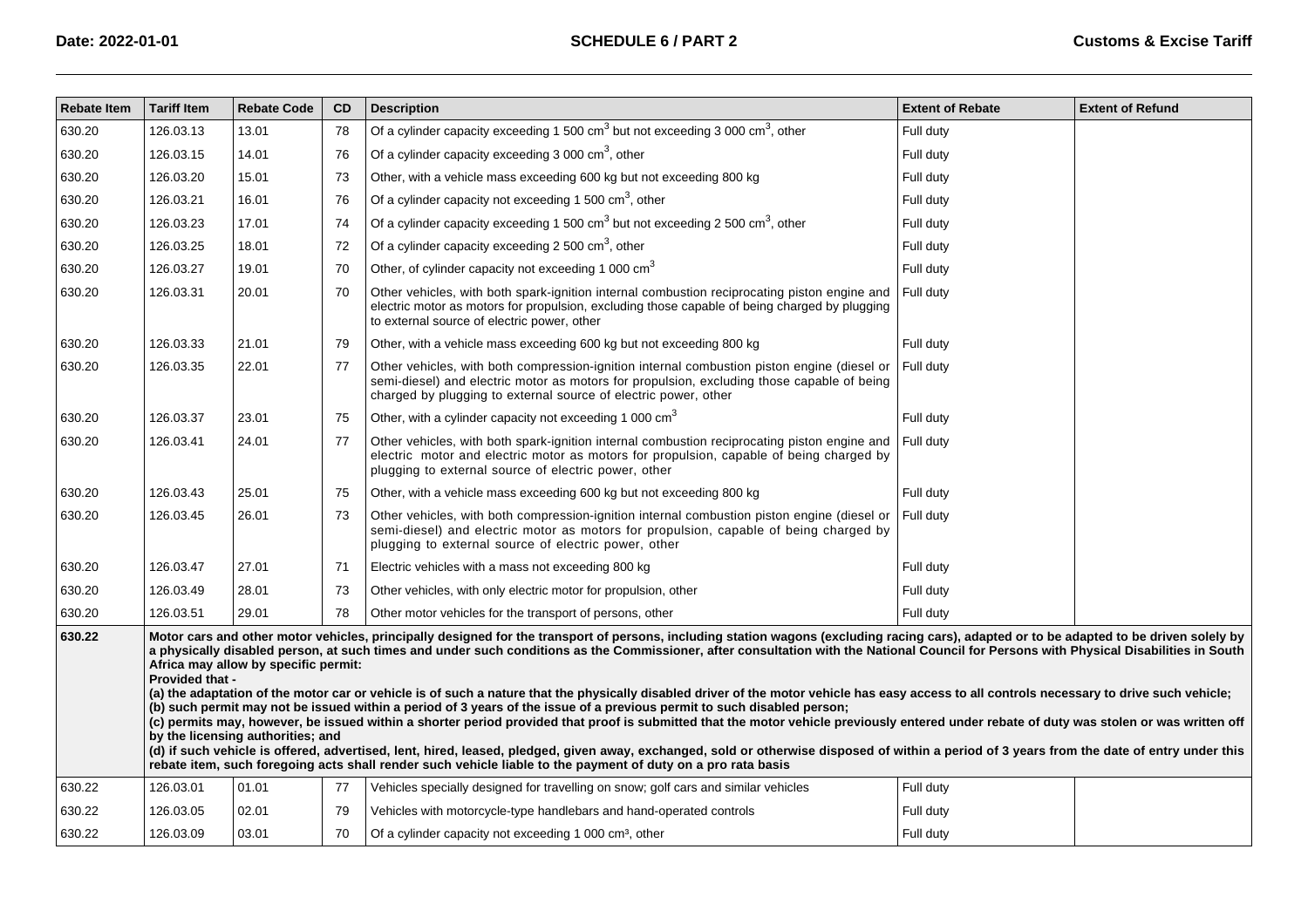| <b>Rebate Item</b> | <b>Tariff Item</b>                                                                                                                            | <b>Rebate Code</b> | CD | <b>Description</b>                                                                                                                                                                                                                                                                   | <b>Extent of Rebate</b> | <b>Extent of Refund</b> |  |  |  |
|--------------------|-----------------------------------------------------------------------------------------------------------------------------------------------|--------------------|----|--------------------------------------------------------------------------------------------------------------------------------------------------------------------------------------------------------------------------------------------------------------------------------------|-------------------------|-------------------------|--|--|--|
| 630.22             | 126.03.11                                                                                                                                     | 04.01              | 79 | Of a cylinder capacity exceeding 1 000 cm <sup>3</sup> but not exceeding 1 500 cm <sup>3</sup> , other                                                                                                                                                                               | Full duty               |                         |  |  |  |
| 630.22             | 126.03.13                                                                                                                                     | 05.01              | 77 | Of a cylinder capacity exceeding 1 500 cm <sup>3</sup> but not exceeding 3 000 cm <sup>3</sup> , other                                                                                                                                                                               | Full duty               |                         |  |  |  |
| 630.22             | 126.03.15                                                                                                                                     | 06.01              | 75 | Of a cylinder capacity exceeding 3 000 cm <sup>3</sup> , other                                                                                                                                                                                                                       | Full duty               |                         |  |  |  |
| 630.22             | 126.03.21                                                                                                                                     | 07.01              | 70 | Of a cylinder capacity not exceeding 1 500 cm <sup>3</sup> , other                                                                                                                                                                                                                   | Full duty               |                         |  |  |  |
| 630.22             | 126.03.23                                                                                                                                     | 08.01              | 79 | Of a cylinder capacity exceeding 1 500 cm <sup>3</sup> but not exceeding 2 500 cm <sup>3</sup> , other                                                                                                                                                                               | Full duty               |                         |  |  |  |
| 630.22             | 126.03.25                                                                                                                                     | 09.01              | 77 | Of a cylinder capacity exceeding 2 500 cm <sup>3</sup> , other                                                                                                                                                                                                                       | Full duty               |                         |  |  |  |
| 630.22             | 126.03.51                                                                                                                                     | 10.01              | 77 | Other motor vehicles for the transport of persons, other                                                                                                                                                                                                                             | Full duty               |                         |  |  |  |
| 631.00             | 000.00.00                                                                                                                                     | 01.00              | 09 | Excisable goods for use by the diplomatic and other foreign representatives                                                                                                                                                                                                          | Full duty               |                         |  |  |  |
| 632.00             |                                                                                                                                               |                    |    | Excisable goods for use in the manufacture of other excisable goods                                                                                                                                                                                                                  |                         |                         |  |  |  |
| 632.01             | 000.00.00                                                                                                                                     | 01.00              | 08 | Excisable goods manufactured by any licensee in any special customs and excise warehouse<br>and incorporated, in unused condition, in any other excisable goods manufactured by the<br>same licensee in the same special customs and excise warehouse                                | Full duty               |                         |  |  |  |
| 632.02             | 000.00.00                                                                                                                                     | 01.00              | 02 | Excisable goods on which excise duty has been paid and which have been incorporated, in Full duty<br>unused condition, in any other excisable goods manufactured in any special customs and<br>excise warehouse                                                                      |                         |                         |  |  |  |
| 632.03             | Excisable goods for use by manufacturers approved by the Commissioner, subject to such conditions as he may impose for manufacturing purposes |                    |    |                                                                                                                                                                                                                                                                                      |                         |                         |  |  |  |
| 632.03             | 124.40.05                                                                                                                                     | 01.01              | 79 | Loudspeakers, not mounted in housings or cabinets, for the manufacture of telephones,<br>television receiving sets and sound recording or reproducing apparatus                                                                                                                      | Full duty               |                         |  |  |  |
| 632.03             | 124.45.01                                                                                                                                     | 02.01              | 72 | Other sound recording or reproducing apparatus using optical or semiconductor media, not Full duty<br>mounted in cabinets or the like, for the manufacture of sound recorders or reproducers<br>(including radio reception apparatus incorporating such articles)                    |                         |                         |  |  |  |
| 632.03             | 124.45.03                                                                                                                                     | 03.01              | 70 | Other sound recording or reproducing apparatus, other than those using optical or<br>semiconductor media, not mounted in cabinets or the like, for the manufacture of sound<br>recorders or reproducers (including radio reception apparatus incorporating such articles)            | Full dutv               |                         |  |  |  |
| 632.03             | 124.70.05                                                                                                                                     | 04.01              | 71 | Radio-broadcast receivers combined with sound recording or reproducing apparatus, to be Full duty<br>incorporated in motor vehicles as original equipment whilst still on the motor vehicle<br>manufacturer's premises                                                               |                         |                         |  |  |  |
| 632.03             | 124.70.07                                                                                                                                     | 05.01              | 75 | Other radio-broadcast receivers, to be incorporated in motor vehicles as original equipment Full duty<br>whilst still on the motor vehicle manufacturer's premises                                                                                                                   |                         |                         |  |  |  |
| 633.01             | 000.00.00                                                                                                                                     | 01.00              | 05 | Excisable goods exported ex a customs and excise warehouse (including supply as stores for Full duty<br>foreign-going ships or aircraft)                                                                                                                                             |                         |                         |  |  |  |
| 634.01             | 000.00.00                                                                                                                                     | 01.00              | 02 | Excisable goods unconditionally abandoned to the Office by the owner or destroyed with the Full duty<br>permission of the Commissioner: Provided that the Commissioner may decline to accept<br>abandonment or grant permission for destruction                                      |                         |                         |  |  |  |
| 634.02             | 000.00.00                                                                                                                                     | 01.00              | 04 | Excisable goods unavoidably lost in a special customs and excise warehouse in Full duty<br>manufacturing processes or through working, pumping, handling and similar causes or<br>through natural causes, to such extent as the Commissioner on good cause shown deems<br>reasonable |                         |                         |  |  |  |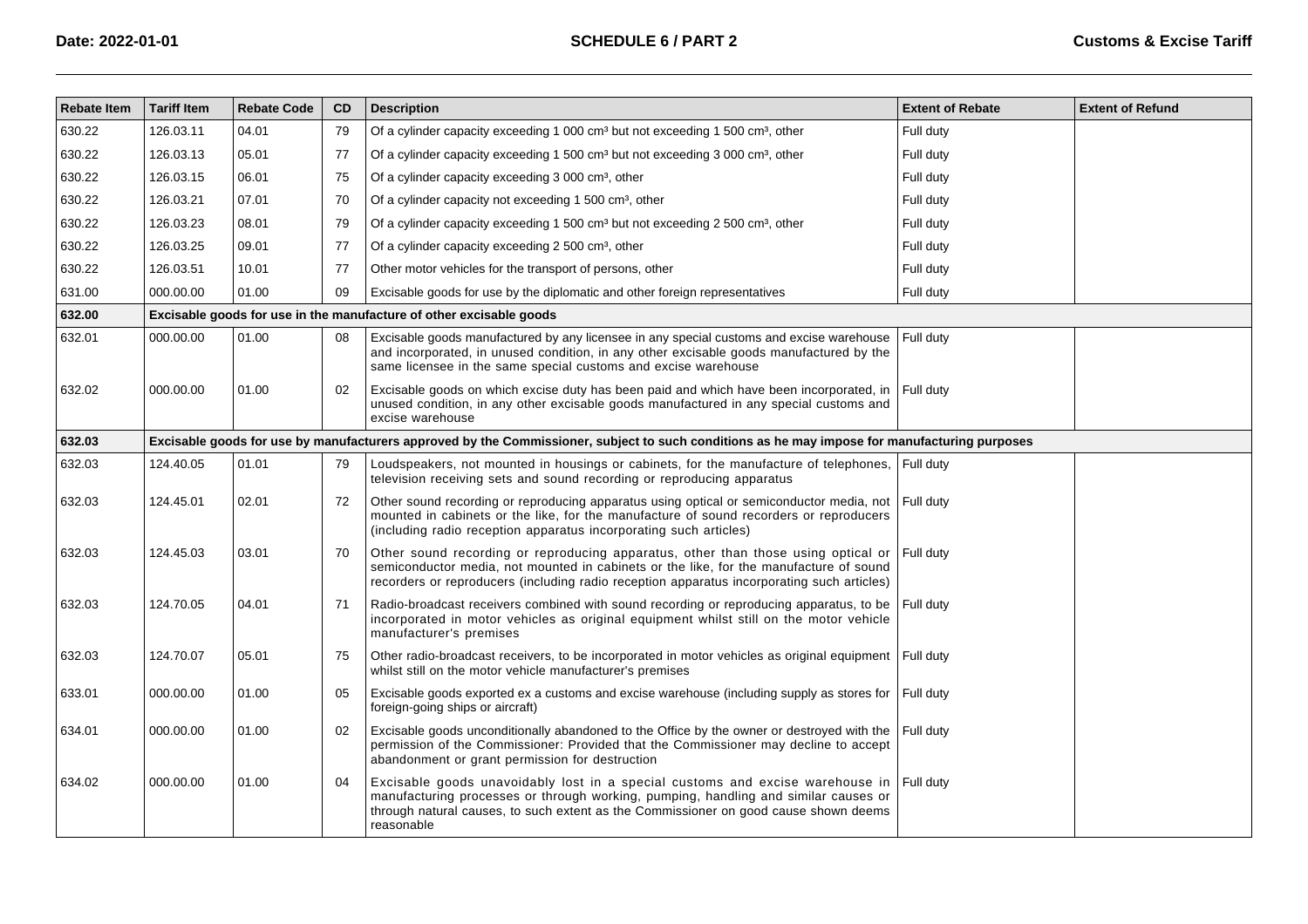| <b>Rebate Item</b> | <b>Tariff Item</b>                                                                                                            | <b>Rebate Code</b> | <b>CD</b> | <b>Description</b>                                                                                                                                                                                                                                                                                                                                                                                                                                                                                                                                                                                                                                                                                                                                                                                                                                                                                                                                                                                               | <b>Extent of Rebate</b> | <b>Extent of Refund</b> |  |  |
|--------------------|-------------------------------------------------------------------------------------------------------------------------------|--------------------|-----------|------------------------------------------------------------------------------------------------------------------------------------------------------------------------------------------------------------------------------------------------------------------------------------------------------------------------------------------------------------------------------------------------------------------------------------------------------------------------------------------------------------------------------------------------------------------------------------------------------------------------------------------------------------------------------------------------------------------------------------------------------------------------------------------------------------------------------------------------------------------------------------------------------------------------------------------------------------------------------------------------------------------|-------------------------|-------------------------|--|--|
| 634.03             | 000.00.00                                                                                                                     | 01.00              | 06        | Excisable goods in respect of which the excise duty amounts to not less than R2 500, proved<br>to have been lost, destroyed or damaged, on any single occasion in circumstances of vis<br><i>major</i> or in such other circumstances as the Commissioner deems exceptional while such<br>goods are -<br>(a) in any customs and excise warehouse or under the control of the Commissioner; or<br>(b) being removed with deferment of payment of duty or under rebate of duty from a place in<br>the Republic to any other place in terms of the provisions of this Act:<br>Provided that -<br>(a) no compensation in respect of the excise duty on such goods has been paid or is due to<br>the owner by any other person;<br>(b) such loss, destruction or damage was not due to any negligence or fraud on the part of the<br>person liable for the duty; and<br>(c) such goods did not enter into consumption; and<br>provided further that circumstances contemplated in this item exclude robbery or theft. | l Full dutv             |                         |  |  |
| 635.00             | Excisable goods supplied by a licensee of a special customs and excise storage warehouse licensed as a duty and tax free shop |                    |           |                                                                                                                                                                                                                                                                                                                                                                                                                                                                                                                                                                                                                                                                                                                                                                                                                                                                                                                                                                                                                  |                         |                         |  |  |
| 635.00             | 000.00.00                                                                                                                     | 01.00              | 08        | Goods supplied by a licensee of an inbound duty and tax free shop to inbound travelers                                                                                                                                                                                                                                                                                                                                                                                                                                                                                                                                                                                                                                                                                                                                                                                                                                                                                                                           | Full duty               |                         |  |  |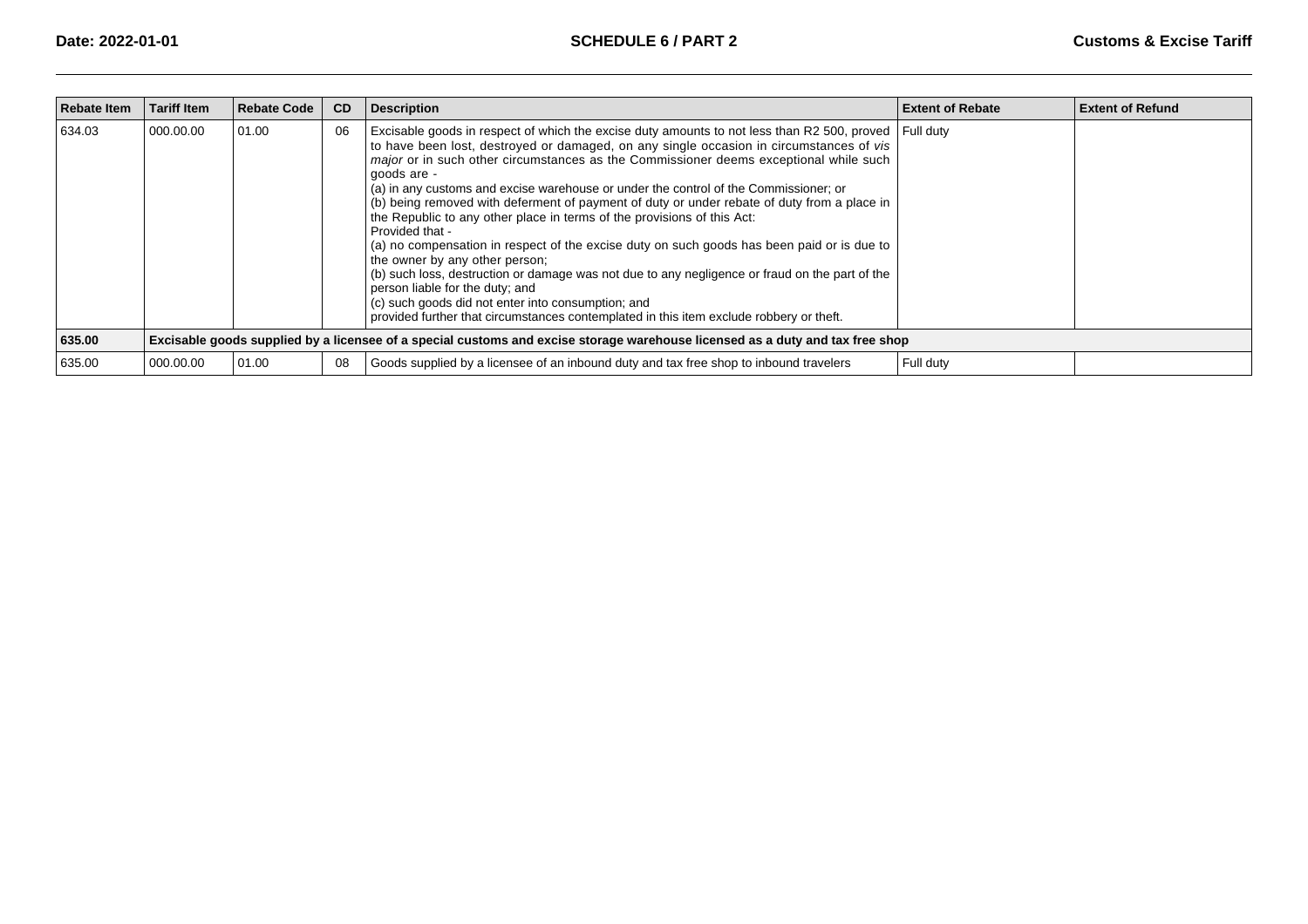### **PART 3**

# **REBATES AND REFUNDS OF FUEL LEVY AND ROAD ACCIDENT FUND LEVY**

# **NOTES:**

- 1.Any particulars in this Part in respect of any goods relate to the fuel levy and Road Accident Fund levy specified in Part 5A and Part 5B of Schedule No. 1, respectively.
- 2.A rebate and refund of fuel levy and Road Accident Fund levy specified in Part 5A and Part 5B of Schedule No. 1, respectively, in respect of any goods specified in this Schedule shall, subject to the provisions of section 75, be allowed to the extent stated in this Part, in respect of such goods on compliance with the provisions of the item in this Part in which such goods are specified and of any notes applicable in respect of such item.
- 3.Unless the context otherwise indicates, Notes A and H of the General Notes to Schedule No. 1 shall mutatis mutandis apply to this Part.
- 4.Wherever the heading or subheading under which any goods are classified in Part 1 of Schedule No. 1 or the fuel levy and Road Accident Fund levy item under which any goods are classified in Part 5A and Part 5B of Schedule No. 1 respectively, is quoted in any item in this Schedule in which such goods are specified, the goods so specified in such item in this Schedule shall be deemed not to include goodswhich are not classified under the said heading or subheading or fuel levy item and Road Accident Fund levy item.
- 5.Except where the Commissioner authorizes on good cause shown payment of a refund of duty granted in terms of any item of this Part to any other person on complying with such conditions as the Commissioner may reasonably impose in each case, such refund shall be paid only to -
	- (a)the manufacturer of the goods or the person who paid the duty thereon on entry for home consumption;
	- (b)the licensed distributor in accordance with the provisions of section 64F, the rules to section 64F and item 623.19; or
	- (c)a user as contemplated in this Part.
- 6. For the purposes of item 670.04 read with the provisions of section 75 (1A) and (4A):
	- (a)Definitions

For the purposes of these Notes, except if the context otherwise indicates -

- (i) "distillate fuel" means -
	- (aa)
- (A)distillate fuel, and
- (B)biodiesel as contemplated in Section 37B (2)(a)(ii),

in respect of which a fuel levy and Road Accident Fund levy is prescribed in Part 5A and Part 5B of Schedule No. 1 respectively, and which has been duly entered for homeconsumption or which is deemed to have been duly entered for home consumption, whether or not such distillate fuel and biodiesel have been mixed; and

- (bb) excludes the following:
	- (A)"smokeless diesel", a mixture of kerosene and a lubricity agent, normally used in underground mines;
	- (B)any mixture of distillate fuel with kerosene or any other substance except biodiesel;
	- (C) any distillate fuel entered for export or ships stores or in terms of any other procedure except for home consumption or on which the levies are not paid as contemplated insubparagraphs (a)(i)(aa) and (a)(i)(bb), respectively.
- (ii)"dry" or "contracted or hired on a dry basis" means that any vehicle, vessel, machine or any other equipment whatsoever using distillate fuel is hired or a person using such vehicle, vessel, machine or other equipment is contracted by a user for the purpose of performing any qualifying activity and the user supplies the distillate fuel from eligible purchases;
- (iii)"eligible purchases" means purchases of distillate fuel by a user for use and used as fuel as contemplated in paragraph (b);
- (iv)"hire" includes lease or charter;
- (v) "non-eligible purchases" means purchases of distillate fuel by a user not for use and not used as prescribed in these Notes as fuel for own primary production in farming, forestry or miningon land or in offshore mining, any vessel contemplated in paragraphs (b)(ii) and (b)(iii) to this Note, or in any locomotive contemplated in paragraph (b)(iv) to this Note and includes such fuel used in transport for reward or if resold;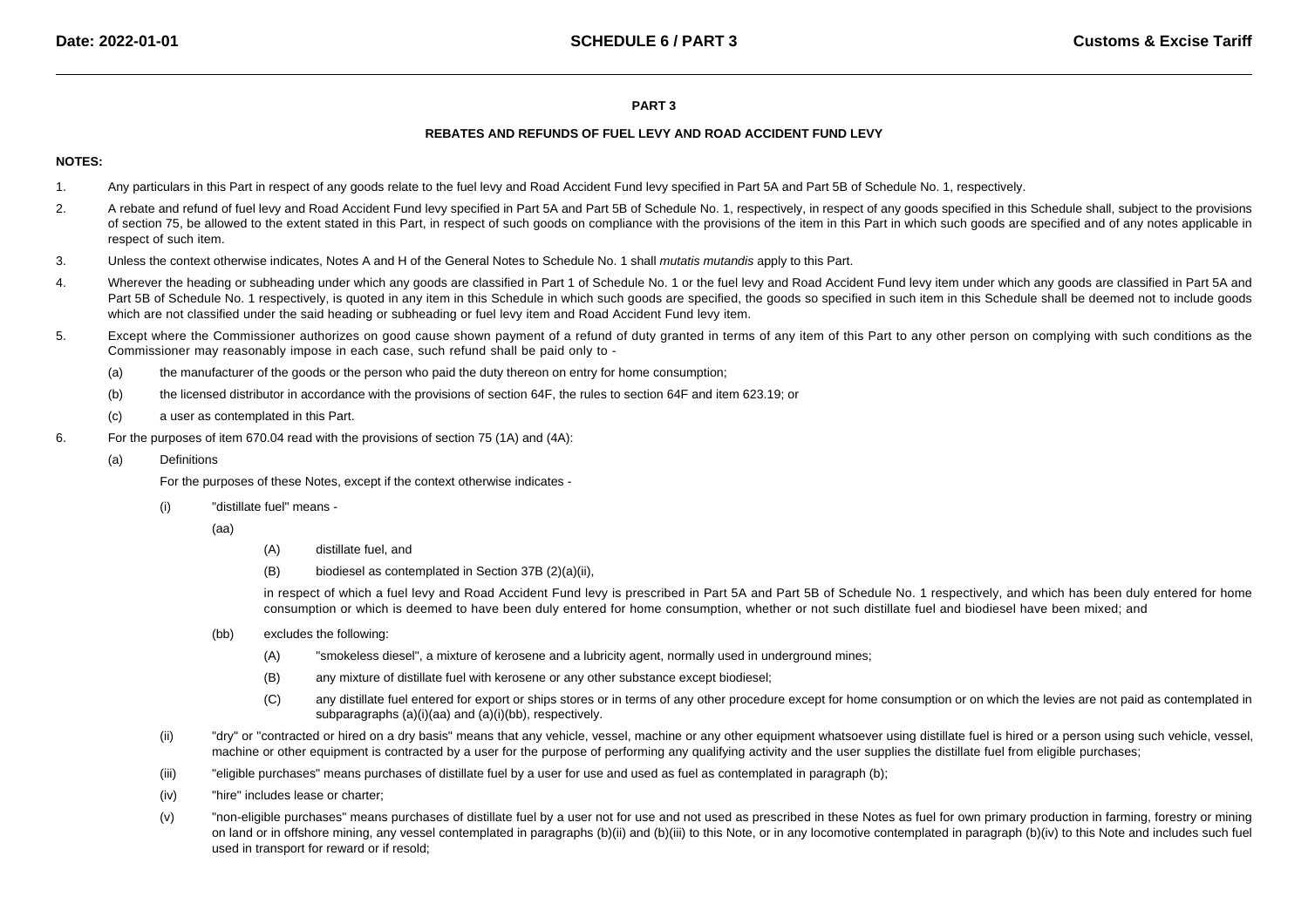- (vi)"section", unless otherwise specified, refers to the relevant section of this Act;
- (vii)"user", as defined in section 75 (1C)(b)(i) means, according to the context and subject to any notes to item 670.04, a person registered for value-added tax purposes under the provisions of the Value-Added Tax Act, 1991 (Act No. 89 of 1991), and for diesel refund purposes as contemplated in section 75 (1A) and (4A);
- (viii)"vessel" means, subject to these Notes, any ship or boat;
- (ix)"wet" or "contracted or hired on a wet basis" means distillate fuel is supplied with the vehicle, vessel, machine or other equipment contracted or hired as contemplated in the definition of "dry";
- (x) "electricity generation plants" means the electricity generation plants known as -
	- (aa)Ankerlig Power Station situated in Atlantis;
	- (bb)Gourikwa Power Station situated at Mossel Bay;
	- (cc)Dedisa Power Station situated at Port Elizabeth; and
	- (dd)Avon Power Station situated at Shakaskraal,

utilizing Open Cycle Gas Turbine (OCGT) units.

- (xi) "logbooks" means systematic written tabulated statements with columns in which are regularly entered periodic (hourly, daily, weekly or monthly) records of all activities and occurrences that impact on the validity of refund claims. Logbooks should indicate a full audit trail of distillate fuel for which refunds are claimed, from purchase to use thereof. Storage logbooks should reflect details of distillate fuel purchases, source thereof, how dispersed/disposed and purpose of disposal. Logbooks on distillate fuel use should contain details on source of fuel, date, place and purpose of utilisation, equipment fuelled, eligible or non-eligible operations performed and records of fuel consumed by any such machine, vehicle, device, or system. Logbook entries mustbe substantiated by the required source documentation and appropriate additional information that include manufacture specification of equipment, particulars of operator, intensity of use (e.g. distance, duration, route, speed, rate) and other incidents, facts and observations relevant to the measurement of eligible diesel use. Example(s) of minimum logbook recordrequirements are available on SARS website at [www.sars.gov.za](http://www.sars.gov.za).
- (xii)fuel levy is limited to the general fuel levy contemplated in Notes 6 and 7 of Part 5A of Schedule No. 1 at the rate specified in Note 8(b)(i) for distillate fuel and Note 8(c)(i) for biodiesel respectively of the said Part 5A.
- (b)The extent of refund for eligible purchases -

#### **ON LAND**

(i) Farming, forestry or mining on land is, 148,0 cents per litre fuel levy on 80 per cent of eligible purchases, **plus** 218 cents per litre Road Accident Fund levy on 80 per cent of eligiblepurchases equalling 366,0 cents per litre on 80 per cent of the **total eligible** purchases.

Mode of calculation of refund is as follows:

(aa)For 1 000 litres eligible purchases -

1 000 x 80 per cent equals 800 litres on which a refund of 366,0 cent per litre may be claimed;

(bb)For 1 000 litres purchased of which 300 litres represent non-eligible purchases, for example, carriage of goods for reward -

1 000 litres less 300 litres equals 700 litres eligible purchases x 80 per cent equals 560 litres on which a refund of 366,0 cents per litre may be claimed;

# **OFFSHORE**

- (ii) Offshore vessels, including -
	- (aa)commercial fishing vessels;
	- (bb)coasting vessels;
	- (cc)offshore mining;
	- (dd)vessels owned by the National Sea Rescue Institute;
	- (ee)vessels conducting research in support of the marine industry;
	- (ff)coastal patrol vessels; or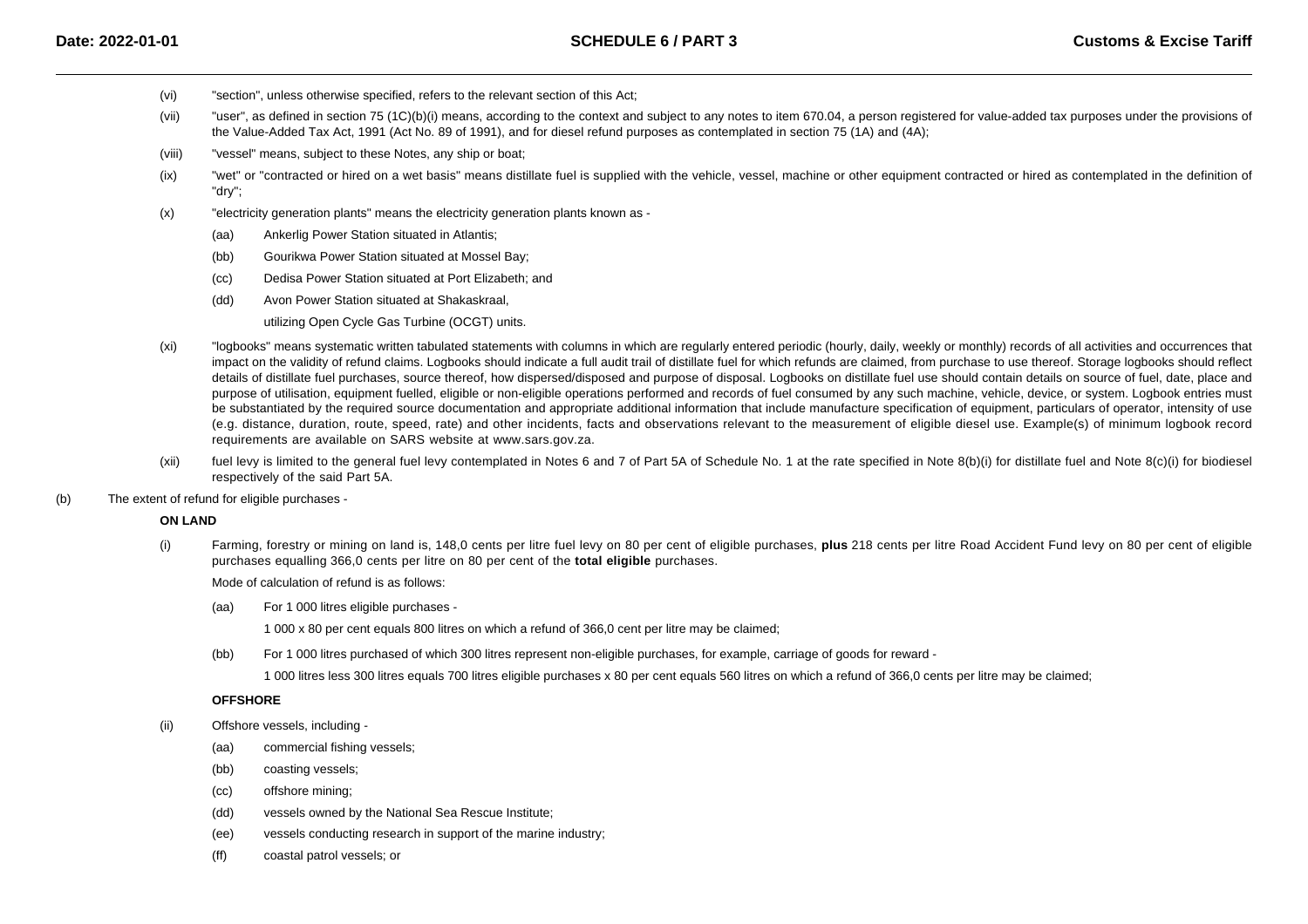(gg)vessels employed to service fibre optic telecommunication cables along the coastline of Southern Africa, is

370 cents per litre fuel levy, **plus** 218 cents per litre Road Accident Fund levy equalling 588 cents per litre.

# **HARBOUR VESSELS**

- (iii) Harbour vessels, including -
	- (aa)harbour vessels operated by Portnet;
	- (bb)vessels used by in-port bunker barge operators,

218 cents per litre Road Accident Fund levy.

**RAIL**

(iv)Locomotives used for rail freight other than those used in farming, forestry or mining, as provided in these Notes is 218 cents per litre Road Accident Fund levy.

# **ELECTRICITY GENERATION PLANTS**

- (v)Distillate fuel used solely as fuel in electricity generation plants with a capacity exceeding 200 megawatt per plant, generating electricity for the national distribution network, is 185 cents per litre fuel levy, **plus** 218 cents per litre Road Accident Fund levy equalling 403 cents per litre.
- (vi)Any claim for a refund of levies provided for in paragraph (b)(i), (ii), (iii), (iv) or (v) to this Note must be reduced by any non-eligible purchases.
- (c) Application for registration and claiming of refunds
	- (i)Application for registration for diesel refunds must be made on form VAT 101D obtainable from the office of any Receiver of Revenue or on the SARS website (www.sars.gov.za).
	- (ii)No return for a refund of levies on distillate fuel in terms of this item as referred to in section 75 (4A)(b) shall be considered unless the applicant is so registered.
	- (iii)The diesel refund part of the return form is incorporated in the VAT return form (VAT 201D).
	- (iv) A refund may only be applied for in respect of distillate fuel purchased in and for use in the Republic and for which a duly completed tax invoice is issued as contemplated in paragraph (d) tothis Note.

#### (d)The tax invoice

- (i) For the purposes of section 75 (4A)(c), the invoice must be a tax invoice containing the following information:
	- (aa)the words "Tax Invoice";
	- (bb)the name, address and VAT number (a 10-digit number starting with 4) of the supplier;
	- (cc)the name and address of the purchaser (if the invoice value is over R500);
	- (dd)date of transaction;
	- (ee)description of the goods (being diesel or distillate fuel);
	- (ff)quantity delivered or purchased;
	- (gg)value of the supply;
	- (hh)the amount of VAT, which must be shown as 0% since VAT is not levied on distillate fuel or diesel.
- (e)General conditions and procedures relating to purchases and refunds

(i)

(aa)Distillate fuel purchased in the Republic and used in a neighbouring territory for any activity to which this item relates does not qualify for a refund.

(bb)

- (A) Any person whose services are contracted by a user, is not entitled to a refund in respect of distillate fuel used in any vehicle, vessel, machine or other equipment torender such services.
- (B)Where a contract for such services is only on a dry basis, the user who supplies the distillate fuel to the contractor may apply for a refund in respect of the fuel actually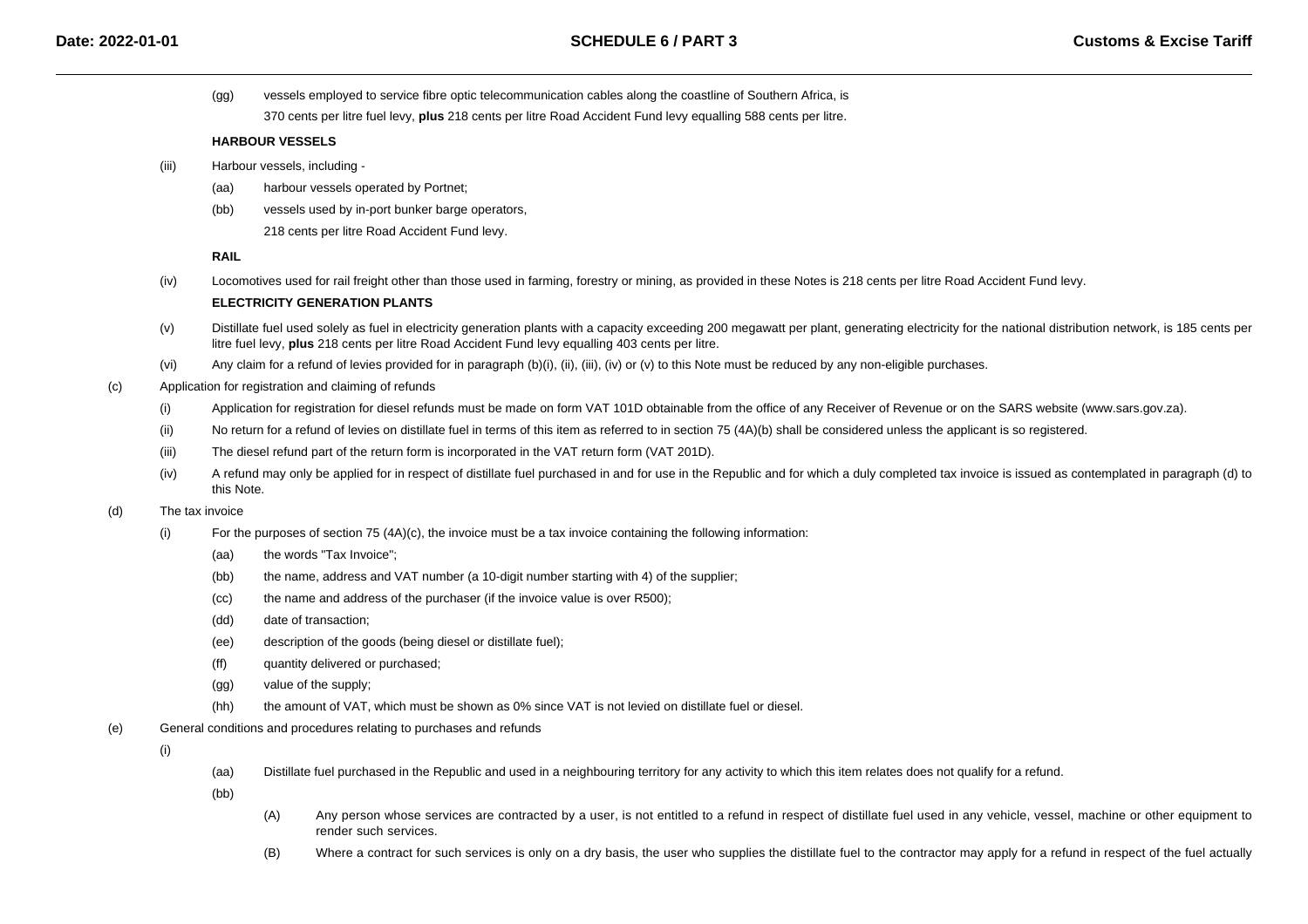- used in rendering the services. Such services may include harvesting by a contractor using his or her own harvester and transport of the harvested crop to the market orany first point of delivery.
- $(C)$  Any person who includes in any purchase of fuel, fuel for eligible and non-eligible purchases, shall deduct the non-eligible purchases from the quantities for which a refundis claimed.
- (ii)Where vessels which are engaged in operations qualifying for eligible use are refuelled offshore, a tax invoice must be issued by the supplier to the user.

(iii)

(aa)

- (A)Where a user sells eligible purchases of distillate fuel, such user must issue a tax invoice to the buyer, whether or not the buyer is a user or any other person.
- (B)The user who sells such fuel may not claim a refund of levies thereon and the fuel sold must be shown as a non-eligible purchase on the return for a refund.
- (bb)Where a user disposes of any such distillate fuel by barter or by donation, the fuel so disposed of does not qualify for a refund and must be indicated as a non-eligible purchase on the return for a refund.

(cc)

- (A)Any distillate fuel obtained under rebate of duty under any item of any Schedule must be shown as a non-eligible purchase on the diesel return for a refund.
- (B)No distillate fuel may be brought into the Republic in any container for consumption in the Republic from any other country in the common customs area unless such fuel is duly entered for home consumption on importation as contemplated in section 52, and all levies to which this item relates have been paid. If any such fuel is thereafter sold to a user, a tax invoice must be issued by the seller in the Republic.
- (f)Mining on land: Refund of levies on eligible purchases for distillate fuel for mining as specified in paragraph (b)(i) to this Note.

(i)

- (aa)In accordance with the definition of "eligible purchases", the distillate fuel must be purchased by the user for use and used as fuel for own primary production activities in mining as provided in subparagraphs (ii) and (iii) to this Note.
- (bb) The definition of "minerals" means minerals in any form, whether solid, liquid or gaseous, occurring naturally in or on the earth, in or under water or in the tailings and whether organic or inorganic and having been formed by or subject to a geological process, excluding water, but including sand, stone, rock, soil (other than topsoil), clay, gravel andlimestone.
- (ii) The mining activities which qualify for a refund of levies must be carried on -
	- (aa)for own primary production by the user or by a contractor of the user who is contracted on a dry basis;
	- (bb)unless otherwise specified, at the place where the mining operation is carried on; and
	- (cc)by the holder or cessionary of the necessary authorisation granted or ceded in terms of the Mineral and Petroleum Resources Development Act, 2002 (Act No. 28 of 2002).
- (iii) Own primary production activities in mining include the following:
	- (aa)The exploration or prospecting for minerals.
	- (bb)The removal of over burden and other activities undertaken in the preparation of a site to enable the commencement of mining for minerals.
	- (cc) Operations for the recovery of minerals being mining for those minerals including the recovery of salts but not including any post-recovery or post-mining processing of thoseminerals.
	- (dd)Searching for ground water solely for use in a mining operation or the construction or maintenance of facilities for the extraction of such water.
	- (ee)The pumping of water solely for use in a mining operation if the pumping occurs at the place where the mining operation is carried on or at a place adjacent to that place.
	- (ff)The supply of water solely to the place where the mining operation is carried on, from such place or a place adjacent to that place.
	- (gg)The construction or maintenance of private access roads at the place where the mining operation is carried on.
	- (hh) The construction or maintenance of -
		- (A)tailings, dams for use in a mining operation;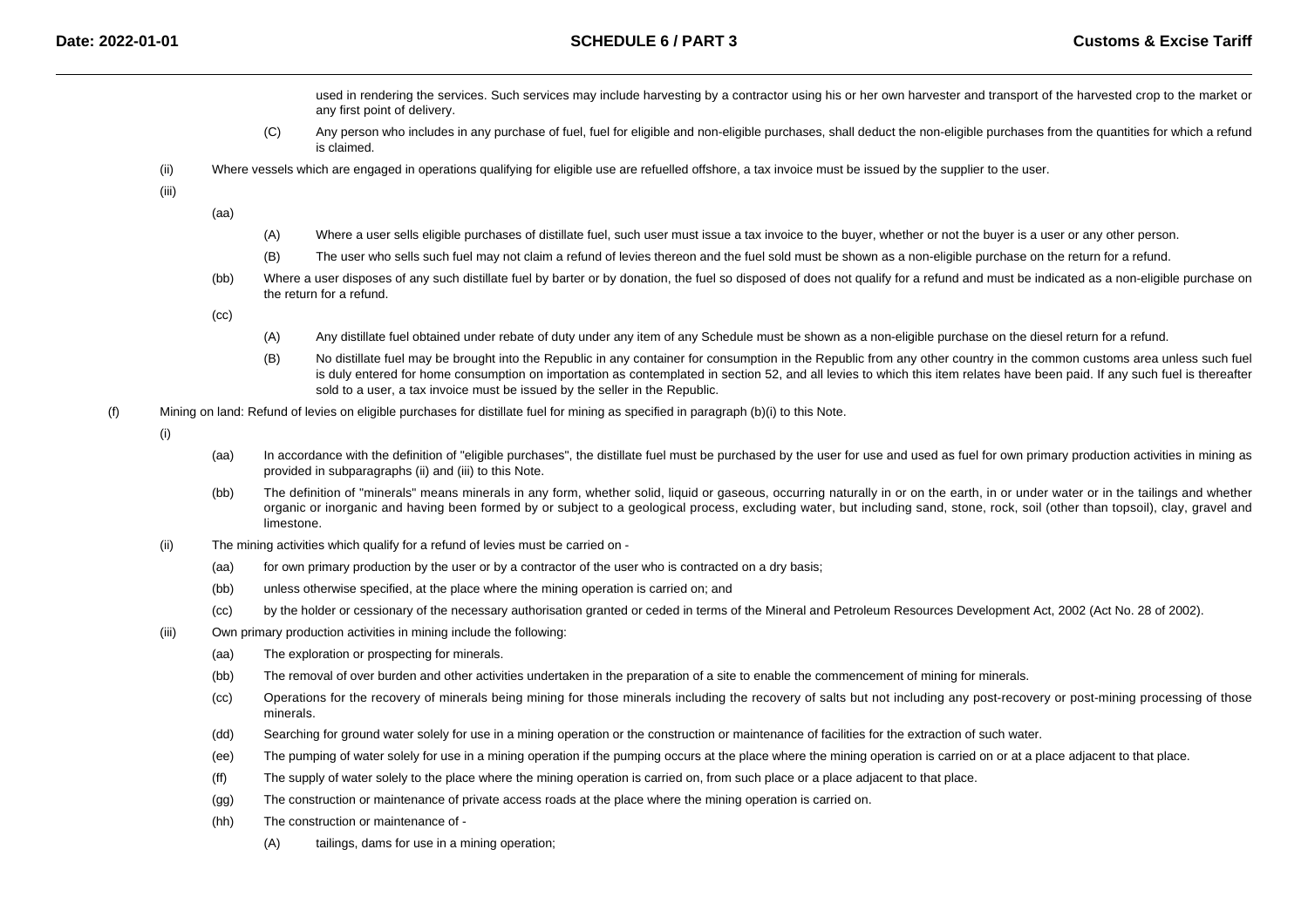- (B)dams, or other works, to store or contain water that has been used in, or obtained in the course of carrying on a mining operation.
- (ij)The construction or maintenance of dams, at the place where the mining operation is carried on, for the storage of uncontaminated water for use in a mining operation.
- (kk)The construction or maintenance of buildings, plant or equipment for use in a mining operation.
- (ll)The construction or maintenance of power stations or power lines solely for use in a mining operation.
- (mm)Coal stockpiling for the prevention of the spontaneous combustion of coal as part of primary mining operations.
- (nn)The reactivation of carbon for use in the processing of ores containing gold if the reactivation occurs at the place where mining for gold is carried on.
- $(00)$ The removal of waste products of a mining operation and the disposal thereof, from the place where the mining operation is carried on.
- (pp)The transporting by vehicle, locomotive or other equipment on the mining site of ores or other substances containing minerals for processing in operations for recovery of minerals.
- (qq)The service, maintenance or repair of vehicles, plant or equipment by the person who carries on the mining operation solely for use in a mining operation, at the place where the mining operation is carried on.
- (rr) The service, maintenance or repair of transport networks for use in a mining operation, to the extent that the service, maintenance or repair is performed at the place where amining operation is carried on.
- (ss) Quarrying activities necessary solely for obtaining, extracting and removing minerals from the quarry, but excluding any secondary activities to work or process such minerals(including crushing, sorting and washing) whether in the quarry or at the place where the mining operation is carried on.
- (tt)The transport of ores or other substances containing minerals from the mining site to the nearest railway siding.
- (uu) The following equipment and vehicles are regarded as forming an integral part of the mining process:
	- (A)Agitators.
	- (B)Drilling rigs.
	- $(C)$ Hammer mills.
	- (D)Smelters.
	- (E)Tunnelling machines.
	- $(F)$ Specially manufactured underground equipment.
	- $(G)$ Front-end loaders.
	- (H)Excavators.
	- (I)Locomotives for carriage by rail of minerals or equipment.
- (vv) Rehabilitation required by an environmental management programme or plan approved in terms of the Mineral and Petroleum Resources Development Act, 2002, but excluding such activities performed beyond the place where the mining operations are carried on or after a closure certificate has been issued in terms of the Mineral and PetroleumResources Development Act, 2002.
- (iv)The refund of levies in respect of the mining of sand, stone, rock, soil (other than topsoil), clay, gravel and limestone applies only if mined from a quarry and the mining operations comply with subparagraph (iii)(ss).
- (g) Forestry: Refund of levies on eligible purchases of distillate fuel for forestry as specified in paragraph (b)(i) to this Note.
	- (i)In accordance with the definition of "eligible purchases", the distillate fuel must be purchased by the user for use and used as fuel for own primary production activities in forestry as provided in paragraphs (g)(ii) and (g)(iii).
	- (ii) Own primary production activities in forestry include the following:
		- (aa) Land preparation:
			- (A)Clearing of land.
			- (B)Ploughing, discing, hoeing.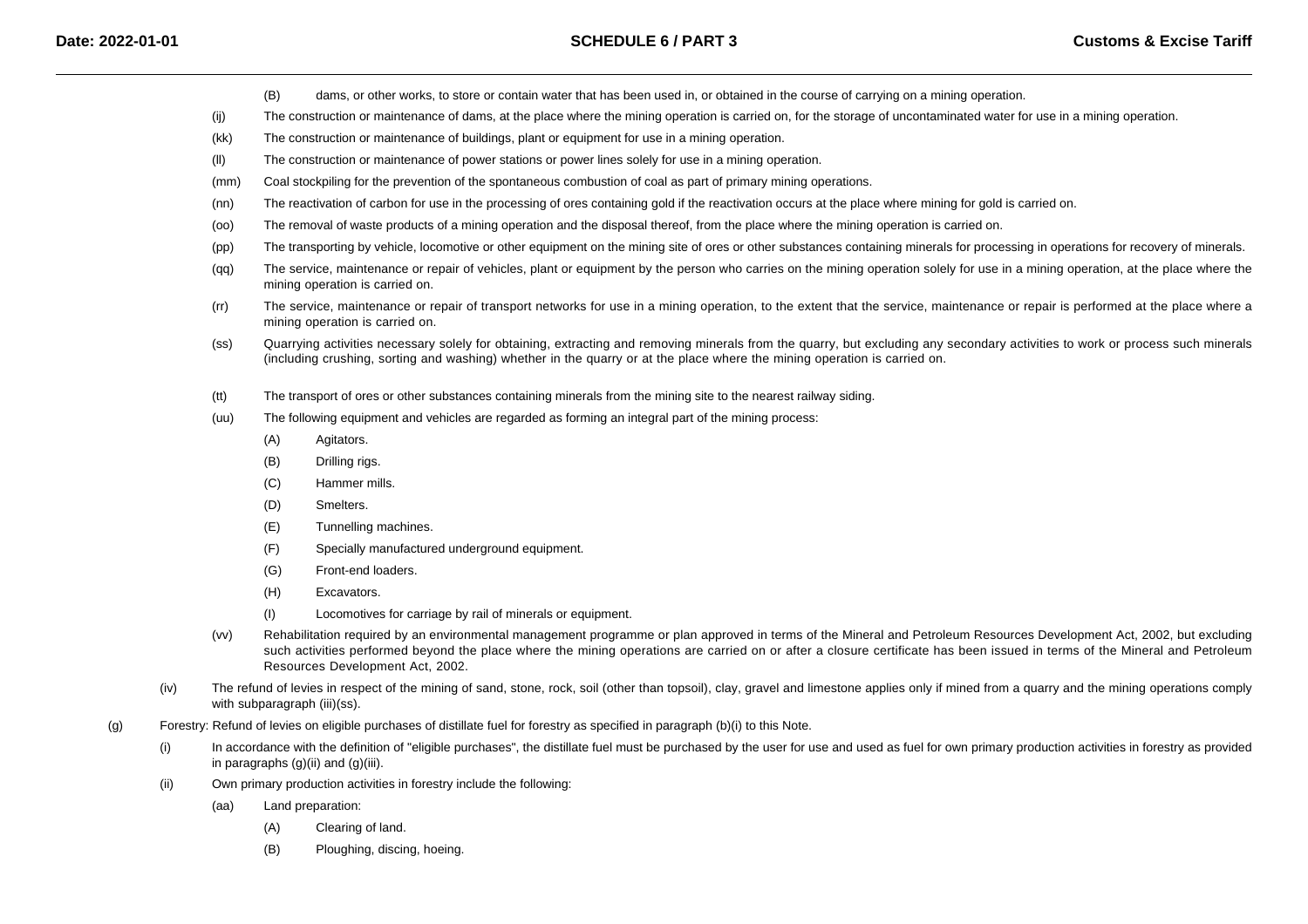- $(C)$ Making of initial access roads.
- (bb) Planting of land:
	- (A)Transport of seedlings from nursery to plantations.
	- (B)Making of planting pits, line seeding and similar activities.
	- $(C)$ Application of herbicides and fertilisation.
	- (D)Follow-up activities replacing dead seedlings with new seedlings (blanking).
- (cc) Maintenance of plantations:
	- (A)Weeding in plantation (manual, chemical, mechanical).
	- (B)Making of fire breaks, including fire control access roads.
	- $(C)$ Pruning of branches.
	- (D)Thinning of trees and removal of trees.
	- (E)Road and infrastructure maintenance which forms an integral part of the forest.
- (dd) Harvesting of trees:
	- (A)Making of extraction roads.
	- (B)Felling of trees (manual with chainsaws; mechanical with equipment).
	- $(C)$ Stripping of bark off felled trees.
	- (D)Stacking of felled tree timber (in field or at roadside).
	- (E)Crosscutting into specified log lengths.
	- (F)Extraction of timber to roadside.
- (ee)Transporting of trees in a forest where they were felled.
- (ff)Transporting by the user of timber to a sawmill or chip-mill that is outside the forest or plantation.
- (gg)Transporting of timber logs to the nearest railway siding, from the forest or plantation.
- (hh)The process of growing, cutting or carting of trees and logs.
- (ij)Generating electricity for domestic use at the place where forestry is carried on.
- (kk)Use of locomotives for the carriage of goods by rail in the forest or plantation.
- (iii)The above activities only qualify for the refund if carried on for own primary production in forestry by the user or by the contractor of the user who is contracted on a dry basis.
- (iv) The following are not regarded as activities in forestry:
	- (aa)Constructing, building the mill or other processing facilities.
	- (bb)Dressing, planing, or shaping woods, producing board.
	- (cc)The transport of the goods to build a road in the forest, unless it is regarded as an access road.
	- (dd)Milling timber at a saw-mill or chip-mill.
- (h) Farming: Refund of levies on eligible purchases of distillate fuel for farming as specified in paragraph (b)(i) to this Note.
	- (i)In accordance with the definition of "eligible purchases", the distillate fuel must be purchased by the user for use and used as fuel for own primary production activities in farming as provided in paragraphs (h)(ii)(cc), (h)(iii) and (h)(iv) to this Note.
	- (ii) For the purposes of these Notes, unless the context otherwise indicates -
		- (aa)"farming products" means any products in their natural state produced during any farming activity contemplated in paragraph (h)(ii)(cc)(B) in this Note, including animals, fish and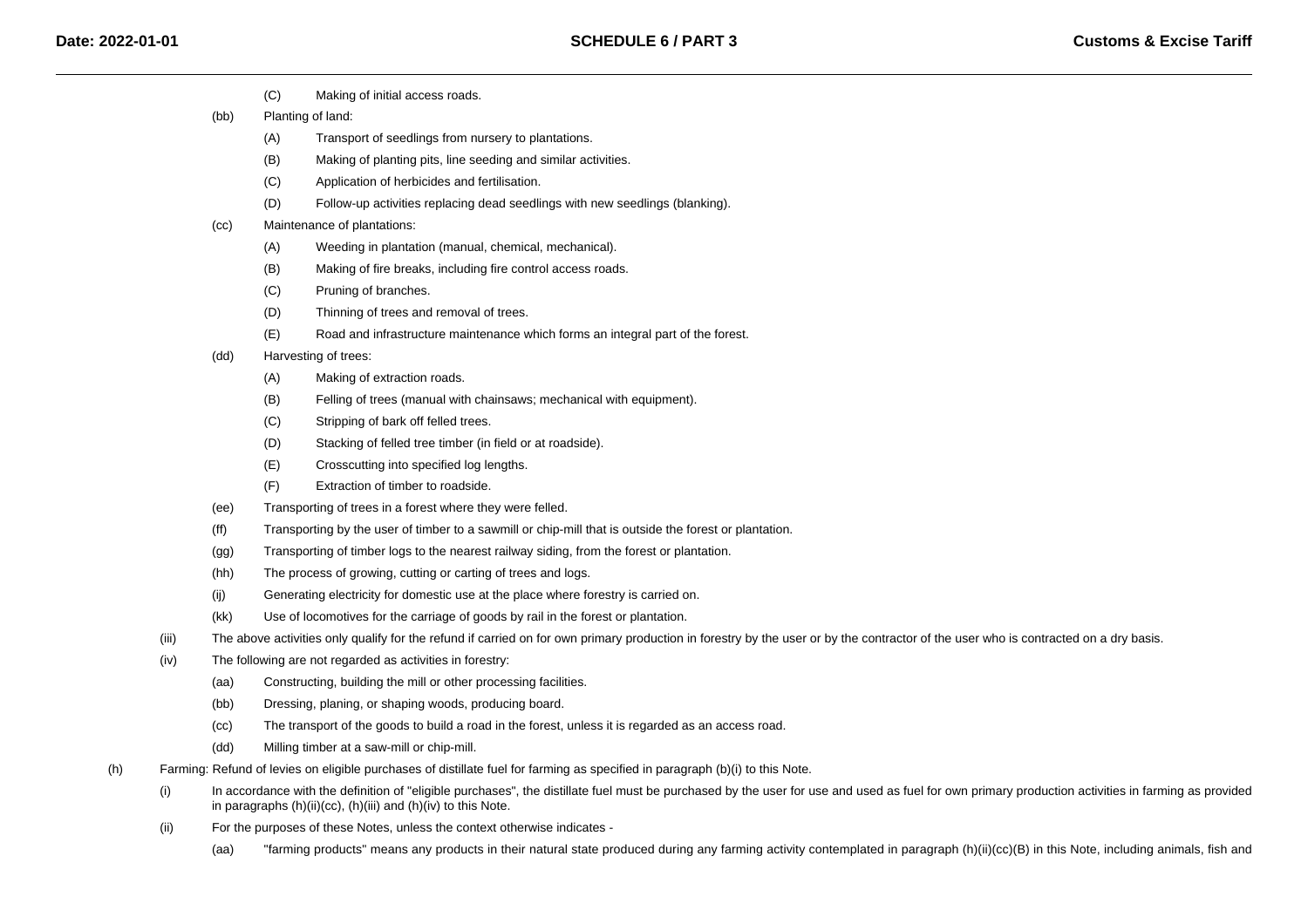reptiles and their products, plants, fruit and vegetables, eggs, milk, meat, honey, flowers, nursery products, wool and hides, whether or not packed for marketing;

- (bb) "farming requirements" means goods that are essential for farming and includes goods for the cultivation of the soil, growing of crops, reaping of harvests, breeding of and caringfor animals, fish and reptiles and the building of dwellings and structures for farming purposes;
- $(cc)$  "own primary production activities in farming" -
	- (A)means the production of farming products by the user for gain on a farming property; and
	- (B) includes the following activities:
		- (AA)Growing crops and harvesting and storing crops on the farming property.
		- (BB)Horticulture, pasturage and apiculture.
		- (CC)The breeding of fish in dams and the farming of oysters.
		- (DD)The breeding and caring for animals and reptiles.
		- (EE)The breeding and caring for race and show horses and the transportation thereof.
		- (FF)The shearing or cutting of hair or fleece of livestock, or the milking of livestock.
		- (GG)The transport of livestock to a farming property for the purpose of rearing.
		- (HH)The rounding up or herding of livestock.
		- (IJJ)Baling of hay.
		- (KK)The planting or tending of fruit trees.
		- (LL)Any activity undertaken for the purpose of soil or water conservation.
		- (MM)The carrying out of fire fighting activities.
		- (NN)The construction or maintenance of fences.
		- (OO)The construction or maintenance of firebreaks.
		- (PP)The service, maintenance or repair of vehicles or equipment for use in a farming activity if it is carried out at the place where farming is carried on.
		- $(OO)$ The construction or maintenance of sheds, pens, silos or silage pits for use in a farming activity.
		- (RR) The construction or maintenance of dams, water tanks, water troughs, water channels, irrigation systems or drainage systems including water pipes and water piping for use in a farming activity carried out on the farming property.
		- (SS)The carrying out of earthworks for the purpose of a farming activity, carried out on the farming property.
		- (TT)Searching for ground water solely for use in a farming activity, or the construction or maintenance of facilities for the extraction of such water, solely for that use.
		- (UU)The pumping of water solely for use in farming if the pumping is carried out on a farming property.
		- (VV) The supply of water solely for use in farming if the supply is to a farming property and the water is supplied from that property or a place adjacent to that property.
		- (WW)The storage of farming products.
		- $(XX)$  The packing, or prevention of deterioration of farming products, if the packing or the prevention of deterioration of the products is carried out on a farmingproperty.
		- (YY)Weed, pest or disease control.
		- (ZZ)Hunting or trapping that is carried on as part of farming operations including the storage of any carcasses or skins.
		- (AAA)Game farming, excluding leisure activities such as game viewing and lodging.
		- (BBB)Generating electricity or the use of other farm equipment for domestic purposes.
		- (CCC)Use of locomotives for the carriage of goods by rail on the farming property.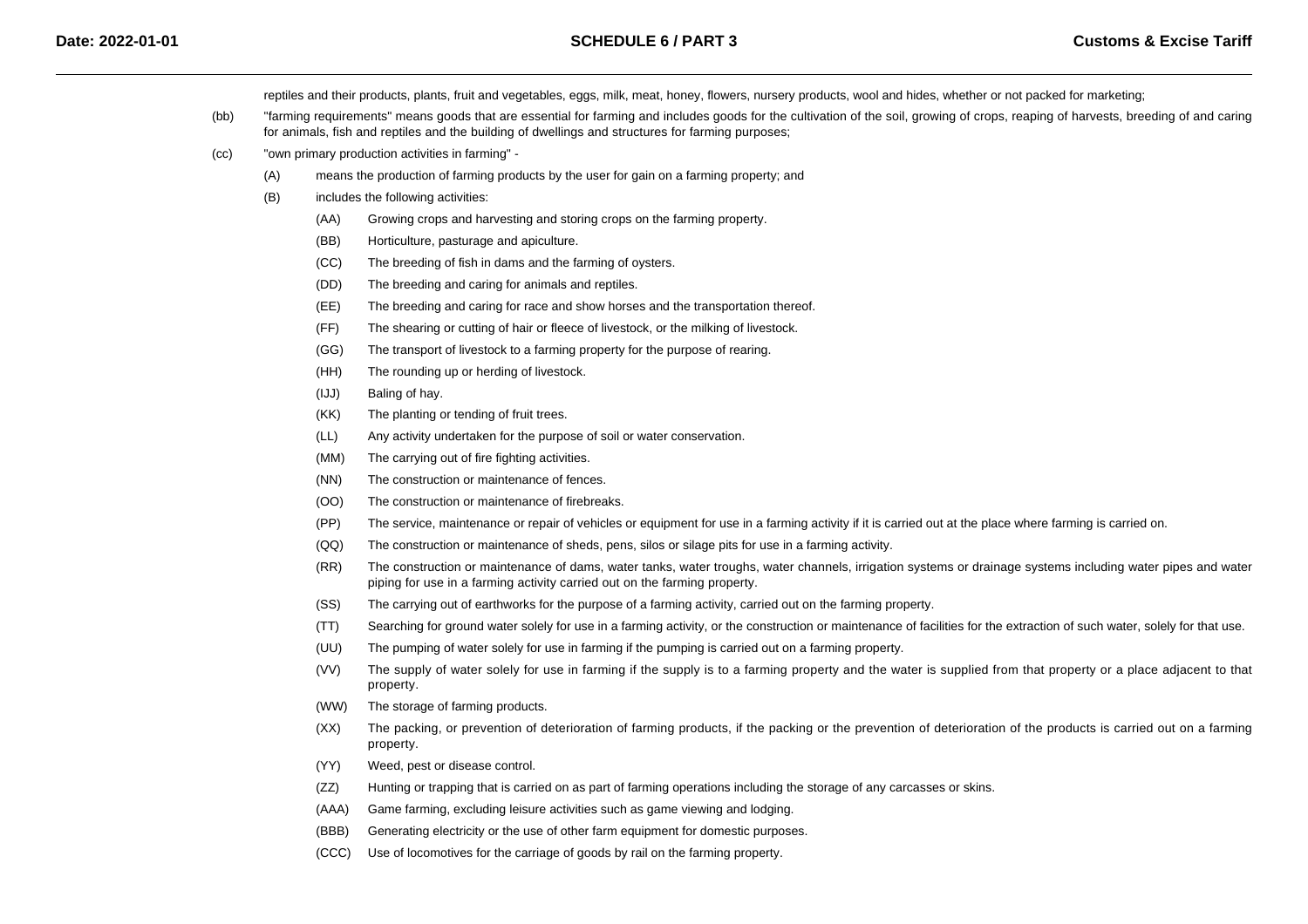- (DDD) Flood management on farming property
- (iii)The above activities only qualify for the refund if carried on for own primary production in farming by the user or by the contractor of the user who is contracted on a dry basis.

(iv)

- (aa)Where farming products or farming requirements are transported by a contractor of the user, and the distillate fuel is supplied by the user on a dry basis, the user may claim a refund in terms of item 670.04 in respect of the quantity of fuel actually used -
	- $(A)$ where such farming products are transported from the farming property to the market or first point of delivery; or
	- (B)the farming requirements are transported from the supplier's loading point to the farming property.
- (bb)No refund may be claimed in respect of any transport on a wet basis.
- (cc) Eligible use in farming includes the transportation by the user by means of own vehicles of -
	- (A)farming products to any place; or
	- (B)farming requirements for use by such user from any place to the farming property.
- (v)No refund applies in respect of distillate fuel used by a purchaser of farming products in vehicles which carry those products from the farming property to the place of business of the purchaser.
- (vi)Where the user failed to keep the required logbook information prescribed in paragraph (q) to this Note, eligible distillate fuel purchases will be reduced by 20 per cent thereof to exclude potential non-eligible purchases that were not accounted for. This exception is applied at the discretion of the Commissioner for the period 1 November 2009 to 31 March 2013, whereafteronly the required logbook information will be accepted as valid proof of eligible distillate fuel purchases.
- (vii)Notwithstanding anything to the contrary in this paragraph, if the activities described in subparagraphs (ii) (cc)(B)(CCC) and (DDD) are exclusively performed for farmers of adjacent properties by a company of which all the shareholders are those farmers, the company may register as a user and claim a refund in terms of this Note.
- (viii) Sugarcane farmers with an average production of less than 1 800 tons of sugarcane each per year that are not registered for value-added tax purposes and fail to keep the logbookinformation prescribed in paragraph (q) to this Note must reduce their eligible distillate fuel purchases by 20 per cent to exclude potential non-eligible purchases. The sugar mills to which the sugarcane of these farmers is delivered must process the refund claims of these farmers under the mills' own value-added tax registrations as agents on behalf of such farmers inconsultation with the South African Sugar Association (SASA).
- (ij) Commercial Fishing: Refund of levies on eligible purchases of distillate fuel for commercial fishing vessels as specified in paragraph (b)(ii) to this Note.
	- (i) For the purposes of these Notes, unless the context otherwise indicates -
		- (aa) "commercial fishing vessels" means vessels designed or adapted and used for commercial sea fishing (as contemplated in the Marine Living Resources Act, 1998 (Act No. 18 of 1998)), and which are propelled by inboard engines of which the fuel tanks form an integral part of the structure and any dedicated mother ship in which fish is processed, butexcluding any fishing vessel contemplated in item 670.08 in this Part;
		- (bb) "sea fishing" -
			- (A) includes -
				- (AA)the catching of "fish" as defined in the Marine Living Resources Act, 1998 (Act No. 18 of 1998); and
				- (BB)the processing of fish while at sea,
			- (B)excludes whaling, sealing, or the catching of fish for non-commercial purposes.
	- (ii) Use of fuel:
		- (aa) Eligible purchases are only applicable in respect of fishing vessels -
			- (A)which are owned or chartered by a legal person registered in the Republic in accordance with the laws of the Republic and which has its place of effective management in the Republic, or by a natural person who is ordinarily resident in the Republic;
			- (B)which are registered or licensed in terms of the Merchant Shipping Act, 1951 (Act No. 57 of 1951);
			- $(C)$  that are nominated on a valid commercial fishing permit issued by the Department of Agriculture, Forestry and Fisheries in terms of the Marine Living Resources Act. 1998(Act No. 18 of 1998);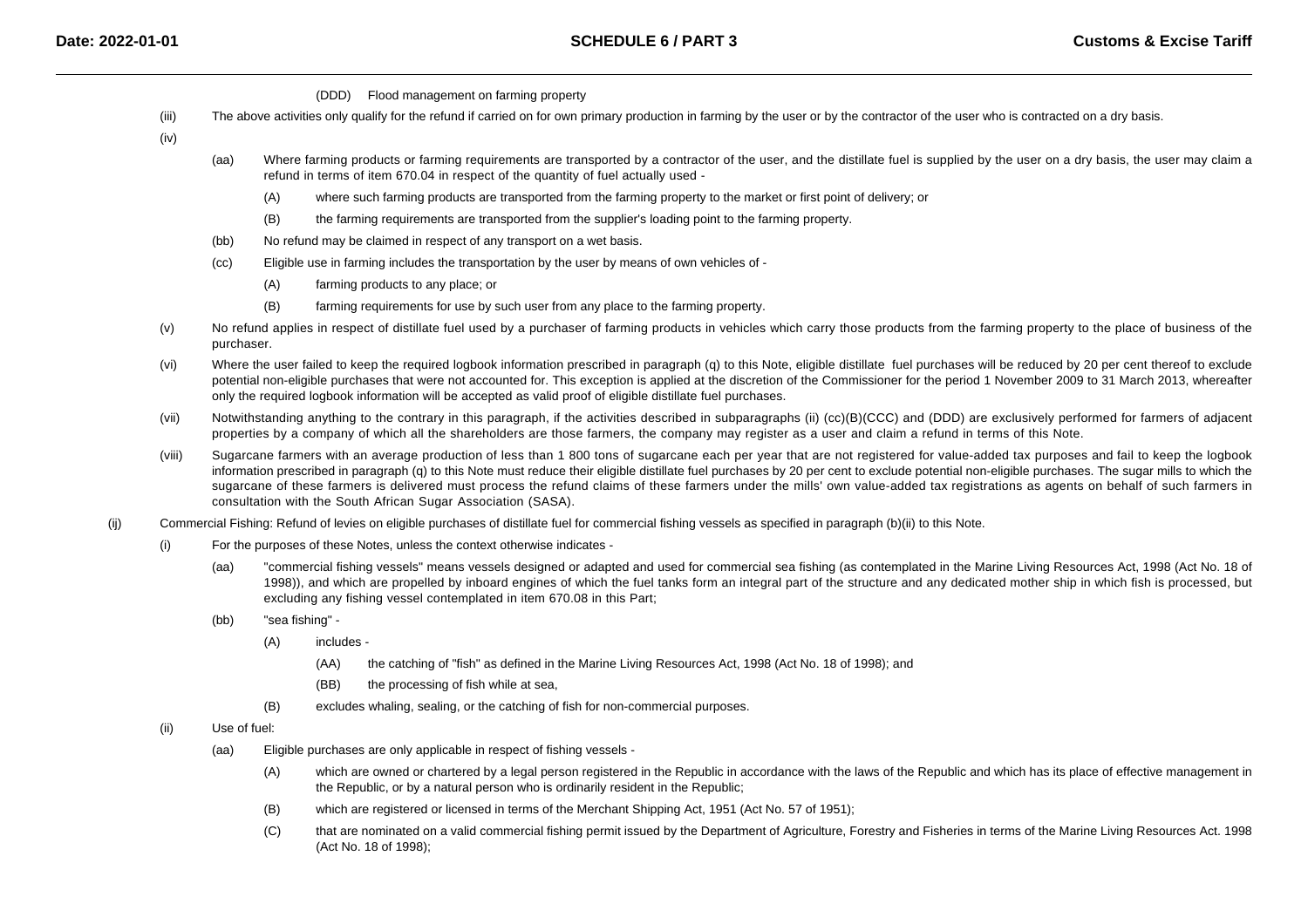- (D)which are used in fishing activities carried on with the aim of making a profit: and
- (E)if used in an engine for the propulsion of, or operating of any equipment used on board, of such fishing vessels.
- (bb) The equipment referred to in subparagraph (ij)(ii)(aa)(E) of this Note may include the following:
	- $(A)$ Air and refrigeration compressor.
	- (B)Bilge pump.
	- (C)Generator.
	- (D)Lighting plant.
	- (E)Pump.
	- (F)Auxiliary engine.
	- (G)Other diesel powered engines.
	- (H)Boiler.
	- (IJ)Chiller or freezer.
	- $(K)$ Cooking facilities.
	- (L)Heater.
	- (M)Incinerator.
	- (N)Welder.
	- (O)Onboard crane.
	- (P)Winches.
	- (Q)Other diesel powered equipment.
- (cc)The above activities are only eligible for the refund if carried on by the user.
- (dd) The following are regarded as non-eligible commercial fishing activities:
	- (A)Any offshore activity including off-loading of catch with a fixed onshore crane and onshore processing.
	- (B)Any activity in the carrying on of a business relating to recreation, sport or tourism, which includes fishing vessels chartered for such purpose.
	- $(C)$ Vessels undertaking trial runs connected with the repair or refit thereof.
- (k) Coasting vessels: Refund of levies on eligible purchases of distillate fuel for coasting vessels as specified in paragraph (b)(ii) to this Note:
	- (i)For the purposes of these rules, unless the context otherwise indicates -

"coasting vessels" means vessels designed and used for the conveyance of goods and which convey goods between the ports in the Republic or between any such port and a port in thecommon customs area and which are propelled by inboard engines and of which the fuel tanks form an integral part of the structure.

- (ii) Use of fuel:
	- (aa) Eligible purchases of fuel are only applicable in respect of a coasting vessel -
		- (A) if the vessel is owned or chartered by a legal person registered in the Republic in accordance with the laws of the Republic and which has its place of effectivemanagement in the Republic, or by a natural person who is ordinarily resident in the Republic;
		- (B)if the vessel holds a valid Certificate of South African Registry with a valid South African Maritime Safety Authority survey certificate;
		- (C)if the fuel is used for the propulsion of the vessel or the operation of any equipment on that vessel.
	- (bb)Equipment referred to in subparagraph  $(k)(ii)(aa)(C)$  to this Note may include the following:
		- (A)Air and refrigeration compressor.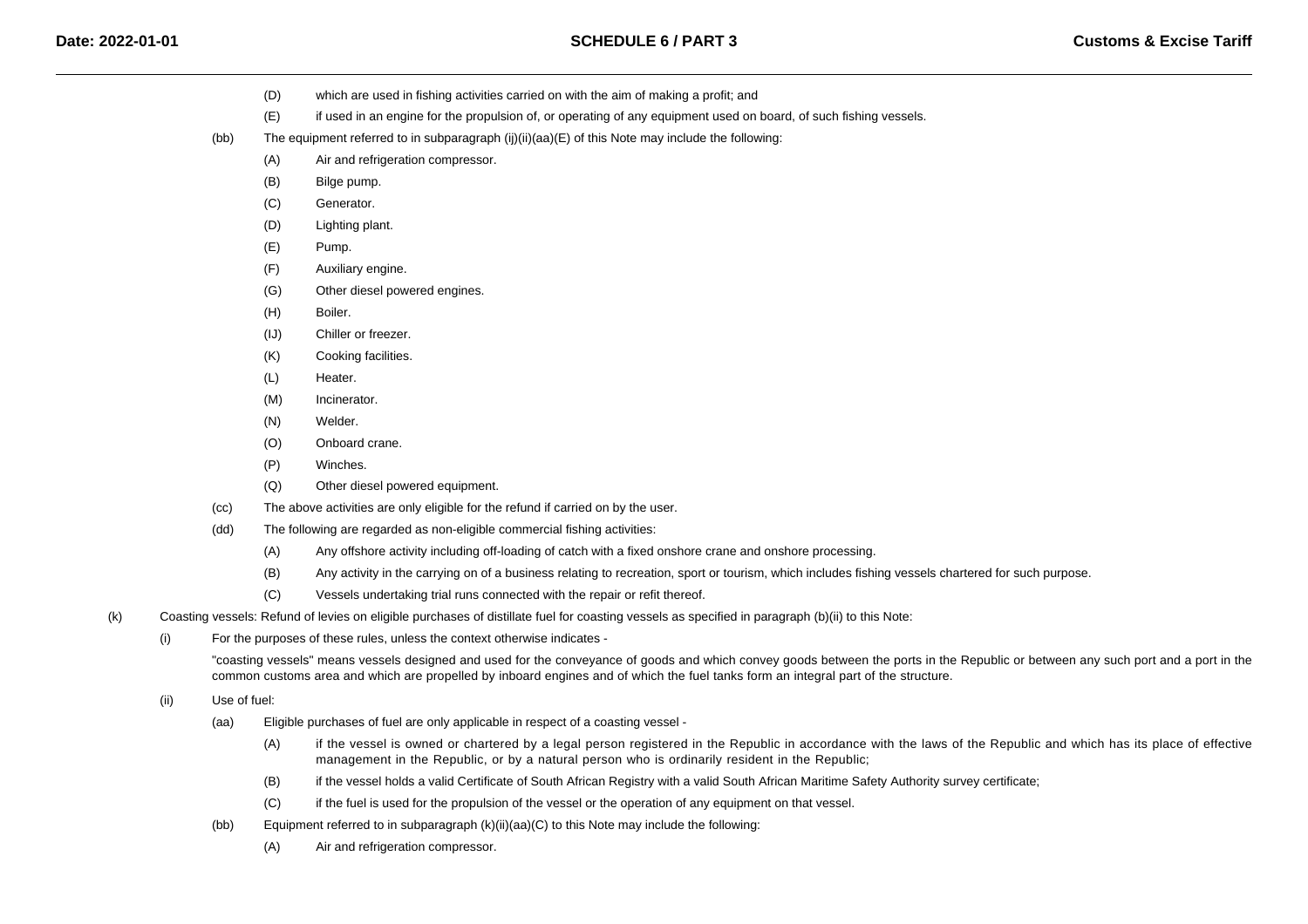- (B)Bilge pump.
- $(C)$ Generator.
- (D)Lighting plant.
- $(E)$ Pump.
- $(F)$ Auxiliary engine.
- $(G)$ Other diesel powered engines.
- $(H)$ Boiler.
- (IJ)Chiller or freezer.
- (K)Cooking facilities.
- (L)Heater.
- (M)Incinerator.
- (N)Welder.
- (O)Onboard crane.
- (P)Winches.
- (Q)Other diesel powered equipment.
- (iii) The following are regarded as non-eligible activities:
	- (aa)Any onshore activity including the off-loading of cargo by cranes or equipment fixed on land.
	- (bb)Other onshore activities including stacking of cargo, running of refrigeration containers.
	- (cc)Any activity which is undertaken other than the carrying of goods such as conveying of passengers, recreation, sport or tourism.
	- (dd)Vessels undertaking trial runs connected with the repair or refit thereof.
- (l) Offshore Mining: Refund of levies on eligible purchases of distillate fuel for offshore mining as specified in paragraph (b)(ii) to this Note:
	- (i)Definitions:

"Offshore-mining" means the exploration and exploitation of the natural resources occurring in the bed of the sea and the subsoil thereof including the continental shelf of the Republic, asreferred to in section 8 of the Maritime Zones Act, 1994 (Act No. 15 of 1994) and as contemplated in section 5 of this Act.

"Natural resources" includes precious stone, metal or minerals, natural oil or natural gas.

- (ii)For the purposes of this Note, any installation as referred to in paragraphs (a)(ii), (b), (c) and (e) of the definition of "installation" in section 1 of the Maritime Zones Act, 1994 (Act No. 15 of 1994), and any device contemplated in section 5 of this Act, operated by a user on or above the continental shelf in which distillate fuel is used for offshore mining activities may, subject tosubparagraphs (bb) and (cc), qualify for a refund of levies in terms of this item including -
	- (aa)Any installation, including a pipeline which is used for the transfer of any substance to or from a research, exploration or production platform.
	- (bb)Any exploration or production platform used in prospecting for or the mining of any substance.
	- $(cc)$ Any exploration or production vessel used for exploration or exploitation of the seabed.
	- (dd)Any vessel or appliance used for the exploration or exploitation of the seabed.
- (iii)Diamond dredges must operate under a permit issued by the Department of Mineral and Energy Affairs.
- (iv) The offshore mining activities referred to in this Note, which qualify for such refund, further include -
	- (aa)machinery and equipment which form an integral part of the installation or device;
	- (bb)a vessel used solely to convey persons or goods to and from any installation or device, which is supplied with distillate fuel by such installation or device; and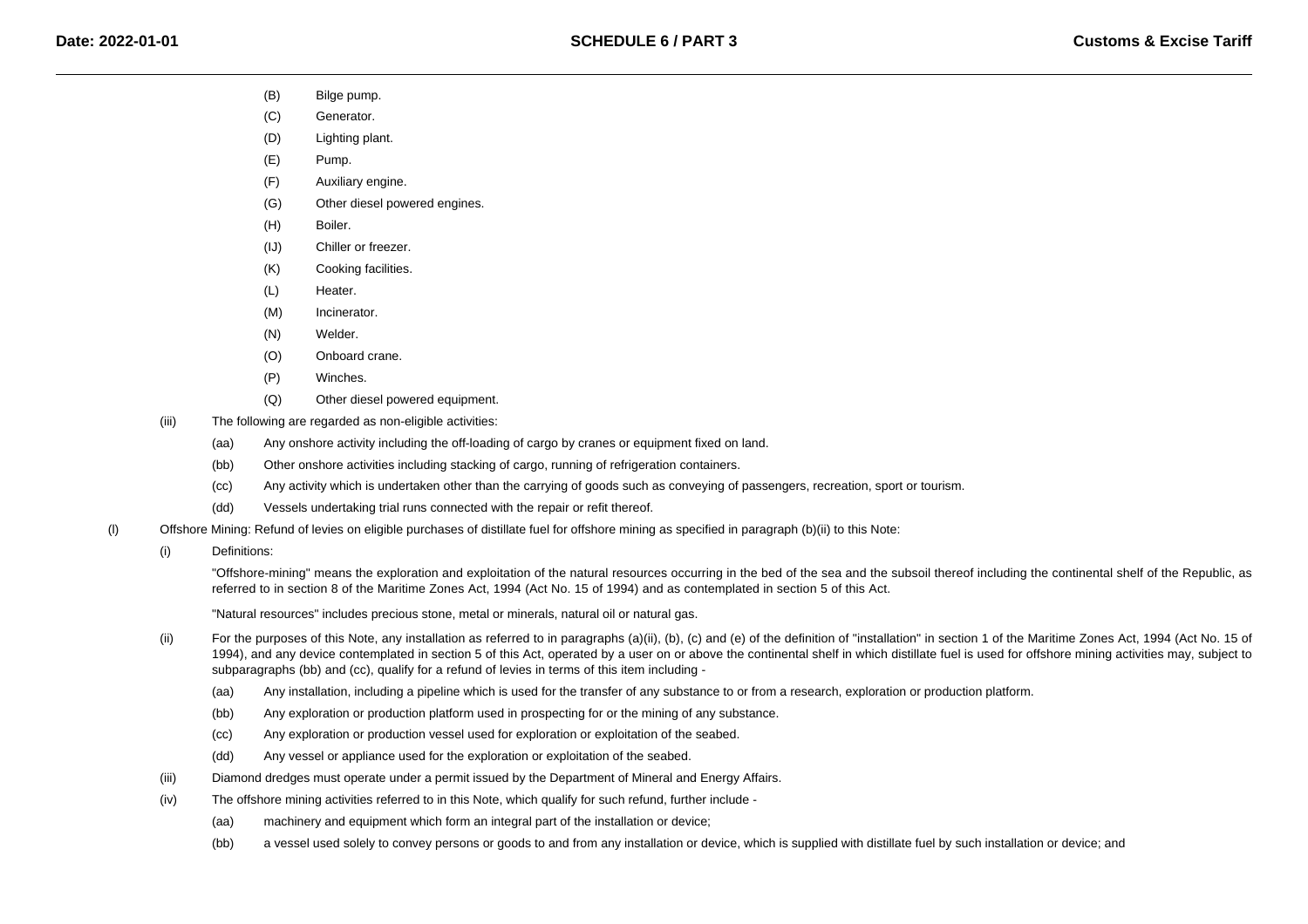(cc)in the case of diamond dredges, distillate fuel used in a vessel chartered by the owner of the dredging vessel to bunker the diamond dredges at sea and the fuel bunkered by such vessel.

(v)

- (aa)Any distillate fuel used in any installation or device or any vehicle, vessel, machine or other equipment of any kind whatsoever contracted or hired for use in any qualifying activity in respect of offshore mining only qualifies for a refund if so contracted or hired by the user on a dry basis.
- (bb)The user so supplying such distillate fuel must keep an accurate account of the quantity supplied and all documents relating to the contract or hire and the activities undertaken by such installation, device, vehicle, vessel, machine or other equipment.
- (m) Offshore vessels: Refund of levies on eligible purchases of distillate fuel for offshore vessels conducting research in support of the marine industry, coastal patrol vessels or vessels employed toservice fibre optic telecommunication cables along the coastline of Southern Africa, as specified in paragraph (b)(ii) to this Note.
	- (i) Eligible purchases are only applicable to such vessels, which are -
		- (aa) owned or chartered by a legal person registered in the Republic in accordance with the laws of the Republic and which has its place of effective management in the Republic or bya natural person who is ordinarily resident in the Republic; and
		- (bb)registered or licensed in terms of the Merchant Shipping Act, 1951 (Act No. 57 of 1951).
	- (ii)The distillate fuel may only be used for the propulsion of the vessels or the operation of any equipment on the vessels.
- (n)Harbour vessels: Refund of Road Accident Fund levy on eligible purchases of distillate fuel for harbour vessels operated by Portnet or vessels used by in-port bunker barge operators as specified in paragraph (b)(ii) to this Note.
	- (i) Eligible purchases are only applicable to such vessels, which are -
		- (aa) owned or chartered by a legal person registered in the Republic and which has its place of effective management in the Republic or by a natural person who is ordinarily resident inthe Republic; and
		- (bb)which are registered or licensed in terms of the Merchant Shipping Act, 1951 (Act No. 57 of 1951)
	- (ii)Where a refund of levies will be claimed in respect of distillate fuel, a bunker barge operator may only deliver such distillate fuel to any vessel contemplated in this item if a tax invoice has been issued as required in paragraph (c) to this Note.
		- (aa) A bunker barge operator may only deliver such distillate fuel to any vessel contemplated in this item where a refund of levies will be claimed in respect of such fuel if a tax invoicehas been issued.
		- (bb)Such operator must keep books, accounts and documents including a copy of such invoice for inspection by an officer for a period of 5 years from the date of such delivery.
- (o)Rail freight: Refund of levy on eligible purchases of distillate fuel for locomotives used for hauling rail freight as specified in paragraph (b)(iv) to this Note.

Only distillate fuel purchased for use and used in locomotives when hauling rail freight in the Republic qualifies for such a refund.

- (p)Electricity generation plants: Refund of levies on eligible purchases of distillate fuel for use as fuel solely by electricity generation plants specified in  $(b)(v)$  to this Note, supplying electricity to the national electricity distribution network.
- (q)Keeping of books, accounts and other documents for the purposes of this item:

(i)

- (aa) All books, accounts or other documents to substantiate the refund claim (including purchase invoices, sales invoices and logbooks) must be kept for a period of 5 years from thedate of use or disposal of the distillate fuel or the refund return, whichever occurs last.
- (bb)Any person who sells any distillate fuel to a user must keep a copy of the tax invoice for 5 years from the date of sale.
- (cc)Any such books, accounts or other documents and invoices must be produced for inspection to any officer in accordance with the provisions of section 4 of this Act.
- (ii)Purchase documents must be in the name of the user.
- (iii)Books, accounts or other documents must show in respect of each claim how the quantity of distillate fuel on which a refund was claimed was calculated.
- (iv) If a user carries on business in more than one of the categories of eligible activities, or in any ineligible activity, the books, accounts or other documents regarding each activity must be kept separately.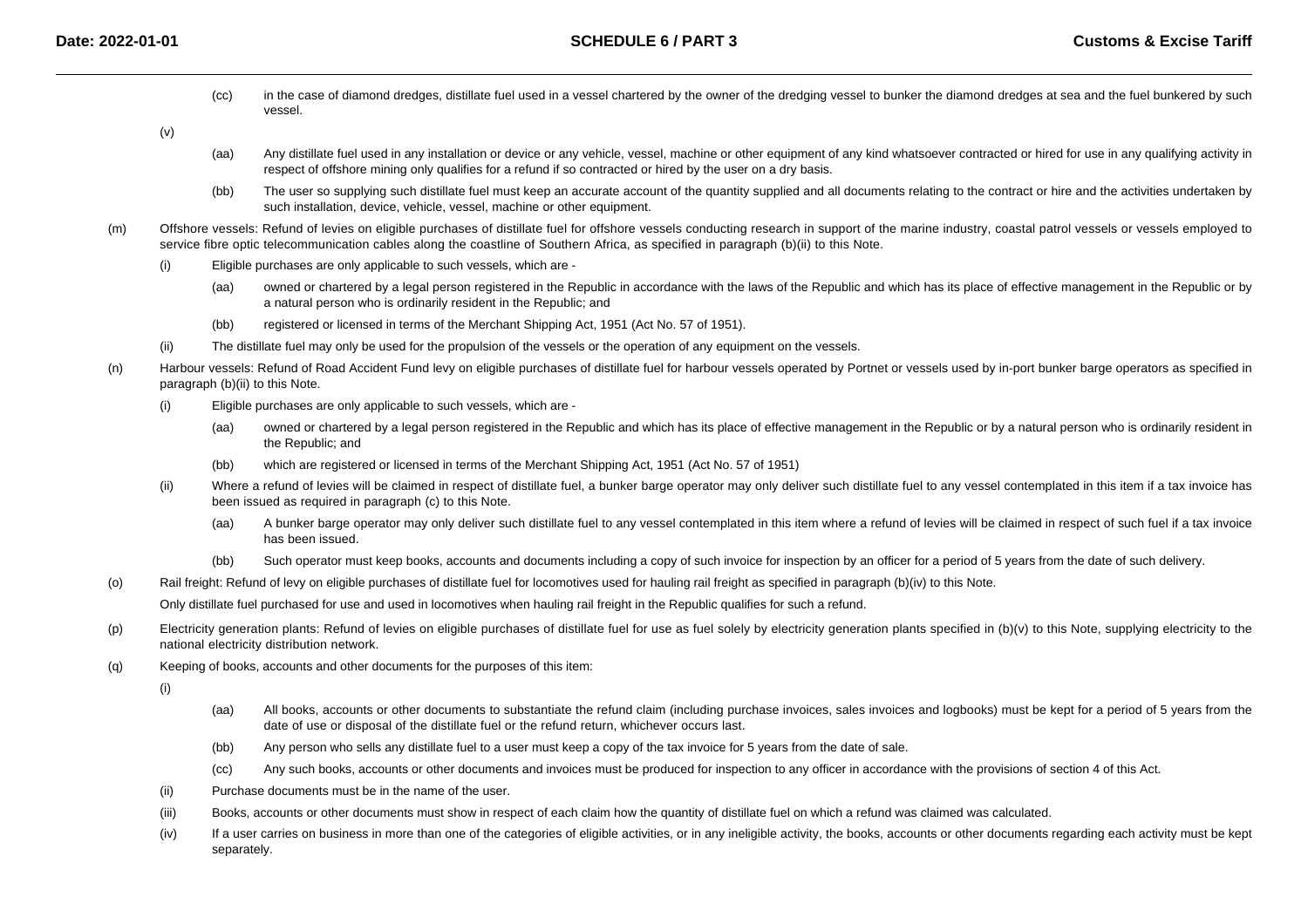- (v) Documentation must show how the distillate fuel purchased was used, sold or otherwise disposed of. The user must -
	- (aa) keep books, accounts or other documents of all purchases or receipts of distillate fuel, reflecting -
		- (A)the number and date of each invoice relating to such purchases or receipts;
		- (B)the quantities purchased or received;
		- $(C)$ the seller's name and business address; and
		- (D)the date of purchase and receipt,
	- (bb) keep books, accounts or other documents in respect of the storage and use of distillate fuel, reflecting -
		- (A)the date or period of use;
		- (B)the quantity and purpose of use;
		- $(C)$ full particulars of any fuel supplied on a dry basis to any contractor or other person who renders qualifying services to the user;
		- (D)the capacity of each tank in which fuel is stored and the receipt and removal from such tanks,
	- (cc)where the fuel was sold or otherwise disposed of or used (except supplied on a dry basis), record in such books, accounts or other documents -
		- (A)the quantity of fuel involved;
		- (B)in each case, whether the fuel was sold or otherwise disposed of or used and the date thereof;
		- $(C)$ where applicable to whom the fuel was sold or otherwise disposed of;
		- (D)the price received for the fuel, including details of any offsetting arrangements, barter or other dealings involved,
	- (dd) keep logbooks in respect of fuel supplied to each vehicle, vessel or other equipment used in the following activities -
		- (A)onland mining;
		- (B)forestry;
		- $(C)$ farming;
		- (D)fishing;
		- (E)coastwise shipping;
		- (F)offshore mining;
		- (G)National Sea Rescue Institute;
		- (H)rail freight;
		- (IJ)electricity generation.
- (r) Losses of distillate fuel:
	- (i)Distillate fuel lost through accident, theft, leakage or any other cause whatsoever is regarded as non-eligible.
	- (ii)A refund may not be claimed for lost distillate fuel and the quantity lost must be reflected as a non-eligible purchase on the refund return.
	- (iii) The following records must be kept:
		- (aa)The date the loss occurred, or the date the loss was detected.
		- (bb)Where the loss occurred and the circumstances surrounding the incident.
		- (cc)The quantity of fuel lost and how the quantity was calculated.
	- (iv)A copy of the police report, where applicable, or insurance claim details can provide the information necessary to substantiate the particulars of the loss.
- (s)Declaration to be furnished in respect of distillate fuel in terms of section 75  $(1C)(d)(i)$ .

Every user shall furnish a declaration to the Commissioner at such time and in such form reflecting such particulars relating to purchases and use and refund claims and supported by such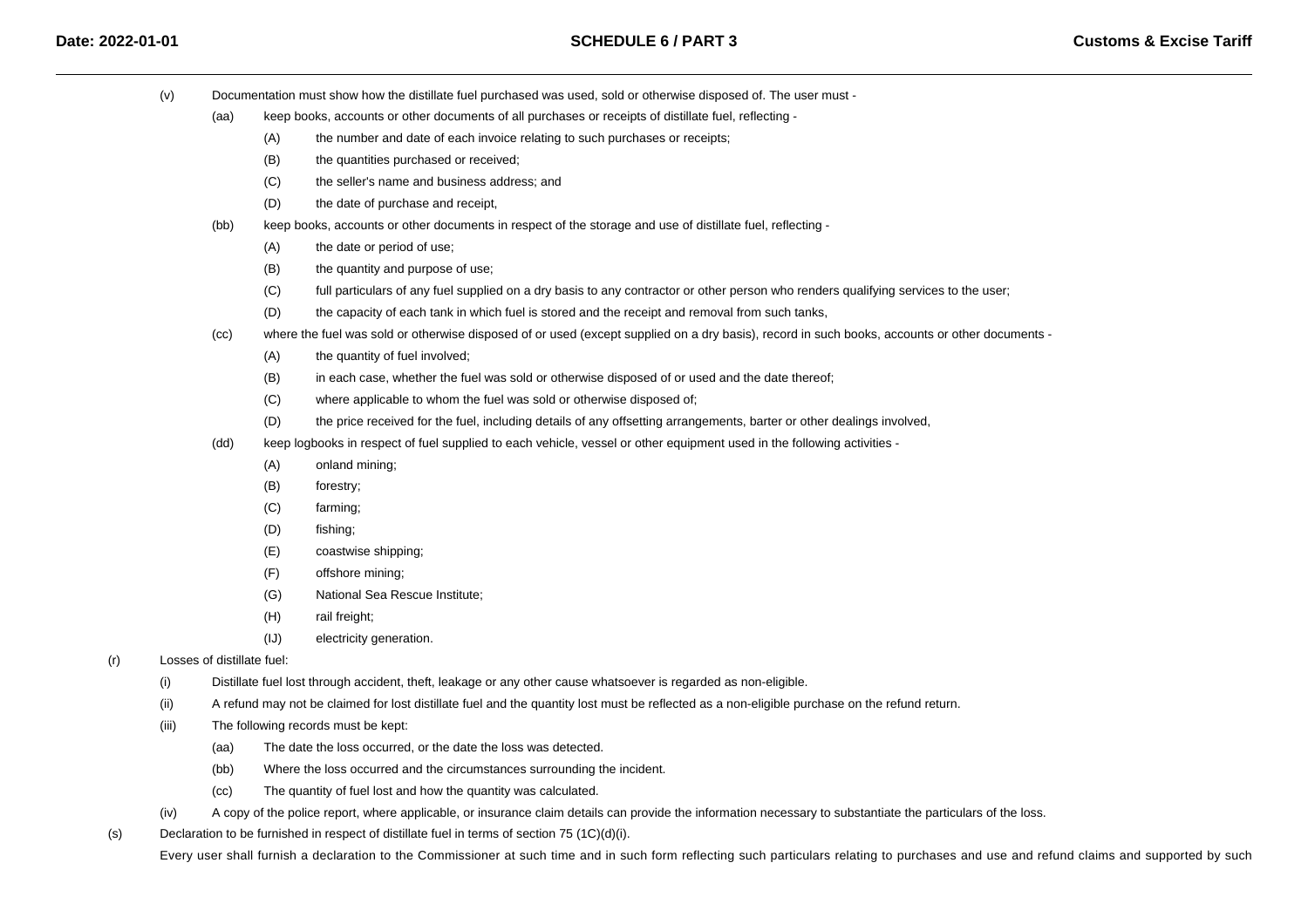documents, as the Commissioner may determine.

- 7. The following Notes apply to item 671.02:
	- $(a)$  Definitions and application for provisions:
		- (i)The refund provided for in this item is subject to the provisions of section 75 (11A).
		- (ii)For the purposes of these Notes and section 75 (11A), unless the context otherwise indicates -

"BLNS country" or "any other country in the common customs area" means the Republic of Botswana, the Kingdom of Lesotho, the Republic of Namibia or the Kingdom of Swaziland;

"refund" as provided for in this Note means the amount of fuel levy and Road Accident Fund levy that may be set off against the amount of fuel levy and Road Accident Fund levy payable onthe monthly petroleum excise account of a licensee of a customs and excise warehouse on complying with these Notes and the rules for section 19A;

"set-off" means a set-off of duty contemplated in section 77 that is refundable in terms of this item.

#### (b)Limitation

For the purposes of any refund in terms of this item, goods which are off specification or have become contaminated may only be returned to a customs and excise manufacturing warehouse for reprocessing or destruction where the fuel levy and Road Accident Fund levy together with the excise duty is not less than R 25 000 on any quantity found to be off specification or which became contaminated on a single occasion within a period of six months after removal from such warehouse and such goods are returned within one month after expiry of such period.

- (c) Procedures and set-off against monthly petroleum excise accounts
	- (i) The licensee of the customs and excise manufacturing warehouse in which such goods will be reprocessed or destroyed must apply to the Commissioner for such reprocessing or destruction stating the circumstances in which the goods became, and the extent to which the goods are, off specification or contaminated.
	- (ii) If the Commissioner approves the application, any goods returned shall be -
		- (aa)kept intact and entirely separate from any other goods or materials until they have been examined and identified by an officer; and
		- (bb)
- (A)transferred to and mixed with stocks of materials for reprocessing, under supervision of an officer; or
- (B)destroyed under supervision of an officer.
- (iii)The licensee of the customs and excise manufacturing warehouse to which such goods are returned for reprocessing or destruction must keep a record which includes at least the following:
	- (aa)A detailed description of the goods received including the applicable tariff item;
	- (bb)the quantity received;
	- (cc)the date of receipt;
	- (dd)the name or registered business name (if any) and the physical address of the person who returned the goods concerned.

(iv)

- (aa) Whenever any fuel levy and Road Accident Fund levy goods which are off specification or contaminated are returned to a customs and excise manufacturing warehouse, an officer shall, before reprocessing or destruction commences, take representative samples and submit them to the Commissioner for -
	- (A)a technical analysis to establish the composition; and
	- (B)tariff determination in accordance with the characteristics of the goods established by such analysis.
- (bb)The costs of taking the samples and the analysis shall be paid by the licensee.
- (cc)Where any goods returned for reprocessing or destruction are found on analysis to contain any proportion of other goods, the quantity returned must be reduced by the proportion of such other goods before calculating the duty refundable in terms of this item.

(d)

(i)For the purposes of section 75 (11A), the licensee of the customs and excise manufacturing warehouse must produce proof of the fuel levy and Road Accident Fund levy paid or payable on the goods returned for reprocessing or destruction in accordance with the provisions of this item and, if the licensee is unable to produce such proof, the fuel levy and Road Accident Fund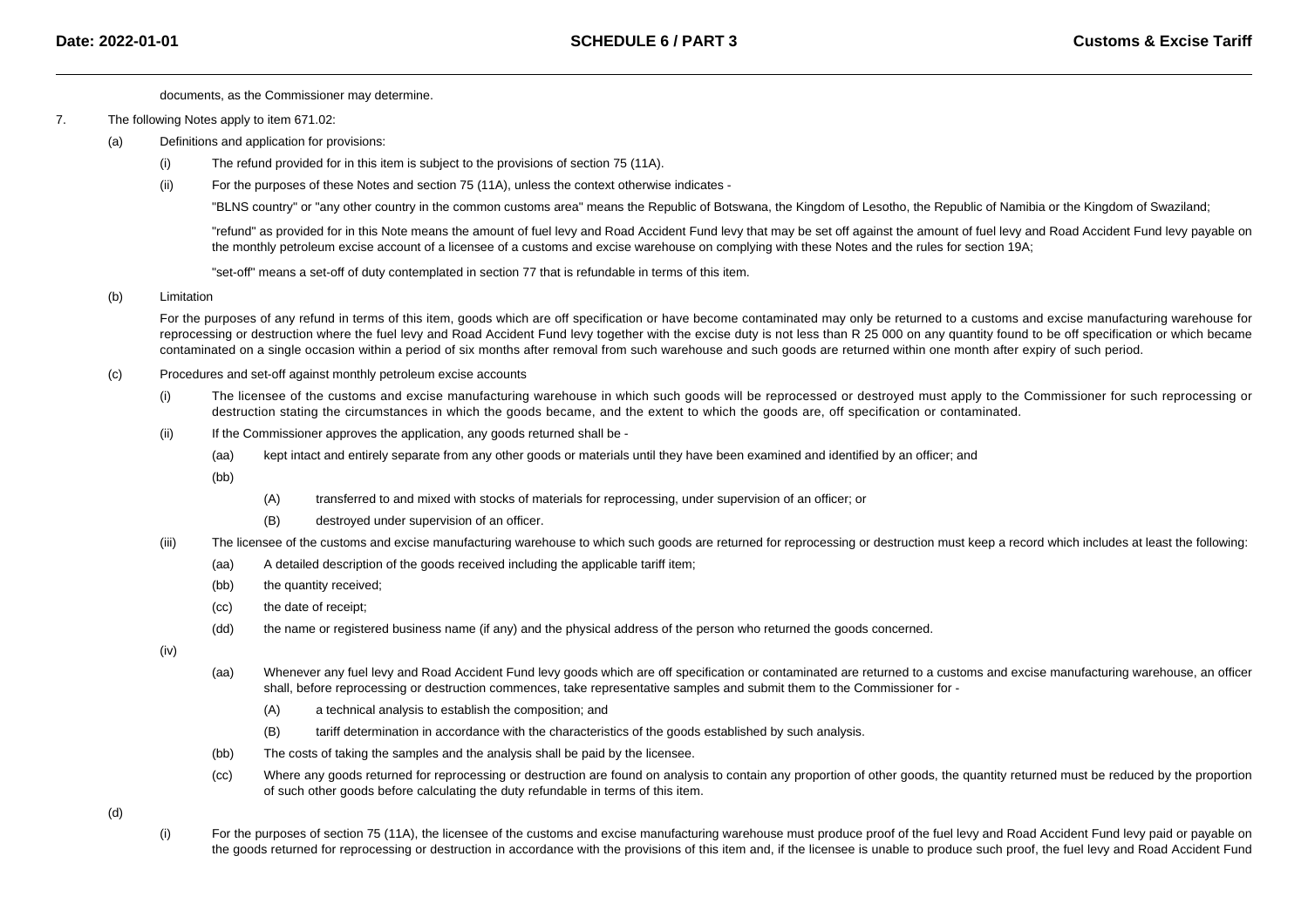levy on any quantity so returned shall be calculated at the lowest rate of fuel levy and Road Accident Fund levy levied in terms of this Act on such goods during the month prior to the date of the examination contemplated in paragraph (c)(ii)(aa) to this Note.

- (ii)The licensee of the customs and excise manufacturing warehouse may, after reprocessing and on accounting for the goods reprocessed in the monthly petroleum excise account or after destruction, set-off any amount of fuel levy and Road Accident Fund levy duly refundable in terms of this item against the amount of fuel levy and Road Accident Fund levy payable in respect of any such goods as declared in any such account during a period of two years after receipt of the goods for reprocessing or destruction.
- (iii)Where the rate of duty payable on any goods accounted for on the petroleum excise account differs from the rate as contemplated in paragraph (d)(i) to this Note on the goods so returned an appropriate adjustment must be made to the total amount payable on such petroleum excise account in respect of the set-off contemplated in paragraph (d)(ii) to this Note.
- (e)Where any goods from which any deduction from the dutiable quantity has been allowed as contemplated in section 75 (18), are so returned to a customs and excise manufacturing warehouse for reprocessing or destruction as provided in this item, the licensee must add the quantity so allowed in respect of the goods returned to the dutiable quantity for the accounting month in which the goods were processed or destroyed.
- 8.Notes for item 671.03 in relation to fuel levy and Road Accident Fund levy goods liable to fuel levy and Road Accident Fund levy as specified in Part 5A and Part 5B of Schedule No. 1 respectively which, after entry or deemed entry for home consumption and payment of duty by the licensee of a customs and excise manufacturing warehouse as contemplated in section 19A and its rules are removed by the licensee of such a warehouse and delivered to another such warehouse or to such a storage warehouse, subject to compliance with these Notes:
	- (a) Definitions and application of provisions:
		- (i)The refund provided for in this item is subject to the provisions of section 75 (11A).
		- (ii)For the purposes of this item, these Notes and section 75 (11A) and item 671.03, unless the context otherwise indicates -

"refund" as provided in item 671.03, means the amount of fuel levy and Road Accident Fund levy that may be set-off against the amount of fuel levy and Road Accident Fund levy payable on the monthly petroleum excise account of a licensee of a customs and excise manufacturing warehouse on complying with these Notes, the rules for section 19A and any rule regulatingthe movement of goods to which this item relates;

"set-off" means a set-off of duty contemplated in section 77 that is refundable in terms of this item;

"storage warehouse" means a customs and excise storage warehouse contemplated in rule 19A4.01(b)(ii) or (iii).

- (b) Set-off against monthly petroleum excise accounts in respect of the goods removed:
	- (i)The removal of such fuel levy and Road Accident Fund levy goods shall be subject to such conditions and procedures as the Commissioner may prescribe by rule.
	- (ii)Where such fuel levy and Road Accident Fund levy goods are removed to a customs and excise storage or manufacturing warehouse by the licensee of a customs and excise manufacturing warehouse, such licensee may, where proof of such delivery to such manufacturing or storage warehouse has been obtained as prescribed in the rules, set off the fuel levy and Road Accident Fund levy paid or payable on the goods so delivered against the fuel levy and Road Accident Fund levy payable in respect of any such goods as declared in the petroleum exciseaccount in respect of any accounting month during a period of two years after the date any prescribed document was processed in respect of such removal.
	- (iii)
- (aa) For the purposes of section 75 (11A), the licensee of such manufacturing warehouse must produce proof of the fuel levy and Road Accident Fund levy paid or payable on such goods so delivered to such a manufacturing or storage warehouse and if the licensee is unable to produce such proof the fuel levy and Road Accident Fund levy on any quantity of the goods so delivered must be calculated at the lowest rate of fuel levy and Road Accident Fund levy levied in terms of this Act on such goods during the month prior to the dateon which any prescribed document was processed in respect of the removal of the goods concerned.
- (bb)Where the rate of duty payable on any fuel levy and Road Accident Fund levy goods accounted for on the petroleum excise account differs from the rate paid or payable in terms of subparagraph (aa) to this Note on the goods so delivered an appropriate adjustment must be made to the total amount payable on such petroleum excise account in respect of the set-off contemplated in subparagraph (ii).
- (c)The provisions of these rules shall apply *mutatis mutandis* where any licensee of any customs and excise manufacturing warehouse obtains such goods from a licensee of another such warehouse for delivery to such storage warehouse.
- 9.Notes for item 671.05 in relation to fuel levy goods liable to the fuel levy and Road Accident Fund levy as specified in Part 5A and Part 5B of Schedule No. 1 respectively, which, after entry or deemed entry for home consumption and payment of duty by the licensee of a customs and excise manufacturing warehouse as contemplated in section 19A and its rules are removed by the licensee of such a warehouse and delivered to a consignee in a BLNS country, subject to compliance with these Notes:
	- (a)Definitions and application of provisions: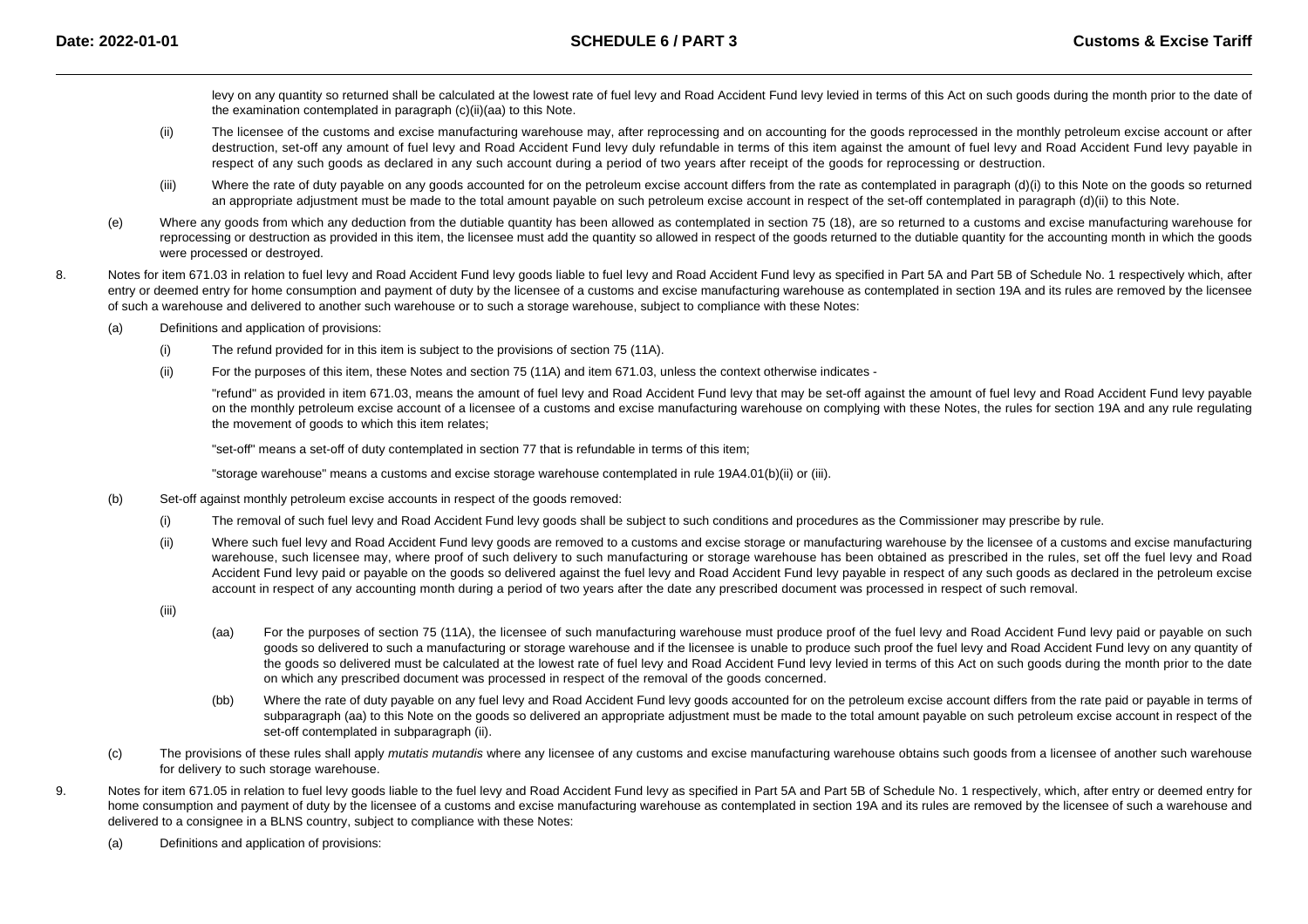- (i)The refund provided for in item 671.05, is subject to the provisions of section 75 (11A).
- (ii)For the purposes of item 671.05, these Notes and section 75 (11A), unless the context otherwise indicates -

"BLNS country" or "any other country in the common customs area" means the Republic of Botswana, the Kingdom of Lesotho, the Republic of Namibia or the Kingdom of Swaziland;

"refund" as provided in this item means the amount of fuel levy and Road Accident Fund levy that may be set off against the amount of fuel levy are Road Accident Fund levy payable on the monthly petroleum excise account of a licensee of a customs and excise warehouse on complying with these Notes, the rules for section 19A and any rule regulating the movement of goodsto which this item relates;

"set-off" means a set off of duty contemplated in section 77 that is refundable in terms of this item.

- (b) Set-off on monthly petroleum excise accounts in respect of fuel levy and Road Accident Fund levy goods removed:
	- (i)The removal of such goods shall be subject to such conditions and procedures as the Commissioner may prescribe by rule.
	- (ii)Where such fuel levy and Road Accident Fund levy goods removed to a BLNS country have been delivered to the consignee in that country, the licensee may, where proof of such delivery has been obtained as prescribed in the rules, set off the fuel levy and Road Accident Fund levy paid or payable on the goods so delivered from the fuel levy and Road Accident Fund levy payable in respect of any such goods as declared in the petroleum excise account for any accounting month during a period of two years after the date any prescribed document wasprocessed in respect of such removal.

(iii)

- (aa) For the purposes of section 75 (11A), the licensee of the customs and excise manufacturing warehouse must produce proof of the fuel levy and Road Accident Fund levy paid or payable on the goods so removed and delivered in a BLNS country and if the licensee is unable to produce such proof the fuel levy and Road Accident Fund levy on any quantity ofthe goods so delivered must be calculated at the lowest rate of fuel levy and Road Accident Fund levy levied in terms of this Act on such goods during the month prior to the date on which any prescribed document was processed in respect of the removal of the goods concerned.
- (bb)Where the rate of duty payable on any goods accounted for on the petroleum excise account differs from the rate paid or payable contemplated in subparagraph (aa) to this Note on the goods so removed and delivered an appropriate adjustment must be made to the total amount payable on such petroleum excise account in respect of the set-offcontemplated in subparagraph (ii).
- (c)The provisions of these rules shall apply *mutatis mutandis* where any licensee of any customs and excise manufacturing warehouse obtains such goods from a licensee of another such warehouse for removal to a BLNS country.
- 10.Notes for item 671.07 in relation to fuel levy and Road Accident Fund levy goods liable to the fuel levy and Road Accident Fund levy as specified in Part 5A and Part 5B of Schedule No. 1 respectively, which, after entry or deemed entry for home consumption and payment of duty by the licensee of a customs and excise manufacturing warehouse as contemplated in section 19A and its rules are exported (including supply as stores for foreign-going ships) by such licensee of such warehouse, subject to compliance with these Notes:
	- (a) Definitions and application of provisions:
		- (i)The refund provided for in item 671.07 is subject to the provisions of section 75 (11A).
		- (ii)For the purposes of item 671.07, these Notes and section 75 (11A), unless the context otherwise indicates -

"refund" as provided in this item means the amount of fuel levy and Road Accident Fund levy that may be set off against the amount of fuel levy and Road Accident Fund levy payable on the monthly petroleum excise account of a licensee of a customs and excise warehouse on complying with these Notes, the rules for section 19A and any rule regulating the movement of goodsto which this item relates;

"set-off" means a set-off of duty contemplated in section 77 that is refundable in terms of this item.

- (b) Set-off on monthly petroleum excise accounts in respect of fuel levy and Road Accident Fund levy goods exported:
	- (i)The export of such fuel levy and Road Accident Fund levy goods shall be subject to such conditions and procedures as the Commissioner may prescribe by rule.
	- (ii)Where such goods are exported by the licensee of a customs and excise manufacturing warehouse, such licensee may, where proof of such export has been obtained as prescribed in the rules, set off the fuel levy and Road Accident Fund levy paid or payable on the goods so exported from the fuel levy and Road Accident Fund levy payable in respect of any such goods asdeclared in the petroleum excise account for any accounting month during a period of two years after the date any prescribed document is processed in respect of such export.

(iii)

(aa)For the purposes of section 75 (11A), the licensee of the customs and excise manufacturing warehouse must produce proof of the fuel levy and Road Accident Fund levy paid or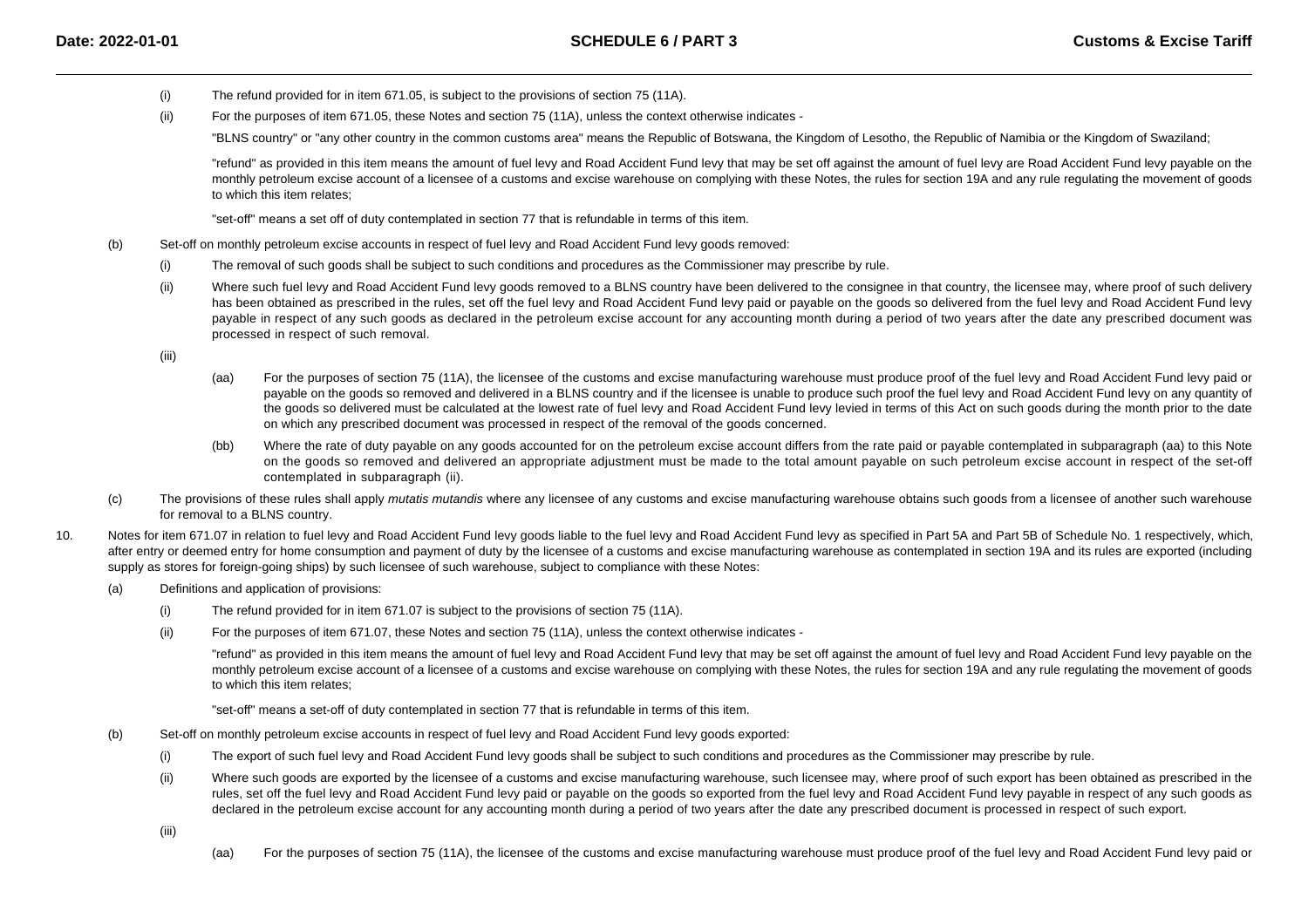payable on the goods so exported and if the licensee is unable to produce such proof the fuel levy and Road Accident Fund levy on any quantity of the goods so exported must be calculated at the lowest rate of fuel levy and Road Accident Fund levy levied in terms of this Act on such goods during the month prior to the date on which any prescribeddocument was processed at the office of the Controller in respect of such export.

- (bb)Where the rate of duty payable on any fuel levy and Road Accident Fund levy goods accounted for on the petroleum excise account differs from the rate paid or payable in terms of subparagraph (aa) to this Note on the goods so exported an appropriate adjustment must be made to the total amount payable on such petroleum excise account in respect of the set-off contemplated in paragraph (b)(ii) to this Note.
- (c)The provisions of these Notes shall apply *mutatis mutandis* where any licensee of any customs and excise manufacturing warehouse obtains such goods from a licensee of another such warehouse for export.
- 11.Notes for item 671.09 in relation to fuel levy and Road Accident Fund levy goods liable to the fuel levy and Road Accident Fund levy which, after entry or deemed entry for home consumption and payment of duty by a licensee of a customs and excise manufacturing warehouse as contemplated in section 19A and its rules is obtained from stocks of such licensee and exported (including supply as stores for foreigngoing ships) by a licensed distributor contemplated in section 64F, subject to compliance with these Notes:
	- (a)Definitions and application of provisions:

For the purposes of item 671.09, these Notes and section 75 (11A), unless the context otherwise indicates -

"BLNS country" or "any other country in the common customs area" as referred to in section 64F, means the Republic of Botswana, the Kingdom of Lesotho, the Republic of Namibia or the Kingdom of Swaziland;

"fuel" means, as defined in section 64F, any goods classifiable in any item of Part 5A and Part 5B of Schedule No. 1 respectively, liable to fuel levy and Road Accident Fund levy, used as fuel;

"refund" means a refund of fuel levy and Road Accident Fund levy in respect of fuel.

- (b) Requirements in respect of refunds:
	- (i)The refund provided for in this item is subject to the provisions of section 75 (11A).
	- (ii) Any application for a refund of fuel levy and Road Accident Fund levy in terms of this item shall be subject to compliance with -
		- (aa)section 64F and its rules:
		- (bb)rule 19A4.04 mutatis mutandis and any other rule regulating the export of goods to which item 671.09 of this Part.

(iii)

- (aa)Any load of fuel obtained from the licensee of a customs and excise manufacturing warehouse must be wholly and directly exported by the licensed distributor in order to be considered for a refund of duty.
- (bb)A refund shall only be payable on quantities actually exported.
- (iv)For the purposes of section 75 (11A), the licensed distributor must produce in support of every refund claim proof from the licensee of the customs and excise manufacturing warehouse of the rate of duty paid in respect of the fuel obtained from such licensee for the purposes specified in this item.
- (v)If the licensed distributor is unable to produce such proof, the duty on any quantity of goods so exported must be calculated at the rate of fuel levy and Road Accident Fund levy levied in terms of this Act on such goods during the month prior to the date on which any prescribed document was processed at the office of the Controller in respect of the removal of such goodsfrom stocks of the licensee of the customs and excise manufacturing warehouse for export by the licensed distributor claiming a refund of duty under the provisions of this item.
- 12.Notes for item 671.11 in relation to fuel which, after entry or deemed entry for home consumption and payment of duty by a licensee of a customs and excise manufacturing warehouse as contemplated in section 19A and its rules is obtained from stocks of such licensee and delivered to a purchaser in any other country in the common customs area by a licensed distributor contemplated in section 64F, subject to compliance with these Notes.
	- (a)Definitions and application of provisions:

For the purposes of item 671.11, these Notes and section 75 (11A), unless the context otherwise indicates -

"BLNS country" or "any other country in the common customs area" as referred to in section 64F, means the Republic of Botswana, the Kingdom of Lesotho, the Republic of Namibia or the Kingdomof Swaziland;

"fuel" means, as defined in section 64F, any goods classifiable in any item of Part 5A and Part 5B of Schedule No. 1 respectively, liable to fuel levy and Road Accident Fund levy, used as fuel;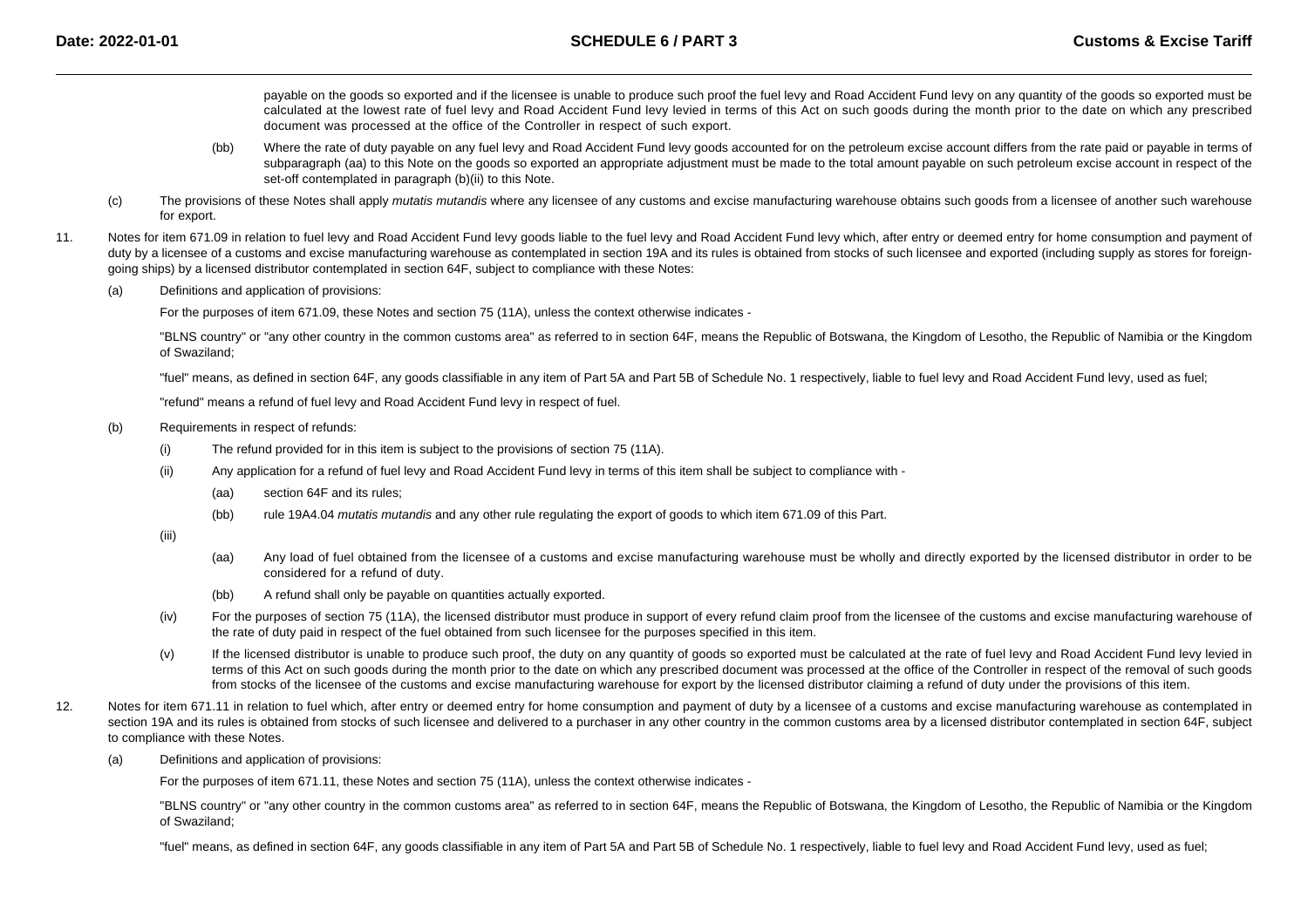"refund" means a refund of fuel levy and Road Accident Fund levy in respect of fuel.

- (b) Requirements in respect of refunds:
	- (i)The refund provided for in this item is subject to the provisions of section 75 (11A).
	- (ii) Any application for a refund of fuel levy and Road Accident Fund levy in terms of this item shall be subject to compliance with -
		- (aa)section 64F and its rules;
		- $(hh)$ rule 19A4.04 mutatis mutandis and any other rule regulating the movement of goods to which this item relates.

(iii)

- (aa)Any load of fuel obtained from the licensee of a customs and excise manufacturing warehouse must be wholly and directly removed for delivery in any other country in the common customs area by the licensed distributor in order to be considered for a refund of duty.
- (bb)A refund shall only be payable on quantities actually delivered to a purchaser in any other country of the common customs area.
- (iv)For the purposes of section 75 (11A), the licensed distributor must produce in support of every refund claim, proof from the licensee of the customs and excise manufacturing warehouse of the rate of duty paid in respect of the fuel obtained from such licensee for the purposes specified in this item.
- (v)If the licensed distributor is unable to produce such proof, the duty on any quantity of goods so delivered must be calculated at the rate of fuel levy and Road Accident Fund levy levied in terms of this Act on such goods during the month prior to the date on which any prescribed document was processed in respect of the removal of such goods from stocks of the licensee ofthe customs and excise manufacturing warehouse for delivery to a purchaser in any other country of the common customs area by the licensed distributor claiming a refund of duty under the provisions of these rules.
- 13.For the purposes of items 670.06, 670.08, 670.10, 671.02, 671.03, 671.05, 671.07, 671.09, 671.11 and Notes 7 to 12, where distillate fuel and biodiesel are mixed in any proportion, the rebate or refund in respect of such mixtures must be calculated at the rate of duty applicable to biodiesel.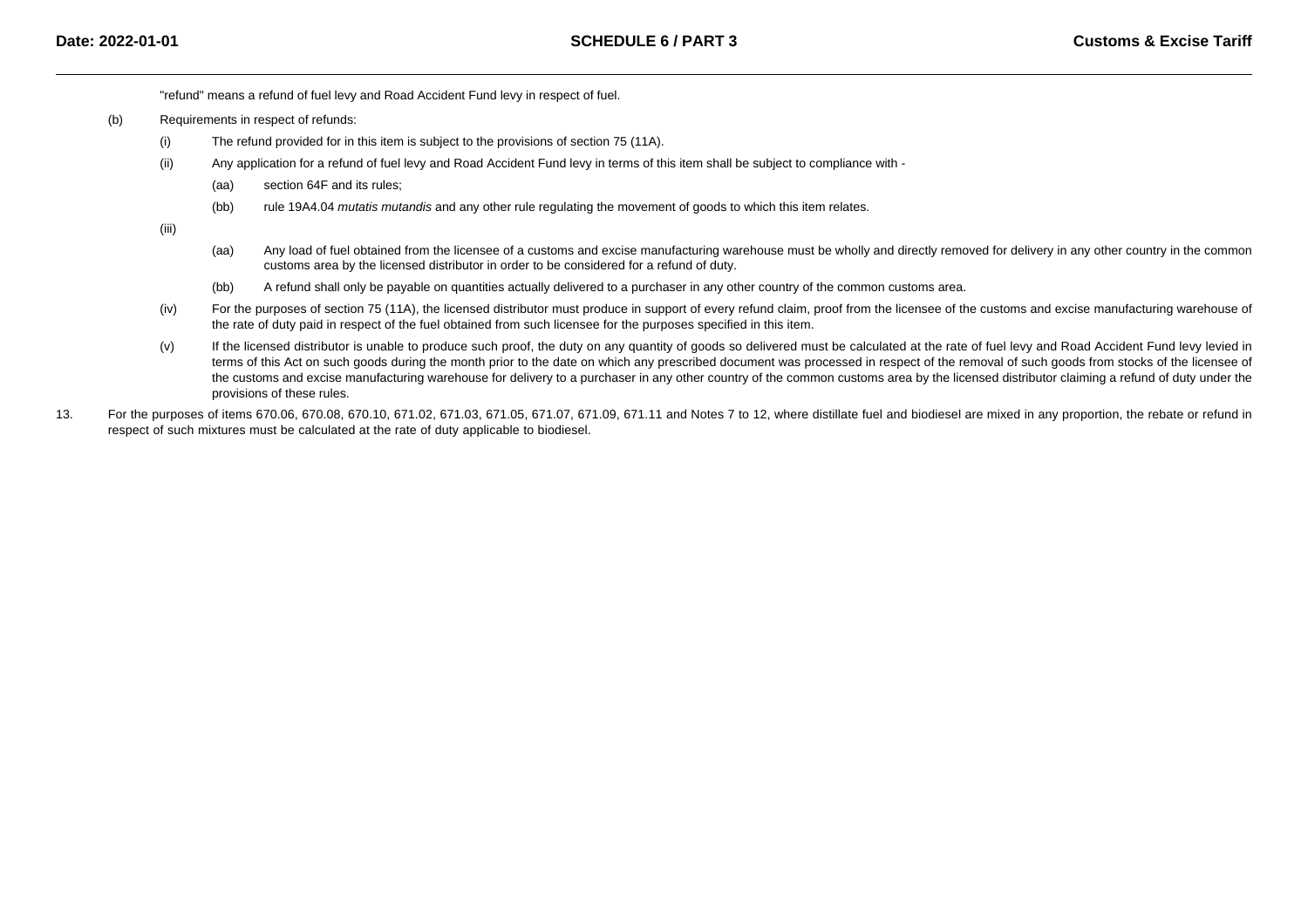| <b>Rebate Item</b> | <b>Tariff Item</b> | <b>Rebate Code</b> | CD | <b>Description</b>                                                                                                                                                                                                                                                                                                                                                                                                                                                                                                                                                                                                                                                                                                                                                                                                                                                                    | <b>Extent of Rebate</b>                                             | <b>Extent of Refund</b>                                                                                             |
|--------------------|--------------------|--------------------|----|---------------------------------------------------------------------------------------------------------------------------------------------------------------------------------------------------------------------------------------------------------------------------------------------------------------------------------------------------------------------------------------------------------------------------------------------------------------------------------------------------------------------------------------------------------------------------------------------------------------------------------------------------------------------------------------------------------------------------------------------------------------------------------------------------------------------------------------------------------------------------------------|---------------------------------------------------------------------|---------------------------------------------------------------------------------------------------------------------|
| 670.01             | 000.00             | 01.00              | 09 | Petrol, distillate fuels and biodiesel used by diplomatic and other foreign representatives<br>mentioned in rebate item 406.02, 406.03, 406.05 or 406.07 of Schedule No. 4, subject to the<br>requirements of those rebate items and of the Notes applicable thereto                                                                                                                                                                                                                                                                                                                                                                                                                                                                                                                                                                                                                  |                                                                     | As determined and approved<br>by the Director-General:<br>Department of International<br>Relations and Co-operation |
| 670.02             | 000.00             | 01.00              | 00 | Distillate fuels and biodiesel used in the manufacture of the goods specified in rebate items<br>623.09, 623.10, 623.11, 623.12 and 623.13                                                                                                                                                                                                                                                                                                                                                                                                                                                                                                                                                                                                                                                                                                                                            |                                                                     | 17,466c/li                                                                                                          |
| 670.03             | 000.00             | 01.00              | 02 | Distillate fuels used in the manufacture of intermediate fuel oils in accordance with the<br>provision of rebate item 623.14                                                                                                                                                                                                                                                                                                                                                                                                                                                                                                                                                                                                                                                                                                                                                          |                                                                     | Full fuel levy and Road<br><b>Accident Fund levy</b>                                                                |
| 670.04             | 000.00             | 01.00              | 04 | Distillate fuel purchased for use and used for the purposes specified in, and subject to<br>compliance with Note 6                                                                                                                                                                                                                                                                                                                                                                                                                                                                                                                                                                                                                                                                                                                                                                    |                                                                     | As provided in Note 6 hereto                                                                                        |
| 670.06             | 000.00             | 01.00              | 08 | Fuel levy and Road Accident Fund levy goods exported (including supply as stores for foreign-<br>going ships but excluding fishing vessels provided for in item 670.08)                                                                                                                                                                                                                                                                                                                                                                                                                                                                                                                                                                                                                                                                                                               | Full fuel levy and Road<br>Accident Fund levy subject to<br>Note 13 |                                                                                                                     |
| 670.08             | 000.00             | 01.00              | 01 | Distillate fuel and biodiesel supplied as stores for any fishing vessel not recognized as a ship<br>of South African nationality in terms of the Merchant Shipping Act, 1951 (Act No. 57 of 1951)                                                                                                                                                                                                                                                                                                                                                                                                                                                                                                                                                                                                                                                                                     | Full fuel levy and Road<br>Accident Fund levy subject to<br>Note 13 |                                                                                                                     |
| 670.10             | 000.00             | 01.00              | 05 | Goods in respect of which the fuel levy and Road Accident Fund levy, together with the excise<br>duty where applicable, amounts to not less than R2 500, proved to have been lost, destroyed<br>or damaged, on any single occasion in circumstances of vis major or in such other<br>circumstances as the Commissioner deems exceptional while such goods are in any customs<br>and excise warehouse:<br>Provided that -<br>(a) no compensation in respect of the excise duty, fuel levy and Road Accident Fund levy on<br>such goods has been paid or is due to the owner by any other person;<br>(b) such loss, destruction or damage was not due to any negligence or fraud on the part of the<br>person liable for the duty; and<br>(c) such goods did not enter into consumption; and<br>provided further that circumstances contemplated in this item exclude robbery or theft. | Full fuel levy and Road<br>Accident Fund levy subject to<br>Note 13 |                                                                                                                     |
| 670.11             | 105.10.03          | 01.00              | 71 | Petrol supplied to any person entitled to the privileges provided for in item 460.23 of Schedule<br>No. 4, subject to the provisions of the said item                                                                                                                                                                                                                                                                                                                                                                                                                                                                                                                                                                                                                                                                                                                                 | Full fuel levy and Road<br><b>Accident Fund Levy</b>                |                                                                                                                     |
| 671.01             | 195.10.21          | 01.00              | 76 | Specified aliphatic hydrocarbon solvents, as defined in Additional Note 1(ii) to Chapter 27<br>entered for the purposes of this rebate item in such quantities, for such purposes and under<br>such conditions as the Commissioner may allow by specific permit                                                                                                                                                                                                                                                                                                                                                                                                                                                                                                                                                                                                                       | Full fuel levy and Road<br><b>Accident Fund Levy</b>                |                                                                                                                     |
| 671.02             | 000.00             | 01.00              | 08 | Goods liable to the fuel levy and Road Accident Fund levy as specified in Part 5A and Part 5B<br>of Schedule No. 1 respectively, which, after entry or deemed entry for home consumption and<br>payment of duty as contemplated in section 19A and its rules and removal from any customs<br>and excise manufacturing warehouse by the licensee of such warehouse, are found to be off<br>specification or have become contaminated and are returned to such a warehouse for<br>reprocessing or destruction, subject to compliance with Note 7                                                                                                                                                                                                                                                                                                                                        |                                                                     | As provided in Note 7 read<br>with Note 13                                                                          |
| 671.03             | 000.00             | 01.00              | 00 | Goods liable to the fuel levy and Road Accident Fund levy as specified in Part 5A and Part 5B<br>of Schedule No. 1 respectively, which, after entry or deemed entry for home consumption and<br>payment of duty by the licensee of a customs and excise manufacturing warehouse as<br>contemplated in section 19A and its rules are removed by the licensee of such warehouse and<br>delivered to another such warehouse or to such a storage warehouse subject to compliance<br>with Note 8                                                                                                                                                                                                                                                                                                                                                                                          |                                                                     | As provided in Note 8 read<br>with Note 13                                                                          |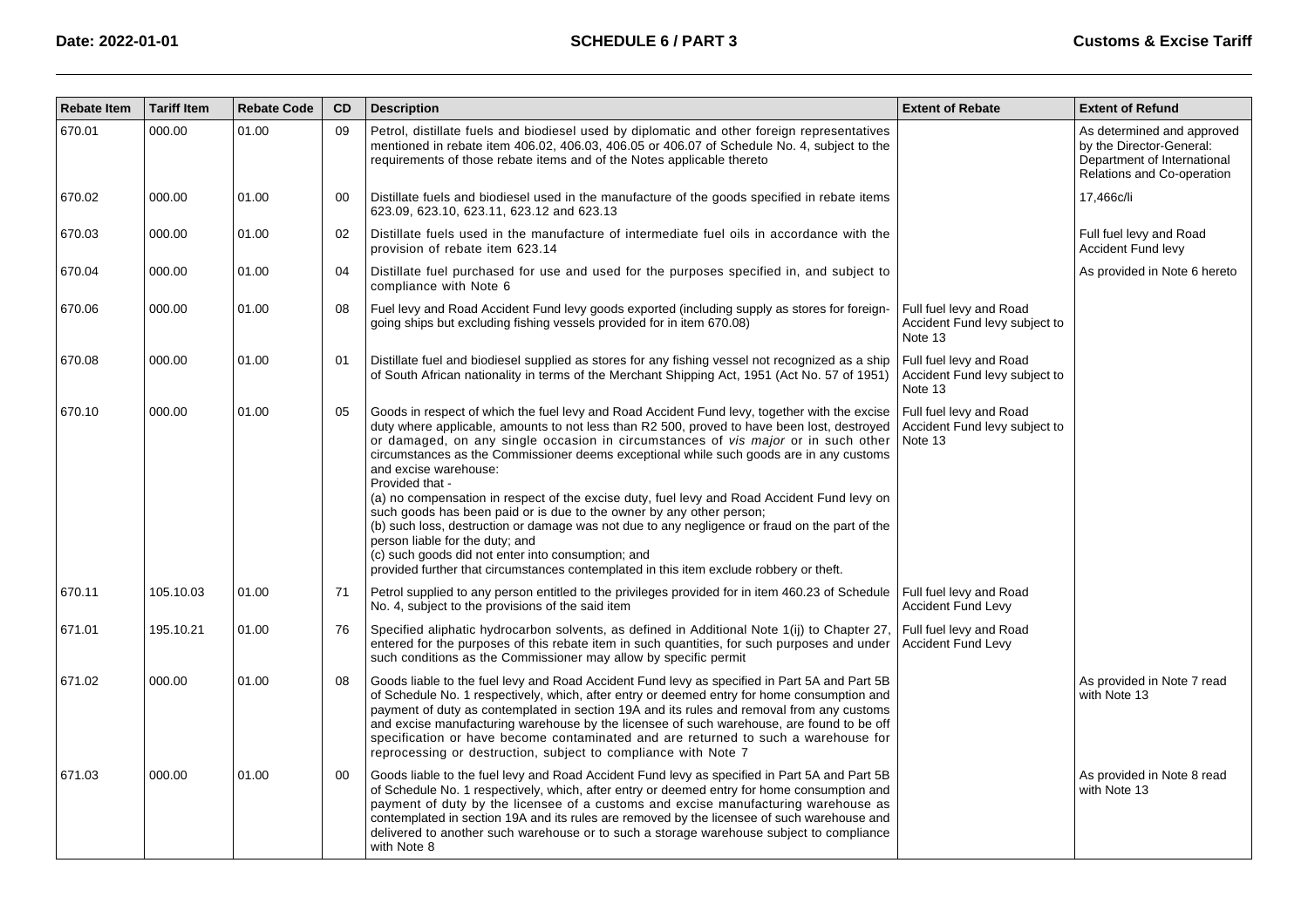| <b>Rebate Item</b> | <b>Tariff Item</b> | <b>Rebate Code</b> | <b>CD</b> | <b>Description</b>                                                                                                                                                                                                                                                                                                                                                                                                                                                                                                                                  | <b>Extent of Rebate</b> | <b>Extent of Refund</b>                     |
|--------------------|--------------------|--------------------|-----------|-----------------------------------------------------------------------------------------------------------------------------------------------------------------------------------------------------------------------------------------------------------------------------------------------------------------------------------------------------------------------------------------------------------------------------------------------------------------------------------------------------------------------------------------------------|-------------------------|---------------------------------------------|
| 671.05             | 000.00             | 01.00              | 03        | Goods liable to the fuel levy and Road Accident Fund levy as specified in Part 5A and Part 5B<br>of Schedule No. 1 respectively, which, after entry or deemed entry for home consumption and<br>payment of duty by the licensee of the customs and excise manufacturing warehouse as<br>contemplated in section 19A and its rules are removed by the licensee of such warehouse and<br>delivered to a consignee in a BLNS country, subject to compliance with Note 9                                                                                |                         | As provided in Note 9 read<br>with Note 13  |
| 671.07             | 000.00             | 01.00              | 07        | Goods liable to the fuel levy and Road Accident Fund levy as specified in Part 5A and Part 5B<br>of Schedule No. 1 respectively, which, after entry or deemed entry for home consumption and<br>payment of duty by the licensee of a customs and excise manufacturing warehouse as<br>contemplated in section 19A and its rules are exported (including supply as stores for foreign-<br>going ships) by such licensee of such warehouse, subject to compliance with Note 10                                                                        |                         | As provided in Note 10 read<br>with Note 13 |
| 671.09             | 000.00             | 01.00              | -00       | Goods liable to the fuel levy and Road Accident Fund levy as specified in Part 5A and Part 5B<br>of Schedule No. 1 respectively, which, after entry or deemed entry for home consumption and<br>payment of duty by a licensee of a customs and excise manufacturing warehouse as<br>contemplated in section 19A and its rules is obtained from stocks of such licensee and<br>exported (including supply as stores for foreign-going ships) by a licensed distributor<br>contemplated in section 64F, subject to compliance with Note 11            |                         | As provided in Note 11 read<br>with Note 13 |
| 671.11             | 000.00             | 01.00              | 04        | Goods liable to the fuel levy and Road Accident Fund levy as specified in Part 5A and Part 5B<br>of Schedule No. 1 respectively, which, after entry or deemed entry for home consumption and<br>payment of duty by a licensee of a customs and excise manufacturing warehouse as<br>contemplated in section 19A and its rules is obtained from stocks of such licensee and<br>delivered to a purchaser in any other country in the common customs area by a licensed<br>distributor contemplated in section 64F, subject to compliance with Note 12 |                         | As provided in Note 12 read<br>with Note 13 |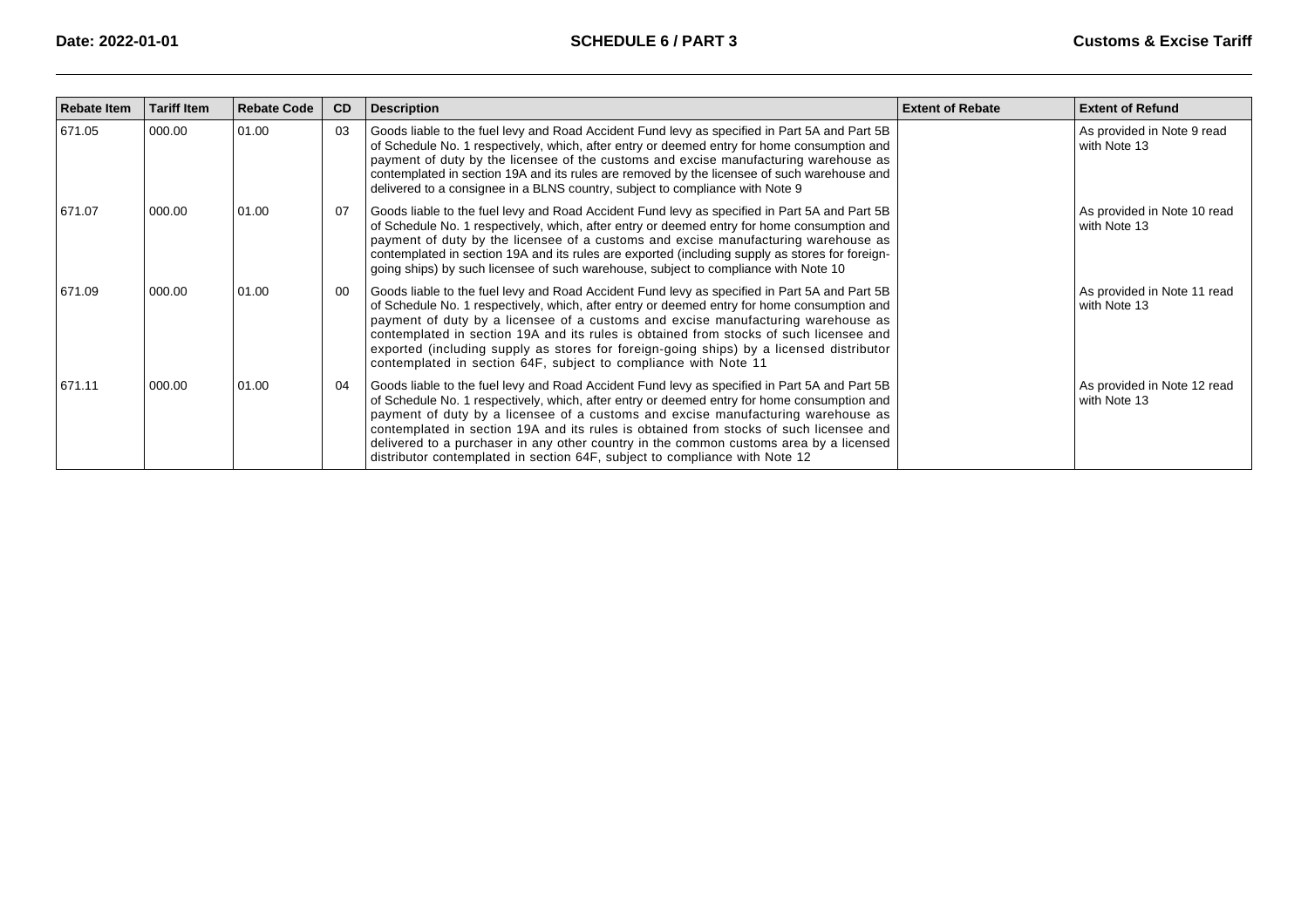### **PART 4**

#### **REBATES AND REFUNDS OF ENVIRONMENTAL LEVY ON ENVIRONMENTAL LEVY GOODS MANUFACTURED IN THE REPUBLIC**

### **NOTES:**

- 1. For the purposes of Chapter VA of the Act and the provisions of this Schedule -
	- (a)Subject to compliance with any relevant Note or rule, any environmental levy goods manufactured in the Republic shall be admitted under rebate of environmental levy or a refund of environmental levy shall be paid or set off in respect of such goods as specified in this Part;
	- (b) any provision -
		- (i)in the Notes to Part 2 of this Schedule and, except rebate item 634.03, any item of the said Part 2;
		- (ii)for a rebate or refund of excise duty in respect of goods for the purposes or use specified in any such item, shall to the extent that it can be applied and except if otherwise specified in this Part, apply *mutatis mutandis* for the purpose of a rebate or refund of environmental levy on such goods;
	- (c) the provisions contemplated in paragraph (b) shall determine entitlement to a rebate or refund of environmental levy specified in this Part notwithstanding that no excise duty is leviable on the goodsconcerned; and
	- (d)notwithstanding paragraphs (a), (b) and (c), a rebate or refund of environmental levy is not allowed where any Note in the Section specifying the item of Part 3 of Schedule No. 1 imposing the environmental levy otherwise provides.

#### 2.

- (a)"Full duty" in this Part means the environmental levy payable in terms of the relevant item in Part 3 of Schedule No. 1 less any rebate, refund or drawback of such levy granted previously in respect of the goods.
- (b)"Part 2" in this Part means Part 2 of Schedule No. 6.
- (c) The reference 00.00 in the tariff item/environmental levy column of this Part in respect of any item thereof, shall, as may be applicable in each case, be deemed to refer to -
	- (i)any tariff item or all the tariff items specified in such column in respect of any relevant rebate item of Part 2 of Schedule No. 6; or,
	- (ii)any environmental levy item or all such items specified in Part 3 of Schedule No. 1.
- 3.The relevant rebate or refund item must be reflected on each document issued or processed, including the quarterly account referred to in the rules, where any environmental levy goods are removed or otherwise dealt with for the purposes or use or in the circumstances specified in such item.
- 4.For the purposes of rebate items 680.04 and 680.05 a licensed special manufacturing warehouse (VS) must be registered in terms of rebate item 317.03, 317.04 or 317.07.
- 5. For the purpose of refund item 681.04 the following:
	- (a)Only the person referred to in Rule 54F.05(a)(v) as applied by rule 54FC.01(a), to whom a licensee of a manufacturing warehouse has removed such environmental levy goods, may apply for the refund; and
	- (b)The person contemplated in Note 5(a) must produce an invoice or despatch delivery note containing proof of the environmental levy paid by that person to that licensee on such goods.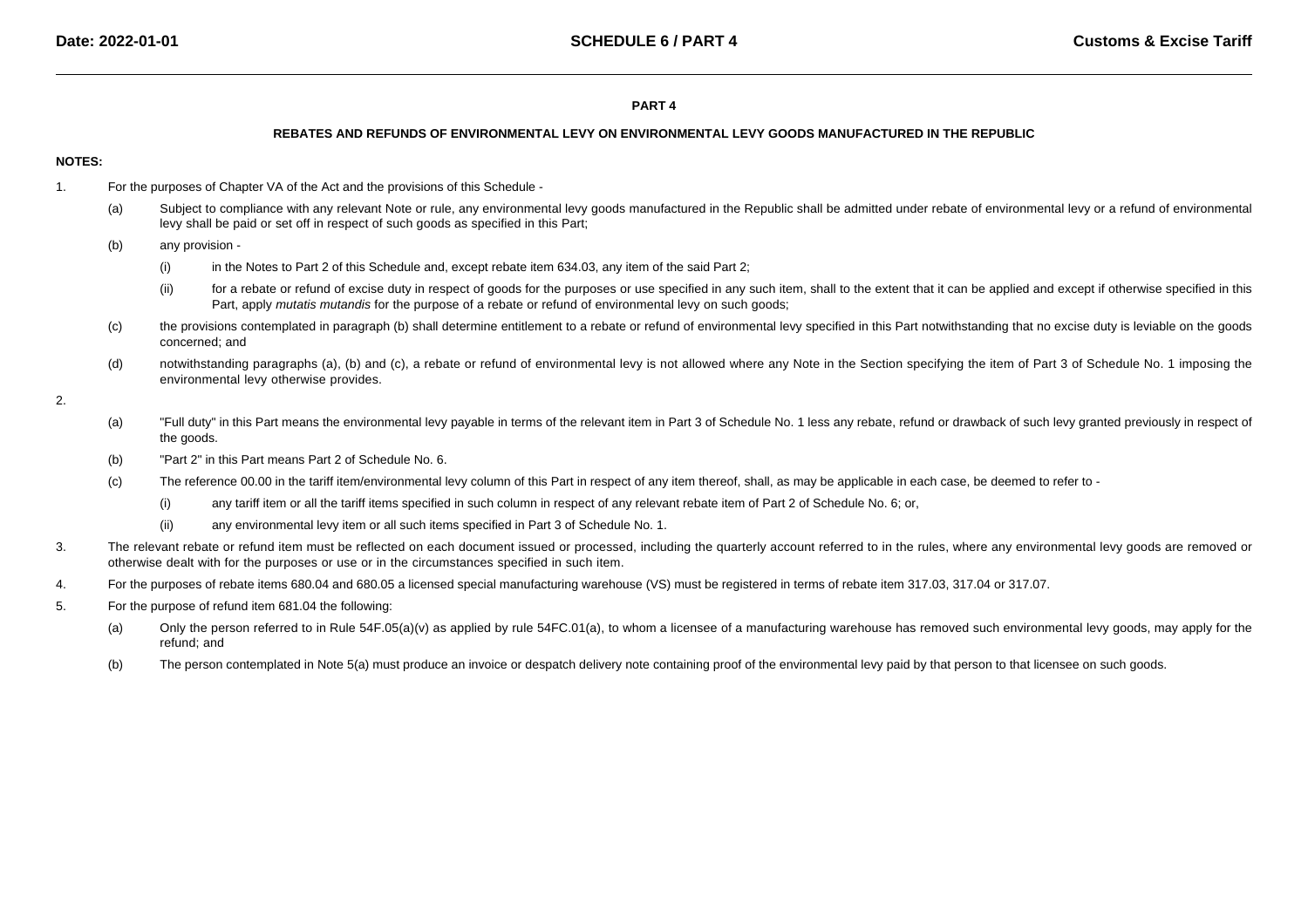| <b>Rebate Item</b> | <b>Tariff Item</b> | <b>Rebate Code</b>                   | <b>CD</b> | <b>Description</b>                                                                                                                                                                                                                                                                                                                                                                                                                                                                                                                                                                                                                                                                                                                                                                                                                                                                                                                                                                                                                                                                                                                                                                                                                                                                                                                                                                                                                                                                                                                               | <b>Extent of Rebate</b> | <b>Extent of Refund</b>            |
|--------------------|--------------------|--------------------------------------|-----------|--------------------------------------------------------------------------------------------------------------------------------------------------------------------------------------------------------------------------------------------------------------------------------------------------------------------------------------------------------------------------------------------------------------------------------------------------------------------------------------------------------------------------------------------------------------------------------------------------------------------------------------------------------------------------------------------------------------------------------------------------------------------------------------------------------------------------------------------------------------------------------------------------------------------------------------------------------------------------------------------------------------------------------------------------------------------------------------------------------------------------------------------------------------------------------------------------------------------------------------------------------------------------------------------------------------------------------------------------------------------------------------------------------------------------------------------------------------------------------------------------------------------------------------------------|-------------------------|------------------------------------|
| 680.00             |                    | <b>REBATES OF ENVIRONMENTAL LEVY</b> |           |                                                                                                                                                                                                                                                                                                                                                                                                                                                                                                                                                                                                                                                                                                                                                                                                                                                                                                                                                                                                                                                                                                                                                                                                                                                                                                                                                                                                                                                                                                                                                  |                         |                                    |
| 680.01             | 00.00              | 01.00                                | 05        | Goods liable to environmental levy entered for any purpose or use or in the circumstances<br>specified in any rebate item of Part 2 (except item 634.03)                                                                                                                                                                                                                                                                                                                                                                                                                                                                                                                                                                                                                                                                                                                                                                                                                                                                                                                                                                                                                                                                                                                                                                                                                                                                                                                                                                                         | Full duty               |                                    |
| 680.02             | 00.00              | 02.00                                | 01        | Environmental levy goods in respect of which the envirnomental levy payable (if applicable)<br>thereon amount to not less than R2 500, proved to have been lost, destroyed or damged, on<br>any single occasion in circumstances of vis major or in such other circumstances as the<br>Commissioner deems exceptional, while such goods are -<br>(a) in any customs and excise warehouse;<br>(b) being removed in bond; or<br>(c) under the control of the Commissioner:<br>Provided that -<br>(i) no compensation in respect of environmental levy on such goods has been paid or is due to<br>the owner by any other person:<br>(ii) such loss, destruction or damage was not due to any negligence or fraud on the part of the<br>person liable for the duty: and<br>(iii) such goods did not enter into consumption; and<br>provided further that circumstances contemplated in this item exclude robbery or theft.                                                                                                                                                                                                                                                                                                                                                                                                                                                                                                                                                                                                                          | Full duty               |                                    |
| 680.03             | 00.00              | 03.00                                | 08        | Manufactured environmental levy goods in a customs and excise warehouse used for the<br>manufacture by reprocessing of environmental levy goods or the manufacture of other goods                                                                                                                                                                                                                                                                                                                                                                                                                                                                                                                                                                                                                                                                                                                                                                                                                                                                                                                                                                                                                                                                                                                                                                                                                                                                                                                                                                | Full duty               |                                    |
| 680.04             | 00.00              | 04.00                                | 04        | New pneumatic tyres specified in environmental levy items 152.01 and 152.02, liable to the<br>tyre levy in Part 3E of Schedule No. 1, which have been moved from a licensed manufacturing<br>warehouse (VM) to a licensed special manufacturing warehouse (VS), for use in the<br>manufacturing of vehicles                                                                                                                                                                                                                                                                                                                                                                                                                                                                                                                                                                                                                                                                                                                                                                                                                                                                                                                                                                                                                                                                                                                                                                                                                                      | Full duty               |                                    |
| 680.05             | 00.00              | 05.00                                | 00        | New pneumatic tyres specified in environmental levy items 152.01 and 152.02 which have<br>been removed from a licensed special manufacturing warehouse (VS) after the environmental<br>levy has been paid and are found to be off-specification or otherwise defective and are<br>returned to the licensed manufactured warehouse (VM)                                                                                                                                                                                                                                                                                                                                                                                                                                                                                                                                                                                                                                                                                                                                                                                                                                                                                                                                                                                                                                                                                                                                                                                                           | Full duty               |                                    |
| 681.00             |                    | <b>REFUNDS OF ENVIRONMENTAL LEVY</b> |           |                                                                                                                                                                                                                                                                                                                                                                                                                                                                                                                                                                                                                                                                                                                                                                                                                                                                                                                                                                                                                                                                                                                                                                                                                                                                                                                                                                                                                                                                                                                                                  |                         |                                    |
| 681.01             | 00.00              | 01.00                                | 02        | Goods liable to the environmental levy specified in any item of Part 3 of Schedule No. 1 which,<br>after entry or deemed entry for home consumption and payment of duty by the licensee of a<br>customs and excise manufacturing warehouse as contemplated in Chapter VA of the Act and<br>its rules, are removed by such licensee to a consignee in a BELN country, subject to<br>compliance with the Notes hereto<br>NOTES:<br>1. Definitions and application of provisions<br>(a) The refund provided for in this item is subject to the provisions of section 75 (11A).<br>(b) For the purposes of this item, these Notes and section 75 (11A), unless the context<br>otherwise indicates - "BELN country" or "any other country in the common customs area"<br>means the Republic of Botswana, the Kingdom of Eswatini, the Kingdom of Lesotho, or the<br>Republic of Namibia; "refund" as provided in this item means the amount of environmental<br>levy that may be set-off against the amount of environmental levy payable on the quarterly<br>environmental levy account of a licensee of a customs and excise manufacturing warehouse<br>on complying with the Notes, the rules for Chapter VA and any rule regulating the movement<br>of goods to which this item relates; "set-off" means a set-off of duty contemplated in section 77<br>that is refundable in terms of this item.<br>(c) Any such set-off may, subject to Note 2(c) be shown on the account if so provided thereon<br>as a deduction from the dutiable quantity. |                         | As provided in the Notes<br>hereto |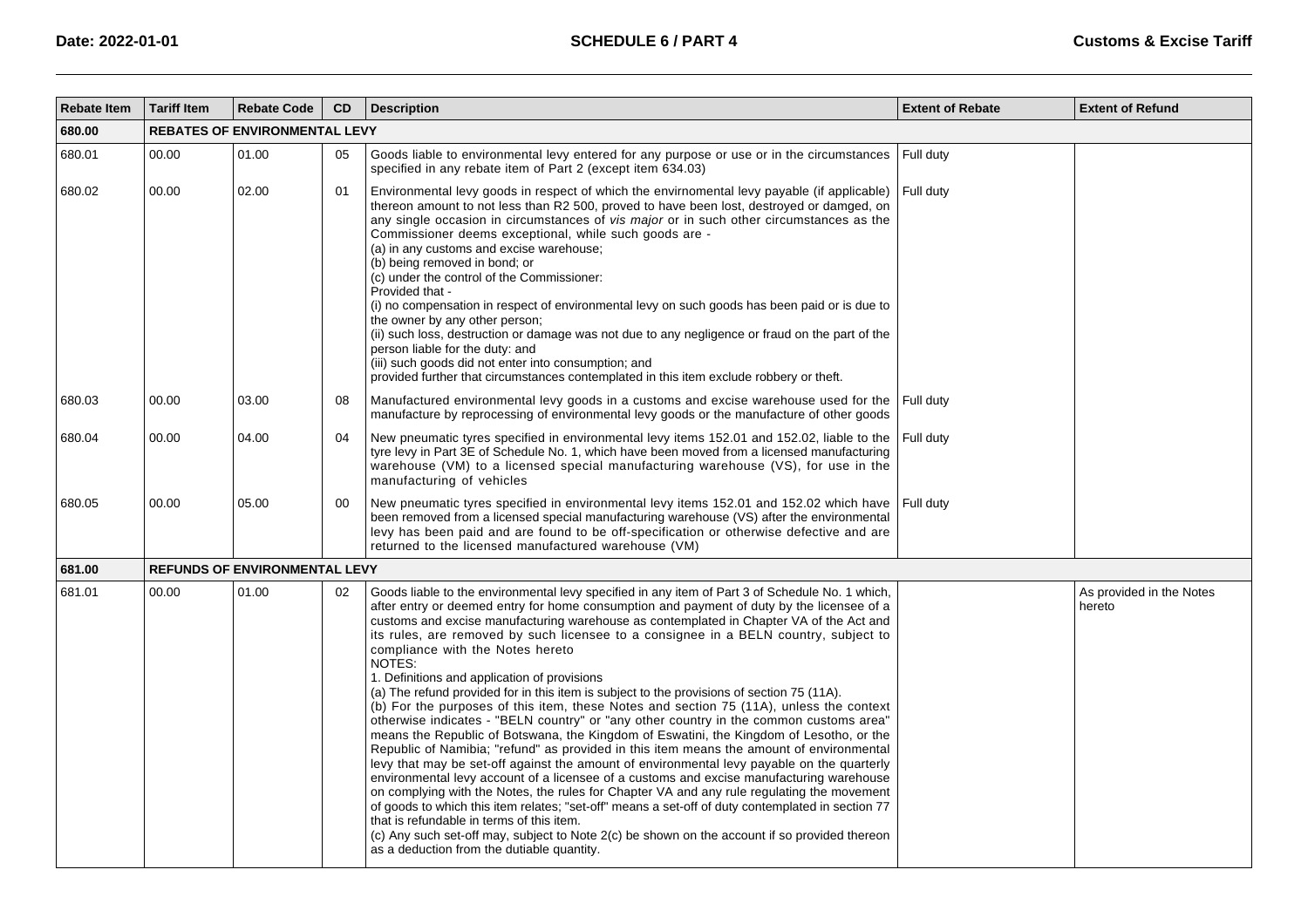| (continued)        |                    |                    |           |                                                                                                                                                                                                                                                                                                                                                                                                                                                                                                                                                                                                                                                                                                                                                                                                                                                                                                                                                                                                                                                                                                                                                                                                                                                                                                                                                                                                                                                                                                                                                                                                                                                                                                                                                                                                                                                                                                                                                                                                                                                                                                                                                                              |                         |                                    |
|--------------------|--------------------|--------------------|-----------|------------------------------------------------------------------------------------------------------------------------------------------------------------------------------------------------------------------------------------------------------------------------------------------------------------------------------------------------------------------------------------------------------------------------------------------------------------------------------------------------------------------------------------------------------------------------------------------------------------------------------------------------------------------------------------------------------------------------------------------------------------------------------------------------------------------------------------------------------------------------------------------------------------------------------------------------------------------------------------------------------------------------------------------------------------------------------------------------------------------------------------------------------------------------------------------------------------------------------------------------------------------------------------------------------------------------------------------------------------------------------------------------------------------------------------------------------------------------------------------------------------------------------------------------------------------------------------------------------------------------------------------------------------------------------------------------------------------------------------------------------------------------------------------------------------------------------------------------------------------------------------------------------------------------------------------------------------------------------------------------------------------------------------------------------------------------------------------------------------------------------------------------------------------------------|-------------------------|------------------------------------|
| <b>Rebate Item</b> | <b>Tariff Item</b> | <b>Rebate Code</b> | <b>CD</b> | <b>Description</b>                                                                                                                                                                                                                                                                                                                                                                                                                                                                                                                                                                                                                                                                                                                                                                                                                                                                                                                                                                                                                                                                                                                                                                                                                                                                                                                                                                                                                                                                                                                                                                                                                                                                                                                                                                                                                                                                                                                                                                                                                                                                                                                                                           | <b>Extent of Rebate</b> | <b>Extent of Refund</b>            |
|                    |                    |                    |           | 2. Set-off against accounts in respect of environmental levy goods removed as contemplated<br>in the item:<br>(a) The removal of such goods shall be subject to such conditions and procedures as the<br>Commissioner may prescribe by rule.<br>(b) Where such environmental levy goods have been duly removed to the consignee in a<br>BELN country, the licensee may, where proof of such removal has been obtained and, any<br>other requirement has been complied with as prescribed in the rules, set-off the environmental<br>levy paid or payable on the goods so removed against the environmental levy payable in<br>respect of any such goods as declared in the environmental levy account for any accounting<br>period during a period of two years after the date any prescribed document was processed in<br>respect of such removal.<br>(c)<br>(i) For the purposes of section 75 (11A), the licensee of the customs and excise manufacturing<br>warehouse must produce proof of the environmental levy paid or payable on the goods so<br>removed to a BELN country and if the licensee is unable to produce such proof the<br>environmental levy on any quantity of the goods so removed must be calculated at the lowest<br>rate of environmental levy levied in terms of this Act on such goods during the month prior to<br>the date on which any prescribed document was processed in respect of the removal of the<br>goods concerned.<br>(ii) Where the rate of duty payable on any goods accounted for on the environmental levy<br>account differs from the rate paid or payable contemplated in subparagraph (i) on the goods<br>so removed, an appropriate adjustment must be made to the total amount payable on such<br>account in respect of the set-off contemplated in paragraph (b).                                                                                                                                                                                                                                                                                                                                                        |                         |                                    |
| 681.02             | 00.00              | 02.00              | 09        | Goods liable to the environmental levy specified in any item of Part 3 of Schedule No. 1 which,<br>after entry or deemed entry, for home consumption and payment of duty by the licensee of a<br>customs and excise manufacturing warehouse as contemplated in Chapter VA of the Act and<br>its rules, are found to be off-specification or otherwise defective and are returned to such<br>warehouse for reprocessing, subject to compliance with the Notes hereto<br>NOTES:<br>1. Definitions and application of provisions:<br>(a) The refund provided for in this item is subject to the provisions of section 75 (11A).<br>(b) For the purposes of this item, these Notes and section 75 (11A), unless the context<br>otherwise indicates - "refund" as provided in this item means the amount of environmental levy<br>that may be set off against the amount of environmental levy payable on the quarterly<br>environmental levy account of a licensee of a customs and excise manufacturing warehouse<br>on complying with the Notes and the rules for Chapter VA; "set-off" means a set-off of duty<br>contemplated in section 77 that is refundable in terms of this item.<br>2. Limitation: For the purposes of any refund in terms of this item, goods may only be returned<br>to a customs and excise manufacturing warehouse for reprocessing where the environmental<br>levy amounts to not less than R100 on any quantity found to be so off-specification or<br>otherwise defective on a single occasion within a period of six months after removal from such<br>warehouse and such goods are returned within one month after expiry of such period.<br>3. Procedures and set-off against accounts: The licensee of the customs and excise<br>manufacturing warehouse to which such goods are returned must keep a record which<br>includes at least the following -<br>(a) a detailed description of the goods received including the applicable tariff item;<br>(b) the quantity received;<br>(c) the date of receipt;<br>(d) the name or registered business name (if any) and the physical address of the person who<br>returned the goods concerned; |                         | As provided in the Notes<br>hereto |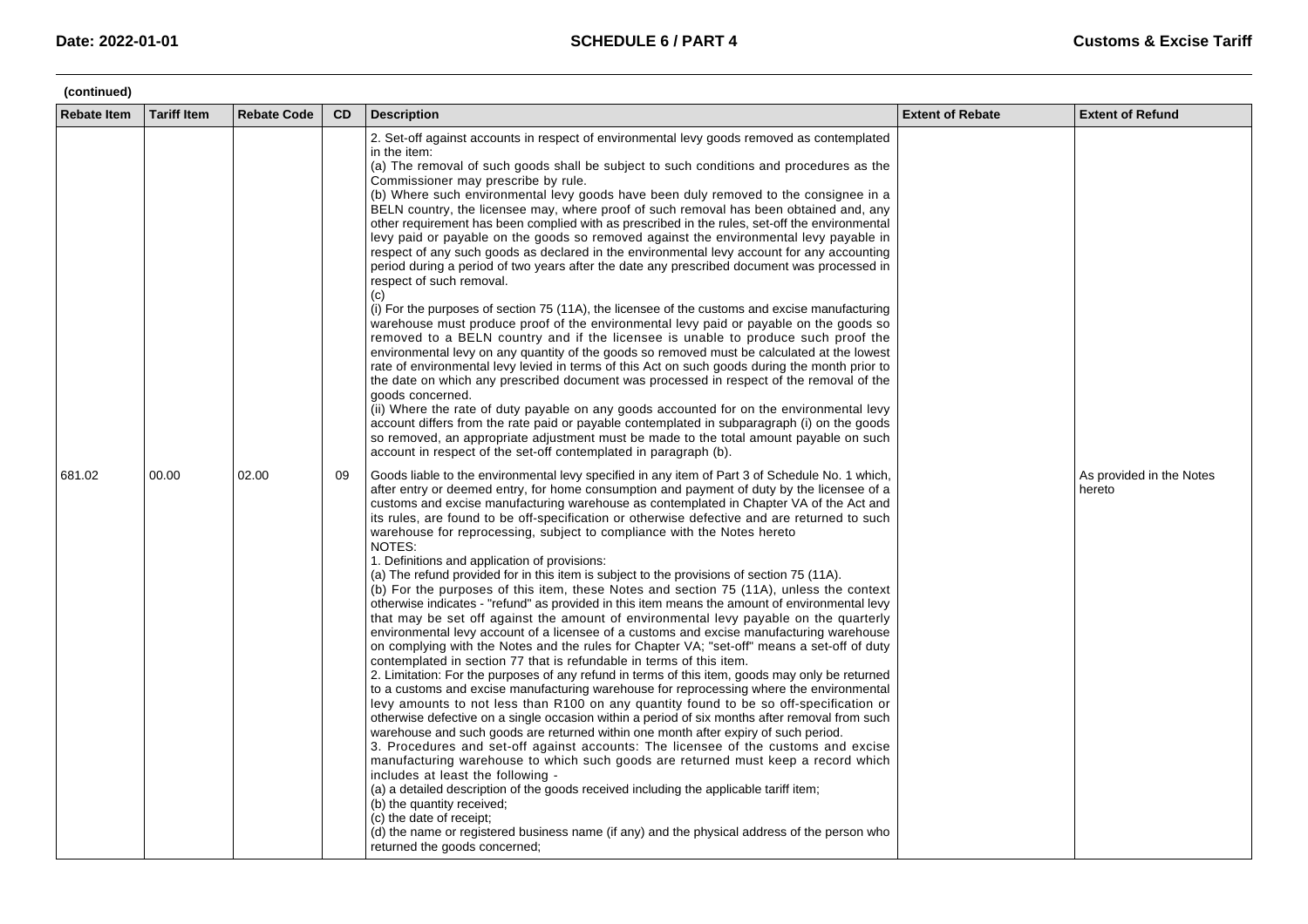| (continued)        |                    |                    |           |                                                                                                                                                                                                                                                                                                                                                                                                                                                                                                                                                                                                                                                                                                                                                                                                                                                                                                                                                                                                                                                                                                                                                                                                                                                                                                                                                                                                                                                                                                                                                                                                                                                                                                                                                                                                                                                                                                                                                                                                                                                                                                                                                                                                                                         |                         |                                    |  |  |
|--------------------|--------------------|--------------------|-----------|-----------------------------------------------------------------------------------------------------------------------------------------------------------------------------------------------------------------------------------------------------------------------------------------------------------------------------------------------------------------------------------------------------------------------------------------------------------------------------------------------------------------------------------------------------------------------------------------------------------------------------------------------------------------------------------------------------------------------------------------------------------------------------------------------------------------------------------------------------------------------------------------------------------------------------------------------------------------------------------------------------------------------------------------------------------------------------------------------------------------------------------------------------------------------------------------------------------------------------------------------------------------------------------------------------------------------------------------------------------------------------------------------------------------------------------------------------------------------------------------------------------------------------------------------------------------------------------------------------------------------------------------------------------------------------------------------------------------------------------------------------------------------------------------------------------------------------------------------------------------------------------------------------------------------------------------------------------------------------------------------------------------------------------------------------------------------------------------------------------------------------------------------------------------------------------------------------------------------------------------|-------------------------|------------------------------------|--|--|
| <b>Rebate Item</b> | <b>Tariff Item</b> | <b>Rebate Code</b> | <b>CD</b> | <b>Description</b>                                                                                                                                                                                                                                                                                                                                                                                                                                                                                                                                                                                                                                                                                                                                                                                                                                                                                                                                                                                                                                                                                                                                                                                                                                                                                                                                                                                                                                                                                                                                                                                                                                                                                                                                                                                                                                                                                                                                                                                                                                                                                                                                                                                                                      | <b>Extent of Rebate</b> | <b>Extent of Refund</b>            |  |  |
|                    |                    |                    |           | (a) a copy of the credit note issued to, and the delivery or stock return note issued by the<br>person who returned the goods;<br>(b) reasons for the return of the goods;<br>(c) the invoice or dispatch delivery note number issued and the date of issue in respect of the<br>removal of the goods to the person concerned.<br>4.<br>(a) For the purposes of section 75 (11A) the licensee of the customs and excise<br>manufacturing warehouse must produce proof of the environmental levy paid or payable on<br>the goods returned for reprocessing in accordance with the provisions of this item and, if the<br>licensee is unable to produce such proof, the levy on any quantity so returned, shall be<br>calculated at the lowest rate levied in terms of this Act on such goods during the month prior to<br>the date of the return of the goods.<br>(b) The licensee of the customs and excise manufacturing warehouse may, after accounting<br>for the goods in the quarterly environmental levy account, set off the amount of duty duly<br>refundable in terms of this item against the amount of duty payable in respect of any such<br>goods as declared on any such account during a period of two years after receipt of the<br>goods.<br>(c) Where the rate of duty payable on any goods accounted for on the environmental levy<br>account differs from the rate as contemplated in paragraph (a) on the goods so returned an<br>appropriate adjustment must be made to the total amount payable on such account in respect<br>of set-off contemplated in paragraph (b).                                                                                                                                                                                                                                                                                                                                                                                                                                                                                                                                                                                                                                          |                         |                                    |  |  |
| 681.03             | 00.00              | 03.00              | 05        | Goods liable to the environmental levy specified in any item of Part 3 of Schedule No. 1 which,<br>after entry or deemed entry, for home consumption and payment of duty by the licensee of a<br>customs and excise manufacturing warehouse as contemplated in Chapter VA of the Act and<br>its rules are returned to such warehouse for any purpose other than reprocessing as<br>contemplated in item 681.02, subject to compliance with the Notes hereto<br>NOTES:<br>1. Definitions and application of provisions:<br>(a) The refund provided for in this item is subject to the provisions of section 75 (11A).<br>(b) For the purposes of this item, these Notes and section 75 (11A), unless the context<br>otherwise indicates - "refund" as provided in this item means the amount of environmental levy<br>that may be set off against the amount of environmental levy payable on the quarterly<br>environmental levy account of a licensee of a customs and excise manufacturing warehouse<br>on complying with these Notes and the rules for Chapter VA; "set-off" means a set-off of duty<br>contemplated in section 77 that is refundable in terms of this item.<br>2. Limitation: For the purposes of any refund in terms of this item, goods may only be returned<br>to a customs and excise manufacturing warehouse where the environmental levy amounts to<br>not less than R100 on any quantity returned on a single occasion within a period of six months<br>after removal from such warehouse and such goods are returned within one month after<br>expiry of such period.<br>3. Procedures and set-off against accounts: The licensee of the customs and excise<br>manufacturing warehouse to which such goods are returned must keep a record which<br>includes at least the following:<br>(a) a detailed description of the goods received including the applicable tariff item;<br>(b) the quantity received;<br>(c) the date of receipt;<br>(d) the name or registered business name (if any) and the physical address of the person who<br>returned the goods concerned;<br>(e) a copy of the credit note issued to, and the delivery or stock return note issued by the<br>person who returned the goods; |                         | As provided in the Notes<br>hereto |  |  |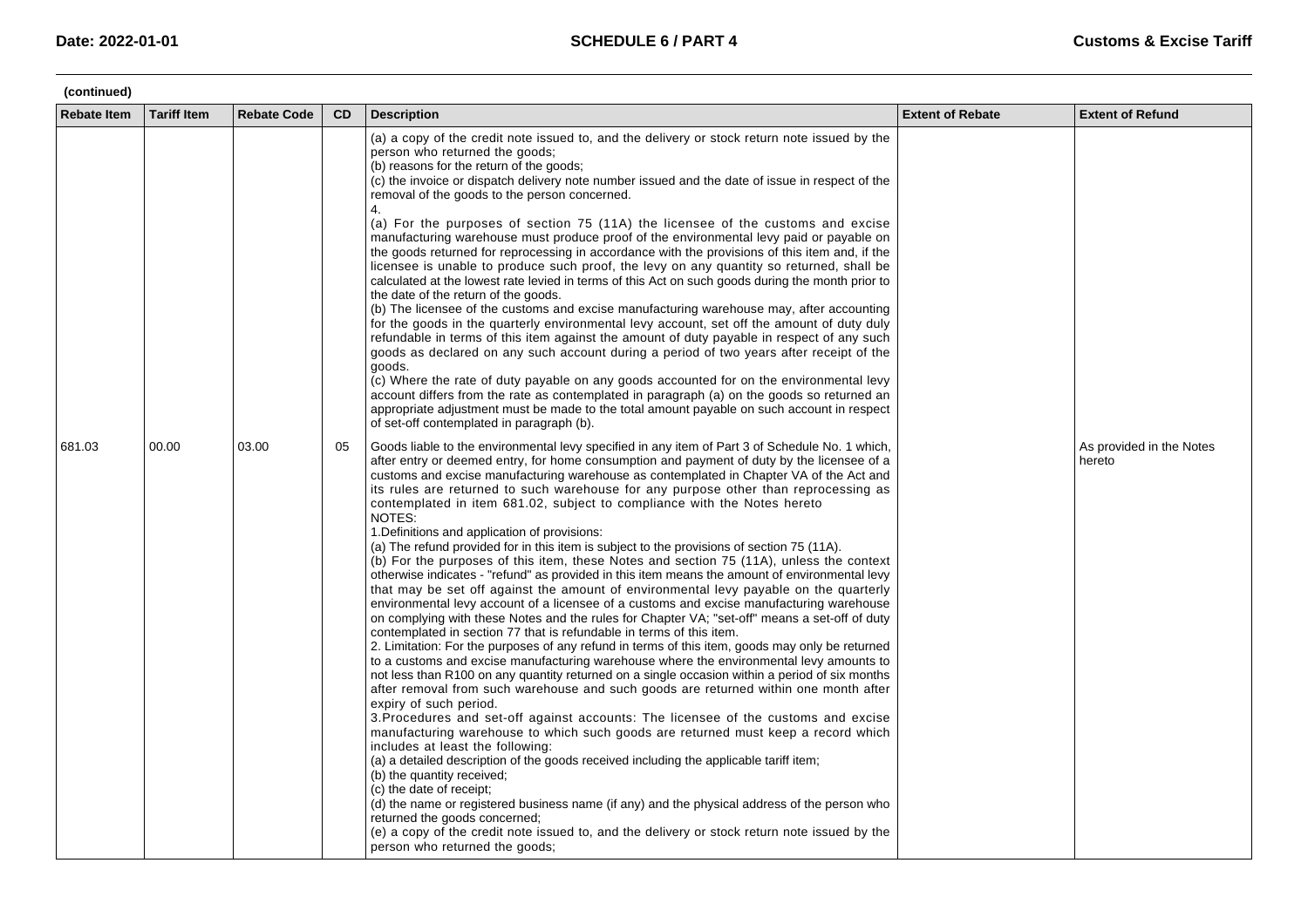| (continued)        |                    |                    |           |                                                                                                                                                                                                                                                                                                                                                                                                                                                                                                                                                                                                                                                                                                                                                                                                                                                                                                                                                                                                                                                                                                                                                                                                                                                                                                                                                                                                                                                                                                                                                                                                                                                                                                                                                                                                                                                                                                        |                         |                                    |  |  |  |
|--------------------|--------------------|--------------------|-----------|--------------------------------------------------------------------------------------------------------------------------------------------------------------------------------------------------------------------------------------------------------------------------------------------------------------------------------------------------------------------------------------------------------------------------------------------------------------------------------------------------------------------------------------------------------------------------------------------------------------------------------------------------------------------------------------------------------------------------------------------------------------------------------------------------------------------------------------------------------------------------------------------------------------------------------------------------------------------------------------------------------------------------------------------------------------------------------------------------------------------------------------------------------------------------------------------------------------------------------------------------------------------------------------------------------------------------------------------------------------------------------------------------------------------------------------------------------------------------------------------------------------------------------------------------------------------------------------------------------------------------------------------------------------------------------------------------------------------------------------------------------------------------------------------------------------------------------------------------------------------------------------------------------|-------------------------|------------------------------------|--|--|--|
| <b>Rebate Item</b> | <b>Tariff Item</b> | <b>Rebate Code</b> | <b>CD</b> | <b>Description</b>                                                                                                                                                                                                                                                                                                                                                                                                                                                                                                                                                                                                                                                                                                                                                                                                                                                                                                                                                                                                                                                                                                                                                                                                                                                                                                                                                                                                                                                                                                                                                                                                                                                                                                                                                                                                                                                                                     | <b>Extent of Rebate</b> | <b>Extent of Refund</b>            |  |  |  |
|                    |                    |                    |           | (f) reasons for the return of the goods; (g) the invoice or dispatch delivery note number issued<br>and the date of issue in respect of the removal of the goods to the person concerned.<br>4.<br>(a) For the purposes of section 75 (11A) the licensee of the customs and excise<br>manufacturing warehouse must produce proof of the environmental levy paid or payable on<br>the goods returned in accordance with the provisions of this item and, if the licensee is unable<br>to produce such proof, the levy on any quantity so returned, shall be calculated at the lowest<br>rate levied in terms of this Act on such goods during the month prior to the date of the return of<br>the goods.<br>(b) The licensee of the customs and excise manufacturing warehouse may, after accounting<br>for the goods in the environmental levy account, set-off the amount of duty duly refundable in<br>terms of this item against the amount of duty payable in respect of any such goods as<br>declared on such account during a period of two years after receipt of the goods.<br>(c) Where the rate of duty payable on any goods accounted for on the environmental levy<br>account differs from the rate as contemplated in paragraph (a) on the goods so returned an<br>appropriate adjustment must be made to the total amount payable on such account in respect<br>of the set-off contemplated in paragraph (b).                                                                                                                                                                                                                                                                                                                                                                                                                                                                            |                         |                                    |  |  |  |
| 681.04             | 00.00              | 04.00              | 01        | Environmental levy goods exported, other than exports contemplated in items 681.05 and<br>681.06                                                                                                                                                                                                                                                                                                                                                                                                                                                                                                                                                                                                                                                                                                                                                                                                                                                                                                                                                                                                                                                                                                                                                                                                                                                                                                                                                                                                                                                                                                                                                                                                                                                                                                                                                                                                       |                         | Full duty                          |  |  |  |
| 681.05             | 00.00              | 05.00              | 08        | New motor vehicles in respect of which an environmental levy has been paid that are exported<br>by an authorised dealer contemplated in rule 54FB.04 (b)(ii) to a BLNS country as defined in<br>rule 54F.01                                                                                                                                                                                                                                                                                                                                                                                                                                                                                                                                                                                                                                                                                                                                                                                                                                                                                                                                                                                                                                                                                                                                                                                                                                                                                                                                                                                                                                                                                                                                                                                                                                                                                            |                         | Full duty                          |  |  |  |
| 681.06             | 40.11              | 01.00              | 46        | New pneumatic tyres on which environmental levy have been paid and have been exported by<br>the distribution centre of a licensed tyre manufacturer to a BLNS country as defined in rule<br>54F.01                                                                                                                                                                                                                                                                                                                                                                                                                                                                                                                                                                                                                                                                                                                                                                                                                                                                                                                                                                                                                                                                                                                                                                                                                                                                                                                                                                                                                                                                                                                                                                                                                                                                                                     |                         | Full duty                          |  |  |  |
| 681.07             | 00.00              | 06.00              | 06        | Goods liable to the environmental levy specified in any item of Part 3 of Schedule No. 1 which,<br>after entry or deemed entry for home consumption and payment of duty by the licensee of a<br>customs and excise manufacturing warehouse as contemplated in Chapter VA of the Act and<br>its rules, are removed by such licensee to a consignee outside the common customs union,<br>subject to compliance with the Notes hereto<br>NOTES:<br>1. Definitions and application of provisions<br>(a) The refund provided for in this item is subject to the provisions of section 75 (11A).<br>(b) For the purposes of this item, these Notes and section 75 (11A), unless the context<br>otherwise indicates - "BELN country" or "any other country in the common customs area"<br>means the Republic of Botswana, the Kingdom of Eswatini, the Kingdom of Lesotho, or the<br>Republic of Namibia; 'Common Customs Union" means the combined areas of the Member<br>States of SACU; "SACU" means Southern African Customs Union; "refund" as provided in this<br>item means the amount of environmental levy that may be set-off against the amount of<br>environmental levy payable on the quarterly environmental levy account of a licensee of a<br>customs and excise manufacturing warehouse on complying with the Notes, the rules for<br>Chapter VA and any rule regulating the movement of goods to which this item relates; "set-off"<br>means a set-off of duty contemplated in section 77 that is refundable in terms of this item.<br>(c) Any such set-off may, subject to Note 2(c) be shown on the account if so provided thereon<br>as a deduction from the dutiable quantity.<br>2. Set-off against accounts in respect of environmental levy goods removed as contemplated<br>in the item:<br>(a) The removal of such goods shall be subject to such conditions and procedures as the |                         | As provided in the Notes<br>hereto |  |  |  |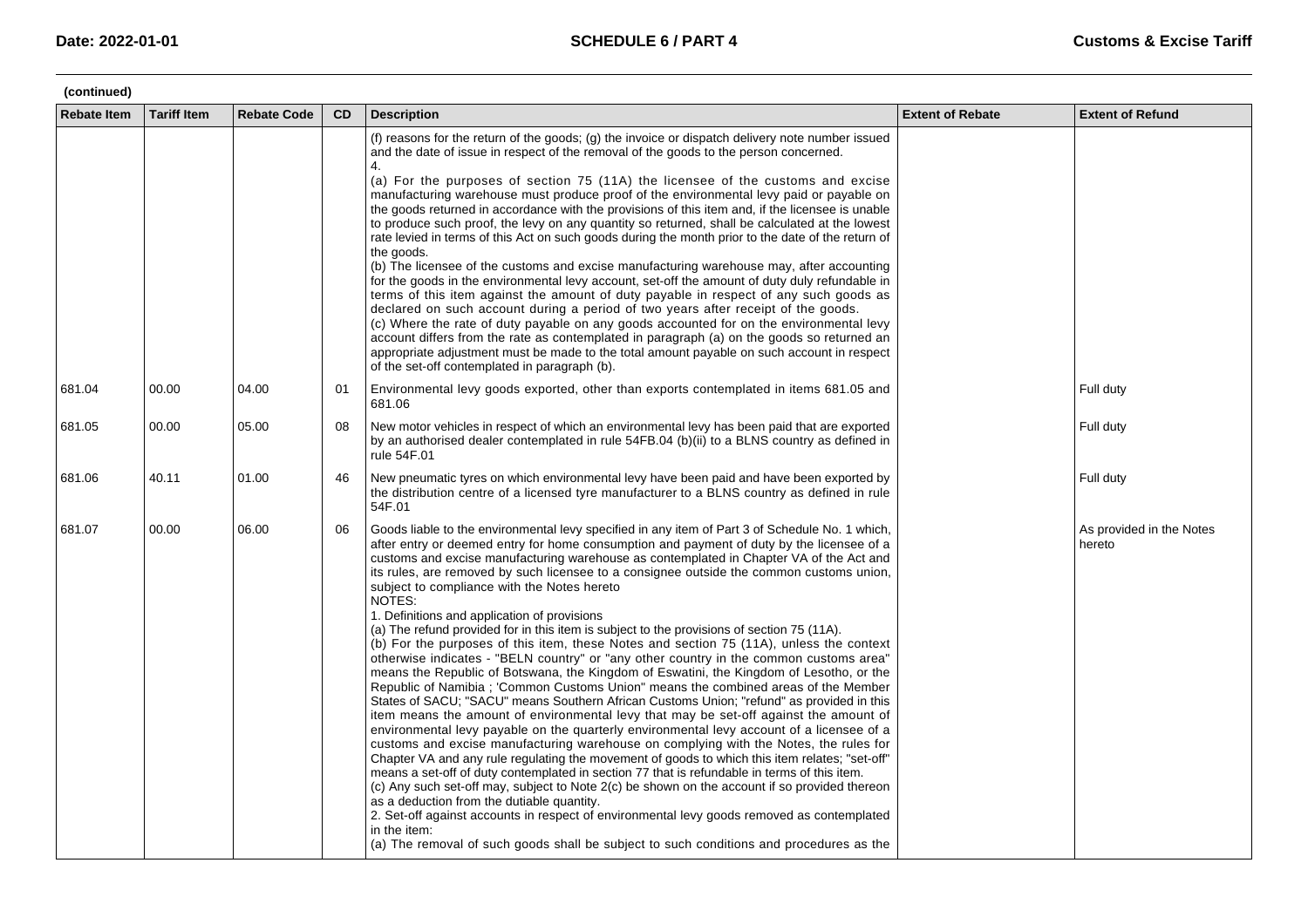| (continued)        |                    |                    |           |                                                                                                                                                                                                                                                                                                                                                                                                                                                                                                                                                                                                                                                                                                                                                                                                                                                                                                                                                                                                                                                                                                                                                                                                                                                                                                                                                                                                                                                                                                                                                                                                                                           |                         |                         |  |  |  |
|--------------------|--------------------|--------------------|-----------|-------------------------------------------------------------------------------------------------------------------------------------------------------------------------------------------------------------------------------------------------------------------------------------------------------------------------------------------------------------------------------------------------------------------------------------------------------------------------------------------------------------------------------------------------------------------------------------------------------------------------------------------------------------------------------------------------------------------------------------------------------------------------------------------------------------------------------------------------------------------------------------------------------------------------------------------------------------------------------------------------------------------------------------------------------------------------------------------------------------------------------------------------------------------------------------------------------------------------------------------------------------------------------------------------------------------------------------------------------------------------------------------------------------------------------------------------------------------------------------------------------------------------------------------------------------------------------------------------------------------------------------------|-------------------------|-------------------------|--|--|--|
| <b>Rebate Item</b> | <b>Tariff Item</b> | <b>Rebate Code</b> | <b>CD</b> | <b>Description</b>                                                                                                                                                                                                                                                                                                                                                                                                                                                                                                                                                                                                                                                                                                                                                                                                                                                                                                                                                                                                                                                                                                                                                                                                                                                                                                                                                                                                                                                                                                                                                                                                                        | <b>Extent of Rebate</b> | <b>Extent of Refund</b> |  |  |  |
|                    |                    |                    |           | Commissioner may prescribe by rule.<br>(b) Where such environmental levy goods have been duly removed to the consignee outside<br>the common customs union, the licensee may, where proof of such removal has been<br>obtained and, any other requirement has been complied with as prescribed in the rules, set-off<br>the environmental levy paid or payable on the goods so removed against the environmental<br>levy payable in respect of any such goods as declared in the environmental levy account for<br>any accounting period during a period of two years after the date any prescribed document<br>was processed in respect of such removal.<br>(C)<br>(i) For the purposes of section 75 (11A), the licensee of the customs and excise manufacturing<br>warehouse must produce proof of the environmental levy paid or payable on the goods so<br>removed outside the common customs area and if the licensee is unable to produce such<br>proof the environmental levy on any quantity of the goods so removed must be calculated at<br>the lowest rate of environmental levy levied in terms of this Act on such goods during the<br>month prior to the date on which any prescribed document was processed in respect of the<br>removal of the goods concerned.<br>(ii) Where the rate of duty payable on any goods accounted for on the environmental levy<br>account differs from the rate paid or payable contemplated in subparagraph (i) on the goods<br>so removed, an appropriate adjustment must be made to the total amount payable on such<br>account in respect of the set-off contemplated in paragraph (b). |                         |                         |  |  |  |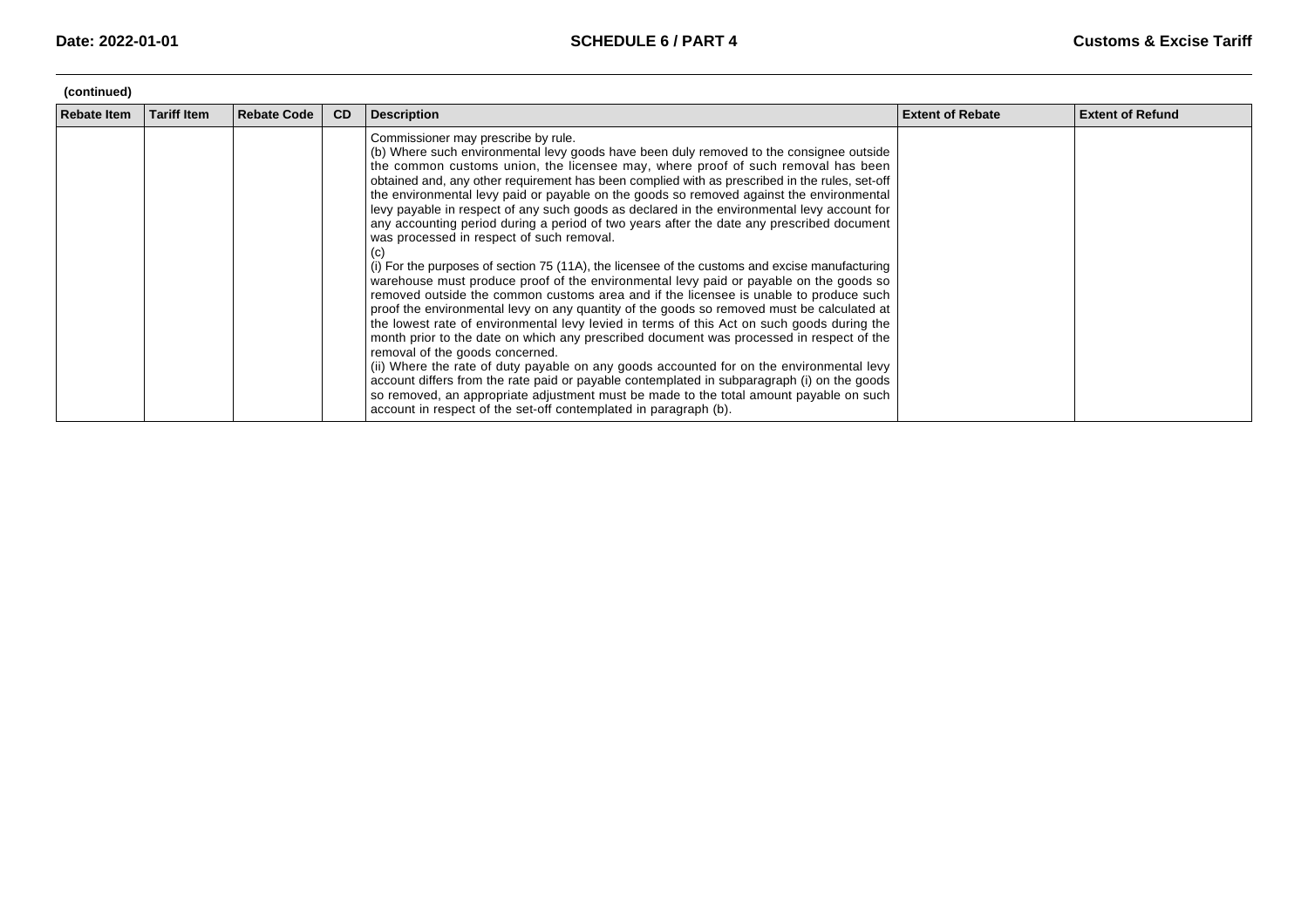## **PART 5**

## **REBATES AND REFUND ON HEALTH PROMOTION LEVY**

**NOTES:**

- 1. For the purposes of Chapter VB of the Act and the provisions of this Schedule -
	- (a)Subject to compliance with any relevant Note or rule, any health promotion levy goods manufactured in the Republic shall be admitted under rebate of the health promotion levy or a refund of the health promotion levy shall be paid or set off in respect of such goods as specified in this Part;
	- (b)any provision for a rebate or refund of excise duty in respect of goods for the purposes or use specified in any such item, shall to the extent that it can be applied and except if otherwise specified in this Part, apply mutatis mutandis for the purpose of a rebate or refund of health promotion levy on such goods;
	- (c) the provisions contemplated in paragraph (b) shall determine entitlement to a rebate or refund of health promotion levy specified in this Part notwithstanding that no excise duty is leviable on thegoods concerned; and
	- (d)notwithstanding paragraphs (a), (b) and (c), a rebate or refund of health promotion levy is not allowed where any Note in the Section specifying the item of Part 7 of Schedule No. 1 imposing the health promotion levy otherwise provides.

2.

- (a)"Full duty" in this Part means the health promotion levy payable in terms of the relevant item in Part 7 of Schedule No. 1 less any rebate, refund or drawback of such levy granted previously in respect of the goods.
- (b)The reference 00.00 in the tariff item/health promotion levy column of this Part in respect of any item thereof, shall, as may be applicable in each case, be deemed to refer to any health promotion levy item or all such items specified in Part 7 of Schedule No. 1.
- 3.The relevant rebate or refund item must be reflected on each document issued or processed, including the monthly account referred to in the rules, where any health promotion levy goods are removed or otherwise dealt with for the purposes or use or in the circumstances specified in such item.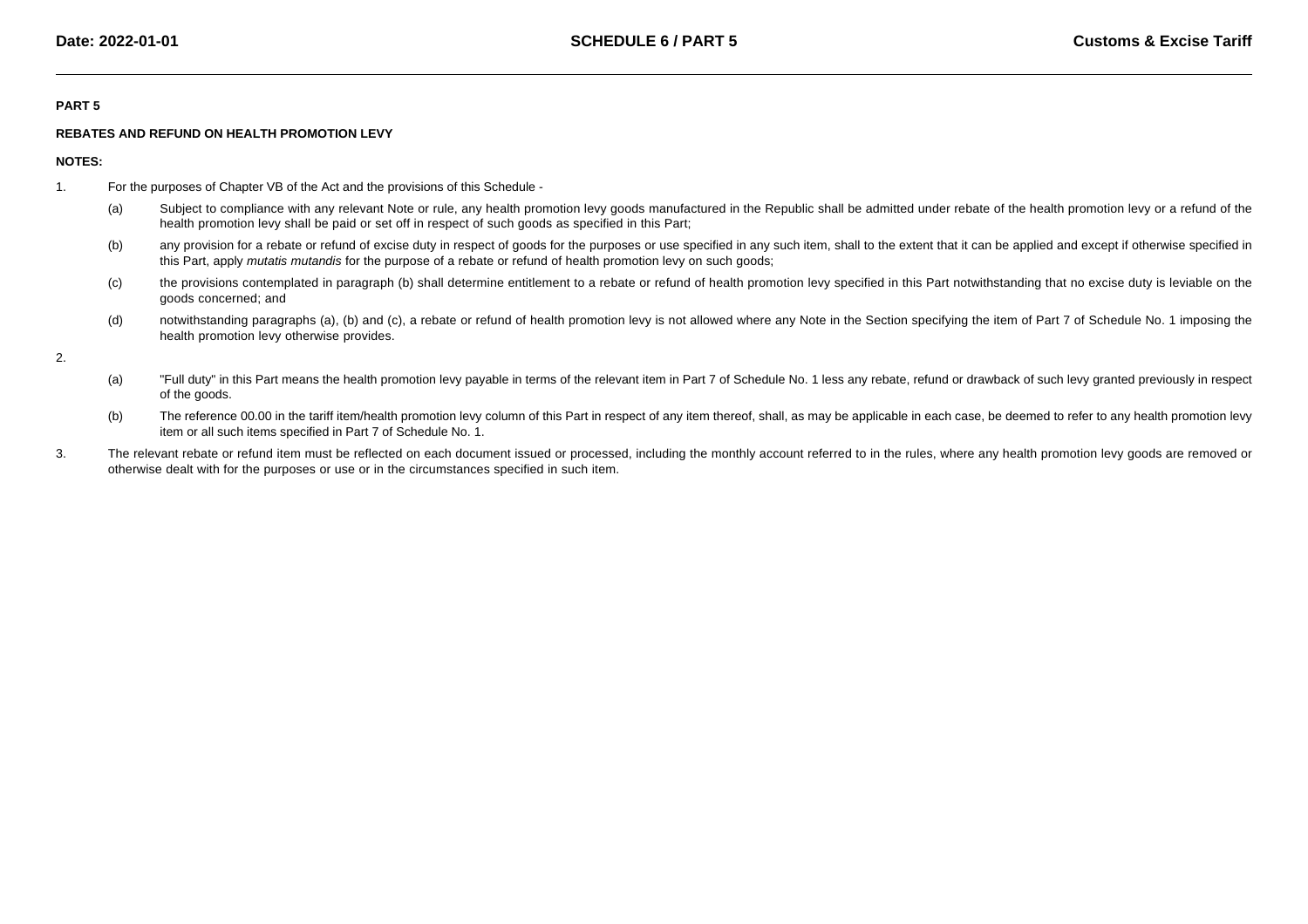| <b>Rebate Item</b> | <b>Tariff Item</b> | <b>Rebate Code</b>                      | CD | <b>Description</b>                                                                                                                                                                                                                                                                                                                                                                                                                                                                                                                                                                                                                                                                                                                                                                                                                                                                                                                                                                                                                                                                                                                                                                                                                                                                                                                                                                                                                                                                                                                                                                                                                                                                                                                                                                                                                                                                                                                                                                                                                                                                                                                                                                                                                                                                                                                                                                                                                                | <b>Extent of Rebate</b> | <b>Extent of Refund</b>            |
|--------------------|--------------------|-----------------------------------------|----|---------------------------------------------------------------------------------------------------------------------------------------------------------------------------------------------------------------------------------------------------------------------------------------------------------------------------------------------------------------------------------------------------------------------------------------------------------------------------------------------------------------------------------------------------------------------------------------------------------------------------------------------------------------------------------------------------------------------------------------------------------------------------------------------------------------------------------------------------------------------------------------------------------------------------------------------------------------------------------------------------------------------------------------------------------------------------------------------------------------------------------------------------------------------------------------------------------------------------------------------------------------------------------------------------------------------------------------------------------------------------------------------------------------------------------------------------------------------------------------------------------------------------------------------------------------------------------------------------------------------------------------------------------------------------------------------------------------------------------------------------------------------------------------------------------------------------------------------------------------------------------------------------------------------------------------------------------------------------------------------------------------------------------------------------------------------------------------------------------------------------------------------------------------------------------------------------------------------------------------------------------------------------------------------------------------------------------------------------------------------------------------------------------------------------------------------------|-------------------------|------------------------------------|
| 690.00             |                    | <b>REBATES OF HEALTH PROMOTION LEVY</b> |    |                                                                                                                                                                                                                                                                                                                                                                                                                                                                                                                                                                                                                                                                                                                                                                                                                                                                                                                                                                                                                                                                                                                                                                                                                                                                                                                                                                                                                                                                                                                                                                                                                                                                                                                                                                                                                                                                                                                                                                                                                                                                                                                                                                                                                                                                                                                                                                                                                                                   |                         |                                    |
| 690.01             | 00.00              | 01.00                                   | 01 | Health promotion levy goods in respect of which the health promotion levy payable (if<br>applicable) thereon amount to not less than R2 500, proved to have been lost, destroyed or<br>damaged, on any single occasion in circumstances of vis major or in such other<br>circumstances as the Commissioner deems exceptional, while such goods are -<br>(a) in any customs and excise warehouse; or<br>(b) under the control of the Commissioner:<br>Provided that -<br>(a) no compensation in respect of health promotion levy on such goods has been paid or is<br>due to the owner by any other person;<br>(b) such loss, destruction or damage was not due to any negligence or fraud on the part of the<br>person liable for the duty; and<br>(c) that such goods did not enter into consumption; and<br>provided further that circumstances contemplated in this item exclude robbery or theft.                                                                                                                                                                                                                                                                                                                                                                                                                                                                                                                                                                                                                                                                                                                                                                                                                                                                                                                                                                                                                                                                                                                                                                                                                                                                                                                                                                                                                                                                                                                                             | Full duty               |                                    |
| 691.00             |                    | <b>REFUNDS OF HEALTH PROMOTION LEVY</b> |    |                                                                                                                                                                                                                                                                                                                                                                                                                                                                                                                                                                                                                                                                                                                                                                                                                                                                                                                                                                                                                                                                                                                                                                                                                                                                                                                                                                                                                                                                                                                                                                                                                                                                                                                                                                                                                                                                                                                                                                                                                                                                                                                                                                                                                                                                                                                                                                                                                                                   |                         |                                    |
| 691.01             | 00.00              | 01.00                                   | 09 | Goods liable to the health promotion levy specified in any item of Part 7 of Schedule No. 1<br>which, after entry or deemed entry for home consumption and payment of duty by the licensee<br>of a customs and excise manufacturing warehouse as contemplated in Chapter VB of the Act<br>and its rules, are removed by such licensee to a consignee in a BELN country, subject to<br>compliance with the Notes hereto -<br><b>NOTES:</b><br>1. Definitions and application of provisions-<br>(a) The refund provided for in this item is subject to the provisions of section 75(11A).<br>(b) For the purposes of this item, these Notes and section 75(11A), unless the context<br>otherwise indicates -<br>"BELN country" or "any other country in the common customs area" means the Republic of<br>Botswana, Kingdom of Eswatini, the Kingdom of Lesotho, or the Republic of Namibia;<br>"refund" as provided in this item means the amount of health promotion levy that may be set-<br>off against the amount of health promotion levy payable on the monthly health promotion levy<br>account of a licensee of a customs and excise manufacturing warehouse on complying with<br>the Notes, the rules for Chapter VB and any rule regulating the movement of goods to which<br>this item relates:<br>set-off" means a set-off of duty contemplated in section 77 that is refundable in terms of this"<br>item.<br>(c) Any such set-off may, subject to Note 2(c) be shown on the account if so provided thereon<br>as a deduction from the dutiable quantity<br>2. Set-off against accounts in respect of health promotion levy goods removed as<br>contemplated in the item:<br>(a) The removal of such goods shall be subject to such conditions and procedures as the<br>Commissioner may prescribe by rule.<br>(b) Where such health promotion levy goods have been duly removed to the consignee in a<br>BELN country, the licensee may, where proof of such removal has been obtained and, any<br>other requirement has been complied with as prescribed in the rules, set-off the health<br>promotion levy paid or payable on the goods so removed against the health promotion levy<br>payable in respect of any such goods as declared in the health promotion levy account for any<br>accounting period during a period of two years after the date any prescribed document was<br>processed in respect of such removal.<br>(c) |                         | As provided in the Notes<br>hereto |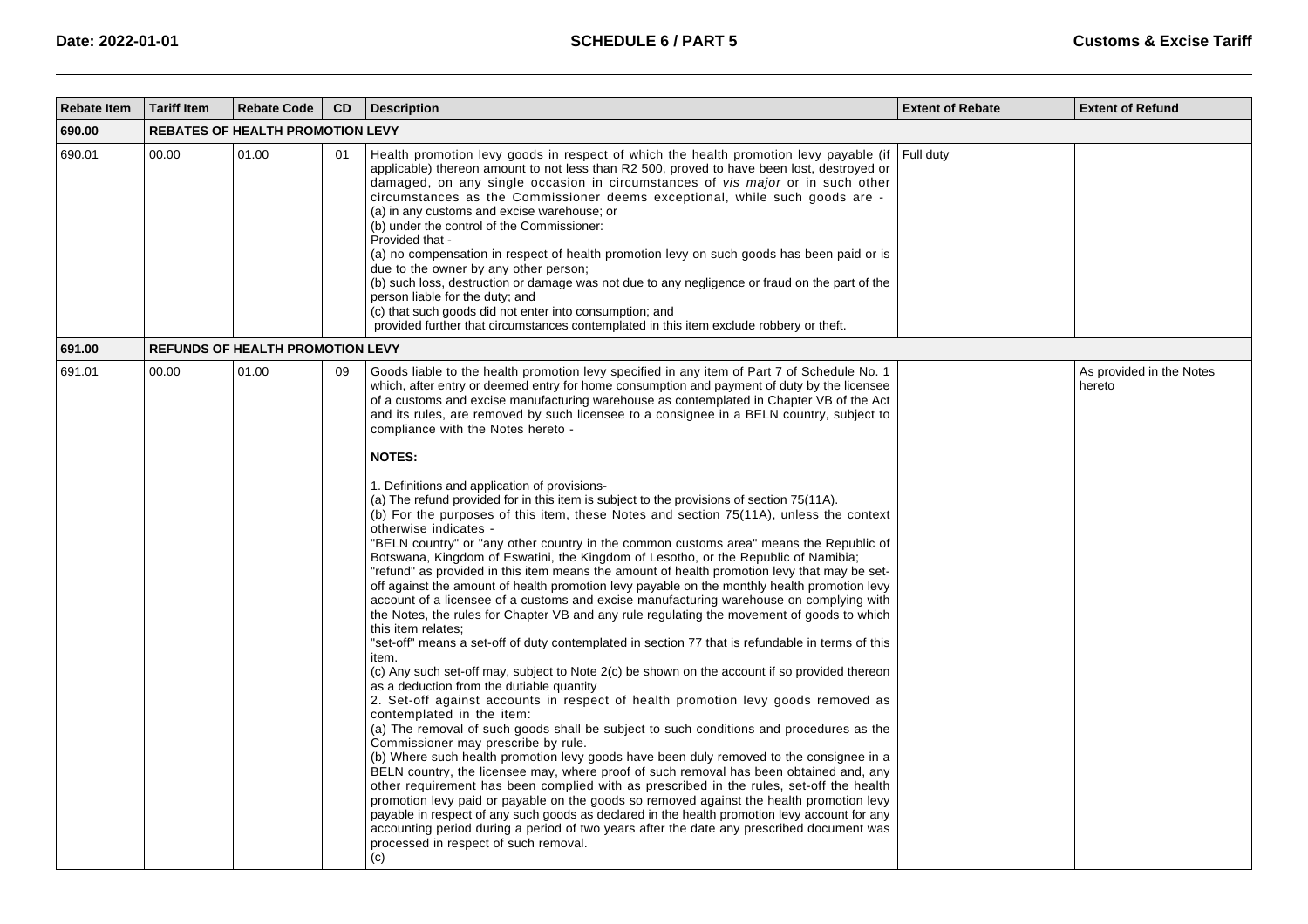| (continued)        |                    |                    |           |                                                                                                                                                                                                                                                                                                                                                                                                                                                                                                                                                                                                                                                                                                                                                                                                                                                                                                                                                                                                                                                                                                                                                                                                                                                                                                                                                                                                                                                                                                                                                                                                                                                                                                                                                                                                                                                                                      |                         |                                    |  |  |  |
|--------------------|--------------------|--------------------|-----------|--------------------------------------------------------------------------------------------------------------------------------------------------------------------------------------------------------------------------------------------------------------------------------------------------------------------------------------------------------------------------------------------------------------------------------------------------------------------------------------------------------------------------------------------------------------------------------------------------------------------------------------------------------------------------------------------------------------------------------------------------------------------------------------------------------------------------------------------------------------------------------------------------------------------------------------------------------------------------------------------------------------------------------------------------------------------------------------------------------------------------------------------------------------------------------------------------------------------------------------------------------------------------------------------------------------------------------------------------------------------------------------------------------------------------------------------------------------------------------------------------------------------------------------------------------------------------------------------------------------------------------------------------------------------------------------------------------------------------------------------------------------------------------------------------------------------------------------------------------------------------------------|-------------------------|------------------------------------|--|--|--|
| <b>Rebate Item</b> | <b>Tariff Item</b> | <b>Rebate Code</b> | <b>CD</b> | <b>Description</b>                                                                                                                                                                                                                                                                                                                                                                                                                                                                                                                                                                                                                                                                                                                                                                                                                                                                                                                                                                                                                                                                                                                                                                                                                                                                                                                                                                                                                                                                                                                                                                                                                                                                                                                                                                                                                                                                   | <b>Extent of Rebate</b> | <b>Extent of Refund</b>            |  |  |  |
|                    |                    |                    |           | (c)<br>(i) For the purposes of section 75 (11A), the licensee of the customs and excise manufacturing<br>warehouse must produce proof of the health promotion levy paid or payable on the goods so<br>removed to a BELN country and if the licensee is unable to produce such proof the<br>environmental levy on any quantity of the goods so removed must be calculated at the lowest<br>rate of health promotion levy levied in terms of this Act on such goods during the month prior<br>to the date on which any prescribed document was processed in respect of the removal of the<br>goods concerned;<br>(ii) where the rate of duty payable on any goods accounted for on the health promotion levy<br>account differs from the rate paid or payable contemplated in subparagraph (i) on he goods so<br>removed, an appropriate adjustment must be made to the total amount payable on such<br>account in respect of the set-off contemplated in paragraph (b).                                                                                                                                                                                                                                                                                                                                                                                                                                                                                                                                                                                                                                                                                                                                                                                                                                                                                                               |                         |                                    |  |  |  |
| 691.02             | 00.00              | 02.00              | 05        | Health promotion levy goods specified in any item of Part 7 of Schedule No. 1 which, after<br>entry or deemed entry, for home consumption and payment of duty by the licensee of a<br>customs and excise manufacturing warehouse as contemplated in Chapter VB of the Act and<br>its rules, are found to be off-specification or has become contaminated or has undergone post-<br>manufacturing deterioration may be returned to a customs and excise manufacturing<br>warehouse (VM) for destruction or reprocessing, only if such products are found to be off-<br>specification, contaminated or has undergone post manufacturing deterioration within a period<br>of six months after removal from the VM and that the goods are returned within this period,<br>where the health promotion levy amounts to not less than R100.                                                                                                                                                                                                                                                                                                                                                                                                                                                                                                                                                                                                                                                                                                                                                                                                                                                                                                                                                                                                                                                 |                         | As provided in the Notes<br>hereto |  |  |  |
|                    |                    |                    |           | <b>NOTES:</b>                                                                                                                                                                                                                                                                                                                                                                                                                                                                                                                                                                                                                                                                                                                                                                                                                                                                                                                                                                                                                                                                                                                                                                                                                                                                                                                                                                                                                                                                                                                                                                                                                                                                                                                                                                                                                                                                        |                         |                                    |  |  |  |
|                    |                    |                    |           | 1. The provisions of this item shall apply in respect health promotion levy goods-<br>(a) under the control of the manufacturer;<br>(b) returned as produced from the same batch(es); and returned in the originally sealed<br>containers for wholesale or similar packaging.<br>2. The licensee of the customs and excise manufacturing warehouse in which such goods will<br>be reprocessed or destroyed must apply to the Commissioner for such reprocessing or<br>destruction stating the circumstances in which the goods have become, and the extent to<br>which the goods are, off-specification or contaminated.<br>3. If the Commissioner approves the application, any health promotion levy goods returned in<br>terms of this item shall be-<br>(a) kept intact and entirely separate from any other goods or materials until it has been<br>examined and identified by an officer; and<br>(b) unpacked, where applicable, and transferred to and mixed to and mixed with stocks of<br>materials for reprocessing, under supervision of an officer; or<br>(c) destroyed under supervision of an officer.<br>4. The licensee of a VM to which such products are returned for destruction or reprocessing<br>must keep a record which includes at least the following -<br>(a) a detailed description of the goods received including the applicable tariff item;<br>(b) the quantity received;<br>(c) the date of receipt;<br>(d) the name or registered business name (if any) and the physical address of the person who<br>returned the goods concerned;<br>(e) the delivery note under cover of which such products were returned;<br>(f) proper record of the excise inspection processes; and<br>(g) proper record of the excise permission to destroy or reprocess.<br>5. For the purposes of section 75(11A) the licensee of the customs and excise manufacturing |                         |                                    |  |  |  |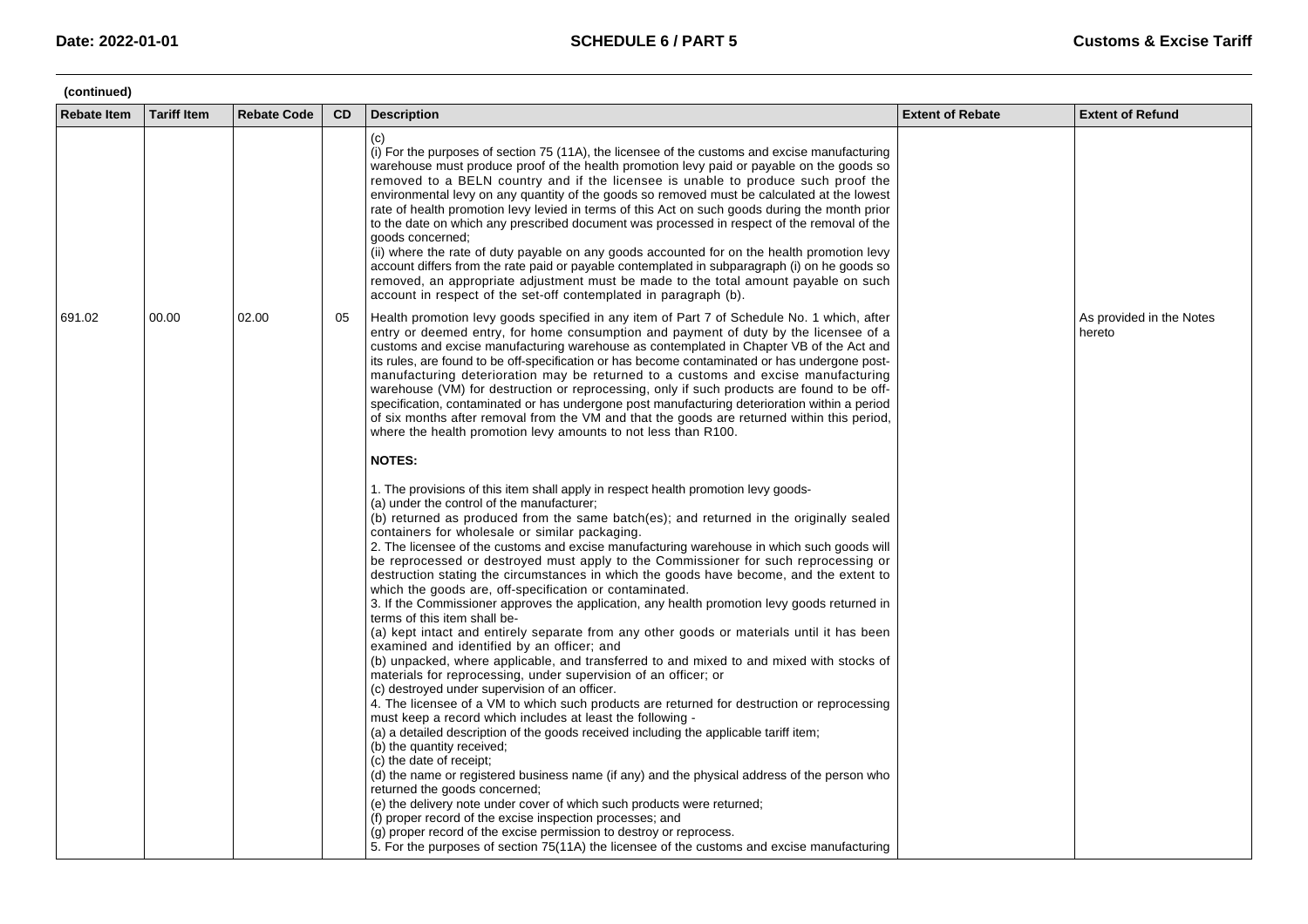| (continued)        |                    |                    |           |                                                                                                                                                                                                                                                                                                                                                                                                                                                                                                                                                                                                                                                                                                                                                                                                                                                                                                                                                                                                                                                                                                                                                                                                                                                                                                                                                                                                                                                                                                                                                                                                                                                                                                                                                                                                                                                                                                                                                                                                                                                                                                                                                                                                                                                                                                                                                                                                                                                                                                                                                                                                                                             |                         |                                    |  |  |
|--------------------|--------------------|--------------------|-----------|---------------------------------------------------------------------------------------------------------------------------------------------------------------------------------------------------------------------------------------------------------------------------------------------------------------------------------------------------------------------------------------------------------------------------------------------------------------------------------------------------------------------------------------------------------------------------------------------------------------------------------------------------------------------------------------------------------------------------------------------------------------------------------------------------------------------------------------------------------------------------------------------------------------------------------------------------------------------------------------------------------------------------------------------------------------------------------------------------------------------------------------------------------------------------------------------------------------------------------------------------------------------------------------------------------------------------------------------------------------------------------------------------------------------------------------------------------------------------------------------------------------------------------------------------------------------------------------------------------------------------------------------------------------------------------------------------------------------------------------------------------------------------------------------------------------------------------------------------------------------------------------------------------------------------------------------------------------------------------------------------------------------------------------------------------------------------------------------------------------------------------------------------------------------------------------------------------------------------------------------------------------------------------------------------------------------------------------------------------------------------------------------------------------------------------------------------------------------------------------------------------------------------------------------------------------------------------------------------------------------------------------------|-------------------------|------------------------------------|--|--|
| <b>Rebate Item</b> | <b>Tariff Item</b> | <b>Rebate Code</b> | <b>CD</b> | <b>Description</b>                                                                                                                                                                                                                                                                                                                                                                                                                                                                                                                                                                                                                                                                                                                                                                                                                                                                                                                                                                                                                                                                                                                                                                                                                                                                                                                                                                                                                                                                                                                                                                                                                                                                                                                                                                                                                                                                                                                                                                                                                                                                                                                                                                                                                                                                                                                                                                                                                                                                                                                                                                                                                          | <b>Extent of Rebate</b> | <b>Extent of Refund</b>            |  |  |
|                    |                    |                    |           | warehouse must produce proof of the health promotion levy paid or payable on the goods<br>returned for reprocessing in accordance with the provisions of this item and, if the licensee is<br>unable to produce such proof, the levy on any quantity so returned, shall be calculated at the<br>lowest rate levied in terms of this Act on such goods during the month prior to the date of the<br>return of the goods.                                                                                                                                                                                                                                                                                                                                                                                                                                                                                                                                                                                                                                                                                                                                                                                                                                                                                                                                                                                                                                                                                                                                                                                                                                                                                                                                                                                                                                                                                                                                                                                                                                                                                                                                                                                                                                                                                                                                                                                                                                                                                                                                                                                                                     |                         |                                    |  |  |
| 691.03             | 00.00              | 03.00              | 01        | Health promotion levy goods exported, other than exports contemplated in items 691.01 and<br>691.04                                                                                                                                                                                                                                                                                                                                                                                                                                                                                                                                                                                                                                                                                                                                                                                                                                                                                                                                                                                                                                                                                                                                                                                                                                                                                                                                                                                                                                                                                                                                                                                                                                                                                                                                                                                                                                                                                                                                                                                                                                                                                                                                                                                                                                                                                                                                                                                                                                                                                                                                         |                         | Full duty                          |  |  |
| 691.04             | 00.00              | 04.00              | 08        | Goods liable to the health promotion levy specified in any item of Part 7 of Schedule No. 1<br>which, after entry or deemed entry for home consumption and payment of duty by the licensee<br>of a customs and excise manufacturing warehouse as contemplated in Chapter VB of the Act<br>and its rules, are removed by such licensee to a consignee outside the common customs<br>union, subject to compliance with the Notes hereto -                                                                                                                                                                                                                                                                                                                                                                                                                                                                                                                                                                                                                                                                                                                                                                                                                                                                                                                                                                                                                                                                                                                                                                                                                                                                                                                                                                                                                                                                                                                                                                                                                                                                                                                                                                                                                                                                                                                                                                                                                                                                                                                                                                                                     |                         | As provided in the Notes<br>hereto |  |  |
|                    |                    |                    |           | <b>NOTES:</b>                                                                                                                                                                                                                                                                                                                                                                                                                                                                                                                                                                                                                                                                                                                                                                                                                                                                                                                                                                                                                                                                                                                                                                                                                                                                                                                                                                                                                                                                                                                                                                                                                                                                                                                                                                                                                                                                                                                                                                                                                                                                                                                                                                                                                                                                                                                                                                                                                                                                                                                                                                                                                               |                         |                                    |  |  |
|                    |                    |                    |           | 1. Definitions and application of provisions-<br>(a) The refund provided for in this item is subject to the provisions of section 75(11A).<br>(b) For the purposes of this item, these Notes and section 75(11A), unless the context<br>otherwise indicates -<br>"BLNS country" or "any other country in the common customs area" means the Republic of<br>Botswana, the Kingdom of Eswatini; the Kingdom of Lesotho, or the Republic of Namibia<br>"Common Customs Union" means the combined areas of the Member States of SACU;<br>"SACU" means Southern African Customs Union;<br>"refund" as provided in this item means the amount of health promotion levy that may be set-<br>off against the amount of health promotion levy payable on the monthly health promotion levy<br>account of a licensee of a customs and excise manufacturing warehouse on complying with<br>the Notes, the rules for Chapter VB and any rule regulating the movement of goods to which<br>this item relates;<br>"set-off" means a set-off of duty contemplated in section 77 that is refundable in terms of this<br>item.<br>(c) Any such set-off may, subject to Note 2(c) be shown on the account if so provided thereon<br>as a deduction from the dutiable quantity.<br>2. Set-off against accounts in respect of health promotion levy goods removed as<br>contemplated in the item:<br>(a) The removal of such goods shall be subject to such conditions and procedures as the<br>Commissioner may prescribe by rule.<br>(b) Where such health promotion levy goods have been duly removed to the consignee<br>outside the common customs union, the licensee may, where proof of such removal has been<br>obtained and, any other requirement has been complied with as prescribed in the rules, set-off<br>the health promotion levy paid or payable on the goods so removed against the environmental<br>levy payable in respect of any such goods as declared in the health promotion levy account for<br>any accounting period during a period of two years after the date any prescribed document<br>was processed in respect of such removal.<br>(c)<br>(i) For the purposes of section 75(11A), the licensee of the customs and excise manufacturing<br>warehouse must produce proof of the health promotion levy paid or payable on the goods so<br>removed outside the common customs area and if the licensee is unable to produce such<br>proof the health promotion levy on any quantity of the goods so removed must be calculated<br>at the lowest rate of environmental levy levied in terms of this Act on such goods during the |                         |                                    |  |  |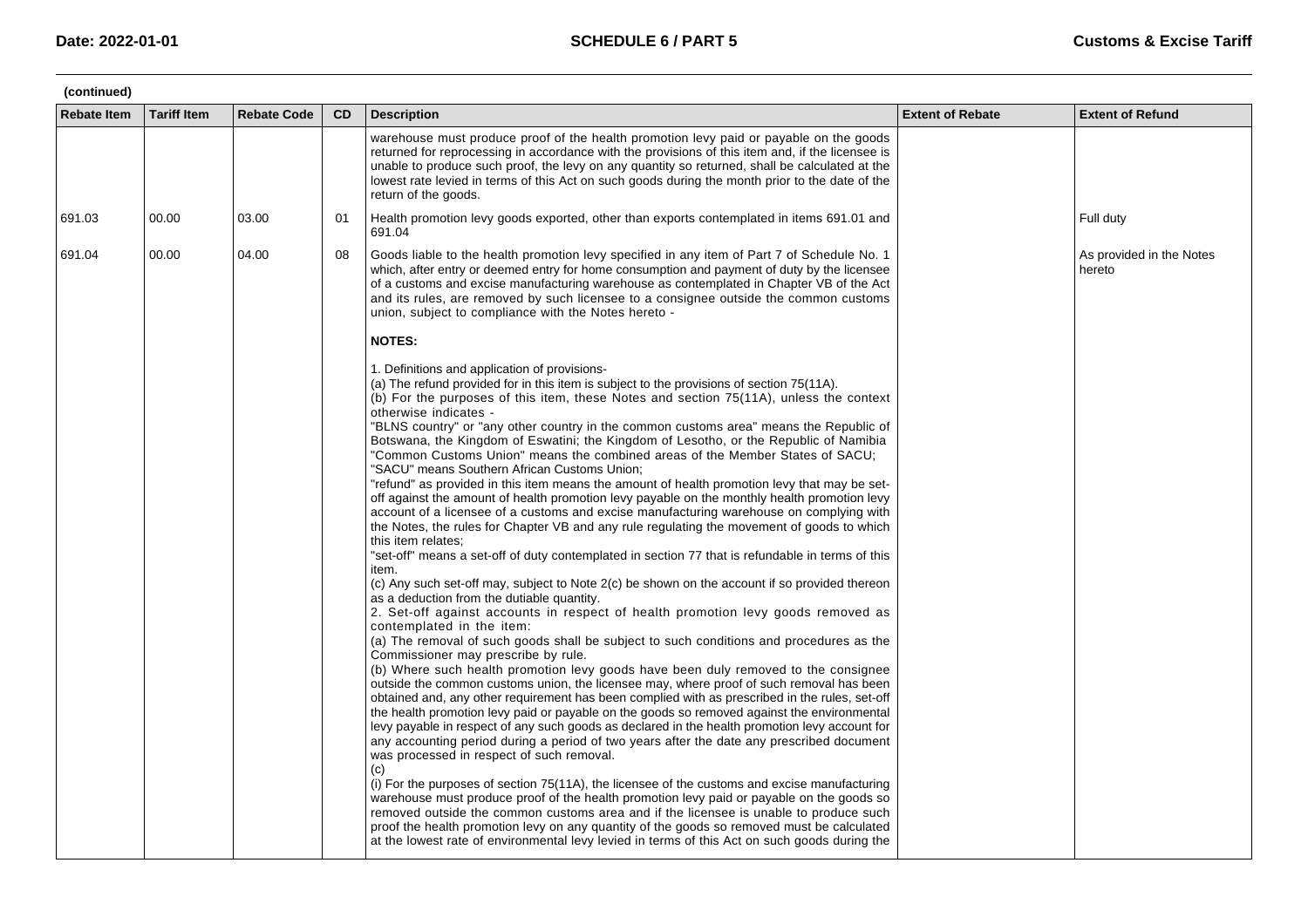| (continued) |                    |                    |    |                                                                                                                                                                                                                                                                                                                                                                                                                                                                                         |                         |                         |  |  |
|-------------|--------------------|--------------------|----|-----------------------------------------------------------------------------------------------------------------------------------------------------------------------------------------------------------------------------------------------------------------------------------------------------------------------------------------------------------------------------------------------------------------------------------------------------------------------------------------|-------------------------|-------------------------|--|--|
| Rebate Item | <b>Tariff Item</b> | <b>Rebate Code</b> | CD | <b>Description</b>                                                                                                                                                                                                                                                                                                                                                                                                                                                                      | <b>Extent of Rebate</b> | <b>Extent of Refund</b> |  |  |
|             |                    |                    |    | month prior to the date on which any prescribed document was processed in respect of the<br>removal of the goods concerned.<br>(ii) Where the rate of duty payable on any goods accounted for on the health promotion levy<br>account differs from the rate paid or payable contemplated in subparagraph (i) on the goods<br>so removed, an appropriate adjustment must be made to the total amount payable on such<br>account in respect of the set-off contemplated in paragraph (b). |                         |                         |  |  |
| 691.05      | 00.00              | 05.00              | 04 | Health promotion levy goods in a customs and excise warehouse used by a licensee-<br>(i) of health promotion levy warehouse for the manufacture of goods subject to health<br>promotion levy; or<br>(ii) an excise manufacturing warehouse for the manufacture of goods not subject to health<br>promotion levy.                                                                                                                                                                        |                         | Full duty               |  |  |
| 691.06      | 00.00              | 06.00              | 00 | Health promotion levy goods used in the manufacture of other goods not subject to health<br>promotion levy                                                                                                                                                                                                                                                                                                                                                                              |                         | Full duty               |  |  |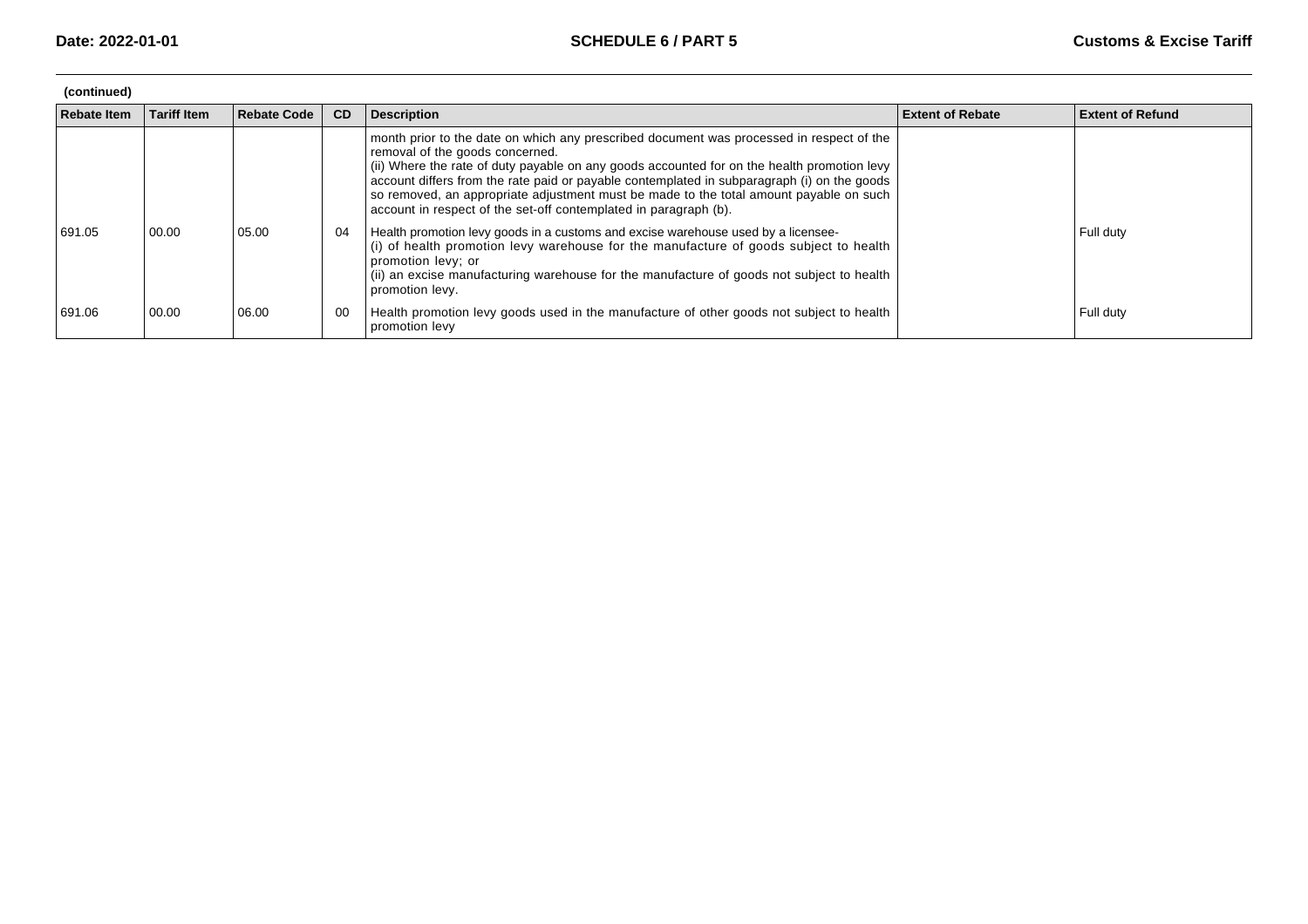## **PART 6**

## **REBATES AND REFUNDS ON CARBON TAX**

**NOTES:**

- 1.The environmental levy on carbon emissions payable in terms of Section F of Part 3 to Schedule No.1 shall be calculated as prescribed in section 6 of the Carbon Tax Act, 2019.
- 2.The allowances specified in this Part may be offset on the account from the sum of carbon emissions for the accounting period in which such carbon emissions occurred.
- 3."Carbon emissions" where used in this Part means carbon emissions as defined in Additional Note 11 to Chapter 99 of Part 1 of Schedule No. 1.